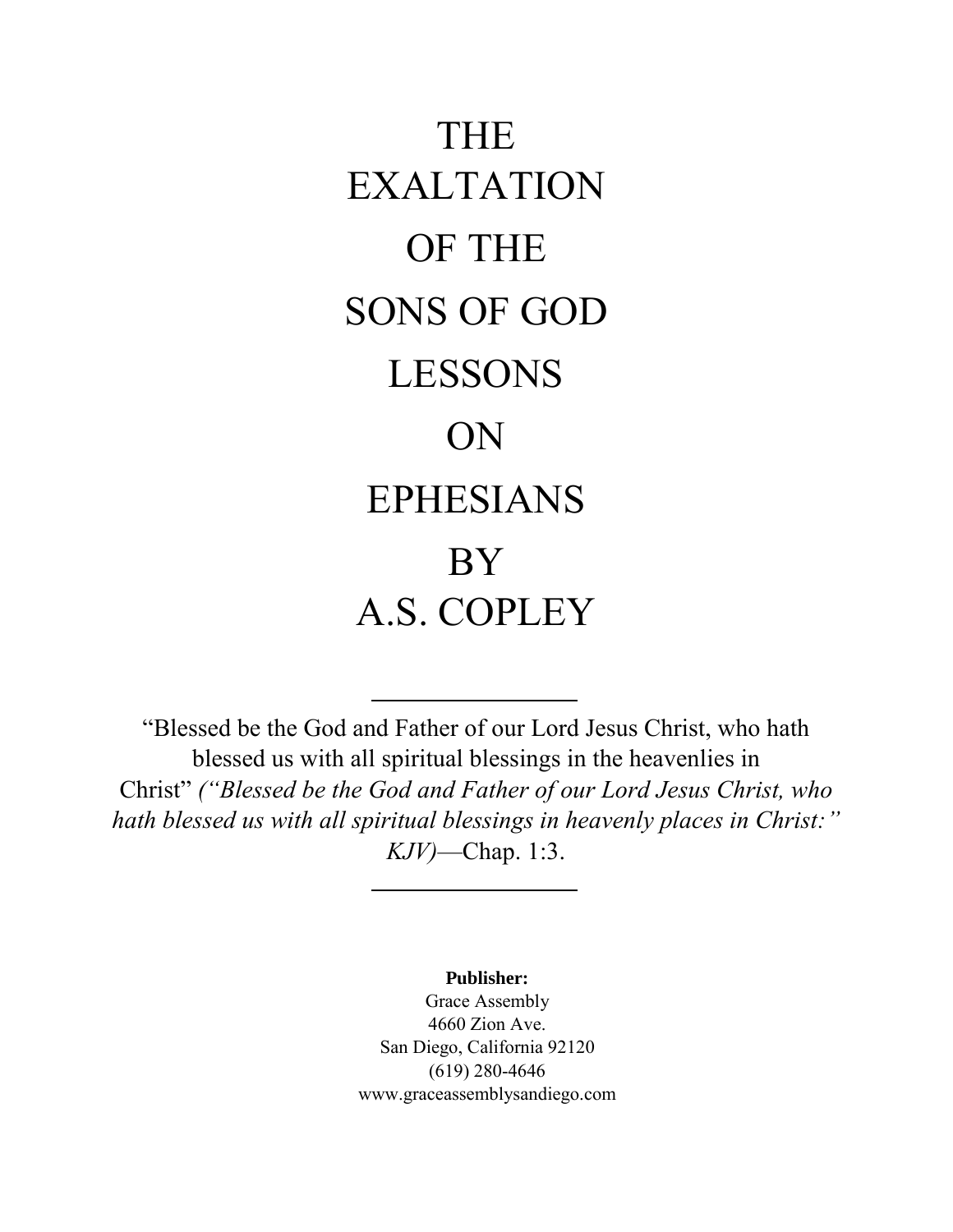# Prefatory

Our Ephesians' bin is empty. We must reprint. In answer to prayer, the God of all grace is making this possible, in spite of hard times. Encouraged by the help, which the saints have derived from these notes heretofore, we most gladly send them forth again. Being in larger type, they will be the more appreciated, we trust.

You will not always find our scripture quotations verbatim in any other book. In all our citations, in these notes, or others, we seek to express the exact meaning of the original Greek. Our dependence is upon the Holy Spirit, who inspired the writings. Our prayer is, that these studies will be deeply instructive, and help believers to realize who they are and what their calling really is in Christ.

—The Author

#### **Note from Publisher:**

Grace Assembly is privileged to publish and post this commentary on our Web Site, www.graceassemblysandiego.com. We believe these commentaries rank among the best for Bible students who desire to learn about the Word of God and the Pauline Revelation. These commentaries were written during the early days of the latter rain outpour of God's Spirit and they continue to provide enlightenment to the reader. These are the original writings of the authors. Grace Assembly has not made any changes or additions to these writings other than format changes for the convenience of the Bible student. In the left hand column we have added the King James Bible version as it applies to the commentary on that page. Where the authors have referred to scripture references without quoting the scripture in the text, we have added the scripture as a footnote. In some places the authors have referred to Bible versions other than the King James. Since Grace Assembly holds to the King James Version as the preserved text, we, therefore, have added in the text the same scripture from the King James Version. We trust these ancillary changes with be helpful to the Bible student.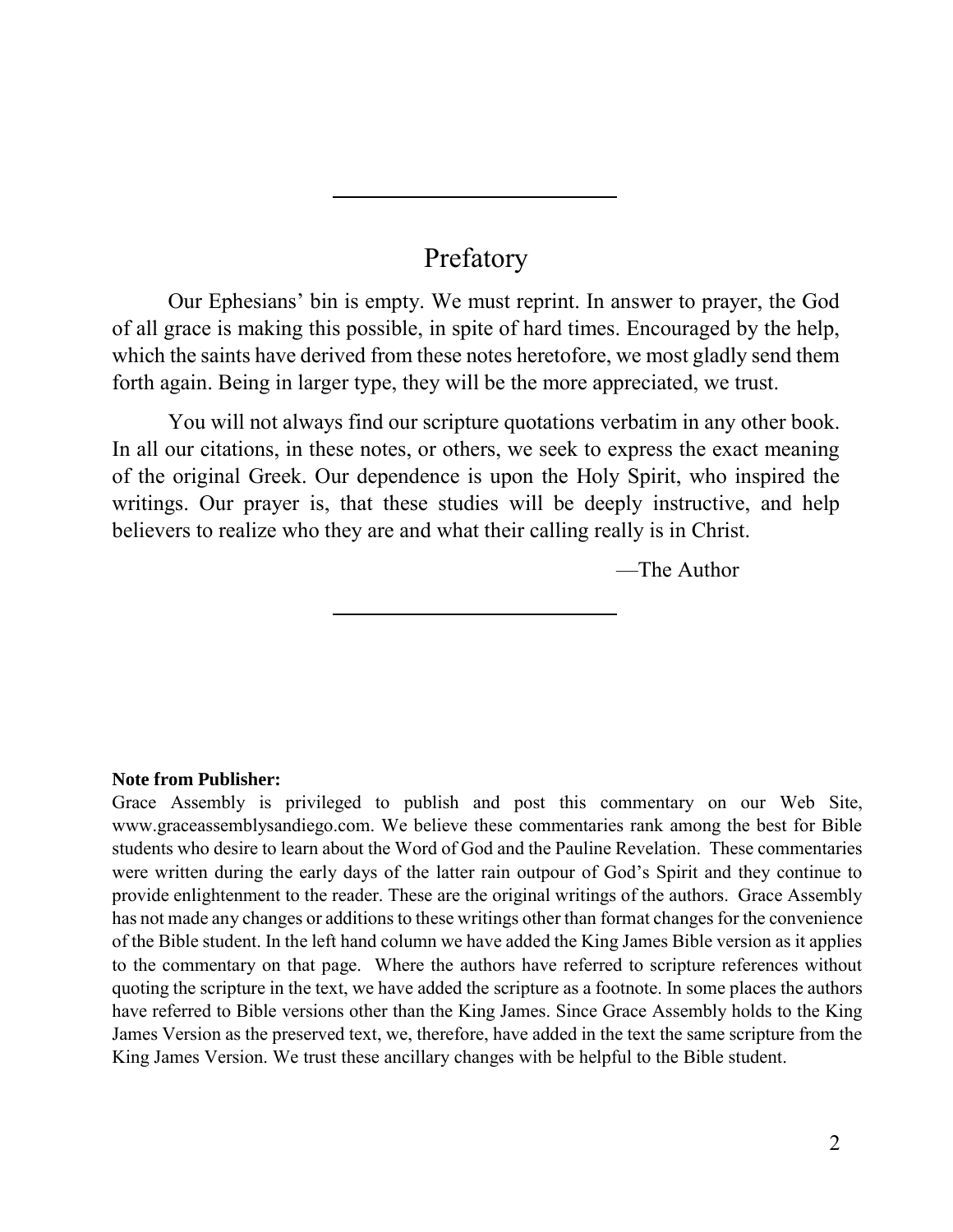# The Introductory

"Eye hath not seen, nor ear heard, neither have entered into the heart of man, the things which God hath prepared for them that love Him. But God hath revealed them unto us by His Spirit; for the Spirit searcheth all things, yea, the deep things of God."—l Cor. 2:9, 10.

This letter to the Assembly in Ephesus wonderfully couples God's eternal purpose of the past with His eternal fulfillment of that purpose in the future. The place where the divine pendulum is let swing determines its landing-place on the opposite sine. Hence in chapter one; we read of "will," "predestination," "good pleasure," "purpose," "love," and "grace," all "in Christ," before the foundation of the world. Then, for the future, we read of "the fulness of the times," "the ages to come," "the riches of glory," etc., also all "in Christ." The fact of "fulness" regarding the Church is peculiar to Ephesians—"Fulness of the times," "fulness of Him that filleth all;" "filled into all the fulness of God," "a full-grown man," and "the fulness of Christ." The phrase, "in the heavenlies," occurs five times, and is found in no other Epistle. It expresses the glorious destiny of the Church of Christ, whose calling is "an upward, or high calling, of God in Christ." It is most fitting therefore, that we should call our lessons all this Epistle, The Exultation of the Sons of God.

Paul's Epistle to the Church in Rome stands related to his other epistles as a solid hub to a great wheel. All the essential features of The GOSPEL are concentered in that Letter. From it, radiate all the burning spokes of church teaching. The arrangement, or order of his letters, as we have them in the King James' version, doubtless are correct, beginning with Romans and ending with Hebrews. Hence, Ephesians is the fourth spoke. 1 Corinthians sets the Assembly in order. 2 Corinthians sets its members in motion, as a spiritual priesthood (\*Rev. 5:10). Galatians ousts legality and sets its victims eternally free. Ephesians sets the Assembly in heaven, her eternal home.

In Romans, The GOSPEL is distinctly termed, "The Gospel of God," because the triune God is its Author and Source. It is called "The Gospel of His Son," because Jesus is the chief figure therein—Rom. 1:1, 9. Twice Paul calls it "My Gospel," because it was revealed to him and he was the first and chief promulgator thereof—Rom. 2:16 and 16:25. In 1 Corinthians, it is especially termed "The Gospel" or the Gospel of Christ. In 2 Cor., it is known as "the glorious Gospel," or more correctly, "the Gospel of the glory," because its priestly ministry fits the Assembly for her heavenly destiny. The phrase, "the truth of the Gospel," is peculiar to Galatians, because of its corrective purpose. Finally, in Ephesians (6:19), we read of "the mystery of the Gospel."

<sup>\*</sup>Revelation 5:10 "And hast made us unto our God kings and priests: and we shall reign on the earth."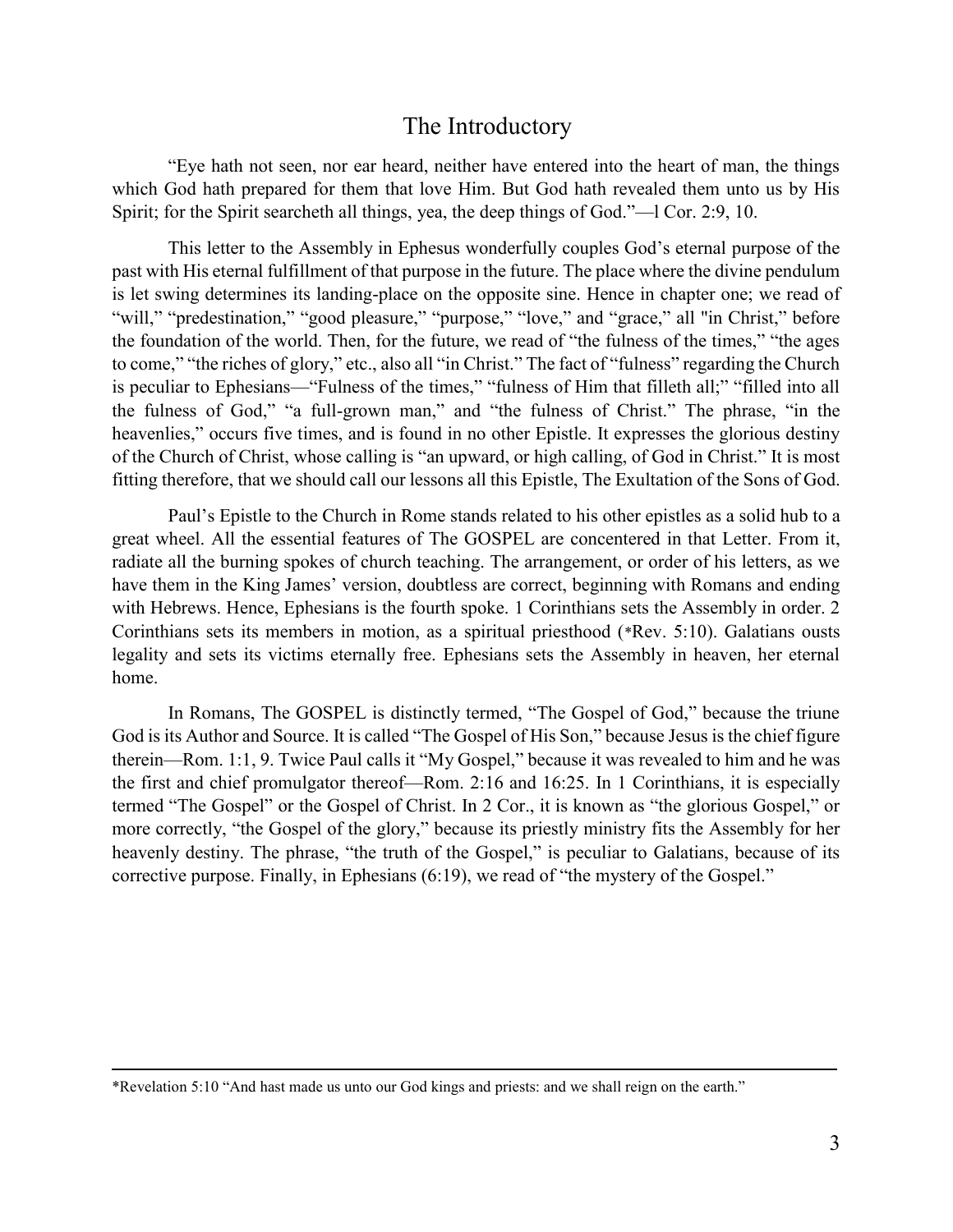# Seven Peas In A Pod

# Or

# The Chapter Outline

- 1. The Divine Purpose—Chapter One.
- 2. The Divine Provision—Chapter Two.
- 3. The Divine Power—Chapter Three.
- 4. The Divine Procedure—Chapter Four.
- 5. The Divine Product—Chapter Five.
- 6. The Divine Panoply—Chapter Six.
- 7. The Divine Perfection—Rom. 16:1-20 with Rev. 3:12.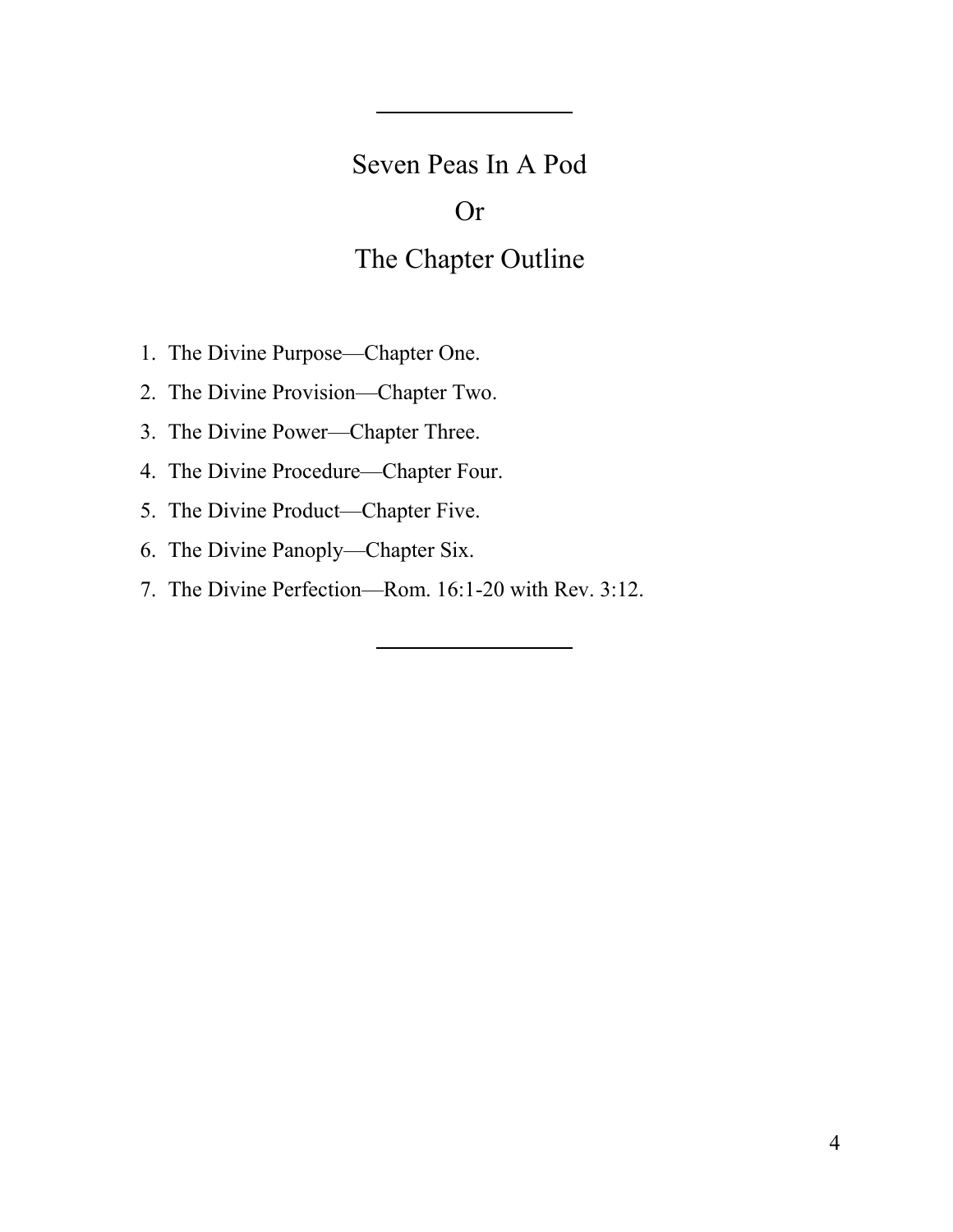# **Ephesians KJV**

1:1 "Paul, an apostle of Jesus Christ by the will of God, to the saints which are at Ephesus, and to the faithful in Christ Jesus:

1:2 Grace *be* to you, and peace, from God our Father, and *from* the Lord Jesus Christ.

# Studies in Ephesians

# **Ephesians Commentary**

"Paul, an apostle of Jesus Anointed thru the will of God, unto the saints who are in Ephesus and faithful in the Anointed Jesus; grace unto you and peace from the Lord Jesus Anointed" *("Paul, an apostle of Jesus Christ by the will of God, to the saints which are at Ephesus, and to the faithful in Christ Jesus: Grace be to you, and peace, from God our Father, and from the Lord Jesus Christ." KJV)*—V. 1-2.

Paul alone writes this epistle, as he did also Romans and Hebrews, because to him alone was given "the mystery," herein unfolded, and he alone was made "the administrator, or steward, or house-keeper of the mystery" *("How that by revelation he made known unto me the mystery; (as I wrote afore in few words)" Chap. 3:3, KJV)*—Chap. 3:1-4. Paul only received the Gospel by direct revelation from God. Timothy, Titus, and all others, tho' called apostles, received the Gospel by the Spirit's illumination of the Word revealed to him. And just so we receive it today. Religious fog is sure to follow if men do not give Paul's writings the place that God intends.

Some men are apostles, or preachers, or teachers by their own will, or by the organized will of others. Most of them ought to be in the counting room, or out digging turnips. Not so with Paul. He was indeed "an apostle thru the will of God." *("an apostle of Jesus Christ by the will of God,"—V. 1 KJV)* The Lord said of him to Ananias, "He is a chosen vessel unto me, to bear my name before the Gentiles and kings and the children of Israel." This divine choice of him was revealed to the Church in Antioch. Jesus had spoken to him at his conversion, saying, "I have appeared unto thee for this purpose; to make thee a minister and a witness, both of these things which thou hast seen and of those things in which I will appear unto thee"—Acts 9:15 and 13:2 and 26:16, 18. We appreciate Paul's writings, in the measure, that we understand the distinct place which God gave him, and the superexcellent message revealed to him for the Church.

There are not two classes of believers addressed here as the authorized text indicates. Rather, Ephesian saints are faithful saints; and this letter is especially addressed to, faithful Ephesian saints. It is not a letter of correction, like those to the Corinthians, Galatians and Colossians; John writes words of reproof to the Church of Ephesus, as representing the saints seated provisionally in the heavenlies in Christ—Rev. 2:1-7. It is very far-fetched and unfortunate to say, that this Epistle was written to the Colossians. The gist of the teaching and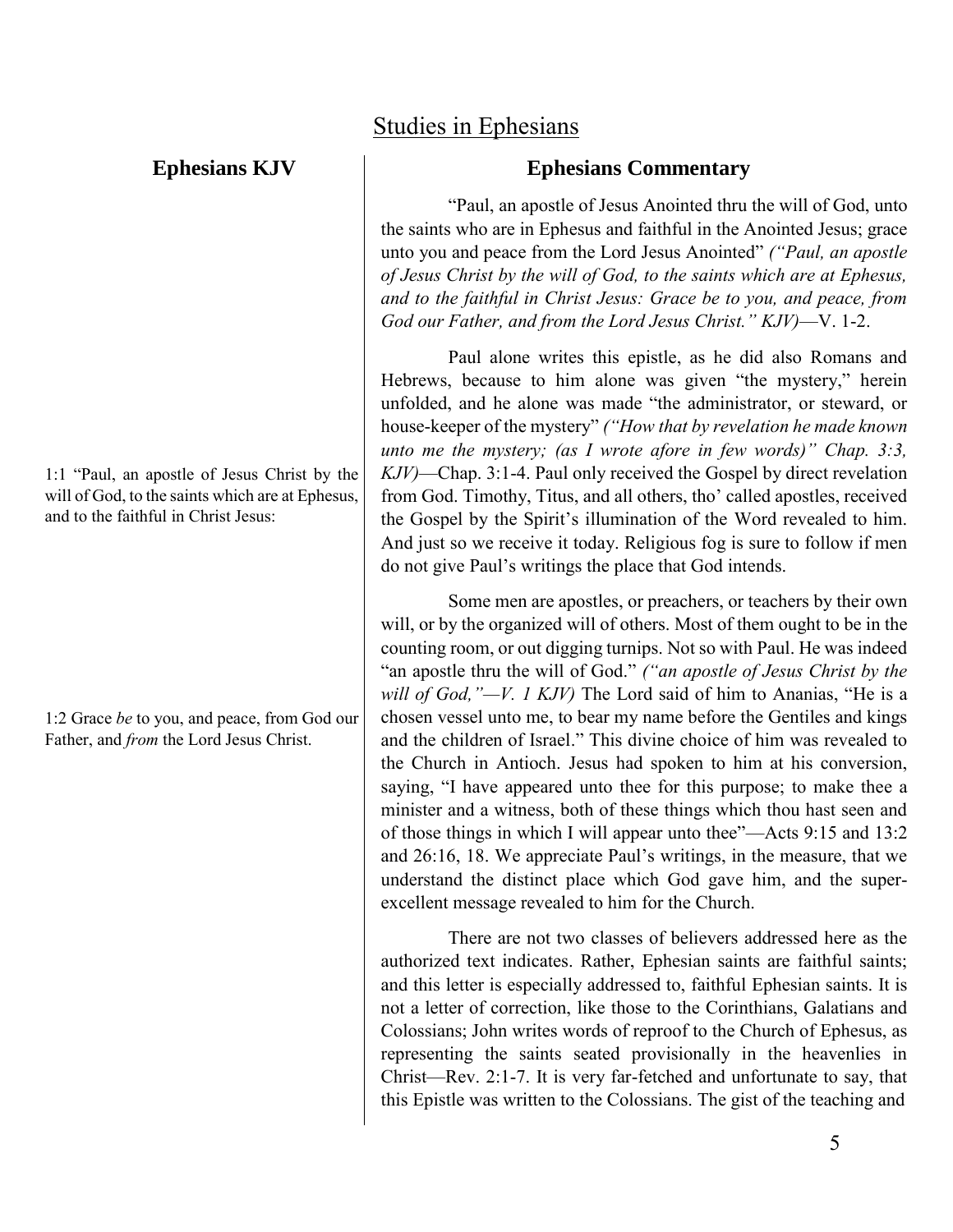1:3 Blessed *be* the God and Father of our Lord Jesus Christ, who hath blessed us with all spiritual blessings in heavenly *places* in Christ:

the mention of Tychicus in Chap. 6:21 with \*Acts 20:4, are against, such a view. And the meaning of Ephesus, "city of the moon," is against it; for Ephesus only can express our seat in the heavenlies.

It was a fervent custom of the Apostle to pronounce "grace and peace" upon those to whom he wrote, at the opening of his letters. There is one exception—the Epistle to the Hebrews, because to them he had to prove the Deity of Jesus Christ before he could announce His grace, or God's grace in giving Him. See \*\*Heb. 2:9. The assemblies were addressed as knowing the favor of God, and the epistles were written to set forth the all sufficient abundance of grace, and peace thru grace. Paul's Gospel was emphatically and absolutely the Gospel of grace.

# Provisionally Blessed in Christ

"Blessed be the God and Father of our Lord Jesus, Anointed, who hath blessed us with every spiritual blessing in the heavenlies in the Anointed One" *("Blessed be the God and Father of our Lord Jesus Christ, who hath blessed us with all spiritual blessings in heavenly places in Christ:" KJV)*—V. 3. Oh, beloved reader may you comprehend this verse, "In Christ," is the abundant supply of all blessings. "In the heavenlies," is the sure place of all spiritual blessings. A good meeting is not the meaning of "the heavenlies;" but this is the meaning—Christ ascended to the heavenly regions. We expect to be there with Him some day; but by faith we are already there, because provisionally "God raised us up together with Christ and seated us there" *("And hath raised us up together, and made us sit together in heavenly places in Christ Jesus:" KJV*)—Chap. 2:6. In God's reckoning, believers are already in heaven, where they shall spend eternity with Christ, because they are "in Christ." And if we reckon as He reckons, that is, count ourselves already in heaven in Christ, of course we have a good meeting on earth. Note further that "God HATH blessed us." This is not experience, but provision. The babe in Christ is as truly blessed as the adult; but he does not know it. Abraham gave all his great wealth to his son Isaac: but Rebekah was enriched with the same riches by accepting Isaac, tho' she had not seen, hence had not yet enjoyed that wealth. Just so, all the Church is made rich in all

\*Acts 20:4 "And there accompanied him into Asia Sopater of Berea; and of the Thessalonians, Aristarchus and Secundus; and Gaius of Derbe, and Timotheus; and of Asia, Tychicus and Trophimus."

\*\*Hebrews 2:9 "But we see Jesus, who was made a little lower than the angels for the suffering of death, crowned with glory and honour; that he by the grace of God should taste death for every man."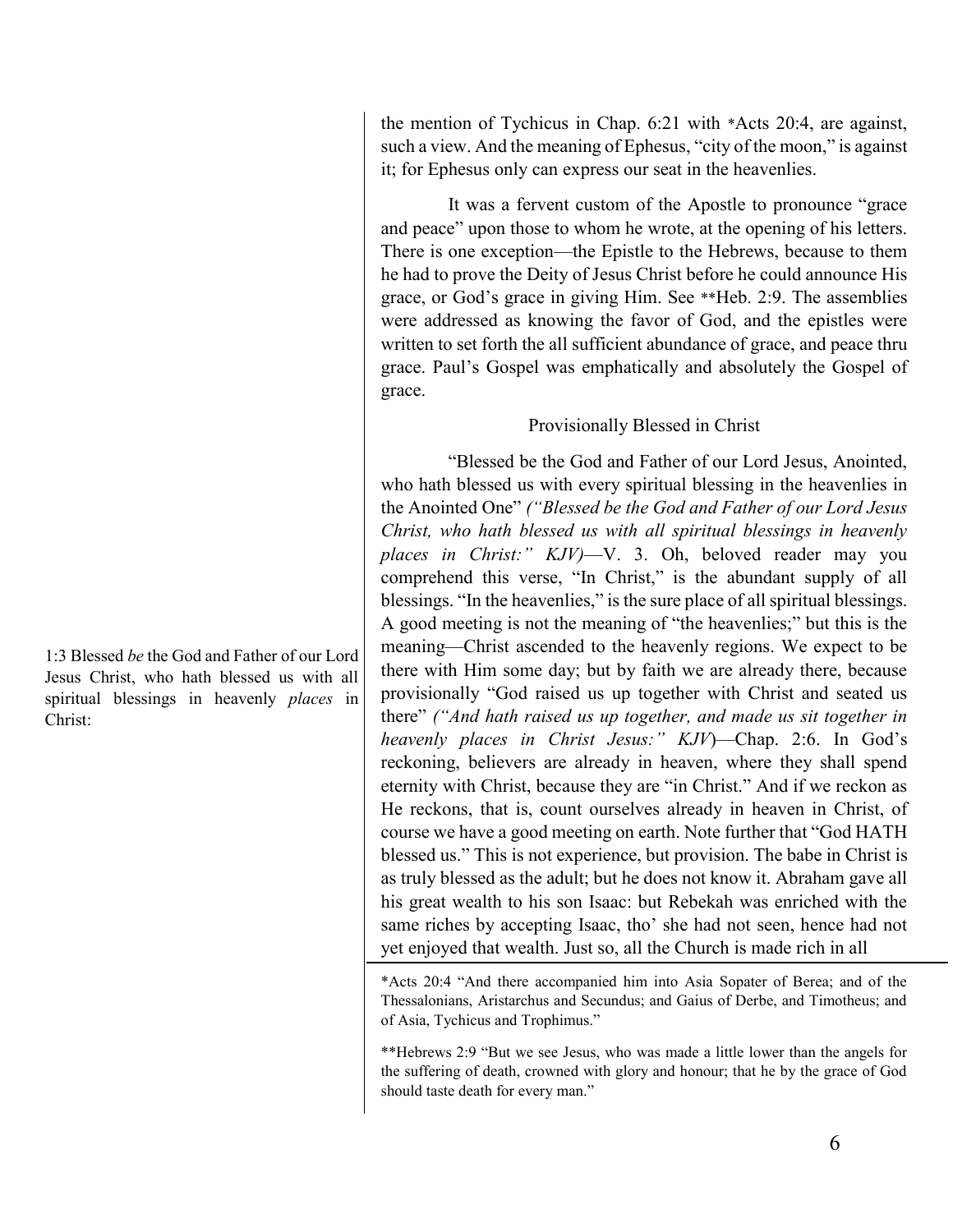1:4 According as he hath chosen us in him before the foundation of the world, that we should be holy and without blame before him in love:

spiritual blessings by simply accepting Christ as Savior; but a small few avail themselves of their wealth. Only a few believe the verse we are considering; therefore, they have small enjoyment in Christ.

"In Christ," is the key phrase to this Epistle, even as "Christ in you" may be termed the key phrase to the Colossian Epistle. This phrase, or its equivalent, occurs a dozen times in the first chapter, and many times thru-out the book. In verse one, we read of the "faithful in Christ." In the above verse, we just saw that God hath blessed us in Him. Briefly stated, this Epistle announces our provisional wealth in Christ and indicates the various items of our wealth with the surpassing fulness of each item. All these things are "according to" the love that planned them and the grace that provided them and the sacrifice of Jesus that bought them for us. The first and chief spiritual blessing is "sonship" V. 5. Then follows "an inheritance," even an eternal inheritance in Christ, because we are sons. Our growth, progress, maturity, usefulness; our place, honor, exaltation, destiny, glory as sons of God are herein described. But bear in mind, that "in Christ" we are already blessed with all these. But we must see them new to forever enjoy them.

"According as He chose us in Him before the foundation of the world, that we should be holy and blameless before Him in love" *("According as he hath chosen us in him before the foundation of the world, that we should be holy and without blame before him in love:" KJV)*—V. 4. The word "according" (Greek, kata) occurs seven times in this chapter. It is rendered "after" in verse eleven. The verses in which it appears are prolific with truth. It is exceedingly full of meaning.

Our wealth of blessing is therefore according to the divine choice of us before the first creation. God saw the new creation in Christ before He saw the old creation in Adam. By faith, the Son of God (Wisdom personified) was delighting Himself with the many sons whom He should afterward bring to glory—\*Prov. 8:30. This choice does not mean that God rejected some arbitrarily and selected others independently of their wilt He chose no one in the old creation, or first Adam; but He chose a new creation in Christ. All who will, come into that new creation line by faith in Jesus. Therefore, God blessed us in Him according to His choice of a new creation—Vs. 3, 4.

The transcendent measure of our wealth and the unspeakable

\*Proverbs 8:30 "Then I was by him, *as* one brought up *with him*: and I was daily *his* delight, rejoicing always before him;"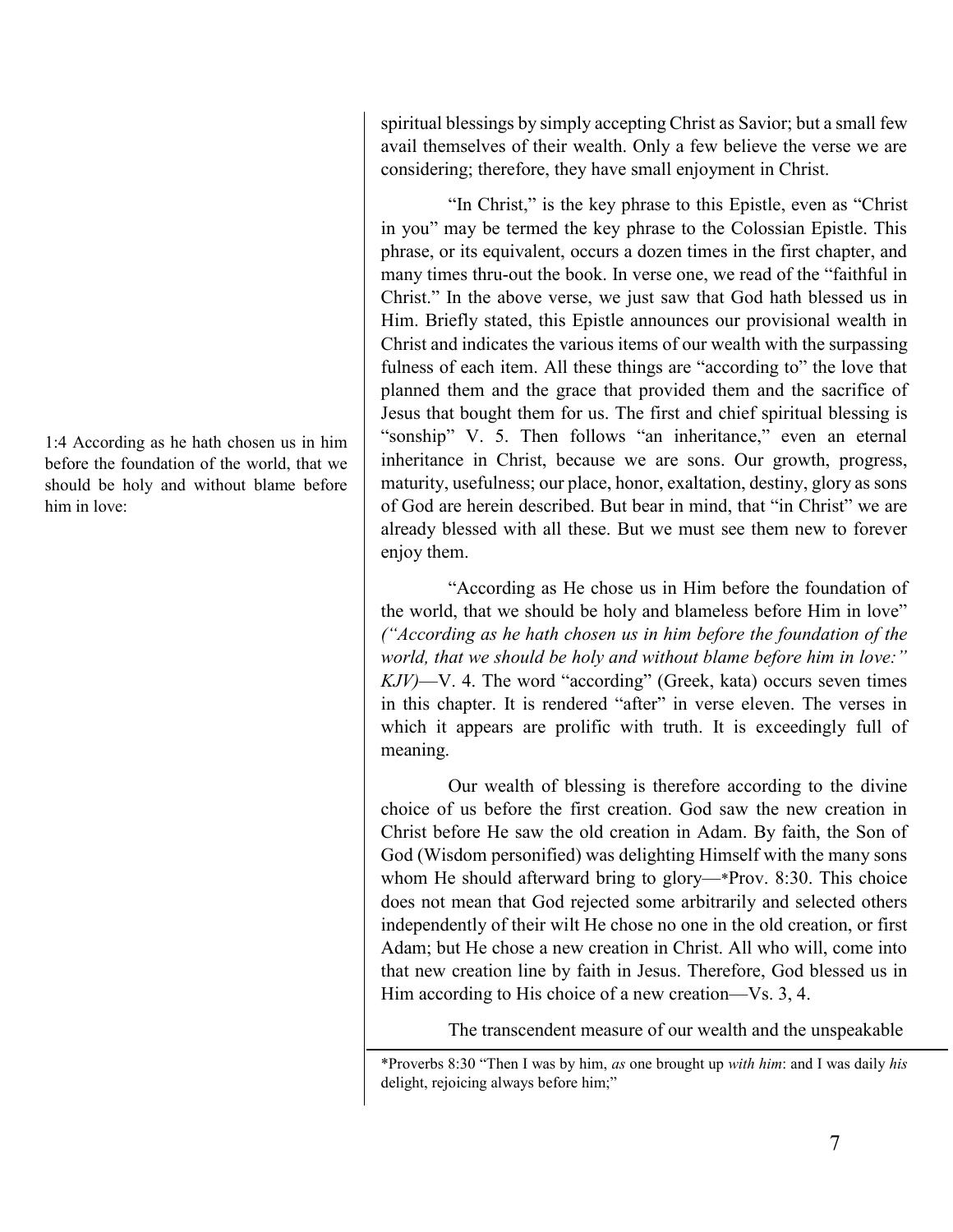1:5 Having predestinated us unto the adoption of children by Jesus Christ to himself, according to the good pleasure of his will,

enjoyment thereof are according to the surpassing sovereign love— "God SO loved"—that He chose us away back yonder before the world had a "sick-spell" by Satan's wicked intervention. Compare \*Gen. 1:2 with \*\*Isa. 45:18. The word rendered "foundation" in this verse, also means, "a periodic sick-spell, a fit," which the devil precipitated upon the world before Adam was created; wrecking it even as he afterward wrecked Adam and Eve. \*\*\*Job 1:6, 7 does not record the first, nor second time that Satan walked to and fro in the earth. Did he have a suspicion that God intended to create a body of beings who should occupy the place in the heavens which he now occupies? God knoweth. God chose us in Christ to be "holy and without blame before Him." Will He succeed? Can man be holy and blameless? The old creation cannot. But the new creation, "that which is born of God, sinneth not; and it cannot sin, because it is born of God" *("Whosoever is born of God doth not commit sin; for his seed remaineth in him: and he cannot sin, because he is born of God." KJV)*—l John 3:9. "That which is born of the flesh is flesh," weak, sinful, sickly, doomed to die, But "that which is born of the Spirit, is Spirit, heavenly. "incorruptible," "imperishable," "born thru the word of God, which liveth and abideth forever."

#### Previously Marked Out

"In love having predestinated us for sonship thru Jesus Christ unto Himself, according to the good pleasure of His will" *("Having predestinated us unto the adoption of children by Jesus Christ to himself, according to the good pleasure of his will," KJV)*—V. 5. Here God is seen as the great Architect, whose scheme and skill flow from His boundless love. The phrase, "in love," properly prefaces this verse rather than ending the preceding verse. Many people shudder at the very thought of foreordination, or predestination, as if the words meant that some could not be saved if they would. Be it ever remembered, that no one desires salvation until God calls him. Adam hid himself (sinful man loves darkness), and did not seek God; but God sought him. All Jehovah's doings are in love, primarily for His Son and then for

\*Genesis 1:2 "And the earth was without form, and void; and darkness *was* upon the face of the deep. And the Spirit of God moved upon the face of the waters."

\*\*Isaiah 45:18 "For thus saith the Lord that created the heavens; God himself that formed the earth and made it; he hath established it, he created it not in vain, he formed it to be inhabited: I *am* the Lord; and *there is* none else."

\*\*\*Job 1:6, 7 "Now there was a day when the sons of God came to present themselves before the Lord, and Satan came also among them. And the Lord said unto Satan, Whence comest thou? Then Satan answered the Lord, and said, From going to and fro in the earth, and from walking up and down in it."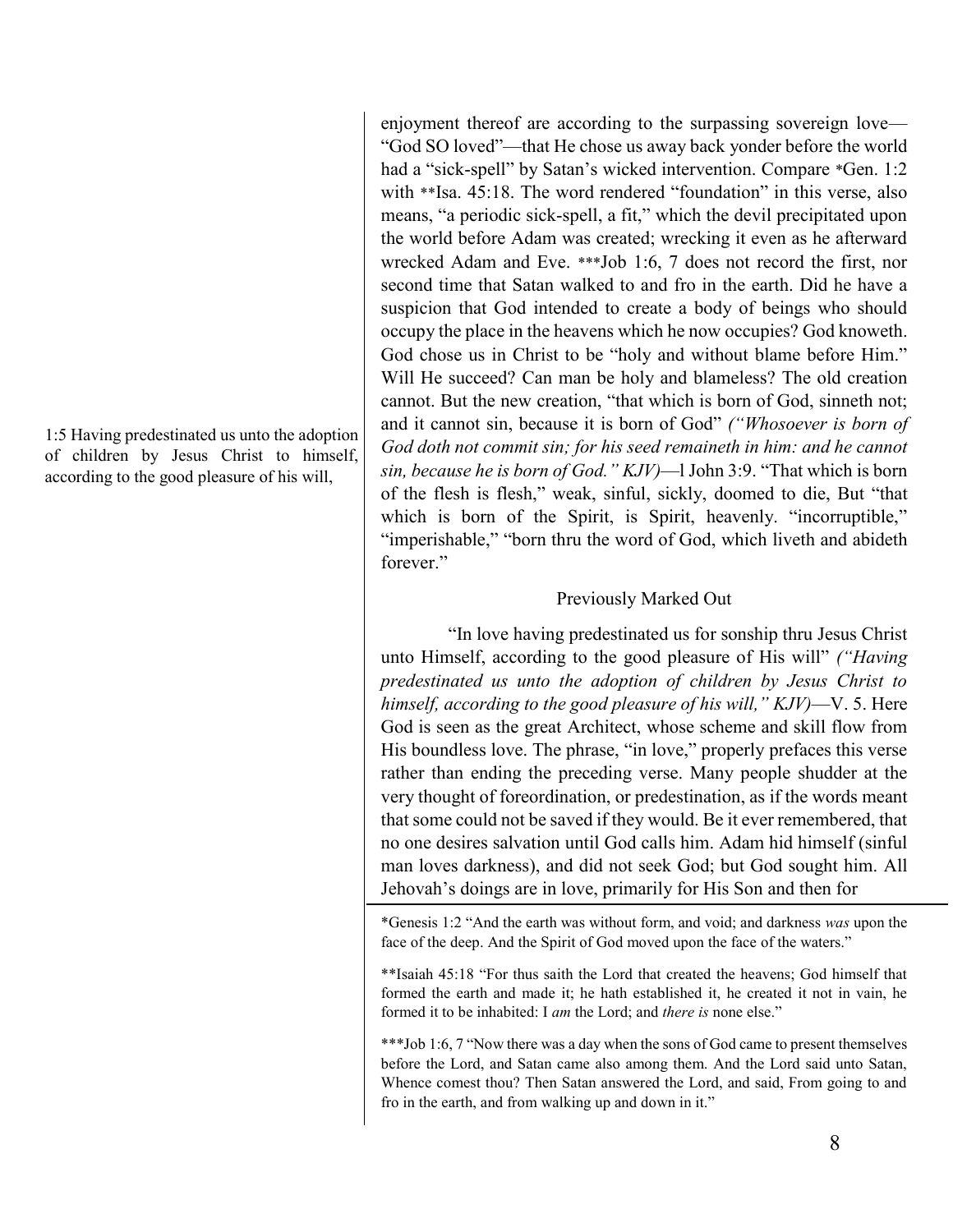mankind. Predestination means, to mark out beforehand. However, the Lord did not mark out some arbitrarily to be lost and others to be saved. That is not the meaning. As with verse four, so here. Jehovah previously marked out, or pre-determined, a new creation, but brought forth the first creation, or Adam line, as the base and figure of the new. Jehovah sketched His scheme of redemption, and planned beforehand that every one who would believe in His Son should be saved; but he who would not believe, of course could not be saved. Therefore, we should leap for joy to learn that thousands of years before we were born, the divine architect selected us in His Son.

Unto what were we predestinated in particular? He "marked us out for sonship," the first and basic spiritual blessing. Some teachers would rob us of the enjoyment of it by belittling its meaning. Therefore, let us consider the original word (huiothesian), here translated "adoption of children." It is from "huios" meaning a son, and from "tithemi," to place, put, set, fix, determine, plant, etc. It signifies to place, or fix as sons. The Diaglott renders it "sonship," which expresses it correctly. The phrase, "adoption of children," does not state the exact fact. By the new birth, we receive "the Spirit of His (God's) Son" (Gal. 4:6), which certainly means far more than adoption. Most emphatically, we are not adopted into God's family. We are born into it, by being "born of God." An adopted child is only added, and partakes in no sense of the parents, who become adapted parents only. A child born partakes of the nature and dispositions of the parents. Believers on Christ are made "partakers of the divine nature" (2 Pet. 1:4), "partakers of Christ"—Heb. 3:14. Otherwise, they could not be heavenly, or spiritual. They would still be like the first Adam, "natural and earthy," and liable to fail and fall again. In the first Adam, we were only creatures. In the Last Adam, Christ, we are sons. We were sinless in the first Adam before he fell; but we are "holy in Christ," the last Adam *("sanctified in Christ Jesus," KJV)*—1 Cor. 1:2.

Another word about predestination. In verse 11, we read, that in Christ, "We obtained an inheritance, being predestinated (or marked out before hand), according to the purpose," which was previously in the divine mind. You see, that sonship and the inheritance as sons were the two great final purposes of redemption. And this is "according to the good pleasure of His will," which is the second according named. "God is love."

His will is good. It pleased the triune God, therefore, to make a blue print, so to speak, or pre-determine, that by means of redemption, He should bring "sons unto glory." They who believe on Jesus, constitute these sons. Should we not be hilarious over such glad news?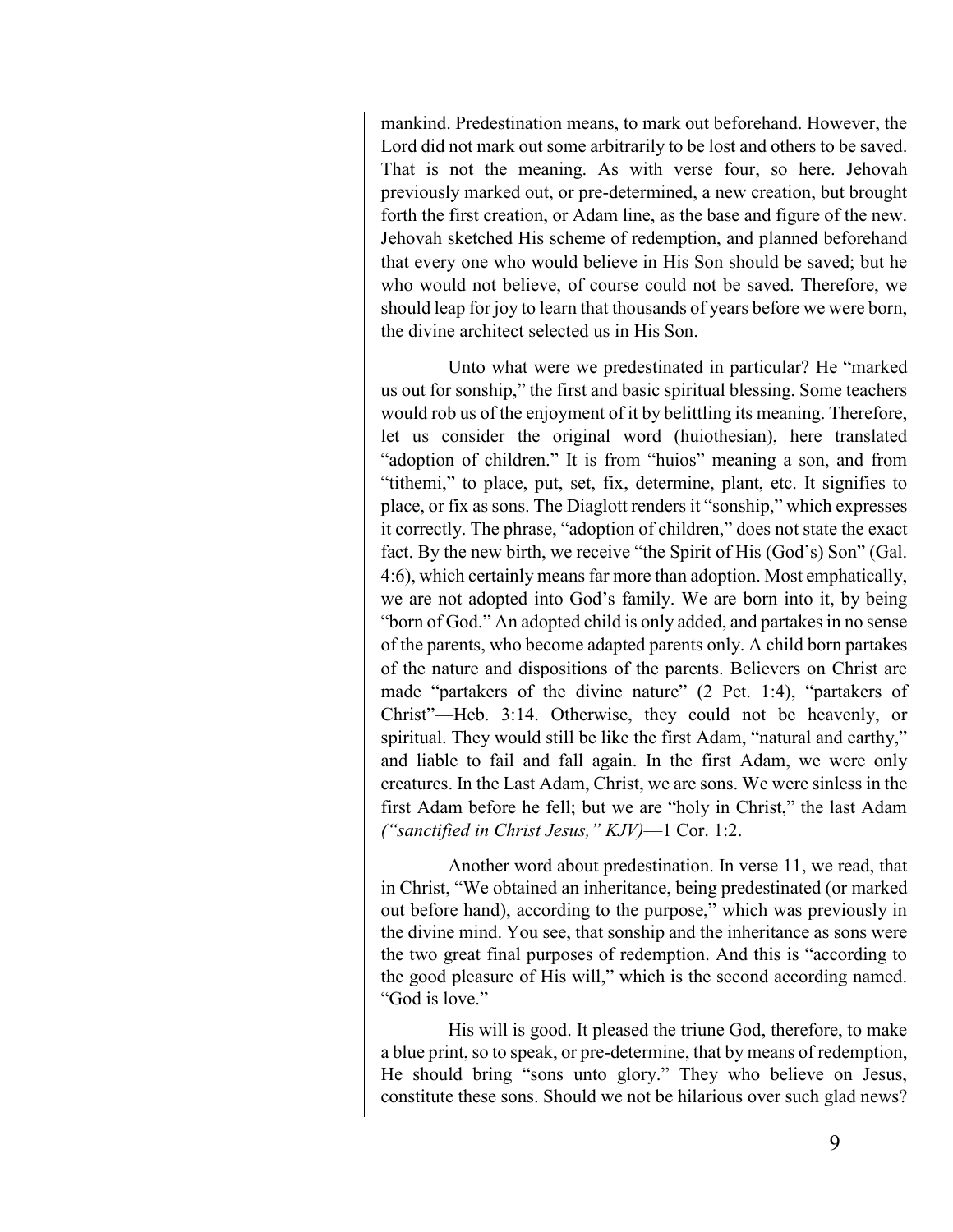#### Fraise upon Praise

"To the praise of the glory of His grace, wherewith He graced us in the Beloved One" *("To the praise of the glory of his grace, wherein he hath made us accepted in the beloved." KJV)*—V. 6. God's supreme boast is His grace, which is especially emphasized in this Epistle. The Greek word "epainon," means praise upon praise; for the word "ainon" alone signifies praise. The salvation of lost mankind thru the redemption of Christ brought out the divine attribute GRACE, which would otherwise have been hidden in God forever. Therefore, God's grace merits praise heaped upon praise as the Chinamen puts it. But it is "the glory of His grace," which is covered with heaps of praise. What is that glory? It is this: Grace has poured itself out upon the undeserving. There is nothing in man to merit God's grace; neither can he do one little thing to earn it. There was nothing in mankind, except tremendous need, that called out His grace. Jesus said to the disciples, "Freely ye have received; freely give"—Matt. 10:8. The adverb "freely" is from the Greek word "dorean," which means gratis, for nothing, without a cause. The ungodly who believes, is "justified freely (dorean) by His Grace"—Rom. 3:24. He does not merit justification, and cannot earn it. He merits death, which we all received in the death of Christ for us, as a necessary background for our salvation. For this very reason. Paul abased himself, what few ministers dare to do, and "preached *(to you, KJV)* the Gospel of God freely" —2 Cor. 11:7. He preached "dorean," that is, gratis, without charge, without remuneration from the people, without a cause in them, except the dire need—they must be saved by divine grace, or lost forever. Grace boasts, therefore, in this, that it bestows its unbounded blessings upon those who are "weak, ungodly, sinners and enemies"—Rom. 5:6, 8, 10. Therefore, thru all eternity, it will be humanity's due to pile up multiplied heaps of praise to the glory of the limitless grace of God.

Then the Apostle adds, that in this grace, God "hath made us accepted in the Beloved." Another rendering reads, "With His grace, He has graced us in the Beloved." That is, divine grace gives us a place by the side of the Son of God. The Fathers favor toward His well beloved Son, is passed over to us and grants us a standing on a par with Him. We stand in the same grace in which Jesus Christ stands. He deserves the Father's favor; as sons, we deserve it in Him. Note then, that the measure of the Father's love for Jesus is the measure of His favor bestowed upon us. That is what we understand by grace. Reader, do you see that?

#### Grace Displayed in Redemption

"In whom we have redemption through His blood, the forgiveness of sins, according to the riches of his grace"—V. 7. We have redemption in Christ. The Greek word "apolutrosin," here

1:6 To the praise of the glory of his grace, wherein he hath made us accepted in the beloved.

1:7 In whom we have redemption through his blood, the forgiveness of sins, according to the riches of his grace;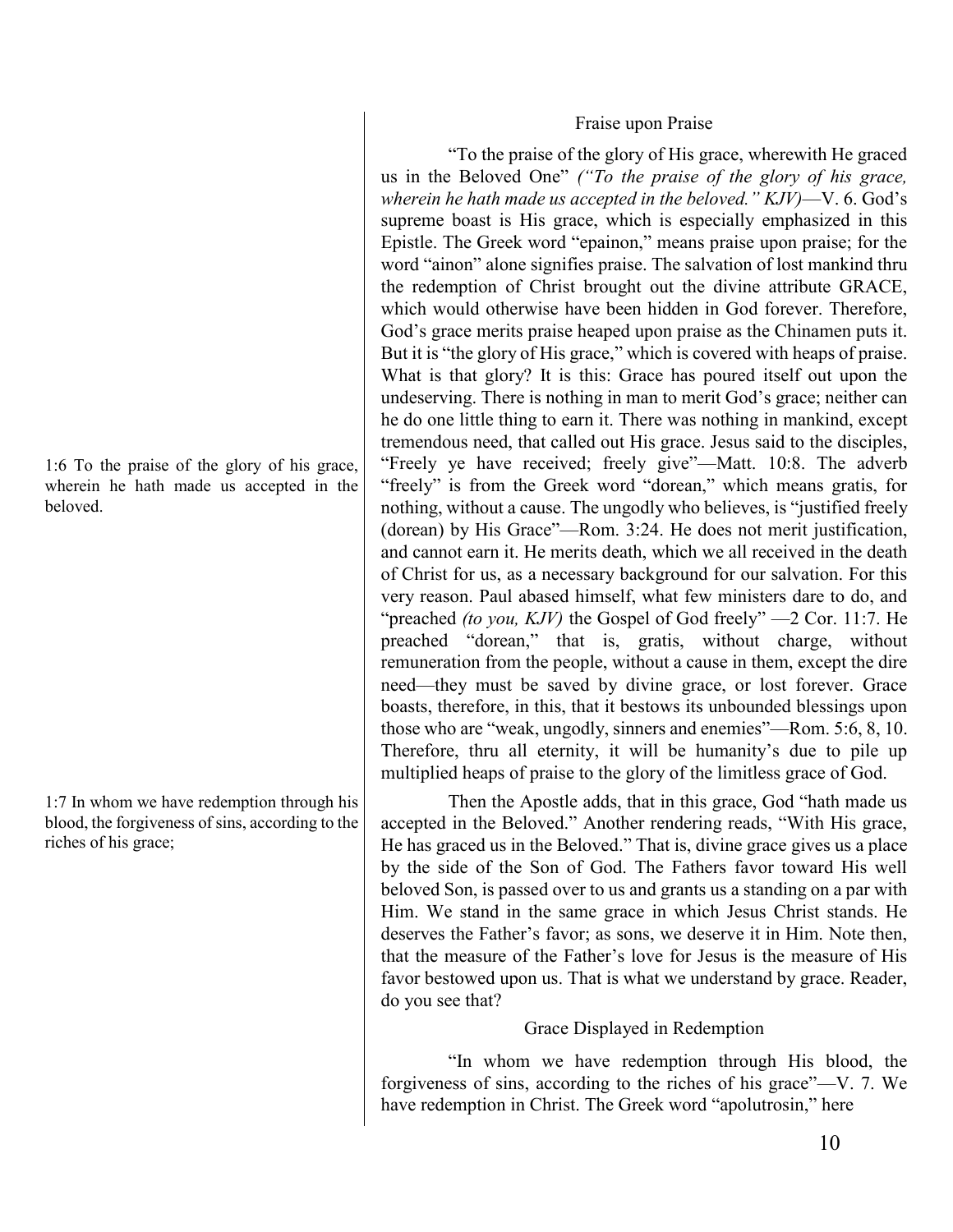translated "redemption," has a double meaning, viz; "release," and "acquittal on payment of a ransom." In Christ, we have acquittal from our sins, or offenses, because He paid the ransom price; which divine justice demanded of us, even death. He died for us, or poured out His life, which is the meaning of "redemption thru His blood." This redemption is termed "the forgiveness or remission of sins."

Forgiveness from God means much more than is generally understood. Man forgives, or pardons his fellow upon confession and request, whether the wrong has been righted, or not; but God can forgive an offense only upon the ground of full reparation of loss, or harm, and full payment of the penalty incurred. Hence, Jesus had to "put away sin once," before God could forgive the sinner. He abrogated sin as lawless. He nullified, rejected and set it aside. How did Jesus do that? The answer is solemn—"By the sacrifice of Himself" —Heb. 9:26.

Another thought about forgiveness. This word is from the Greek "aphiemi," which signifies to send forth, or away, to discharge, throw away, dissolve, disband, divorce; hence, to remit, forgive. Consider these meanings and get the full force of our redemption in Christ. The same word is translated "remission" in \*Luke 1:77, and "deliverance" in \*\*Luke 4:18. Hence, when we believed on Jesus, our sins were not taken away; but we "had no more conscience of sins;" for by faith "our hearts sprinkled from an evil conscience"—Heb. 10:2 and 22. The Word which we believed sprinkled our hearts, because our sins were all divorced from us, discharged and sent away at Calvary. This is certainly the gladdening meaning of \*\*\*Lev. 16:21, 22. Jesus Christ was the "Scapegoat" and the "Man of opportunity," who bore all of Israel's iniquities and ours into "a land of separation." The Cross of Christ, the blood of Jesus, the death of the holy Son of God and Man, looms between us and our sins and iniquities forever. Hallelujah! Study \*\*\*\*Acts 5:31 at your leisure.

\*Luke 1:77 "To give knowledge of salvation unto his people by the remission of theirs sins,"

\*\*Luke 4:18 "The Spirit of the Lord *is* upon me, because he hath anointed me to preach the gospel to the poor; he hath sent me to heal the brokenhearted, to preach deliverance to the captives, and recovering of sight to the blind, to set at liberty them that are bruised,"

\*\*\*Leviticus 16:21, 22 "And Aaron shall lay both his hands upon the head of the live goat, and confess over him all the iniquities of the children of Israel, and all their transgressions in all their sins, putting them upon the head of the goat, and shall send *him* away by the hand of a fit man into the wilderness: And the goat shall bear upon him all their iniquities unto a land not inhibited: and he shall let go the goat in the wilderness."

\*\*\*\*Acts 5:31 "Him hath God exalted with his right hand *to be* a Prince and a Saviour, for to give repentance to Israel, and forgiveness of sins."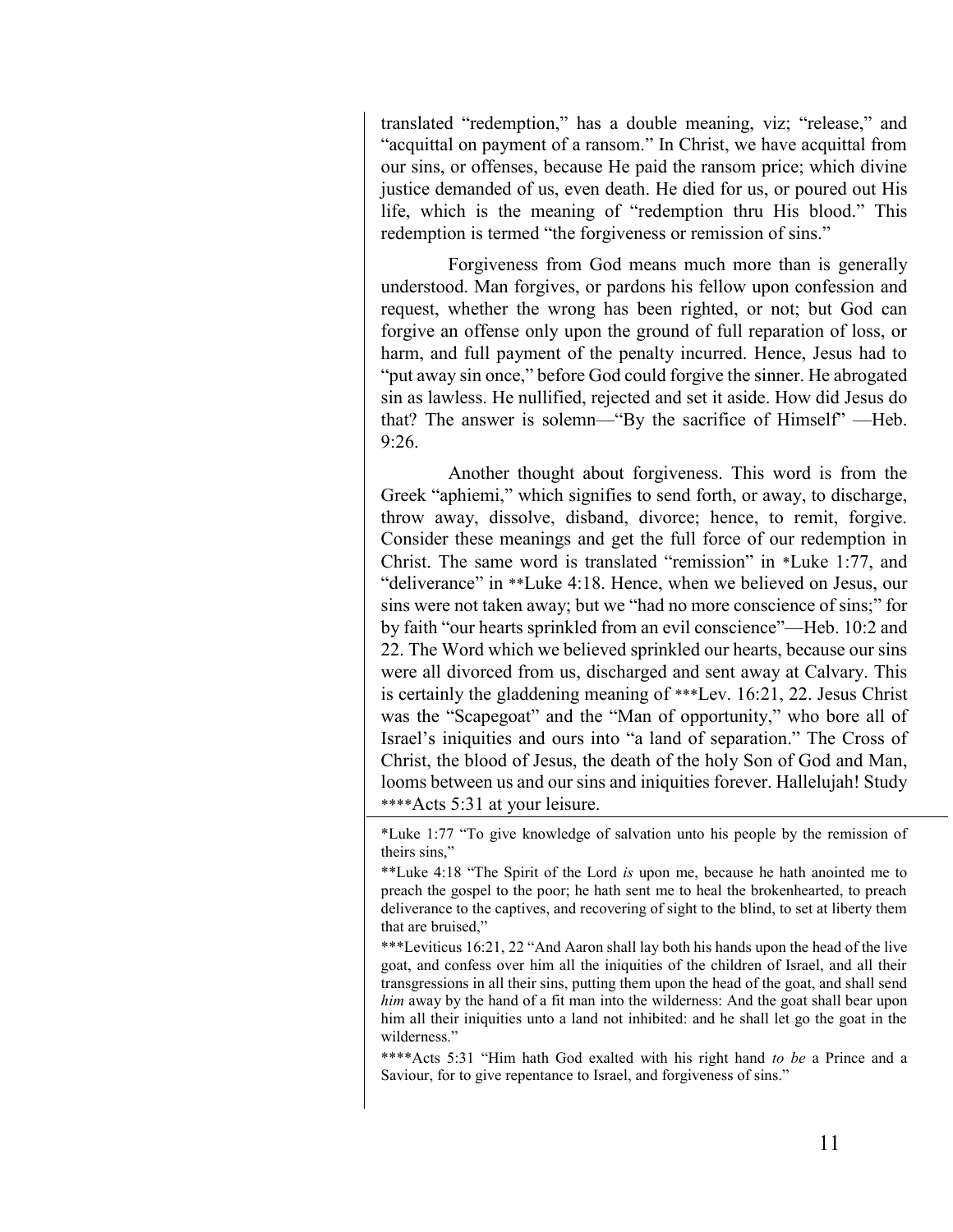This, which is only the negative side of salvation, is too positive for many people, even Christian workers. Their legal, reasoning minds reject it, because it puts all the responsibility of our salvation on God. Is it any marvel then, that they try to deny and explain away the real positive side of our salvation, viz: justification and regeneration? They cannot believe, that "thru this Man is preached unto you the forgiveness (aphesis, remission) of sins, and in Him, all that believe are justified from all things from which ye could not be justified in the law of Moses" *("through this man is preached unto you the forgiveness of sins: And by him all that believe are justified from all things, from which ye could not be justified by the law of Moses." KJV)*—Acts 13:38, 39. They shudder when we exclaim, "Now are we the sons of God" (1 John 3:2), being "in Christ, *(he is, KJV)* a new creation, old things are passed away; behold all things are become new"—2 Cor. 5:17. But faith in these positive bottom Bible facts gives us full victory and puts a shout of triumph into our hearts and voices. The cross of Christ divorced us from our sins. The resurrection of Christ has justified us before God. And the Word of Christ has made us sons of God.

It may be well to note, that an entirely different word is translated redeem in Chap. 5:16 and Col. 4:5—"redeeming the time." The original means "to attend the market-place, to buy from, to buy for oneself," without any thought of release. The thought of acquittal, or deliverance, or forgiveness, is not implied in this word redeem.

#### Grace Super-abounding.

"According to the riches of His grace." This is the third of the amazing accordings. The redemption which Jesus wrought and the salvation He provided are balanced by the wealth of divine grace. Paul wrote, "Ye know the grace of our Lord Jesus Christ, that though He was rich—rich in might, honor, wisdom and glory (\*Heb. 1:2, 3) —yet for your sakes, He became poor, that ye through His poverty might be rich"—2 Cor. 8:9. Jesus became poor, "emptied Himself," took the lowly place of a dependent servant. He tasted abject poverty, when He "was counted sin and numbered with transgressors." Justice turned from Him because our sins were laid upon Him. His physical nakedness on the Cross expressed His real poverty, stripped of all strength, honor and righteousness, and dying as a criminal. "He tasted death (forsaken

<sup>\*</sup>Hebrews 1:2, 3 "Hath in these last days spoken unto us by *his* Son, whom he hath appointed heir of all things, by whom also he made the worlds; Who being the brightness of *his* glory, and the express image of his person, and upholding all things by the word of his power, when he had by himself purged our sins, sat down on the right hand of the Majesty in high;"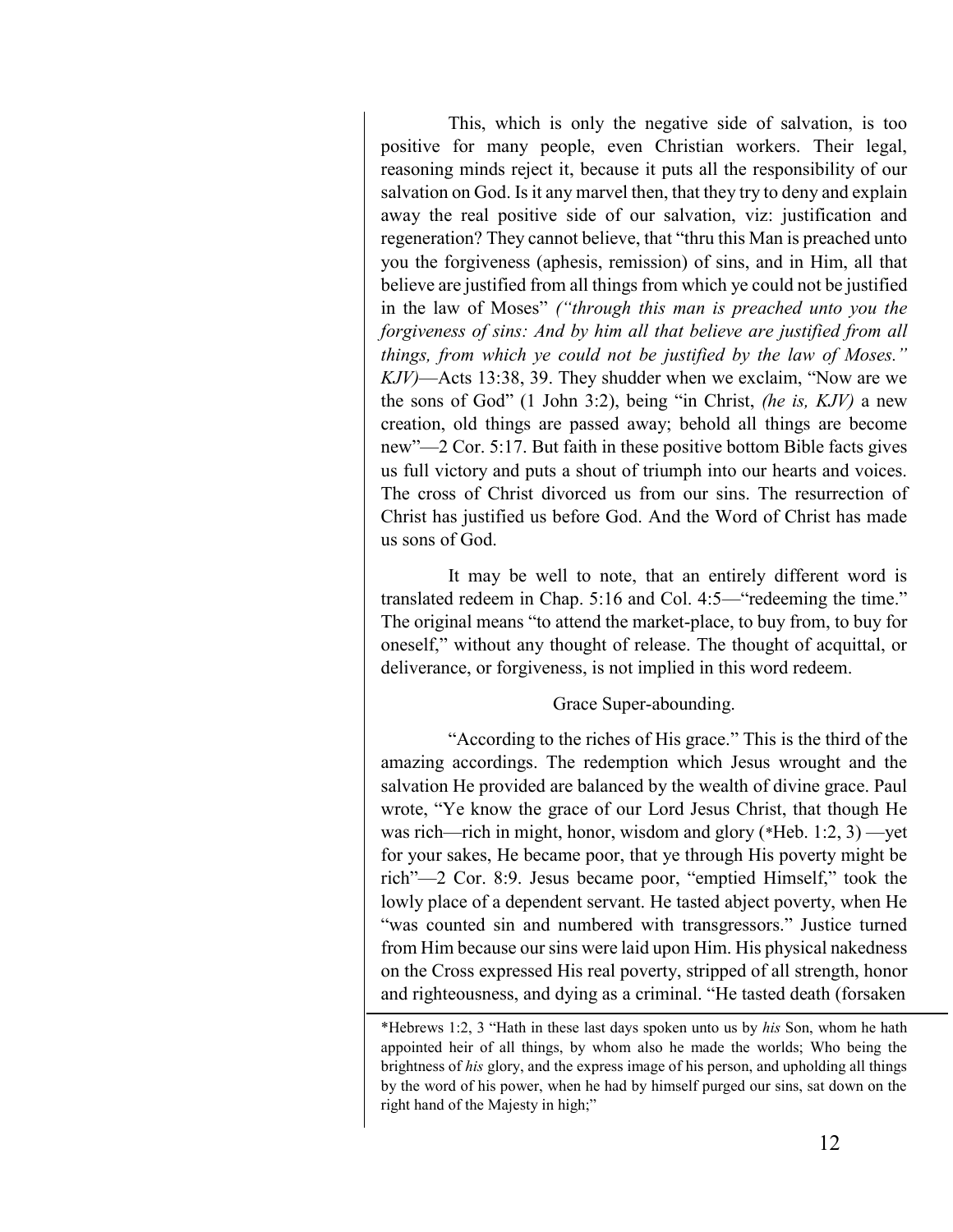of God) for every man." What a great mystery! But that extreme poverty made it possible for us to possess unbounded and eternal wealth. The distance from glory, which the Son had with the Father, down to the poverty He suffered on Calvary, is the measure of the wealth of divine grace that redeemed us. Can you comprehend in a little measure that distance? Do you wonder that Paul proclaimed grace? How could he, or how can we preach anything else? Only "blind guides" can oppose the teaching of divine grace. See exactly (Chap. 2:7) why God saves men.

"Which He caused to abound toward us in all wisdom and intelligence" *("Wherein he hath abounded toward us in all wisdom and prudence;" KJV)*—V. 8. One divine utterance follows another in rapid succession, until we are simply bewildered before the ocean of God's goodness. The Lord's great heart is not content with speaking of "the riches of His grace" and its lavish display in His death for us. No, but He says yet much more about it. He makes His grace to abound toward us. The original word means to super-abound, to be over and above and beyond, to be more than enough. Whatever our trial, or trouble, or need. God says, "My grace is sufficient for thee." The supply cannot be exhausted. We can never make too large a draw on divine grace. God could say to Abram, when he was ninety years old, "Walk before me and be thou perfect," because He had said, "I AM the Almighty God."—Gen. 17:1 He was the God of inexhaustible resources, the God who was more than enough.

On the other hand, Jehovah guards His grace against "lasciviousness," or looseness of conduct. Some people think to take advantage of it. See Chap. 4:19 and Jude 4. But they cannot really do so; for grace abounds only in "wisdom and intelligence, or prudence." Some times saints wonder why grace does not abound toward them. Why does God not answer their prayers? It is because they are not spiritually wise and intelligent. They are worldly minded. They yield to worldly companions. They follow the wisdom of this world. Jesus said, "How can ye believe, which receive honour one of another, and seek not the honor that cometh from God only?" —John 5:44. Study Paul's five serious questions in 2 Cor. 6:14-18. Tho' God is "The Lord Almighty," yet He cannot show Himself to be "a Father unto us" unless we separate from all that is unclean. We must stand aloof from the subtle, defiling religiousness of the present age, as well as from the world, if we would experience the super-abundance of divine grace. We must depend upon the "wisdom and intelligence" of grace, as well as upon its power. Thus we will prove God to be a Father to us in all things.

1:8 Wherein he hath abounded toward us in all wisdom and prudence;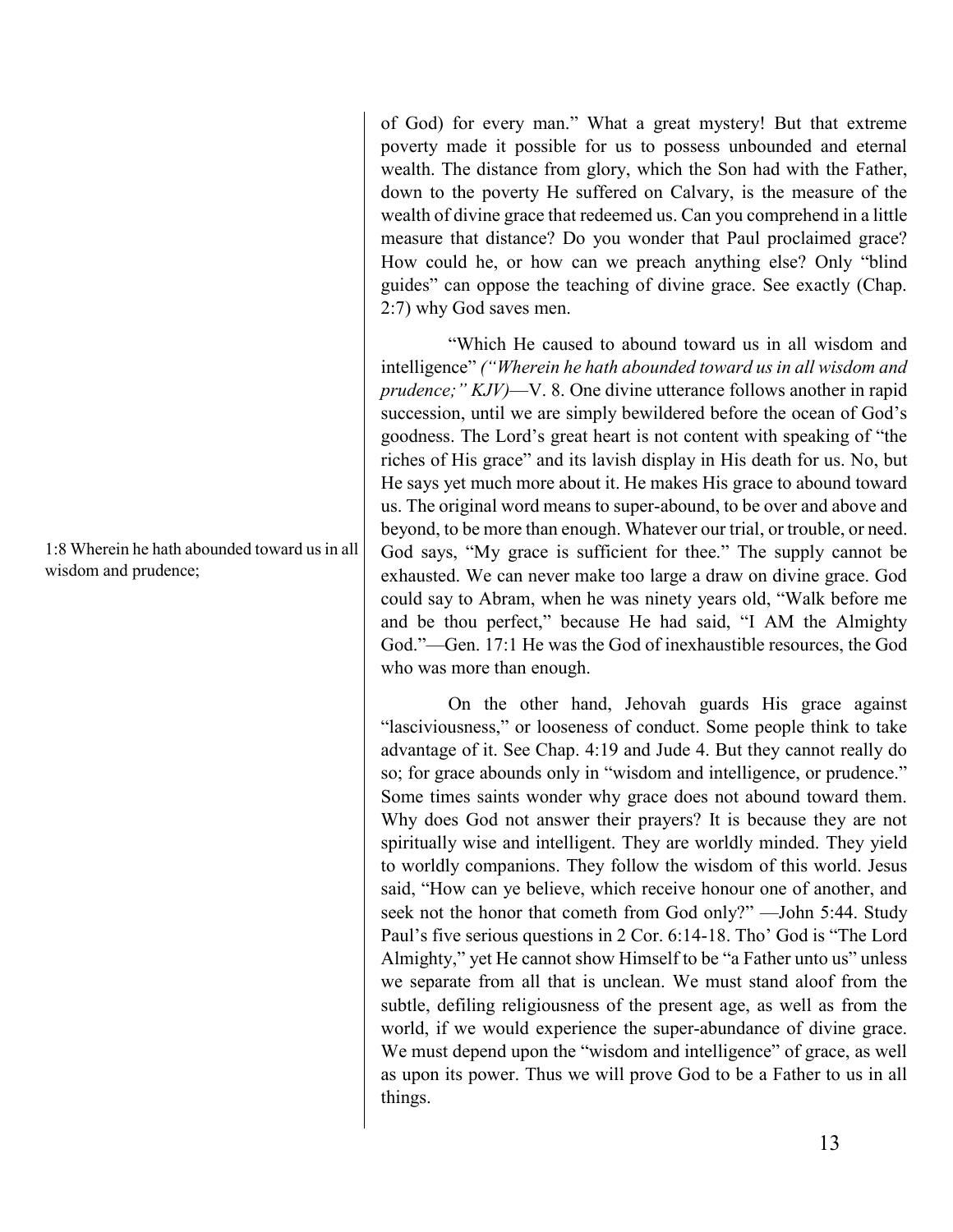1:9 Having made known unto us the mystery of his will, according to his good pleasure which he hath purposed in himself:

1:10 That in the dispensation of the fulness of times he might gather together in one all things in Christ, both which are in heaven, and which are on earth; *even* in him:

1:11 In whom also we have obtained an inheritance, being predestinated according to the purpose of him who worketh all things after the counsel of his own will:

# The Mystery of His Will.

"Having made known unto us the mystery of His will" —V. 9. By this means, the Lord made His grace to super-abound toward us in experience. Note, that "He purposed this mystery in Himself," *("Having made known unto us the mystery of his will, according to his good pleasure which he hath purposed in himself:"—V. 9 KJV)* men and angels having nothing to do with it, because it was "according to His good pleasure." *("For it is God which worketh in you both to will and to do of his good pleasure."—Philip. 2:13 KJV)* The mystery meant is described in Chap. 3:6, as threefold. We will study that verse later. The motive for revealing the mystery is "to sum up under one head all things in the Anointed One, both the things in the heavens and the things upon the earth." In Col. 1:16, we learn that the "all things," are the governments on earth and in heaven, or visible and invisible. See also verses 20, 21. "The kingdoms of this world" and the principalities in the heavens shall become the kingdoms of our Lord and of His Anointed. The Man, Christ Jesus, will be the supreme Ruler of the universe for a thousand years. The complex phrase, "that in the dispensation of the fulness of times" (V. 10), means, "unto an administration of the fulness times," which began with Paul's personal ministry of the Gospel to the Gentiles. That administration, or stewardship, will end by the coming in of "the fulness of the Gentiles"—Rom. 11:25. During this period, of about 1900 years, God has been taking "a people for His name" out of the Gentiles—Acts 15:14. God revealed the mystery of His will, because Paul's Gospel had to be dispensed thru-out this age, before all the dominions on earth and in the heavens could be summed up under Christ as Head over all things. Why? Because a great company of redeemed people must be joined to Christ during His Headship over all. That company is called the Church, His body, the fulness of Him,—Vs. 22, 23. Jesus' Headship is by means of the Church.

# Our Divine Allotment.

"In whom also we have obtained an inheritance, being predestinated according to the purpose of Him, who worketh all things after (according to) the counsel of His own will"—V. 11. The fact of "sonship" (verse 5) implies an inheritance. "If children, then heirs; heirs of God"—Rom. 8:17. All children legally possess what the parents leave behind. How much more so in this great divine family. Even as the Apostles wrote before (Gal. 4:7)—"Wherefore thou art no more a servant, but a son; and if a son, then an heir of God through Christ." A new creation was "predestinated," or previously marked out for such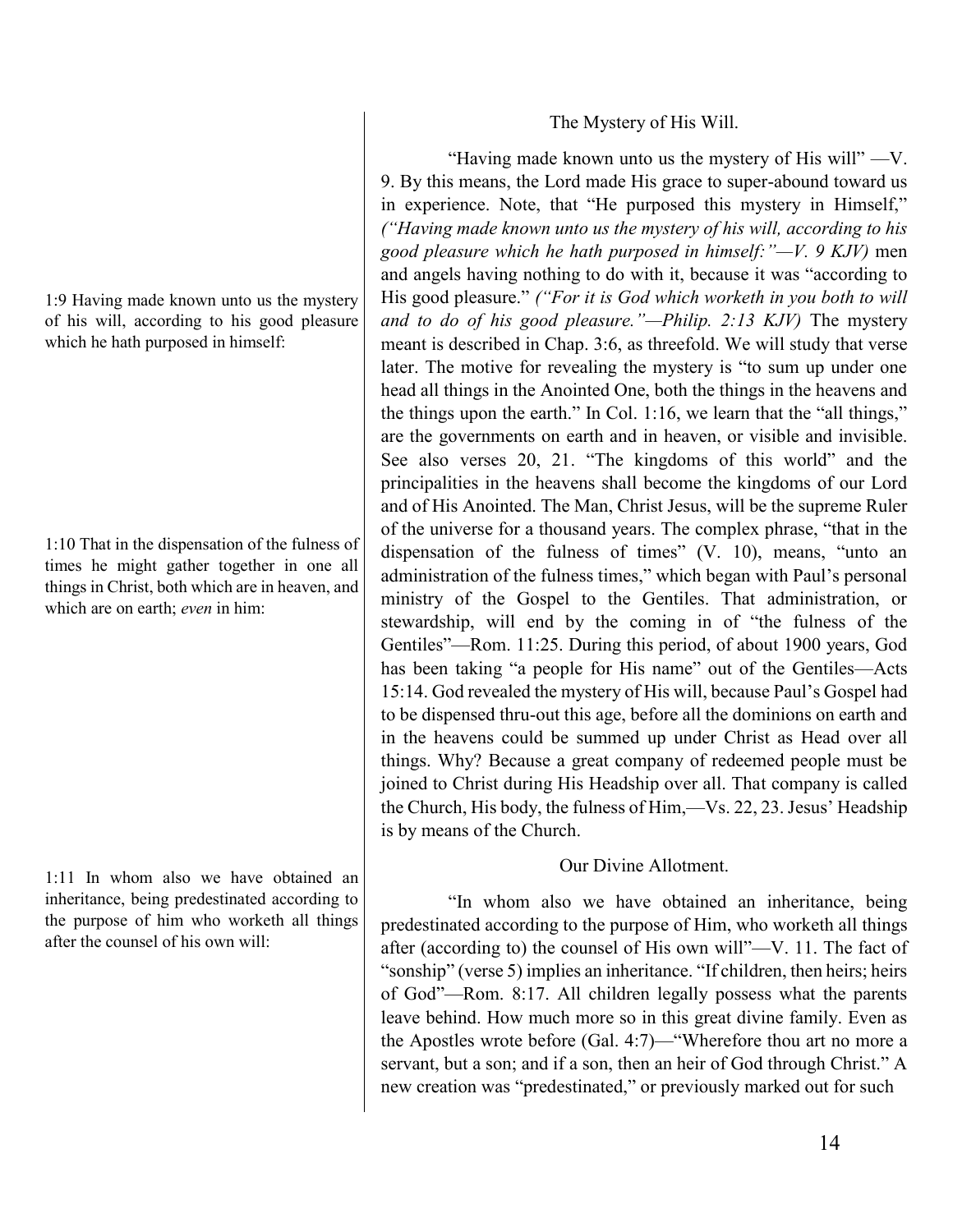1:12 That we should be to the praise of his glory, who first trusted in Christ.

1:13 In whom ye also *trusted,* after that ye heard the word of truth, the gospel of your salvation: in whom also after that ye believed, ye were sealed with that holy Spirit of promise,

an inheritance, in being marked out for "sonship," which was emphasized before. Observe that in this verse, the fifth and sixth "accordings" are named—according to His purpose and wrought according to His counsel. The word rendered "purpose" here and in verse 9, literally means, "placing before:" hence, "are solve, a design." How wonderful! Our sonship and inheritance in Christ are according to a previous divine design and resolve. Then, of course, He "worketh all things" (in view of bringing this purpose to pass) according to the counsel of His own sovereign will.

What is the particular "counsel of God's will" at this point? Answer, "That we should be to the praise of His glory, who first trusted in Christ," or rather, who had a prior hope in Christ. The pronouns "we" in verse 11 and "us" in verse 12 refer to the Jews, of whom Paul was one. They first were to be "a praise of His glory." That was the especial counsel of His will, for which He made all things work. The "ye" in verse 13 refers to Gentiles; hence, the phrase, "in whom also ye," verse 13. We must keep these facts in mind else confusion will reign in our study. The Jews were "before hopers in the Anointed One," because God had so ordained, and had announced to them the Coming One. Therefore, Peter says: "Unto you first, God having raised up His Son Jesus, sent Him to bless you"—Acts 3:26. "Unto them were committed the oracles of God"—Rom. 3:2 and 9:4, 5. The Holy Spirit fell on them first (Acts 2), then about ten years later, on the Gentiles—\*Acts 10:44. And we read of "the churches in Judea which are in Christ" *("the churches of Judea which were in Christ:" KJV)*—Gal. 1:22. Those were Jewish Christian assemblies; but Ephesus was a Gentile Christian assembly, tho' there were Jewish believers in it—\*\*Acts 19:1-7.

"In whom ye also trusted, after that ye heard the word of truth, the Gospel of your salvation"—V. 13. The phrase, "ye also," refers to the Gentiles. Here we are already let into the secret, that Gentiles should share in the grace of God equally with the Jews. They "heard the word

\*Acts 10:44 "While Peter yet spake these words, the Holy Ghost fell on all them which heard the word."

\*\*Acts 19:1-7 "And it came to pass, that, while Apollos was at Corinth, Paul having passed through the upper coasts came to Ephesus: and finding certain disciples, He said unto them, Have ye received the Holy Ghost since ye believed? And they said unto him, We have not so much as heard whether there be any Holy Ghost. And he said unto them, Unto what then were ye baptized? And they said, Unto John's baptism. Then said Paul, John verily baptized with the baptism of repentance, saying unto the people, that they should believe on him which should come after him, that is, on Christ Jesus. When they heard *this*, they were baptized in the name of the Lord Jesus. And when Paul had laid *his* hands upon them, the Holy Ghost came on them; and they spake with tongues, and prophesied. And all the men were about twelve."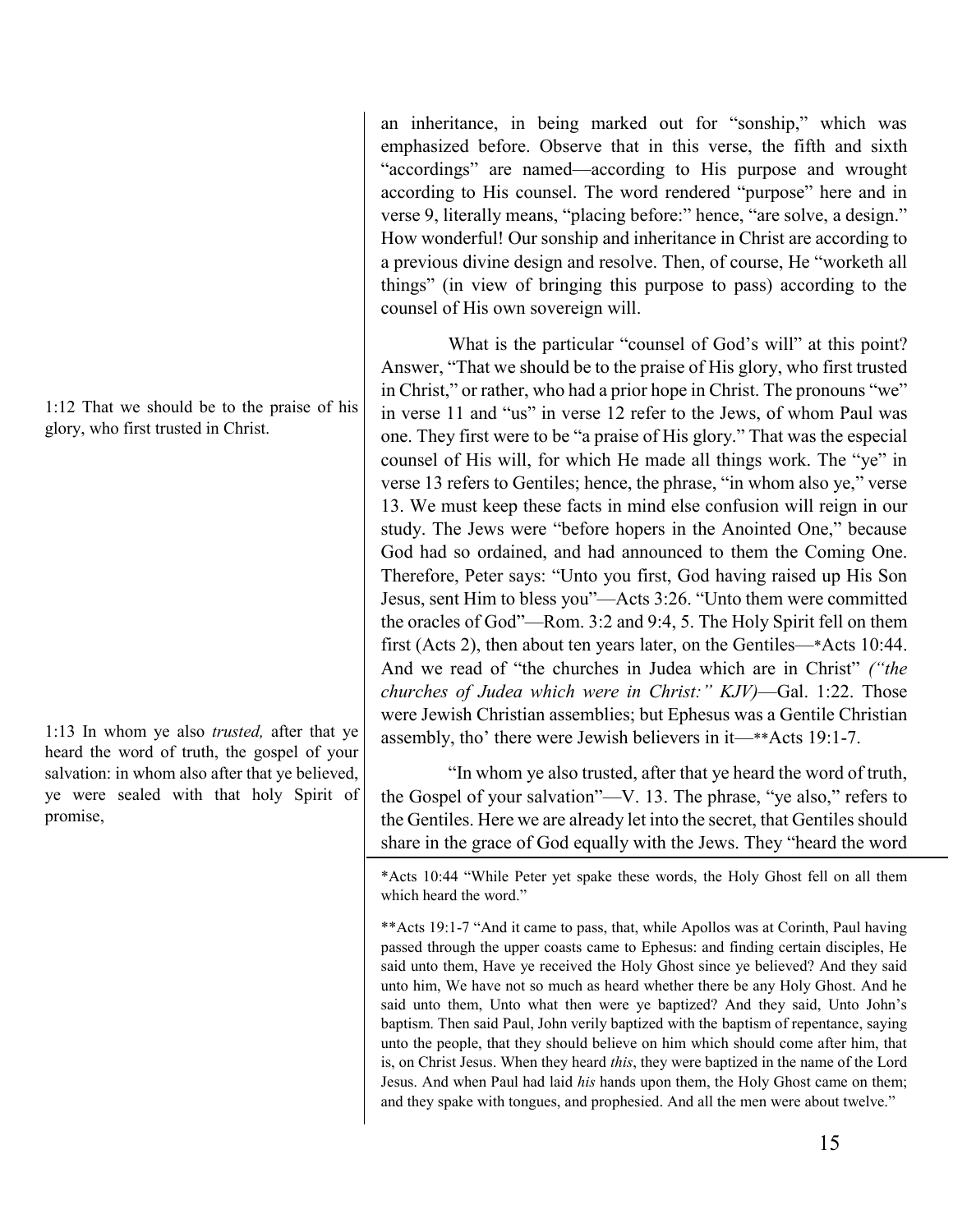of the truth," the Gospel of salvation for Gentiles, after divers Jews were hardened and believed not; for then Paul went outside the synagogue to preach—\*Acts 19:8-10.

"In whom also after that ye believed, ye were sealed with that Holy Spirit of promise." As with the Jews, so with the Gentiles—after they believed on Jesus as their Savior, they received the Holy Spirit. Sinners can receive the Savior only. They cannot receive the Spirit. Only saints can receive Him, Study \*\*John 14:16-17. It is neither logical nor scriptural to teach that people receive the Holy Spirit, or are filled with the Spirit, when they get saved. The clause, "after that ye believed," is correct. (See our Notes on Acts 19:2.) The word translated "to seal," is interesting in its meaning. It signifies "to seal up, shut up;" generally, to mark as with a seal, to stamp, to stamp with approval, to limit, define, determine. The seal itself, as in \*\*\*Rev. 7:2, was signetring a stone for a ring, the impression of a signet-ring, a token, a passport. The Spirit was given to Jesus as the seal of the Father's approval—"And lo a voice from heaven, saying, This is my beloved Son, in whom I am well pleased"—Matt. 3:17 and John 7:27. So is He also given to us His sons. The Gift of the Spirit is also a pledge. After Naaman was healed he desired to take from Elisha "two mules' burden of earth" as a pledge that he would never offer sacrifices to any but the true God—\*\*\*\*2 Kings 5:17. Likewise, God gives us the Holy Spirit as an earnest, or pledge of the kind of resurrection body we shall have. "He gave the earnest of the Spirit in our hearts;" that is, theme a sure of the love, the joy, the hope, the glory which we possess here are a pledge of the measure which we will possess in the glory land—2 Cor. 1:22.

\*Acts 19:8-10 "And he went into the synagogue, and spake boldly for the space of three months, disputing and persuading the things concerning the kingdom of God. But when divers were hardened, and believed not, but spake evil of that way before the multitude, he departed from them, and separated the disciples, disputing daily in the school of one Tyrannus. And this continued by the space of two years; so that all they which dwelt in Asia heard the word of the Lord Jesus, both Jews and Greeks.

\*\*John 14:16-17 "And I will pray the Father, and he shall give you another Comforter, that he may abide with you for ever; *Even* the Spirit of truth; whom the world cannot receive, because it seeth him not, neither knoweth him: but ye know him; for he dwelleth with you, and shall be in you."

\*\*\*Revelation 7:2 "And I saw another angel ascending from the east, having the seal of the living God: and he cried with a loud voice to the four angels, to whom it was given to hurt the earth and the sea,"

\*\*\*\*2 Kings 5:17 "And Naaman said, Shall there not then, I pray thee, be given to thy servant two mules' burden of earth? for thy servant will henceforth offer neither burnt-offering nor sacrifice unto other gods, but unto the Lord."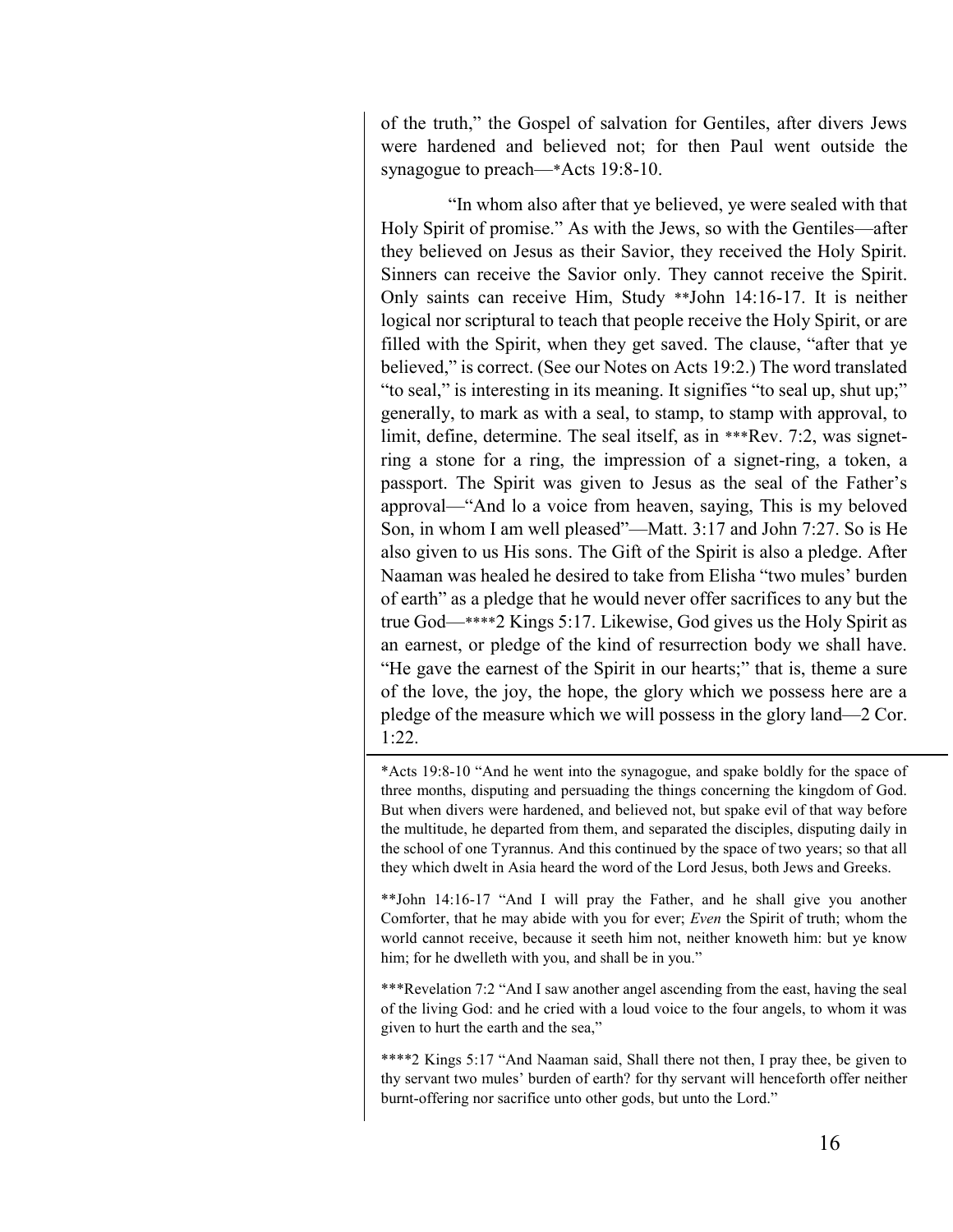1:14 Which is the earnest of our inheritance until the redemption of the purchased possession, unto the praise of his glory.

Accordingly, some resurrected bodies will be more glorious than others. Only the Prize-winners will have bodies "fashioned like unto the body of the glory of Him," who is "all glorious." Bridal splendor must compare with Bridegroom splendor. Read \*1 Cor. 15:40, 41, then consider verse 42—"So also is the resurrection of the dead." Some saints will share equally with Jesus in His future honor and glory, as to their place and fellowship and power and glory, and their bodies will radiate with the same supernal splendor as intimated by the transfiguration of Christ \*\*Matt. 17:2. Now since there are different ranks of believers in Ephesus, there are also grades of earnests, or pledges; but they are all certain; and "our inheritance" is sure. "The day of redemption" (Chap 4:30), is the resurrection period; and "the redemption of the purchased possession," is the obtaining of our glorified bodies, which completes our "sonship"—Rom. 8:23. The word "redemption" here is the same as in verse 7; hence, our bodies will be released from the grave because Jesus paid the ransom price by His death. He lifted the mortgage, physical death, which sin entailed upon our bodies: "abolished death and brought life and incorruptibility to light thru the gospel." *("abolished death, and hath brought life and immortality to light through the gospel:"—2 Timothy 1:10 KJV)* Truly, this will be "for a praise of His glory," the measure of which we somewhat grasp as we ponder the following pages of this marvelous little book.

Thus ends the second sentence, twelve verses, of this first chapter, exactly 200 words in the Greek. It begins with the blessing of God who blessed His people with every spiritual blessing in Christ and climaxes with the inexpressible fulness of His glory. These verses express the divine will, purpose, design, motive, choice, operation and hope of redemption. The following chapters unfold the certain outgrowth and eternal glory thereof.

First Prayer for Ephesian Saints.

"Wherefore, I also, after I heard of your faith in the Lord Jesus and love unto all saints, cease not to give thanks for you, making mention of you in my prayers" *("Wherefore I also, after I heard of your faith in the Lord Jesus, and love unto all the saints, Cease not to give* 

\*\*Matthew 17:2 "And was transfigured before them: and his face did shine as the sun, and his raiment was white as the light."

<sup>\*1</sup> Corinthians 15:40, 41 "*There are* also celestial bodies, and bodies terrestrial: but the glory of the celestial *is* one, and the *glory* of the terrestrial *is* another. *There is* one glory of the sun, and another glory of the moon, and another glory of the stars: for *one* star differeth from *another* star in glory."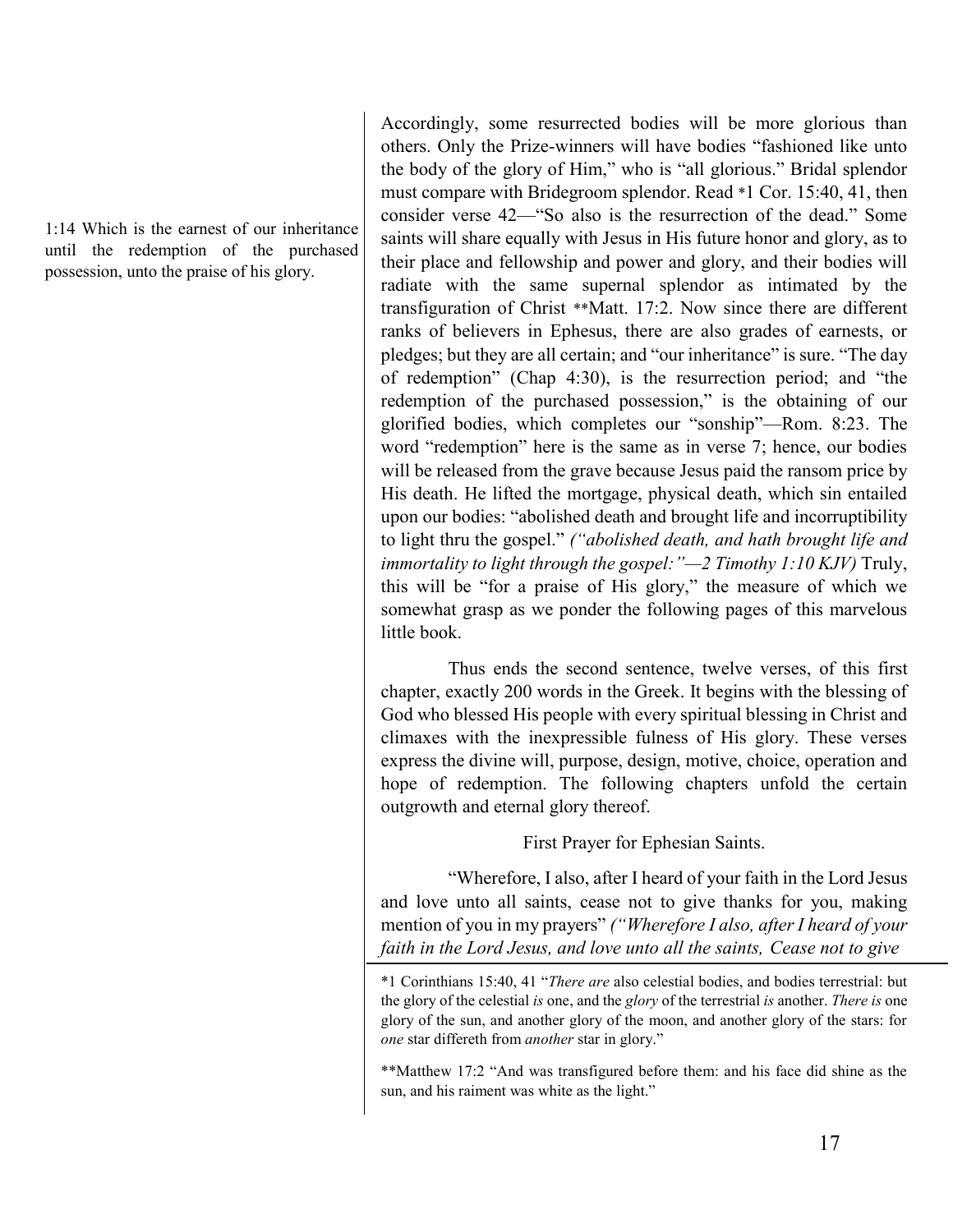1:15 Wherefore I also, after I heard of your faith in the Lord Jesus, and love unto all the saints,

1:16 Cease not to give thanks for you, making mention of you in my prayers;

1:17 That the God of our Lord Jesus Christ, the Father of glory, may give unto you the spirit of wisdom and revelation in the knowledge of him:

*thanks for you, making mention of you in my prayers;" KJV)*—Vs. 15, 16.

The last nine verses of this chapter constitute the third sentence. The Apostle offered two important prayers for Ephesian saints. This is the first one; the second is recorded in chapter three. Consider exactly for whom he prayed, viz; for the holy ones seated in the heavenlies, for the faithful in Christ Jesus (verse 1), for those who are sealed with the Spirit (verse 13), and for those whose faith Godward and love manward is praise-worthy. I do not mean to say that Paul prayed here for four classes of people, but for one class, all of whom possessed those four marks of sainthood. Passing strange, you say. Why did he not cry to God for blinded sinners? Why did he not intercede for enslaved Galatians? Why not for fleshly Corinthians? Ah, he did pray earnestly for all those; but he could not offer this petition for them. Multitudes are storming the courts of heaven in behalf of sinners. Very few are "again in travail until Christ be formed" *("of whom I travail in birth again until Christ be formed in you," KJV)* in those who are under law—Gal. 4:19. And who but Paul, dear brother Paul, ever besought God after the fashion of this petition?

Let us look at the prayer. First, note that he prayed to "the God of our Lord Jesus," whom he terms here, "the Father of the glory," because he is not here concerned with "the common salvation" (Jude 3), but with the possible culminations of grace, even the zenith-glory of redemption of which some saints shall he the glittering crown.—1 Cor. 15:41. Compare \*John 17:22, 24.

"May give unto you a spirit of wisdom and revelation in the knowledge of Him"*—*V. 17 Now this is not another baptism, or a fresh anointing with the Holy Spirit; not a baptism of fire. It is not more of the Spirit. It means that our own spirit is made wise by the Holy Spirit thru knowing Jesus Himself by the word, that we may understand what is written in this wonderful Bible which is a revelation of Jesus Christ. Verse 18 explains it. "The eyes of your heart being enlightened for you to know." *("The eyes of your understanding being enlightened; that ye may know," KJV)* It is written, "with the heart man believeth unto righteousness." The Christian life is a heart-life. "Thru faith, the faith of the heart, we understand" the things of God *("Through faith we understand that the words were framed by the word of God," KJV)*— Heb. 11:3. "A soulish man receiveth not the things of the spirit of God,"

<sup>\*</sup>John 17:22, 24 "And the glory which thou gavest me I have given them; that they may be one, even as we are one: …Father, I will that they also, whom thou hast given me, be with me where I am; that they may behold my glory, which thou hast given me: for thou lovedst me before the foundation of the world."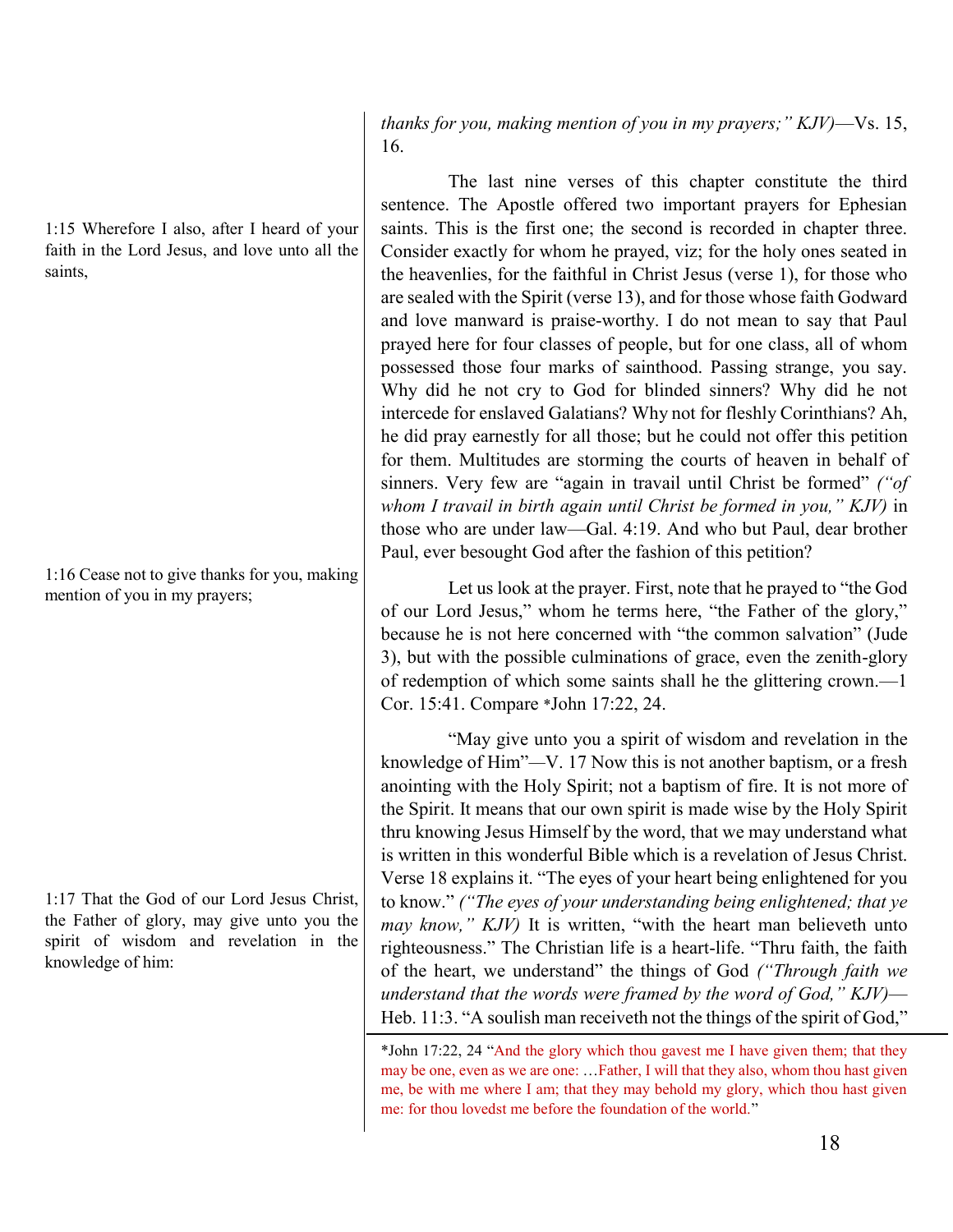1:18 The eyes of your understanding being enlightened; that ye may know what is the hope of his calling, and what the riches of the glory of his inheritance in the saints,

1:19 And what *is* the exceeding greatness of his power to us-ward who believe, according to the working of his mighty power,

*("But the natural man receiveth not the things of the Spirit of God:"— 1 Cor. 2:14 KJV)* for He gives a heart knowledge of His will to those who believe His word without reasoning about it. Let me emphasize it, that the spirit and revelation can come to us only thru "an exact knowledge of Him," *("revelation in the knowledge of him:"—V. 17 KJV)* Christ. And that exact knowledge is found in Paul's writings.

#### Three Things To Know.

The knowledge of three very important facts results from having a spirit of wisdom and revelation. 1. "The hope of His calling." God has called us to "sonship,"—Verse 5 and \*Gal. 4:5-7. In this Epistle, we learn what sons may hope for: what wealth of glory, what place of honor, what a crown of destiny. All believers are God's children; but all believers do not become full-grown children, or sons, and never know who they really are. Is that not deplorable? Reader, may it not be so with you. 2. We may know "what fire the riches of the glory of His inheritance in the Holy ones." *("what the riches of the glory of his inheritance in the saints,"—V. 18 KJV)*Jehovah is not poor. He needs nothing. All the wealth of the universe is His. Nevertheless, He shall be enriched by redemption. He shall have "an inheritance in the saints." *("inheritance in the saints"—V. 18 KJV)* It is usually supposed that we only obtain an inheritance. It could not dawn upon us that God gets anything out of our salvation; but this is just what the "enlightened eyes of the heart" *("The eyes of your understanding being enlightened;"—V. 18 KJV)* behold. The measure of Christ in us is the measure of God's inheritance in us. As much as we "are partakers of Christ" now, so much will we possess forever. Accordingly so much will God possess. "Christ in us is the hope of glory" *("which is Christ in you, the hope of glory:"—Col. 1:27 KJV)* for us. Christ fully formed in us, full grown, fully matured, so that we are "all glorious within," "the assembly glorious, not having spot or wrinkle, or any such thing; but holy and without blemish" *("a glorious church, not having spot, or wrinkle, or any such thing; but that it should be holy and without blemish."—Eph. 5:27 KJV)*—this will be the "riches of the glory of the Father's inheritance in the saints." *("the riches of the glory of his inheritance in the saints,"—Eph. 1:18 KJV)* Oh, how wonderful! Look for the further amplification of this truth in this book. 3. We may know "what is the surpassing greatness of His dynamite" *("And what is the exceeding greatness of his power"—Eph. 1:19 KJV)* in behalf of us

\*Galatians 4:5-7 "To redeem them that were under the law, that we might receive the adoption of sons. And because ye are sons, God hath sent forth the Spirit of his Son into your hearts, crying, Abba, Father. Wherefore thou art no more a servant, but a son; and if a son, then an heir of God through Christ."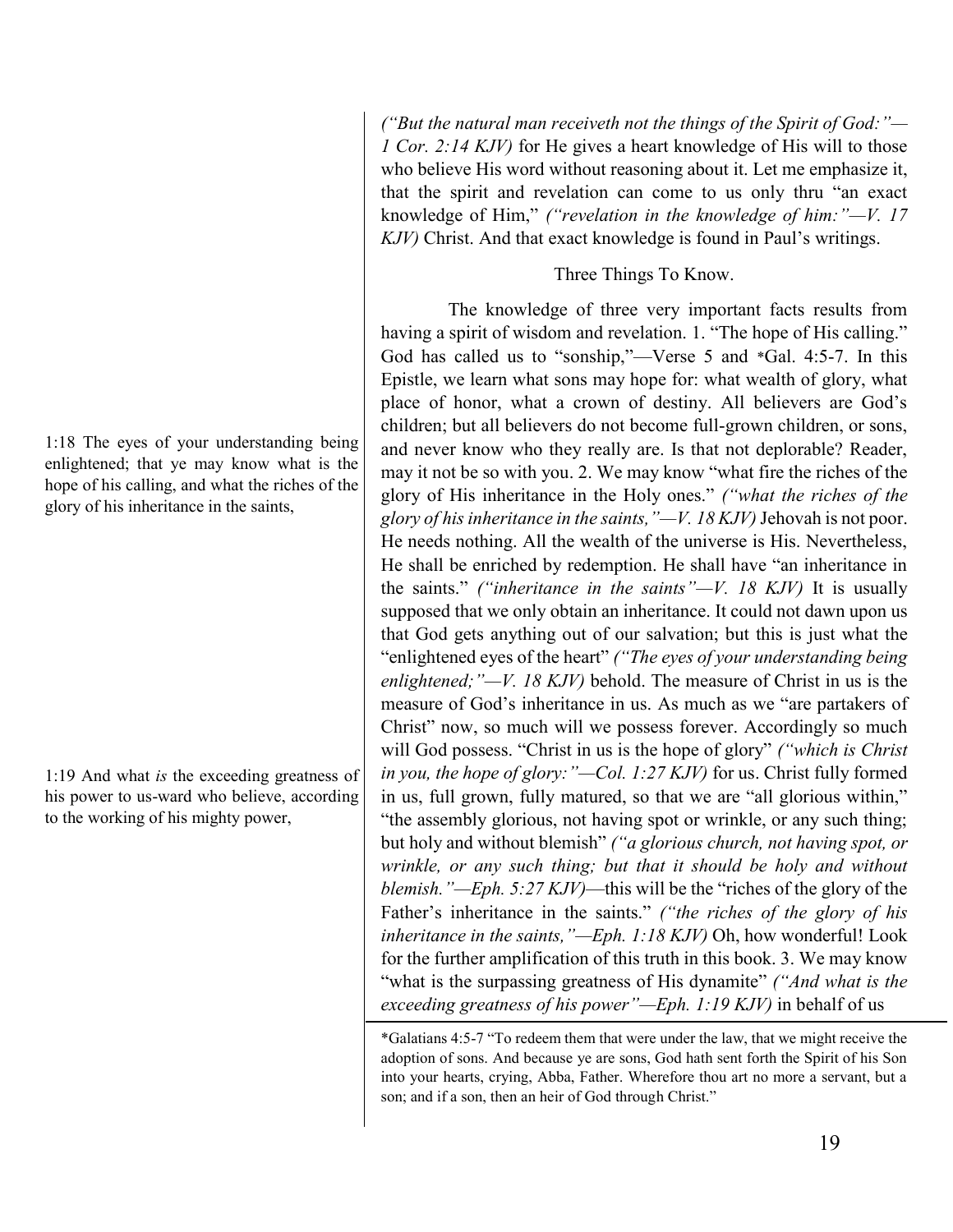1:20 Which he wrought in Christ, when he raised him from the dead, and set *him* at his own right hand in the heavenly *places,*

who believe according to the operation of the full might of His strength. This power in our behalf has no reference to our salvation. It rather means that the very divine energy that raised Jesus from the dead and took Him up to the highest heavens, is at our disposal, actually to give us a seat in the heavens, where we are now seated in God's provision. We "fight the good fight of faith" as we count ourselves there; for we thus "lay hold on the hope set before us" *("lay hold upon the hope set before us:"—Heb. 6:18 KJV)* and on this surpassing resurrection and ascension power. We believe according to the working of the strength of His might.

God put all things in subjection under Jesus' feet, and gave Him the Headship over all things for the Church. The "all things," means dominions, all authorities, whether good or bad in the heavens and on the earth. Observe that "the Church is the body" of Christ; hence Christ and His Church constitute "the full-grown man" of Chap. 4:13, which is the "mystery of Christ." This Christ in mystery (1 Cor. 1:13 and 12:12), this full grown man, is "the fulness of Him (that is God) that filleth all in all." This is the sovereign plan and purpose of the wisdom of Jehovah. Thru redemption, God, who fills all and in all, is constituted full by means of Christ and His Church. This fulness is God's inheritance in the holy ones, as before stated, verse 18. And this fulness includes our possessions in the heavens with Christ. The triune God fills all things in all by means of Christ and His Church, "the fullgrown man" of Chapter 4. Hence, that we may actually come into our possessions, all the unlimited power of Almighty God which stooped to break the bars of the grave and carry Jesus up past all the power of the prince of the air, the devil, is continually in our reach, for our faith to appropriate, that we may indeed secure the heavenlies for our eternal abode and dominion. The racer in Philippians beholds Christ as "the Prize of the upward calling," *("the prize of the high calling"—Philip. 3:14 KJV)* and runs with joyful patience and unswagging speed that he "may obtain."

## The Seven Accordings

A brief retrospect of the first chapter may whet our interest for what follows. Let us look especially at the accordings, viewing them together. Observe first, that we were blest in Christ according as God chose us in Christ before Adam was created. Then we were marked out before hand to be sons of God according to the good pleasure of His will. Therefore, God chose us as sons, that the glory of His grace should be praised forever. That required redemption; for when Jehovah began to perform the good pleasure of His will. He found a ruined and sinful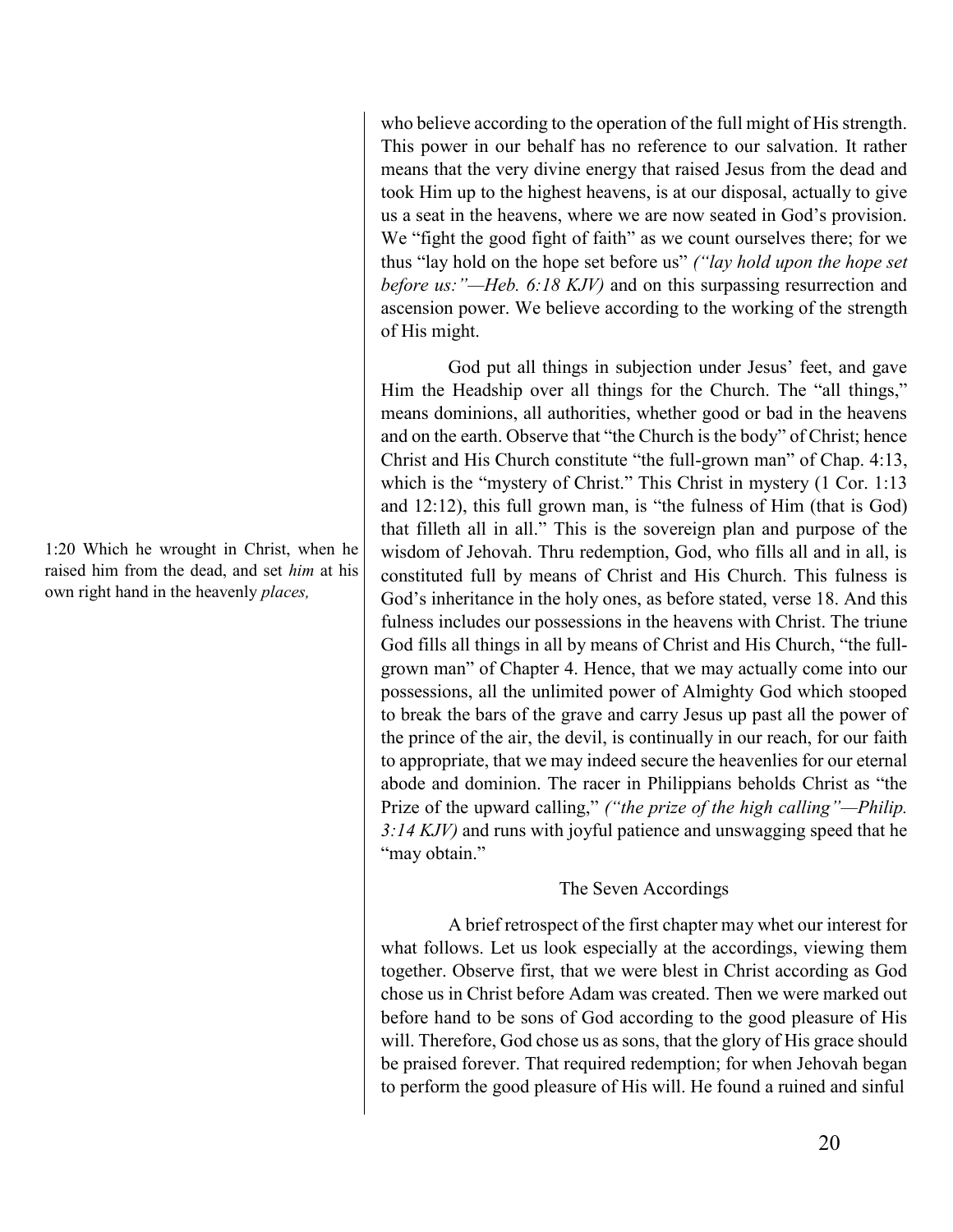1:21 Far above all principality, and power, and might, and dominion, and every name that is named, not only in this world, but also in that which is to come:

1:22 And hath put all *things* under his feet, and gave him to be the head over all *things* to the church,

1:23 Which is his body, the fulness of him that filleth all in all.

race, a lost race, to deal with. Hence, redemption, even divorcement of our sins, was granted in an amazing measure—according to the incomparable wealth of His grace. But it was all a secret, which God could not any longer conceal. Therefore, He made known the mystery of His will, which He purposed in Himself, according to His good pleasure. The divine purpose was back of all. Hence, He marked us out beforehand also, for an inheritance, which Satan tries to hinder. But he cannot, because the inheritance is according to the purpose of Him who worketh all things; yea, He worketh all things according—to the counsel of His own will. Finally, the counsel of the will of the triune God is to marshal "the exceeding greatness of His power" in our behalf. To what extent? How much is Almighty Jehovah for His people? His power to usward who believe, is according to "the working; or His mighty power, which He wrought in Christ, when He raised Him from the dead and set Him at His own right hand in the heavenlies, far above all principality and authority and dynamite and lordship and every name that is named not only in this age, but also in that which is to come." *("according to the working of his mighty power, Which he wrought in Christ, when he raised him from the dead, and set him at his own right hand in the heavenly places, Far above all principality, and power, and might, and dominion, and every name that is named, not only in this world, but also in that which is to come:"—Eph. 1:19- 21 KJV)* That divine resurrection power is pledged to be employed by Jehovah Himself, that all His saints may experience all the marvelous provisions of redemption here and now, and for all eternity. And this Epistle lays open to our view these boundless provisions.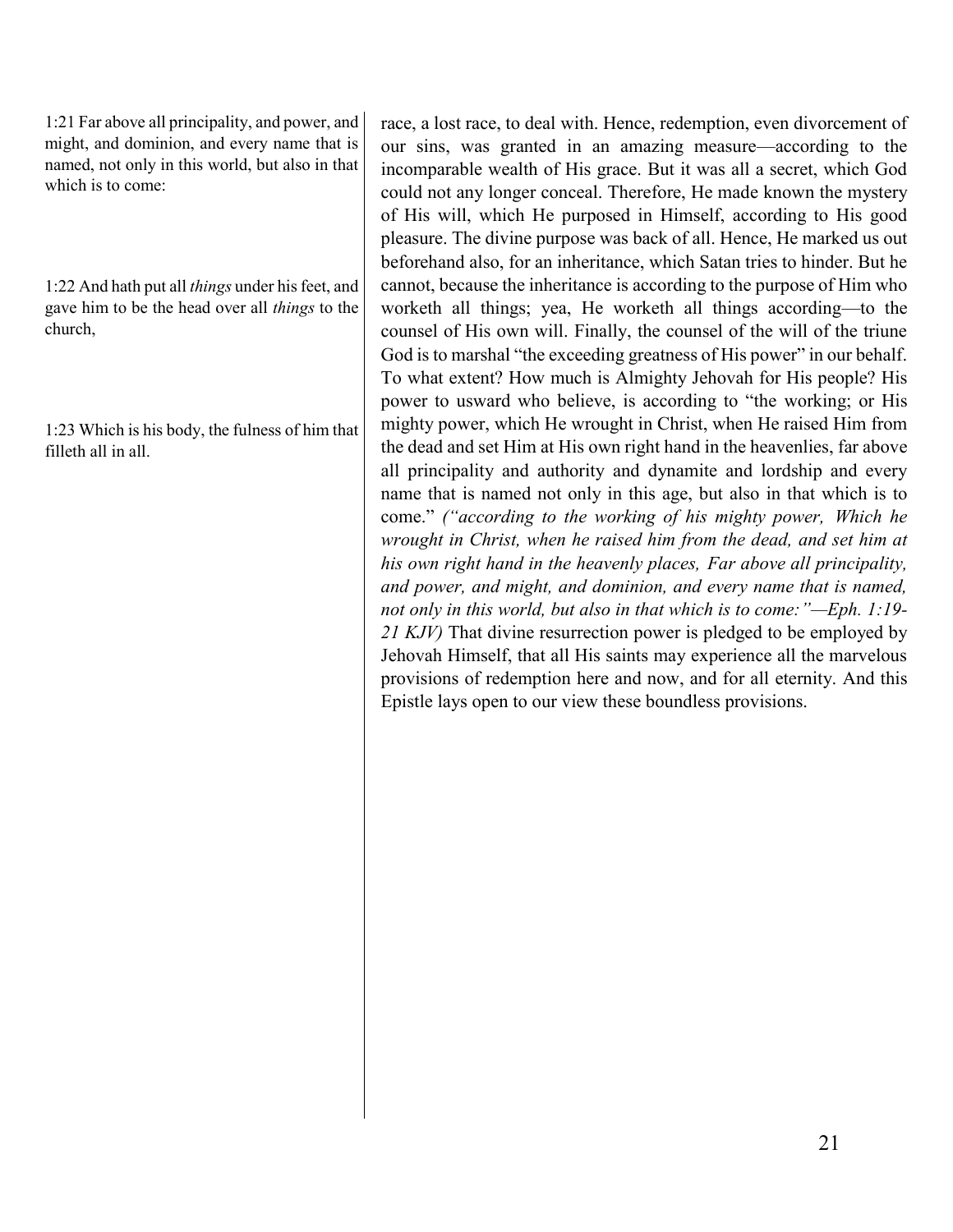2:1 And you *hath he quickened,* who were dead in trespasses and sins;

2:2 Wherein in time past ye walked according to the course of this world, according to the prince of the power of the air, the spirit that now worketh in the children of disobedience:

2:3 Among whom also we all had our conversation in times past in the lusts of our flesh, fulfilling the desires of the flesh and of the mind; and were by nature the children of wrath, even as others.

The Divine Provision

#### Chapter Two

"And you hath He quickened, who were dead in trespasses and sins, wherein in time past ye walked according to the course of this world, etc."—V. 1-2. Observe here as in the preceding chapter, that both Jews and Gentiles are brought on the scene. The Apostle begins by saying, "And you" (Gentiles), and in verse 3, "also we" (Jews). God's provision for the Church, the Body of Christ, made up of Jews and Gentiles, is herein outlined as including seven pertinent facts —our death with Christ; made alive with Christ in His grave; raised from the tomb with Him; seated in the heavenlies with Him, created in Christ for good works; made nigh to God in Christ; and Jews and Gentiles made one in Him. These seven items are not our experiences. They are acts accomplished in Christ for us and with us, independent of our will: and we would never know them if He had not revealed them to us by His Word. These facts are true of every believer on Jesus Christ, whether he knows them, or believes them, or not. But when we do see them and believe them to be portions of God's great grace-plan, then we are encouraged and enabled to appropriate Christ in all His fulness. Thus we are brought to enjoy the victory, power and wealth of such unspeakable provision. I trust the reader understands this. Let me illustrate. Marie fell heir to 200 acres of land. She was told about it when quite young. When she was twelve, she pointed out the plat to me with childish delight; but I saw that she did not understand how wealthy she was. Now that tract was no more hers then, than when she was born, and no less hers than 15 years later; but at the age of 27, she began to appreciate and enjoy her possessions. How did she come to that final enjoyment? By believing steadfastly that the land was hers; by exploring and appropriating it and by planting it with seed for a harvest.

Likewise, as we believe these wonderful statements of God's gracious provision, and squat down by faith upon our claims and use them, we come into real living enjoyment of their purposes and power. We enjoy Christ Himself to the full by means of them.

Who is "the prince of the power of the air?" And who is "the prince of this world?"—John 14:30. Of course it is the devil, or "the spirit that now worketh in the sons of disobedience." *("the spirit that now worketh in the children of disobedience:"—Eph. 2:2 KJV)* Note that the course (literally, age) of this world is according to the will of Satan, and not according to God. Note also that all sinners live under Satan's power; that all the desires of the flesh and of the mind are according to the wicked one; for sinners are counted dead in trespasses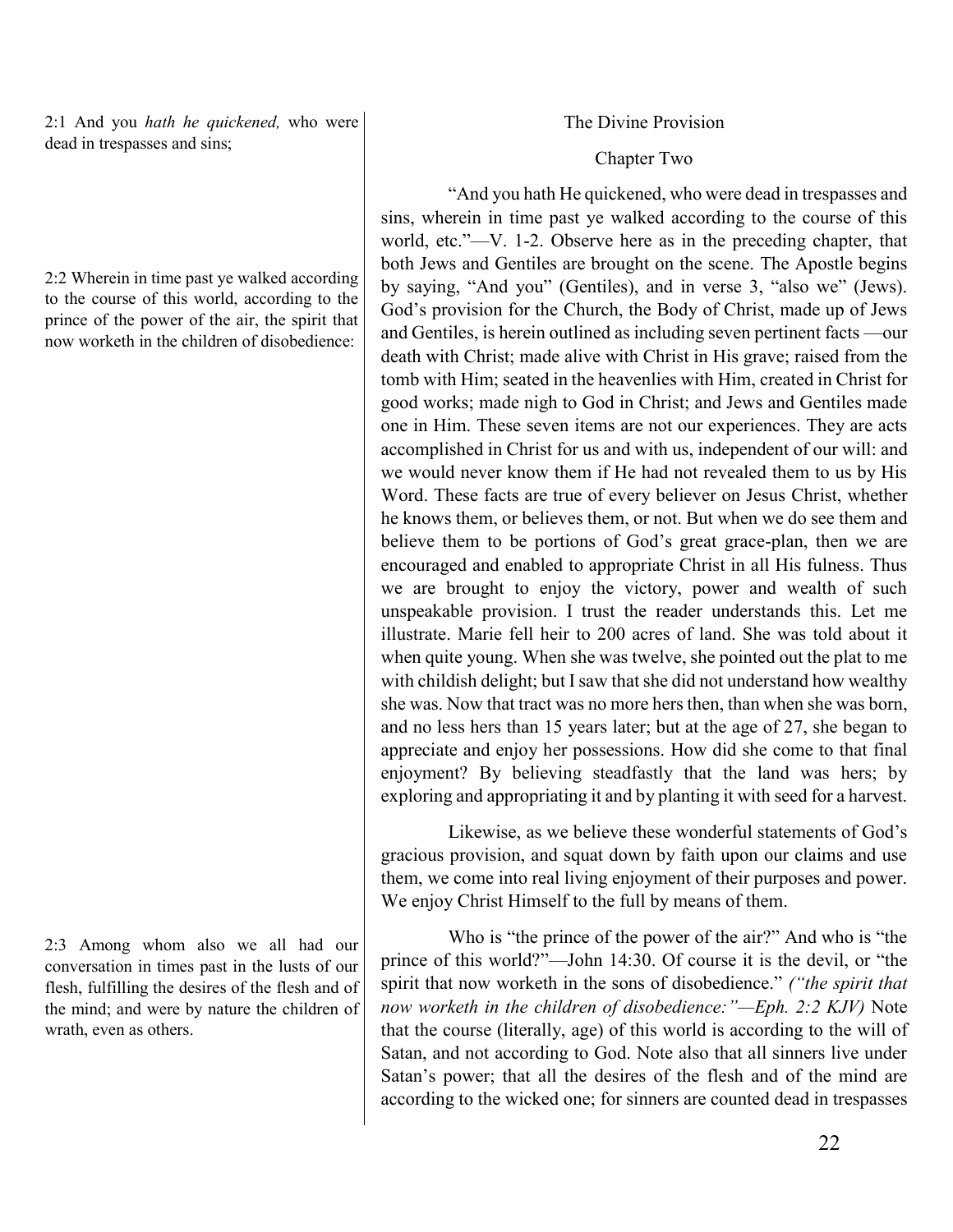2:4 But God, who is rich in mercy, for his great love wherewith he loved us,

2:5 Even when we were dead in sins, hath quickened us together with Christ, (by grace ye are saved;)

2:6 And hath raised *us* up together, and made us sit together in heavenly *places* in Christ Jesus:

2:7 That in the ages to come he might shew the exceeding riches of his grace in *his* kindness toward us through Christ Jesus.

and sins. A sinner can do absolutely nothing to please God, but acknowledge that he is a sinner by accepting Christ as his Savior. All believers were "children of wrath" before they believed in Jesus; but sinners who reject the light and never believe on Him become children of the devil—\*John 8:44. Remember that so-called noble thoughts and desires of the natural man are no less obnoxious to a holy God than ignoble thoughts. Compare \*\*Gen. 6:4 with \*\*\*Rom. 3:9, 10, 23.

#### Great Divine Love

"But God, who is rich in mercy, for His great love wherewith He loved us, even when we were dead in sins, hath quickened us together with Christ (by grace ye are saved)"—Vs. 4-5. This verse sounds like \*\*\*\*John 3:16. Love is back of grace. "God is love." And before God could actually quicken a soul, dead in sins, He must quicken him provisionally beforehand with Christ. God saw a full and complete victory over death and the devil before He justified one sinner. "He made us alive together with Christ in Joseph's tomb, and raised us with Him from that tomb, and made us to sit with Him in the heavenlies far above that tomb, and altogether in Christ." And all this before we were born. What was the divine motive of such provision? It was that He might display His grace. People do not like to hear about grace; nevertheless, God did the above expressly "that in the ages to come He might show the surpassing wealth of His grace in kindness toward us in the Anointed Jesus." *("That in the ages to come he might shew the exceeding riches of his grace in his kindness toward us through Christ Jesus."—V. 7 KJV)* My friend, think of that. Infinite Love purposes to put on exhibition God's GRACE, matchless and boundless. It is your privilege and mine to enjoy that exhibition forever. How foolish then to reject His grace.

\*John 8:44 "Ye are of *your* father the devil, and the lusts of your father ye will do. He was a murderer from the beginning, and abode not in the truth, because there is no truth in him. When he speaketh a lie, he speaketh of his own: for he is a liar, and the father of it."

\*\*Genesis 6:4 "There were giants in the earth in those days; and also after that, when the sons of God came in unto the daughters of men, and they bare *children* to them, the same *became* mighty men which *were* of old, men of renown."

\*\*\*Romans 3:9, 10, 23 "What then? are we better *than they*? No, in no wise: for we have before proved both Jews and Gentiles, that they are all under sin; As it is written, There is none righteous, no, not one: …For all have sinned and come short of the glory of God;"

\*\*\*\*John 3:16 "For God so loved the world, that he gave his only begotten Son, that whosoever believeth in him should not perish, but have everlasting life."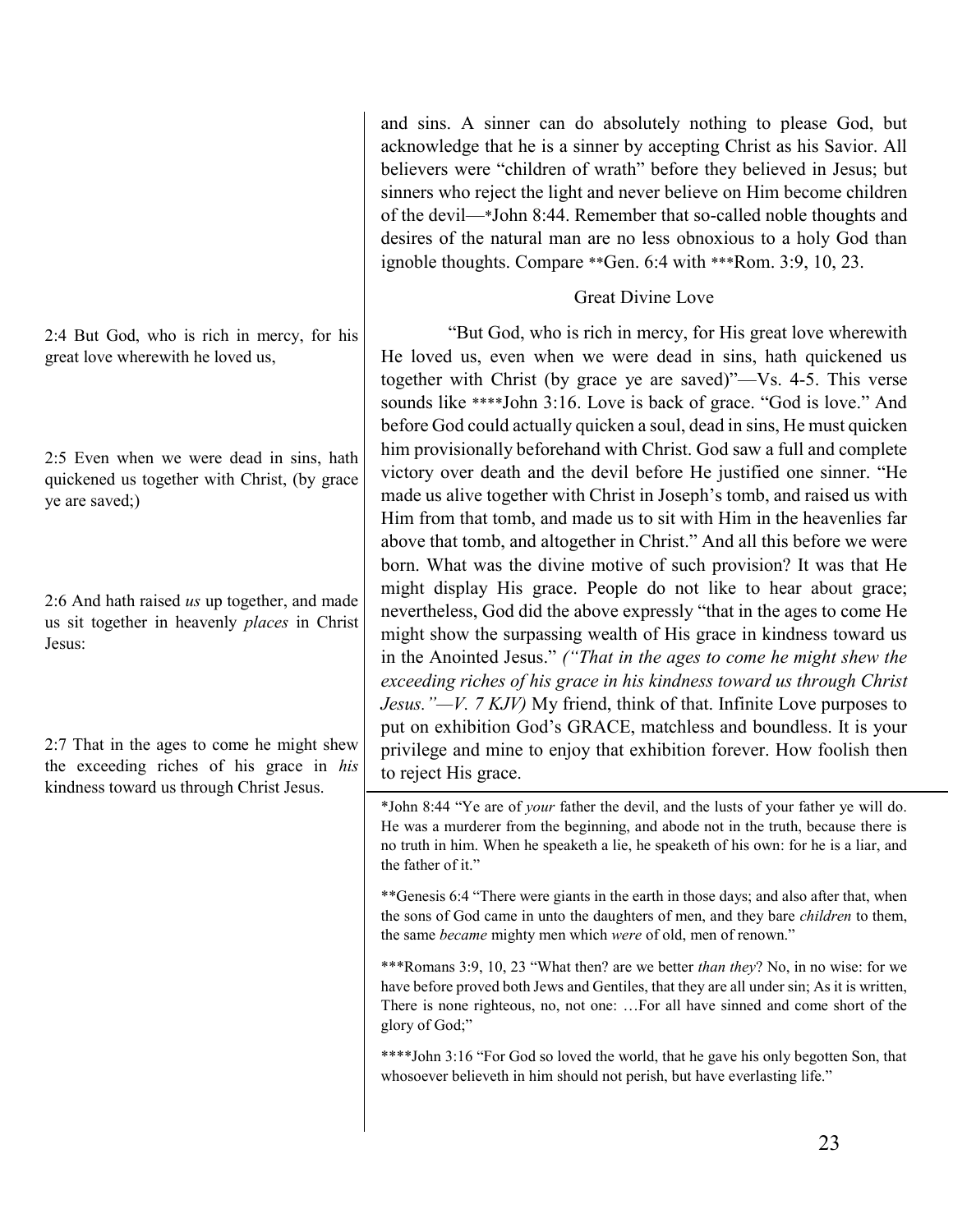2:8 For by grace are ye saved through faith; and that not of yourselves: *it is* the gift of God:

2:9 Not of works, lest any man should boast.

2:10 For we are his workmanship, created in Christ Jesus unto good works, which God hath before ordained that we should walk in them.

2:11 Wherefore remember, that ye *being* in time past Gentiles in the flesh, who are called Uncircumcision by that which is called the Circumcision in the flesh made by hands;

2:12 That at that time ye were without Christ, being aliens from the commonwealth of Israel, and strangers from the covenants of promise, having no hope, and without God in the world:

Therefore, the following words—"by grace are ye saved thru the faith." (V. 8) God's grace, your faith is the process of our salvation; and yet the faith is "not of yourselves; it is the gift of God," which cometh by hearing the word of God—\*Rom. 10:17. We cannot even credit ourselves with believing. All is of grace, "not of works, that not anyone might boast." Compare 1 Cor. 1:31 and Gal. 6:14. Verse 10 is valuable for those who are ambitious to work for God. He beforehand prepared "good works" for us to walk in. We need not prepare them, need not hunt them. They are called works of love—\*\*1 Thes. 1:3. And God has created us in the Anointed Jesus for these good works, in which, "we are labourers together with God"—l Cor. 3:9. How very important then for us to learn from God what these good works are; for not all religious effort is of God; and not all good works are for every individual. For example, do not imagine that you must preach because I do, or that you must edit a paper because I do. "Whatsoever He (not the people) saith unto you (not to some one else), do it" (not something that you think should be done)—John 2:5. If saints do not camp around verse 10, they are sure to build for a bonfire—\*\*\*1 Cor. 3:15. Observe in verse 2, that the word "children," is really "sons." Compare also Chap. 5:6. As we learn in Ephesians of grown up saints, a "full grown man," the fully developed mystical Christ; so Satan also will have full-grown children, here called "sons of disobedience;" that is, they are fully developed in their disobedience to God and in their obedience to the devil. How blessed that we may grow into full obedience to God and His Anointed. The distance between these two classes widens every day.

# Jews And Gentiles Made One

God chose Abraham out of idolatry, and his descendants have been known as the "chosen line." All other people were regarded as heathen. Because the Lord gave Abraham a covenant, the sign of which was circumcision (Gen. 17:9-14), his followers are known as "The circumcision;" hence they call all other people "The uncircumcision." Tho' there were hints of God's ultimate purpose concerning the Gentiles, as seen in the salvation of Rahab and the choice of Ruth; yet until Calvary, they were "without hope and without God in the world." *("having no hope, and without God in the world:"—V. 12 KJV)*

\*Romans 10:17 "So then faith *cometh* by hearing, and hearing by the word of God."

\*\*\*1 Corinthians 3:15 "If any man's work shall be burned, he shall suffer loss: but he himself shall be saved; yet so as by fire."

<sup>\*\*1</sup> Thessalonians 1:3 "Remembering without ceasing your work of faith, and labour of love, and patience of hope in our Lord Jesus Christ, in the sight of God and our Father:"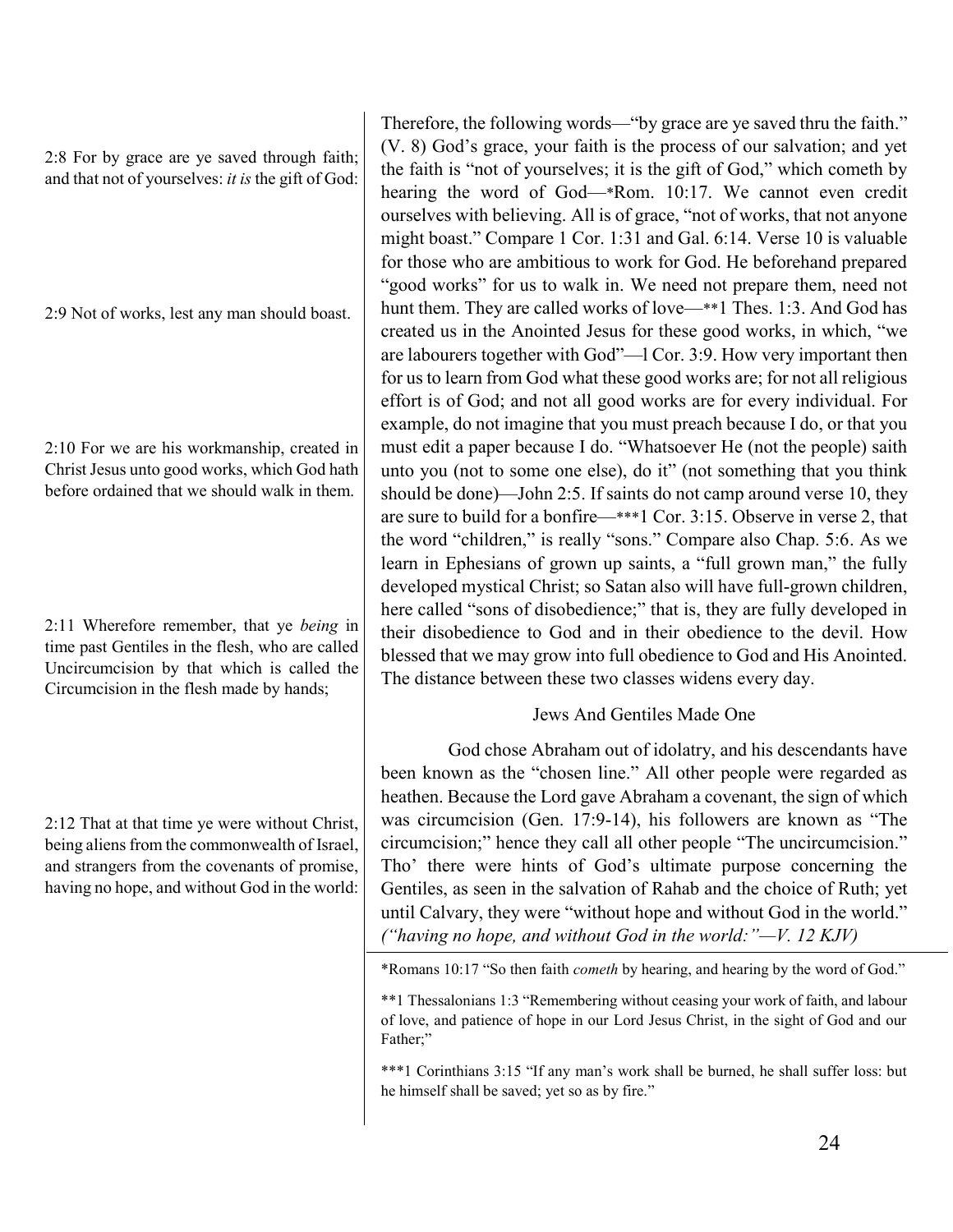2:13 But now in Christ Jesus ye who sometimes were far off are made nigh by the blood of Christ.

2:14 For he is our peace, who hath made both one, and hath broken down the middle wall of partition *between us;*

2:15 Having abolished in his flesh the enmity, *even* the law of commandments *contained* in ordinances; for to make in himself of twain one new man, *so* making peace;

2:16 And that he might reconcile both unto God in one body by the cross, having slain the enmity thereby:

2:17 And came and preached peace to you which were afar off, and to them that were nigh.

2:18 For through him we both have access by one Spirit unto the Father.

Therefore, the Apostle declares: "But now in the Anointed Jesus, ye (Gentiles), that once were far off, are become nigh in the blood of the Anointed One." (V. 13) To Israel, because of their distance from God in fellowship, Peter exclaims, "Draw nigh to God, and He will draw nigh to you." But Paul announces to Gentiles that they are nigh, even as also Jews, because of Jesus' death for all men. The Cross of Christ bridged the chasm between God and man. The law given to Moses became "a middle wall of partition" between the Hebrews and Gentiles, because it was given to the former and not to the latter. That God should show favor to the Hebrews, of course aroused the envy of other nations. Now this cause of envy has been removed by Jesus dying in behalf of all men, and thus offering salvation to all men by faith in Himself. Jesus' death being the fulfillment of "the law of commandments in decrees," which were simply shadows of coming things (Col. 2:17), by His death. He put an eternal end to all observances of law. "Christ is the end of the law for righteousness to everyone that believeth"—Rom. 10:4.

"So making peace." We never need to exhort men to make their peace with God; it was made once, by the death of Christ, who died in our stead. Let us announce this blessed fact, and exhort, or entreat men to receive peace from God, and be "filled with all joy and peace in believing." "Jesus is our peace," (V. 14) says Paul; that is, He is Israel's peace—Micah 5:5. And He "made both (Hebrews and Gentiles), one." "He created in Himself of the two, one new man." The Church of Christ is here called "one new man," constituted of Jews and Gentiles. See chap. 4:13. Remember that we are here studying God's gracious provision. Jesus Christ identified Himself with the old creation, which included Jews and Gentiles, assumed the headship of the first Adam, and took all men, as one bad body, into death with Him, and thus made it possible to bring up from death in Himself, "a new creation" as "one flew man," Himself being the rightful Head thereof. The oneness here wrought provisionally, was actually wrought 50 days later, when "in one Spirit (the Holy Spirit), we all into onebody were baptized, whether Jews or Greeks, whether bondmen or freemen; and all of one Spirit were given to drink" *("For by one Spirit are we all baptized into one body, whether we be Jews or Gentiles, whether we be bond or free; and have been all made to drink into one Spirit." KJV)* l Cor. 12:13, That was at Pentecost. Now all who believe on Jesus Christ, step into this one body, the Church, "the Body of Christ"— Chap. 1:23, And all believers who drink, that is receive the Spirit, even as did the 120 are sealed and made to understand and enjoy this glorious oneness with Christ. Jews and Gentiles alike share equally the benefits of redemption by faith in the world's Redeemer.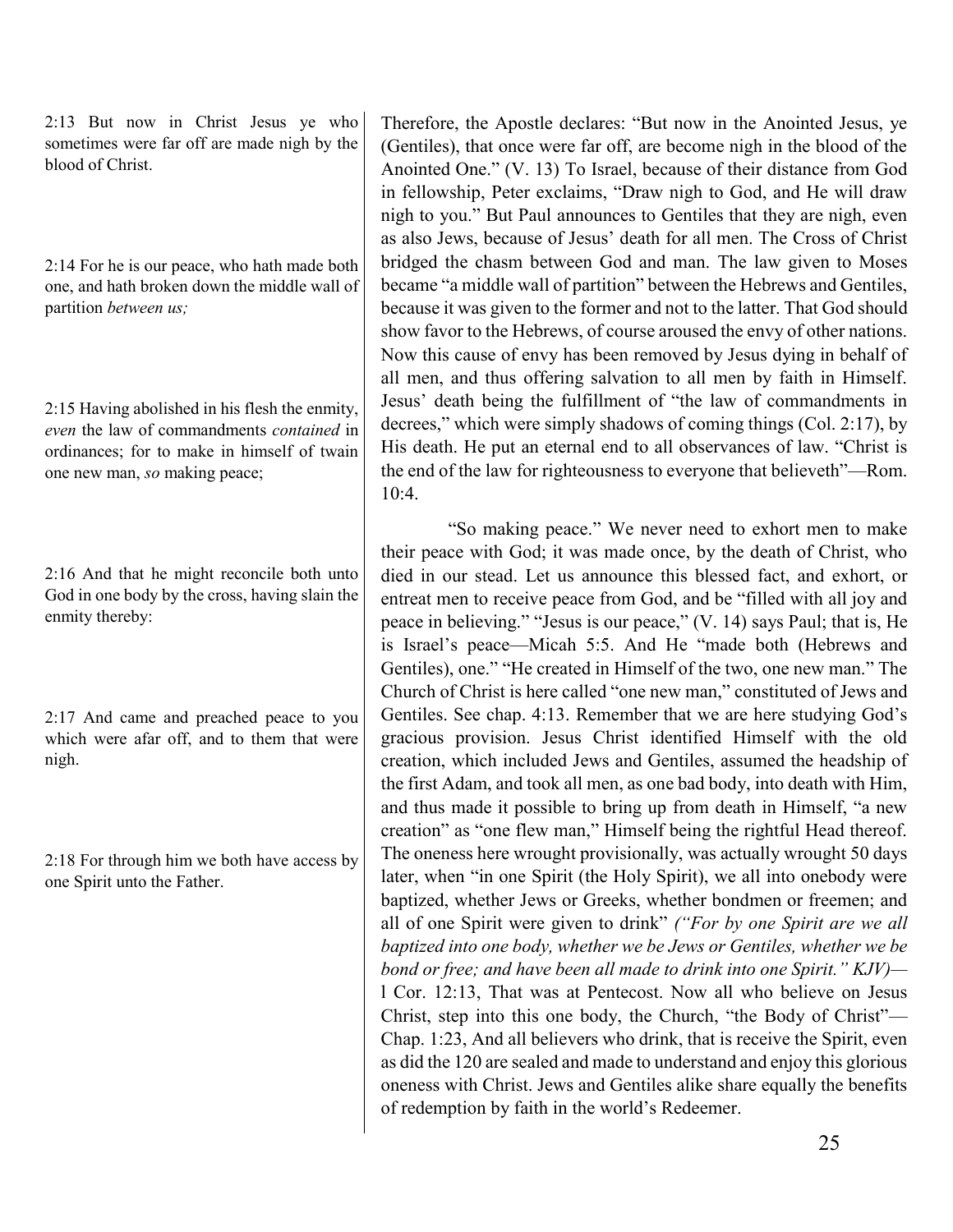2:19 Now therefore ye are no more strangers and foreigners, but fellowcitizens with the saints, and of the household of God;

2:20 And are built upon the foundation of the apostles and prophets, Jesus Christ himself being the chief corner *stone;*

2:21 In whom all the building fitly framed together groweth unto an holy temple in the Lord:

2:22 In whom ye also are builded together for an habitation of God through the Spirit.

Accordingly, the last four verses of this chapter speak of all believers by three figures—a building, or house; household, or family; and a city, or commonwealth. "The household of God" here is the same as "the household of faith" in Gal. 6:10, and includes all believers for every age. The fact of citizenship carries the same thought. Hence, the Apostle says that believing Gentiles are "no longer strangers and sojourners, but fellow-citizens" (V. 19) of all the great commonwealth of God, here termed the household of God. "Our commonwealth," our particular citizenship as members of Christ's body, "is in heaven"— Philip. 3:20. Evidently, the Spirit indicates two "buildings fitly framed together—one includes "the churches of Judea which are *(were, KJV)* in Christ" (Gal. 1:22), which are called "a spiritual house, etc." (1 Pet. 2:5); and the other, are Gentile churches as expressed by verse 22— "in whom ye also are builded together." All believers during this church age are denominated, "all the building"—Verse 21. The foundation of each building, whether Jewish, or Gentile, is "the apostles and prophets"—Verse 20. Jesus Christ is "the Corner Stone." He is termed the foundation in \*1 Cor. 3:11.

Who fitly frames the building? The great original Architect. We may carry materials; we may feed hod-carriers: we may assist in whatever way He may indicate: but God alone can do the framing. It is then sure to "grow into an holy temple, or sanctuary in the Lord." (V. 21) In chap. 4:11, 12, we learn our part in the up-going of this wonderful spiritual building. Jesus said, "On this Rock, meaning Himself, I will build MY CHURCH; and the gates of hell shall not prevail against it" *("And I say also unto thee, That thou art Peter, and upon this rock I will build my church; and the gates of hell shall not prevail against it." KJV)*—Matt. 16:18. The final results of redemption will be certain, wonderful and eternal.

\*1 Corinthians 3:11 "For other foundation can no man lay than that is laid, which is Jesus Christ."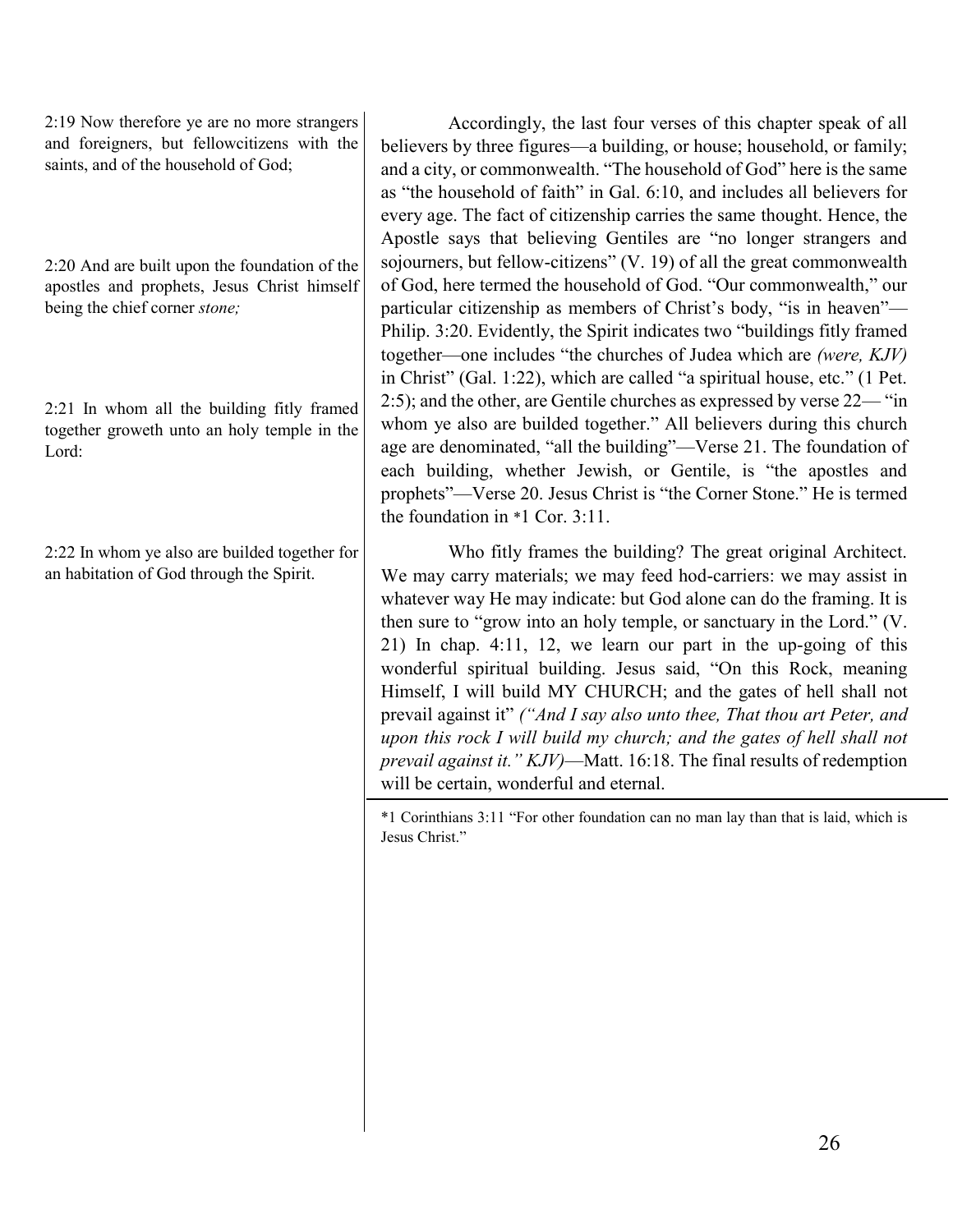#### The Divine Power

#### Chapter Three

"For this cause, I Paul, the prisoner of Jesus Christ for you Gentiles"—V. 1. The phrase, "for this cause," refers to all that has been said in the two preceding chapters. The word "cause" is "charin" in Greek, which means "grace." The same expression occurs in verse 14. Therefore, the Apostle means to say, "For this grace," because of God's favor to men thru Christ, Paul wrote to that Gentile Assembly. Indeed, he was the prisoner of Christ because of God's grace. You will find, that in all his writings, he puts all the responsibility of all his career upon the wondrous grace of God. He refused to acknowledge himself a prisoner of Rome, tho' he wrote from here. He would not give Satan credit for his bondage. However, in chap. 4:1, he speaks of himself as "the prisoner in the Lord." *("the prisoner of the Lord,"—Eph. 4:1 KJV)*

The grammatical construction of these first verses is peculiar. The first seven verses are a compound clause without any predicate, as if the writer began to say something, which he never quite finished. No, Paul never could tell all that he saw. See \*2 Cor. 12:4. But the Spirit enabled him to write all that we need for our highest good and for God's greatest glory. Hallelujah!

The words, "for (in behalf of) you Gentiles," shows that this Letter was written to Gentile believers in particular. However, the first twelve verses of chap. 1 are concerning Jewish believers; for the divine order is always "to the Jew first"—\*\*Rom. 2:9, 10. Then he spoke of both Jews and Gentiles, stating the relation of each to the other and of their mutual share of Christ's death on the Cross. After the end of the second chapter, there is no more direct reference to Jewish believers. Hence, the language of the first verse of this chapter—unto and in behalf of the Gentiles.

"The stewardship of the grace of God toward" (V. 2) Gentile saints was committed to the Apostle Paul. "The mystery hidden in God" (v. 9) was not revealed to "the sons of the men," "the children of Israel." It was sovereignly revealed to Paul, for him to announce and explain to others. He was made the "housekeeper, or steward, or administrator" of the mystery of God. Verse two implies that they may not have known

\*2 Corinthians 12:4 "How that he was caught up into paradise, and heard unspeakable words, which it is not lawful for a man to utter."

\*\*Romans 2:9, 10 "Tribulation and anguish, upon every soul of man that doeth evil, of the Jew first, and also of the Gentile; But glory, honour, and peace, to every man that worketh good, to the Jew first, and also to the Gentile:"

3:1 For this cause I Paul, the prisoner of Jesus Christ for you Gentiles,

3:2 If ye have heard of the dispensation of the grace of God which is given me to you-ward:

3:3 How that by revelation he made known unto me the mystery; (as I wrote afore in few words,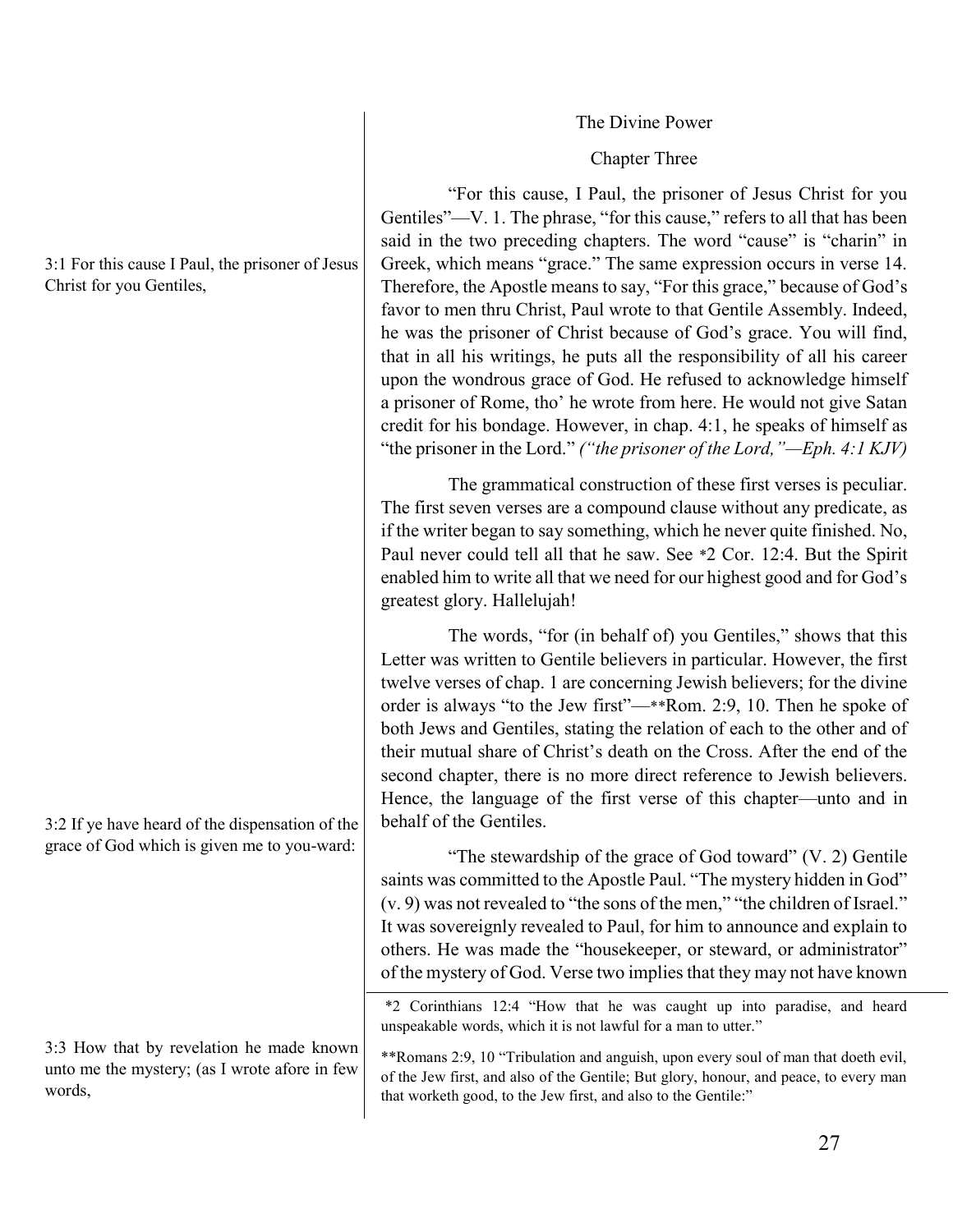3:4 Whereby, when ye read, ye may understand my knowledge in the mystery of Christ)

3:5 Which in other ages was not made known unto the sons of men, as it is now revealed unto his holy apostles and prophets by the Spirit;

3:6 That the Gentiles should be fellowheirs, and of the same body, and partakers of his promise in Christ by the gospel:

this fact. He had written afore in brief (chap. 2:11-22) by reading which, they might perceive his understanding in the mystery. We can never understand except we read. No man can learn the mystery of God except thru Paul's writings. And this is why there is so much unpardonable ignorance concerning the Church. Men fail to read the Gospel as made known to this man, God's "vessel of election," His chosen "steward" of the Church. Shame! SHAME! It will pay the reader to study \*Rom. 2:16 and 16:25 and \*\*1 Tim. 1:11 and \*\*\*1 Cor. 9:17 and \*\*\*\*Col. 1:25, 26.

What great encouragement is here for us. We may understand the Apostle's knowledge of the mystery of Christ. How? By reading what he has written—Verse 4. The Bible is an enigma to those only who do not care to know it. The mystery of Christ is fully unfolded in Paul's epistles in particular.

# What is The Mystery?

The mystery of Christ, mentioned in verse 4, is expressed in verse 6. "That the Gentiles should be fellowheirs, and of the same body and partakers of His promise in Christ by the Gospel." The word "fellow" shows that God bestowed His grace upon the Gentiles as well as upon Israel. Jesus "tasted death for every man." Hence, "fellowheirs" means that "the sons of God" (Gal. 4:6, 7 and Heb. 2:10) are composed of Jews and Gentiles. The phrase, "and of the same body," means that the Body of Christ, the Church, is constituted of Jews and Gentiles. Likewise, the phrase, "and partakers of His promise," means that all who believe on Jesus, whether Jews, or Gentiles, are participants of the promise made to Abraham—"in thee shall all families of the earth be blessed"—Gen. 12:3. The Greek preposition "sun," meaning, joint, with, fellow, etc., is a prefix to each of these words. Hence, in the R.V., the verse reads thus—"That the Gentiles are fellow-heirs anti fellow-members of the body and fellow-partakers of

\*Romans 2:16 and 16:25 "In the day when God shall judge the secrets of men by Jesus Christ according to my gospel… Now to him that is of power to stablish you according to my gospel, and the preaching of Jesus Christ, according to the revelation of the mystery, which was kept secret since the world began,"

\*\*1 Timothy 1:11 "According to the glorious gospel of the blessed God, which was committed to my trust."

\*\*\*1 Corinthians 9:17 "For if I do this thing willingly, I have a reward: but if against my will, a dispensation *of the gospel* is committed unto me."

\*\*\*\*Colossians 1:25, 26 "Whereof I am made a minister, according to the dispensation of God which is given to me for you, to fulfil the word of God; *Even* the mystery which hath been hid from ages and from generations, but now is made manifest to his saints:"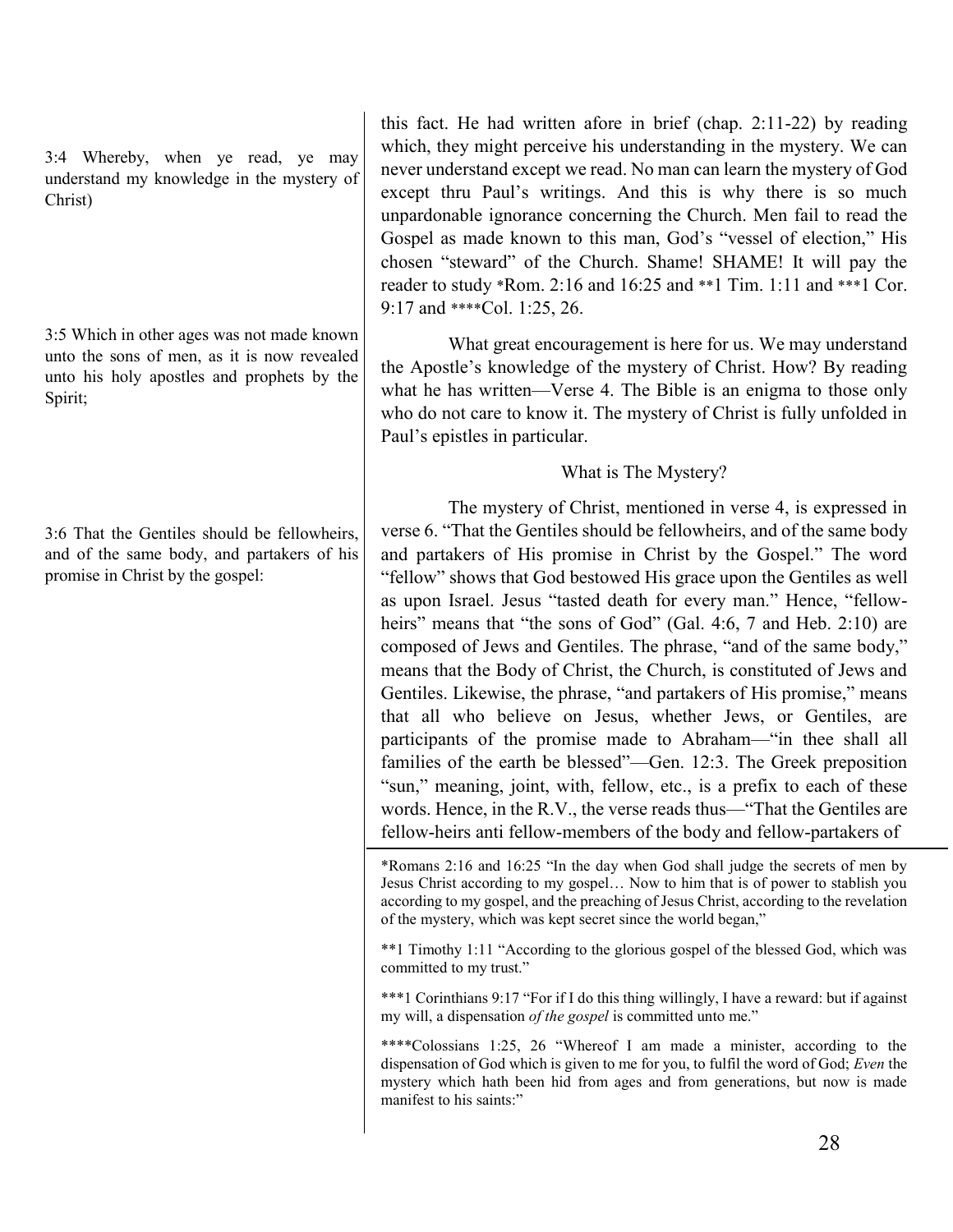3:7 Whereof I was made a minister, according to the gift of the grace of God given unto me by the effectual working of his power.

3:8 Unto me, who am less than the least of all saints, is this grace given, that I should preach among the Gentiles the unsearchable riches of Christ;

the promise," (V. 6) etc. Jews and Gentiles share equally in Christ in three definite respects.

There is no Scripture for the phrase "Gentile bride." There will be saved Jews in the Bride of Christ as well as Gentiles. Neither will the Bride of Christ be altogether of Israel, as some have taught Abraham sent Eliezer to get a wife for Isaac from his own "kindred" in the flesh; but that does not teach that God means to get a Wife for His Son from Abraham's "kindred" after the flesh. Abraham was not a Jew. He was a Hebrew, or journey man thru this world. It teaches that the Bride of Christ will be taken from Abraham's spiritual kinsfolk, which include all nations. The first company seen inside the open door in heaven, the only ones "in the throne and round about the throne, are redeemed out of every kindred and tongue and people and nation" *("in the midst of the throne, and round about the throne…and hast redeemed us to God by thy blood out of every kindred, and tongue, and people, and nation;" KJV)* —Rev. 4:6 and 5:9. Who are they, if not the Bride of the Lamb?

"Whereof I was made a minister, according to the gift of the grace of God, given unto me by the effectual working of His power"— V. 7. Saul of Tarsus was sovereignly chosen of God to preach this hidden Gospel. See \*Acts 9:15. He fought conviction and kicked hard against the pricks of truth; but the Lord prevailed. The working of His power was effectual. God's mighty grace conquered him, and afterward made him a faithful minister of the very grace that saved him; and his followers are preaching the same Gospel.

## The Secret of Strength

"Unto me, who am less than the least of all saints, was this grace given"—V. 8. The Apostle took the place of abject weakness and absolute dependence upon his precious Lord, even as the Lord depended upon His Father. Jesus said, "I can of mine own self do nothing: as I hear I judge, and my judgment is just, because I seek not mine own will, but the will of the Father which hath sent me"—John 5:19, 30. Paul learned that Christ held that attitude of dependence. Therefore, he wrote, saying, "Though He was crucified through weakness, yet He liveth by the power of God; for we also are weak in Him, but we shall live with Him by the power of God toward you" — 2 Cor. 13:4. Jesus said also, "He that is least in the kingdom of heaven is greater than" John the Baptist, whom He pronounced the greatest among men—Matt. 11:11. Jesus condescended from the highest place,

<sup>\*</sup>Acts 9:15 "But the Lord said unto him, Go thy way: for he is a chosen vessel unto me, to bear my name before the Gentiles, and kings, and the children of Israel:"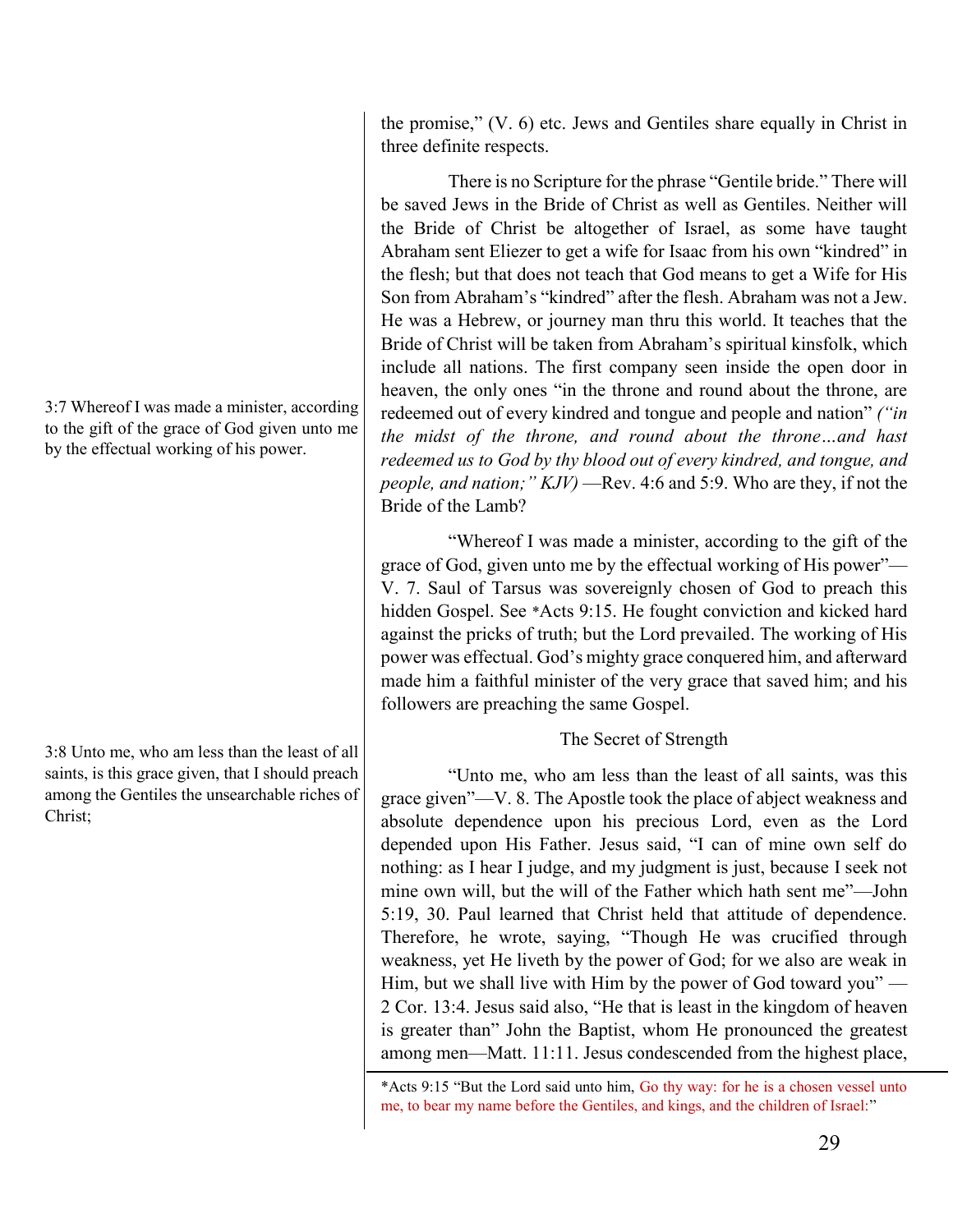3:9 And to make all *men* see what *is* the fellowship of the mystery, which from the beginning of the world hath been hid in God, who created all things by Jesus Christ:

as the Son of God, and came down the furthest. He took the lowest place possible, even that of a servant. "The Son of Man came not to be ministered unto, but to minister and to give His life a ransom for many"—Matt. 20:27, 28. Thus He assumed the least place, ready to perform the most menial tasks. He became the bond-slave (Gr. doulos) of His Father in behalf of undeserving mankind, and laid down His life voluntarily to redeem them. Jesus, the holy Son of Man, touched the utmost depths of condescension. His disembodied Spirit went down into hades, while His spotless temple lay in the grave. He was so absolutely helpless and dependent upon the Father, that He would have remained there, had not "God raised Him up from the dead" *("This Jesus hath God raised up," KJV)*—Acts 2:32 and 3:15, 26. Therefore, many times we read, that God raised Him up. Oh, let us consider it, my friend. For three weary days and nights, God's holy One was with the spirits in prison, down "in the heart of the earth." Compare \*Matt. 12:40 with \*\*1 Pet. 3:19. Those 72 hours seemed like an age to Him; His cry was heard by the Father—\*\*\*Jonah 2:2, 6 and \*\*\*\*Heb. 5:7.

#### Paul Imitated Christ

Likewise, the Apostle Paul chose the same place of servitude, or of absolute dependence upon the Lord. The phrase, "weak in Him," expresses his attitude and experience. It is the key to an understanding of the words, "less than the least of all saints." He saw that the only way to be "strong in the Lord," was by being weak first, in the Lord. Christ chose the attitude of weakness, and Paul took Christ to be his weakness, so that he could take Him also to be his strength. If Christ is weak, and therefore dependent upon the Father, and if Christ is my life, then I too am weak in Him, and dependent upon the Father. That was his logic. But that place of abject weakness and childlike dependence upon God is the very root of the mightiest power; "for when I am weak then am I strong"—2 Cor. 12:10. Other saints also learned that secret of power; but Paul had gone on so long, arid that truth of dependence upon God had been so deeply wrought in him by years of strenuous

\*Matthew 12:40 "For as Jonas was three days and three nights in the whale's belly; so shall the Son of man be three days and three nights in the heart of the earth"

\*\*1 Peter 3:19 "By which also he went and preached unto the spirits in prison;"

\*\*\*Jonah 2:2, 6 "And said, I cried by reason of mine affliction unto the Lord, and he heard me; out of the belly of hell cried I, *and* thou heardest my voice…I went down to the bottoms of the mountains; the earth with her bars *was* about me for ever: yet hast thou brought up my life from corruption, O Lord my God."

\*\*\*\*Hebrews 5:7 "Who in the days of his flesh, when he had offered up prayers and supplications with strong crying and tears unto him that was able to save him from death, and was heard in that he feared;"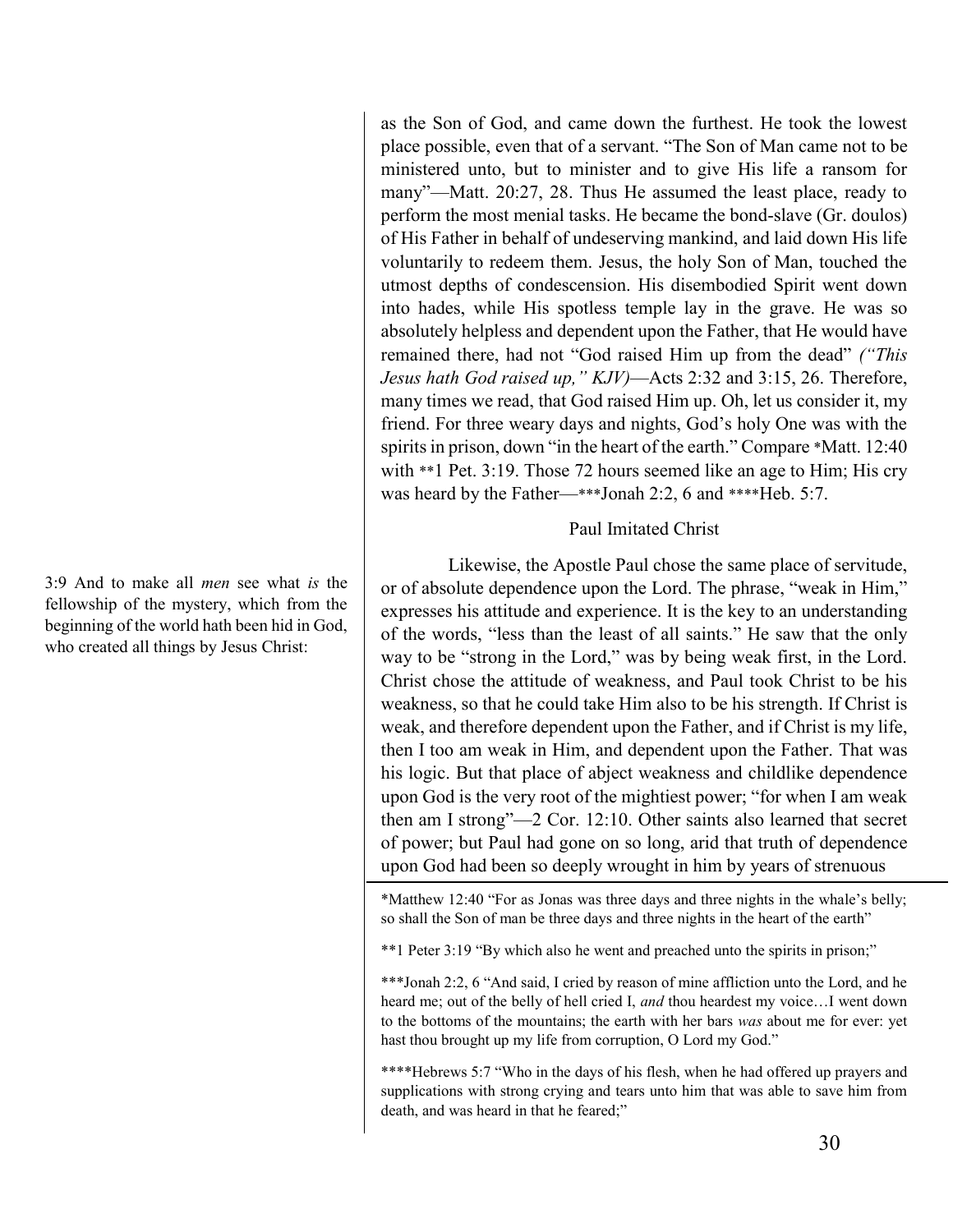necessity and grave responsibility, that he could well regard himself as being "less than the least of all saints." That is, there were none so entirely and unchangeably dependent upon the Lord as he. Furthermore, the menial service he rendered, doing the little, undesirable things, from which others shrank, and suffering the taunts of Satan and the mockings of men and the rejections of should-be friends, which others could not have born—all required that deep, secret reliance upon Jehovah.

People speak and write eloquently of "the great Apostle Paul;" but not one in a thousand understands wherein his greatness lay. They slip over his testimony of personal sufferings and privations. They cannot understand him, when saying, "We are fools for Christ's sake, weak and despised. Even unto this present hour, we both hunger and thirst, and are naked and are buffeted and have no certain dwelling place; and labor, working with our own hands." *("We are fools for Christ's sake, but ye are wise in Christ; we are weak, but ye are strong; ye are honourable, but we are despised. Even unto this present hour we both hunger, and thirst, and are naked, and are buffeted, and have no certain dwellingplace; And labour, working with our hands:" KJV)*. People are ashamed of him and of his Gospel, who was "made as the filth of the world and the off-scouring of all things" *("we are made as the filth of the world, and are the offscouring of all things unto this day." KJV)*—l Cor. 4:10-13. But those were his credentials. God's matchless grace was thus displayed. Its sufficiency was proven. God's power was perfected in Paul's weakness. Therefore, he gloried in his infirmities, or weaknesses (not sicknesses, but limitations), that the dynamite of God, like a tent, might cover him, and thus the divine power be exploited by means of human limitations. Therefore, Paul boasted in what others despise. He said, "I take pleasure in weaknesses, in insults, in necessities, in persecutions, in straits for Christ; for when I may be weak, then powerful I am" *("Therefore I take pleasure in infirmities, in reproaches, in necessities, in persecutions, in distresses for Christ's sake: for when I am weak, then I am strong." KJV)*—2 Cor. 12:9, 10.

In this citation, the Apostle explains what he means by being "weak in Christ". His limitations are Christ's limitations. If he is insulted, it is against Christ. If he is in a strait, Christ is in that strait; because he is in Christ and Christ is in him and he lives for Christ. He knows nothing apart from his dear Lord, desires nothing and attempts nothing independently of Him. But oh, this is after all the only boundless life and sphere. The perfect will of the unlimited God is his only boundary. Any wonder, then that he shouted, "When I may be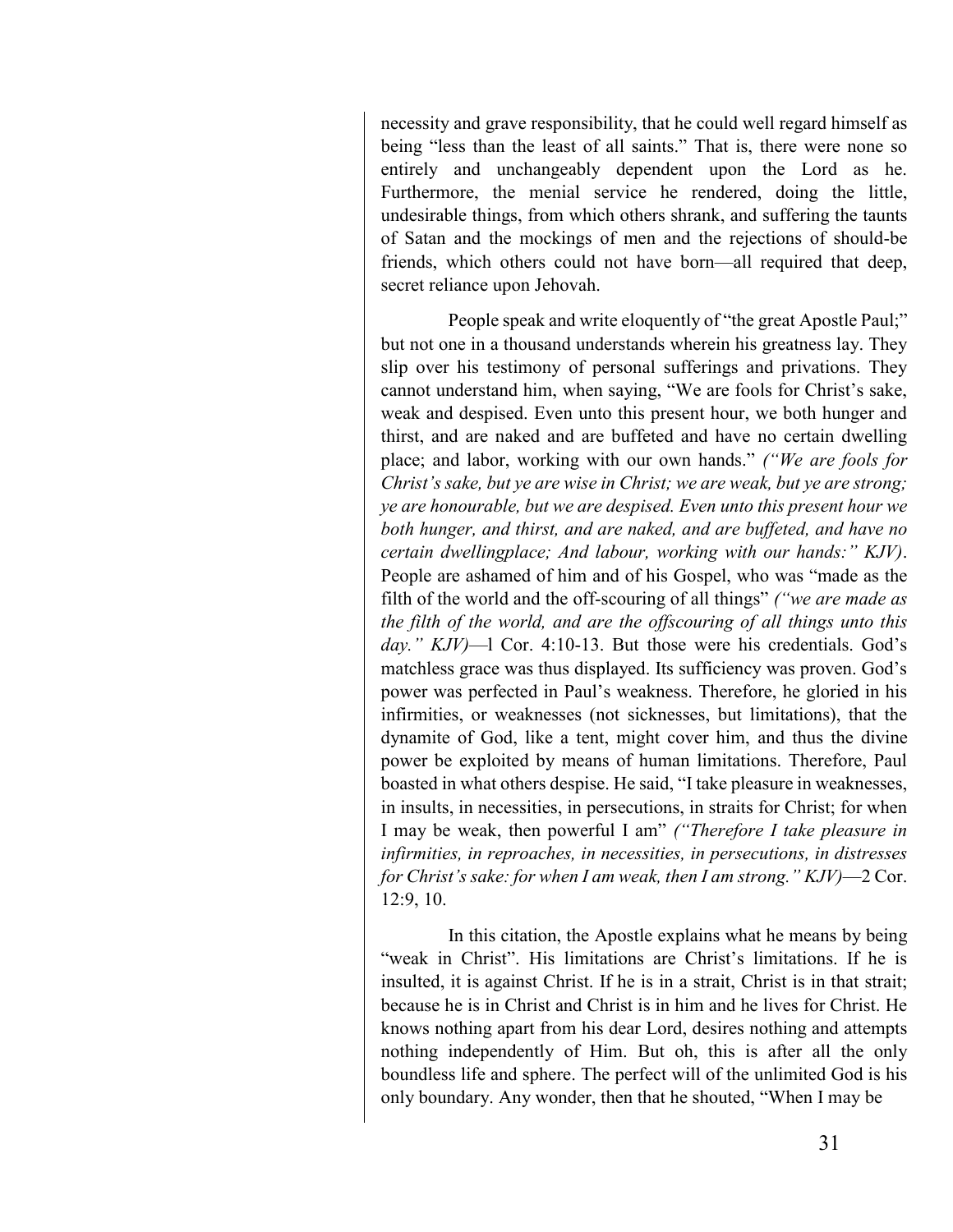weak, then powerful I am?" *("for when I am weak, then am I strong."— 2 Cor. 12:10 KJV)* His limitations, his necessities, necessitated the divine intervention, and thereby God was glorified.

## Let Us Imitate Paul

Oh, beloved Reader, may we understand this. If we desire to experience anything of Paul's great power, we must follow in his steps. We too must despise what others eulogize. Let us no longer bewail our inabilities and apologize for our infirmities. Our lack of prestige, learning, wealth, tact, eloquence, organization, gifts, renown, or anything and all things, which the flesh dotes on—our lack, I say, is Jehovah's opportunity to arise and display Himself and His wisdom and might. God can use the above named items, and does often use them, if we have them without knowing it, or without thinking about them, or depending upon them. As sure as we depend upon anything except the Lord Himself, we actually hinder His operations. This is why people with natural gifts and qualifications are usually stiff, intellectual and formal. Their music is not musical, or melodious. Their writings are not racy. Their addresses are not living and unctious. Their lives are not fragrant with the love and meekness and unselfishness of Christ. "According to your faith," is the rule; not according to your inability. "If thou canst believe;" not if thou art eloquent, or hast some natural gift.

## Untraceable Wealth

"Unto me, who am less than the least of all saints, was this grace given, that I should preach among the Gentiles the unsearchable riches of Christ"—V. 8. No small task was imposed upon Paul. Therefore, he required the mightiest strength of Jehovah, which could be granted only to him who was the chief in "weakness in Christ." His huge task was to preach, or announce the glad tiding s of the wealth of Christ, which was beyond tracing out. How few people know anything about that wealth. Oh, how very few seem to care to know. When men are saved, they think that they have all that is to be had. Well, they have all in Christ; but they do not grasp the dimensions of that ALL, unless they read, or are taught Paul's Gospel in its fulness. Salvation from sin and sinning is wonderful. Justification before God and being born of the Spirit are blessed. But these experiences are only the beginnings, which should be consummated with an enjoyment of the unbounded and untraceable wealth in Christ. Oh, pity the ministers and people, who paddle around in the shore waters of initial salvation, and never launch out into the broad, deep ocean of the fulness of God.

3:8 Unto me, who am less than the least of all saints, is this grace given, that I should preach among the Gentiles the unsearchable riches of Christ;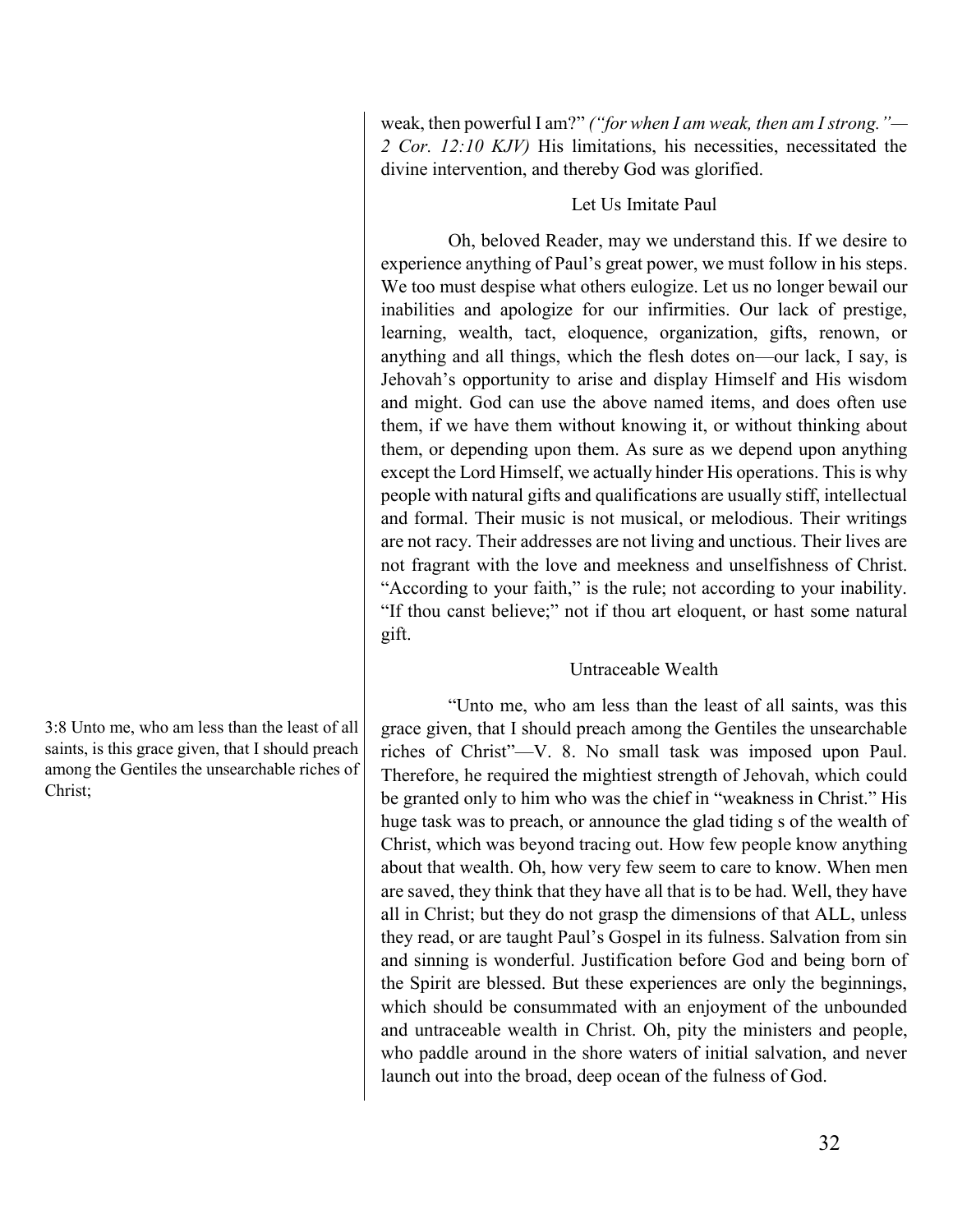Some go a little further, and discover healing in Christ for the body. These paddle and splash in this pool, but see nothing more. Again, some sail out from shore and become anointed, or filled with the Holy Spirit. They become occupied with their mighty enduement with power from on high, which is all great and wonderful and necessary: but they unwisely limit the operations of the Spirit to miracle workings and revival achievements. Oh, that more saints were out this far from land. But they are not; hence, they remain babes in Christ as to growth in Him and a knowledge of God's will. Most Christians fear to get out of sight of the land. They keep near enough, so that they can scurry back any time that the depths and breadths may not suit them. They are afraid of being lost in God, unlike Paul, who yearned to "be found in Christ" *("be found in him," KJV)*—Philip. 3:9.

Still others accept the doctrine of Jesus' coming. They look for Him at least theoretically. They have some conviction of the nearness of His advent. They know that the signs of His coming are imminent. But they have very little understanding of the nature of His coming for the Church, and of the Scriptural preparation needed for that event. The whole affair is a sort of vague, dreamy, far-off event that does not grip the heart. Christ's coming is not a personal experience with such. It is rather some distant event for all the saints. They do not say with the poet, "Oh, He's coming after me;" or with John. "Come, Lord Jesus, come quickly." Such saints have never discovered the vast golden plains, which the advent of Jesus will unfold. These are some of the unsearchable riches set before us in Paul's unique epistles. Let us therefore pursue our study of this Epistle, that we may learn some of them, all of which are for us to enjoy.

Observe, that the riches of Christ are "unsearchable, or untraceable." Man cannot understand the Lord by human wisdom, or by his mental searchings. Divine truth comes to men by a divine revelation. Peter said to Jesus, "Thou art the Christ, the Son of the living God." But Jesus replied to him, saying, "Flesh and blood hath not revealed it unto thee, but my Father which is in Heaven"—Matt. 16:16, 17. Paul wisely exclaimed, "How unsearchable are His judgments and His ways past tracing out" *("how unsearchable are his judgments, and his ways past finding out," KJV)*—Rom. 11:33. They are hidden from the wise and prudent, and revealed unto babes: that is, to those who acknowledge their inability to understand and depend upon the Holy Spirit to illuminate the Word. We can know the riches of Christ only by reading and pondering the Scriptures under the guidance of the Spirit, who "searcheth all things, yea, the deep things of God"—l Cor. 2:10. We may be "filled with spiritual wisdom and understanding."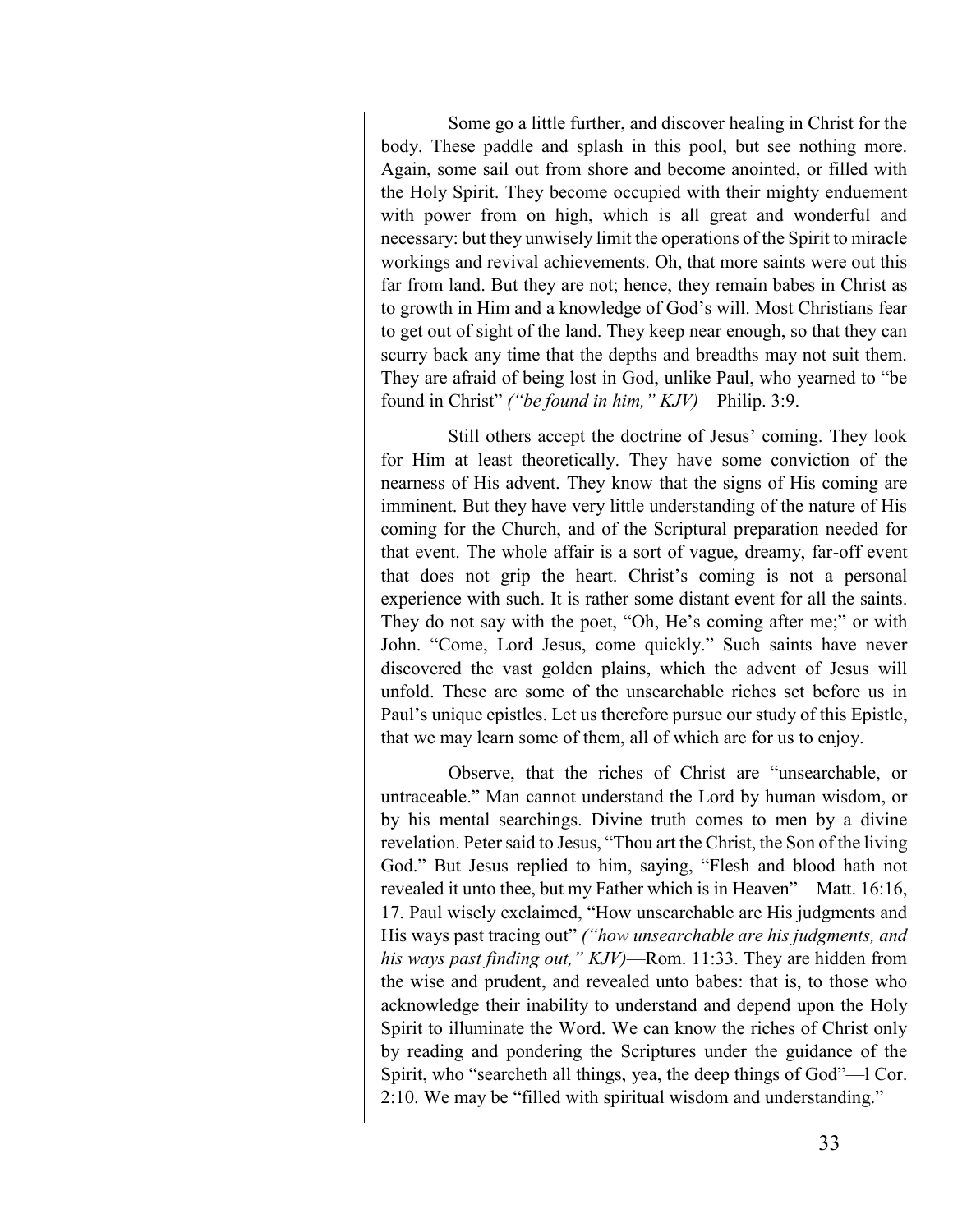*("filled with the knowledge of his will in all wisdom and spiritual understanding;"—Col. 1:9 KJV)*

# Scope of the Mystery

"And to make all men see what is the fellowship of the mystery"—V. 9. It was the divine intent that Paul's Gospel be proclaimed worldwide, and it has been so done—\*Col. 1:6. God chose and anointed other men to assist the Apostle in publishing his glad tidings in the beginning; and some are publishing them to day. A heart knowledge of this Gospel creates an unspeakable fellow feeling among saints and an indescribable inward warmth, which is sure to flow out in glowing streams to others. We saw in chap. 2:14, 15, "a middle wall of partition, the enmity, caused by the law of commandments in ordinances," *("hath broken down the middle wall of partition between us; Having abolished in his flesh the enmity, even the law of commandments contained in ordinances;" KJV)* between Jews and Gentiles. We saw also that wall broken down by the death of Christ. Hence, the Apostle would have all men to behold and marvel at the fellowship between Jews and Gentiles, which his Gospel has produced and established. Now bear in mind, that "the mystery,"

"From the beginning of the world, hath been hid in God, who created all things by (thru) Jesus Christ." We saw by verse 5, that the mystery of Christ was not made known to "the sons of men" in the generations before Christ. But this verse shows that this Gospel of unsearchable wealth was in the mind and purpose of God "from the ages" past. All things were created thru Christ in view of making known this secret. The first Adam line, what we call the old creation, would never have been brought on the scene, if God had not planned to bring forth another and far superior line thru His Son, the Last Adam. And Likewise, there would never have been a "house of Israel," if God had not beforehand purposed to have also "an house not made with hands, eternal in the heavens."

## Reason for the Proclamation

"That now unto the principalities and powers in the heavenlies might be known by the Church, the manifold wisdom of God"—V. 10. The Greek word, rendered "manifold," is from "polus," meaning "much, vast, deep," and from "poikilos," which means "many colored, variegated, elaborate, intricate, cunning." In Christ "are hid all the

3:10 To the intent that now unto the principalities and powers in heavenly *places*  might be known by the church the manifold wisdom of God,

<sup>\*</sup>Colossians 1:6 "Which is come unto you, as *it is* in all the world; and bringeth forth fruit, *as it doth* also in you, since the day ye heard *of it*, and knew the grace of God in truth:"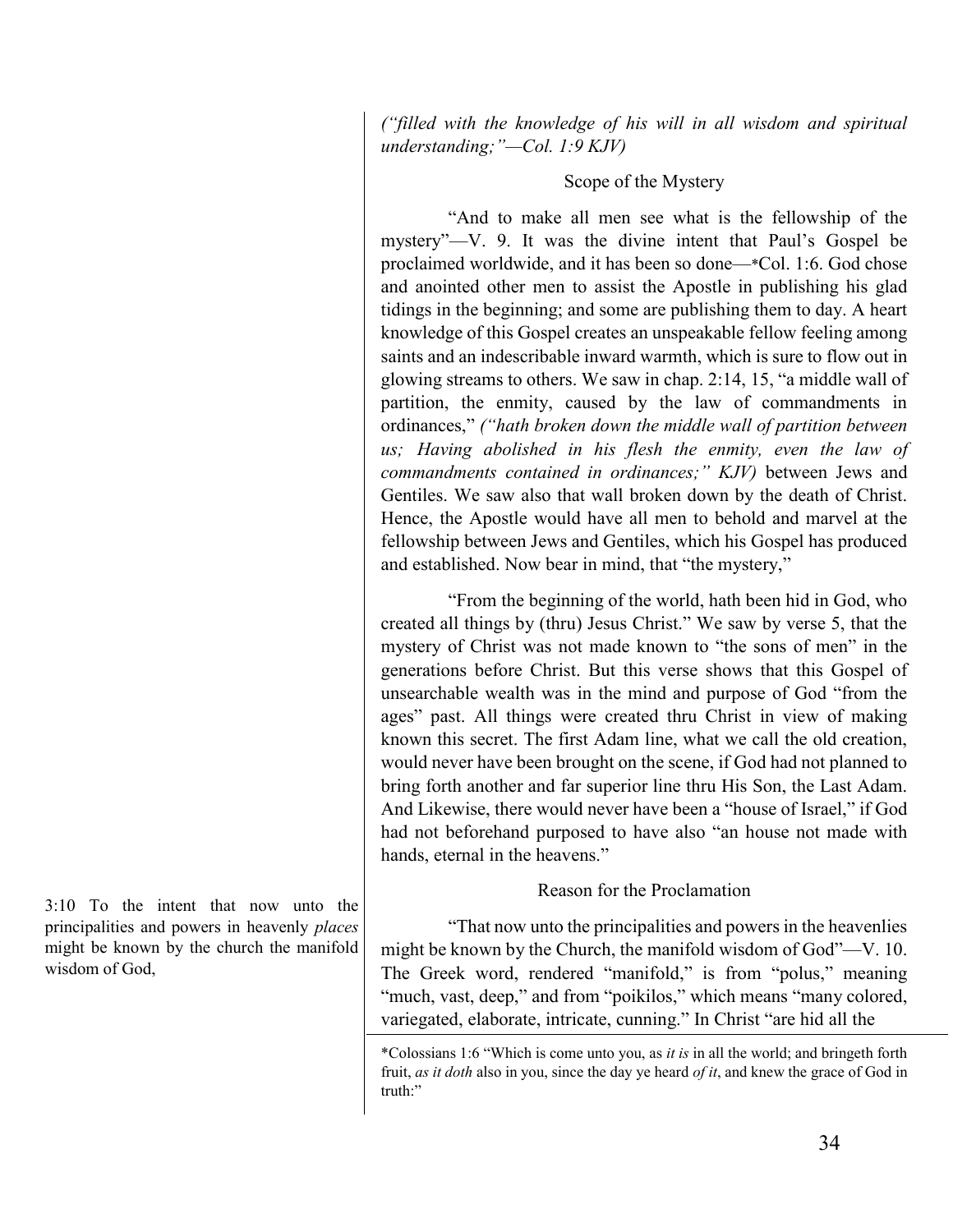#### 3:11 According to the eternal purpose which he purposed in Christ Jesus our Lord:

3:12 In whom we have boldness and access with confidence by the faith of him.

treasures of wisdom and knowledge"—Col. 2:3. This divine wisdom is vast and deep and great. It is intricate, variegated and elaborate. It is greatly diversified, multifarious, manifold; that is, fold upon fold. Paul's Gospel had to be proclaimed, that the governments and authorities on high might learn of this multifarious wisdom. It is "now," during all this evil age, and "thru the Church," that the mystery should be published, that holy angels might stand aghast and marvel and unholy angels might stagger and reel at the untraceable wealth of divine grace. Therefore; how highly we should prize the teaching of divine grace and the mystery of Christ. How thoroughly we should be imbued with it. How unfalteringly and vehemently we should declare it. If you and I do not accept and put forth this message, others will. Do you believe it? For it is "according to the eternal purpose, which He purposed in Christ Jesus our Lord"—V. 11. When Jehovah "framed the ages by the Word ("hremati," Greek) of God," *("framed by the word of God"—Heb. 11:3 KJV)* He had all these things in mind. They were all included in His vast, secret purpose, of which we read in chap. 1:9, 11. Compare \*Heb. 1:3 and 11:3, R. V. *(\* in KJV)*

"In whom we have boldness and access with confidence by the faith of Him"—V. 12. "In whom," that is, in Christ, is a frequent phrase in this Epistle. All that Ephesian saints are and do is in Christ. Hence, the Apostle declares here, that in Him, we have freedom of speech to proclaim the mystery. If we do not have it in Him, we will not have it at all; for Satan fights this doctrine fiercely. Note his request for prayer in his own behalf—Chap. 6:19 and \*\*Col. 4:3. In Him, we have also "access, or an introduction, with confidence." (V. 12) The door that He opens for us, where we may announce the glad tidings, no man can shut. Thank God, if we are in Christ, we never need to break doors down, or force an opening for our message. We need not seek some one else's job. But how do we have this boldness of utterance and confident introduction? It is "by the faith of Him." Here is a lesson that few learn. If God orders our steps, we will have "the faith of God." If He does not order them, we cannot have His faith. "The faith of Christ, or of God," obtains what it seeks for. It is never defeated. Myriads of projects fail because they are not born of God. The only faith the projectors have is in their own ingenuity, tact, wisdom and strength.

\*Hebrews 1:3 and 11:3 "Who being the brightness of *his* glory, and the express image of his person, and upholding all things by the word of his power, when he had by himself purged our sins, sat down on the right hand of the Majesty on high; …Through faith we understand that the worlds were framed by the word of God, so that things which are seen were not made of things which do appear."

\*\*Colossians 4:3 "Withal praying also for us, that God would open unto us a door of utterance, to speak the mystery of Christ, for which I am also in bonds:"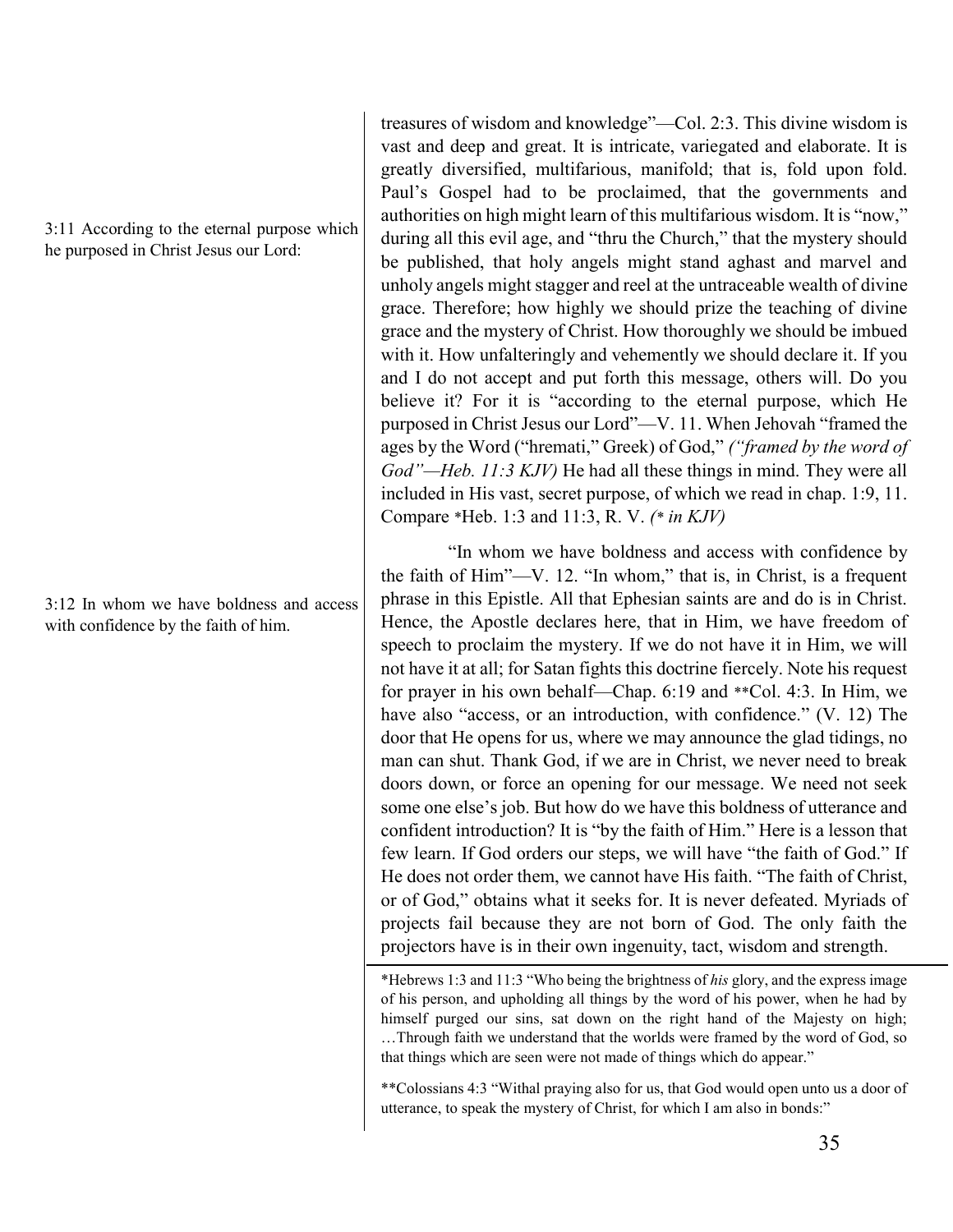3:13 Wherefore I desire that ye faint not at my tribulations for you, which is your glory.

3:14 For this cause I bow my knees unto the Father of our Lord Jesus Christ,

3:15 Of whom the whole family in heaven and earth is named,

They mistake their own desires and plans for the will of God. Of course, they cannot have "the faith of Christ."

Second Prayer for Ephesian Saints

"Wherefore, I desire that ye faint not at my tribulations for you, which is your glory"—V. 13. Here is a reminder of the oftrepeated trials that our brother Paul endured to bring us the message of grace in all its fulness. Bear in mind, that he was "the prisoner of Jesus Christ for us Gentiles," *("the prisoner of Jesus Christ for you Gentiles, "—Chap. 3:1 KJV)* incarcerated in Rome, when he wrote this Epistle. No doubt that was his great tribulation; for he yearned to broadcast the Gospel of grace and glory to all men, and build up and feed all the children of God. It was to him an unspeakable affliction, unless the Lord revealed to him that He would get more glory from his imprisonment than from his freedom. Furthermore, after reading verse 12, the saints might wonder why Paul was still in prison. Did not his bondage contradict his words about boldness and access, etc.? He felt that his enslavement might be a shock to them. If he had boldness and access with confidence by the faith of Christ, why was he not released from the Roman cell? Therefore, that soliloquy of mind, occasioned a fervent and profound prayer for them. How mysterious and wonderful are God's ways. If the Apostle had not been kept in prison, it is not likely that we would have had this matchless Letter, including the two profoundest prayers ever made.

"For this cause, I bow my knees unto the Father of our Lord Jesus Christ"—V. 14. The petition of chap. 1 was, that we might have a spirit of wisdom and revelation in an exact knowledge of Christ. The answer to that prayer is preparatory to this one. The latter is doubtless the most important petition that Paul ever offered. If not so, why does he say, "I bow my knees?" This is the only time that he speaks thus. His supplication is bold and fervent. Overwhelmed with the supernal glory which awaits full-overcomers, and knowing the subtle schemes and untiring efforts of Satan to hinder them, he waxes warm in his unselfish cry. The devil would make the saints faint, when running for the Prize, over the very tribulations which were sure to befall him as he persisted in the teaching and toil necessary to help them to obtain the highest glory. That is what he means by saying that his tribulations are their glory. Therefore, he poured out his heart to God in this petition that we might be so equipped as never to faint on the race course.

Observe first, that he addressed "The Father of our Lord Jesus Christ." He prayed for His own brethren in Christ; for God was their Father also. "The whole family in the heavens and earth," (V. 15) is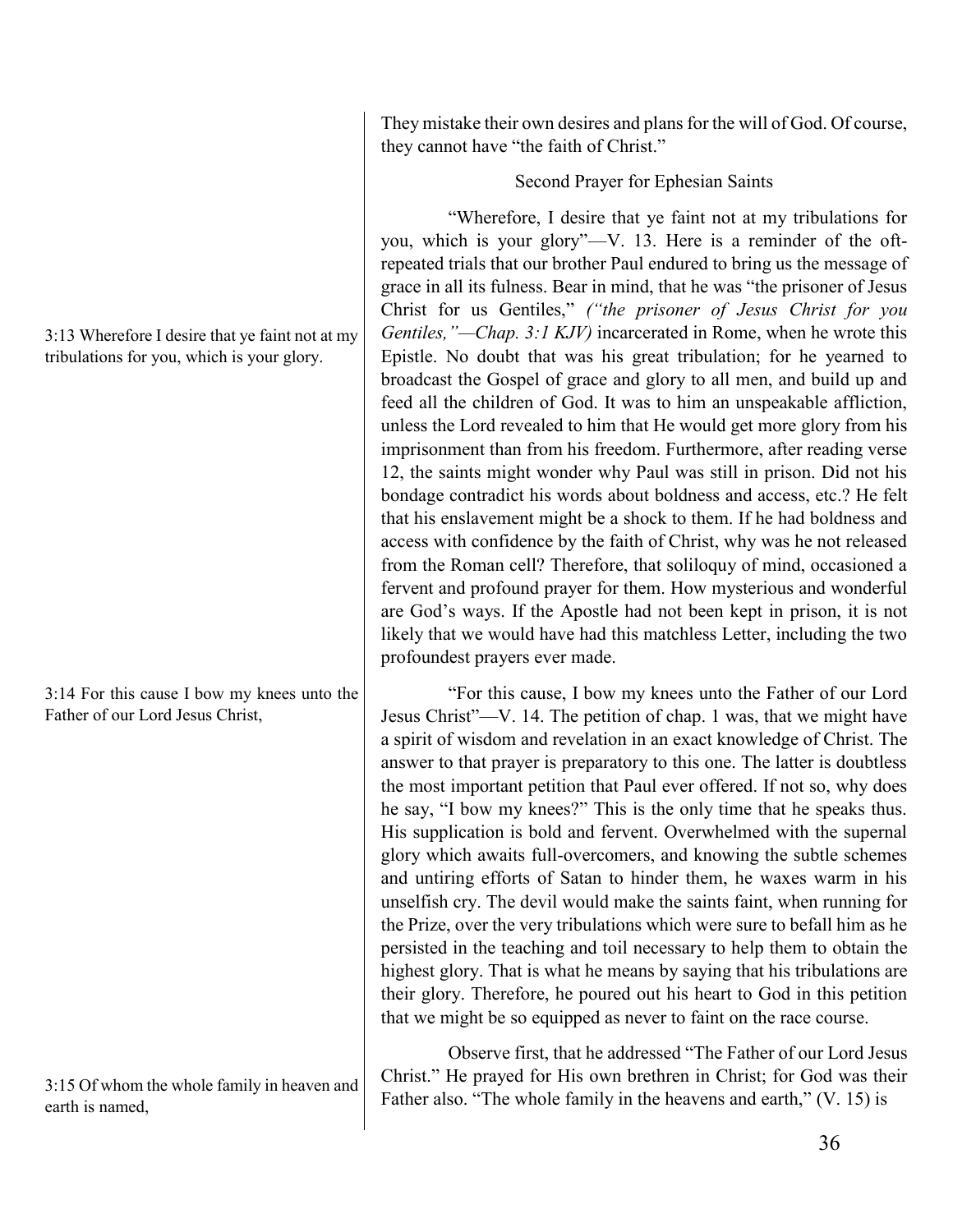another way of expressing "the household of God"—2:19. All believers in all ages constitute that "family, or household." Paul himself is one of that part of the great family, which is now in heaven (\*Philip. 1:22- 24 and \*\*2 Cor. 5:6-8), even as he was a part of the family, when he was on earth. If the undesirable, unthinkable, unbelievable heresy of "soul-sleeping" were true, no part of God's family could now be in heaven, except the three prophets and those resurrected when Christ was raised—\*\*\*Matt. 27:52, 53. Those who fell asleep in Christ would still be in their graves. Would that be good news? Not for me. Paul would not have called that being "with Christ, which is far better." Would that be "absent from the body?" If soul-sleeping were true, how could Jesus say, "God is not the God of the dead, but of the living?" *("He is not the God of the dead, but the God of the living:"—Mark 12:27 KJV)* Is that the best that the new creation could hope for during the absence of our Lord thru-out this present age? Nay! Thank God! Part of the family are already in heaven.

The Apostle's petition was not of ordinary dimensions. It was "according to the riches of His glory," of which he had obtained an inexpressible vision. What unworthy prayers most saints are wont to offer. What a beggarly conception most people have of the Father's wealth of glory in His Son. How little men see, and how much less they dare to lay hold of by faith. But oh, what a limitless answer we may expect to a prayer so bold as Paul's. Brother Paul, what right have you to ask Holy Justice to dispense so lavishly upon sinful, depraved humanity? Methinks he answers, saying, I am coming to the throne of grace, whereon my own Father sits, inviting me. I am coming in behalf of those who are washed in the blood of the Lamb, even God's own "dear children." I want them actually to experience all that they have fallen heir to in His beloved Son. Paul never insulted the goodness and power of God by any puny, unscriptural prayers. When I was beginning to trust God for the healing of my body, a bishop (?) thought to give me some fatherly advice. He said, "Brother Copley you believe too

\*Philippians 1:22-24 "But if I live in the flesh, this *is* the fruit of my labour: yet what I shall choose I wot not. For I am in a strait betwixt two, having a desire to depart, and to be with Christ; which is far better: Nevertheless to abide in the flesh *is* more needful for you."

\*\*2 Cortinthians 5:6-8 "Therefore *we are* always confident, knowing that, whilst we are at home in the body, we are absent from the Lord: (For we walk by faith, not by sight :) We are confident, *I say*, and willing rather to be absent from the body, and to be present with the Lord.

\*\*\*Matthew 27:52, 53 "And the graves were opened; and many bodies of the saints which slept arose, And came out of the graves after his resurrection, and went into the holy city, and appeared unto many."

3:16 That he would grant you, according to the riches of his glory, to be strengthened with might by his Spirit in the inner man;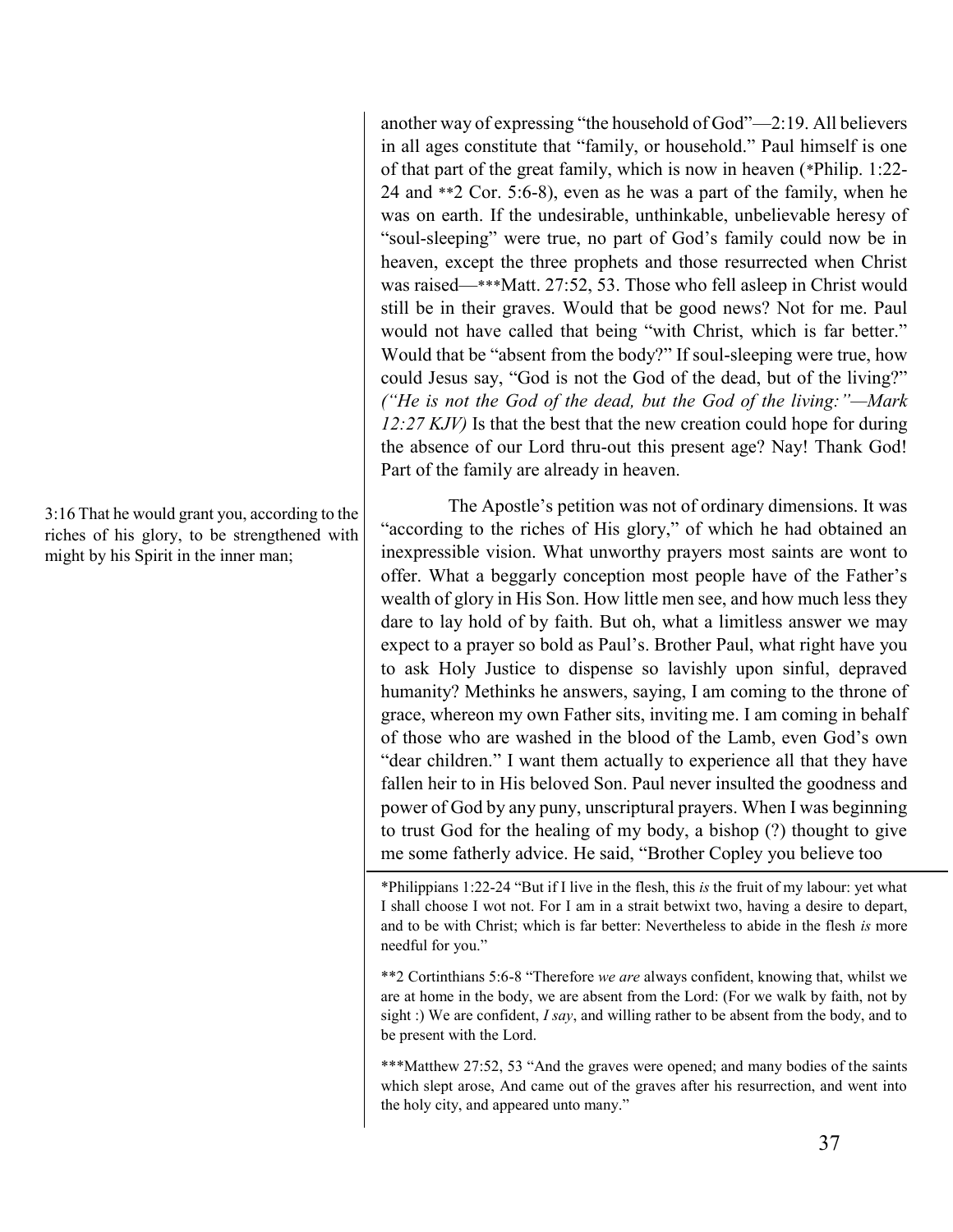much." How offensive to God is such counsel to a young minister. He wanted me to believe according to man's carnal conception of God's grace. Poor fellow; he did not realize that his words pleased the devil. Oh, I am a thousand times glad that the Spirit did not let me be influenced by him. What eternal loss I would have experienced, and others also. Paul, a true, faithful, scriptural bishop, or overseer, prayed according to God's wealth of glory, which culminates His marvelous grace. He was unlike that ecclesiastical bishop.

Consider the glory of the "eternal power and Godhead" of Jehovah. Think of "the glory of the incorruptible God" *("the glory of the uncorruptible God" KJV)*—Rom. 1. Meditate upon "the glory of His Majesty," and that "He is glorious in holiness, fearful in praises, doing wonders." *("who is like thee, glorious in holiness, fearful in praises, doing wonders?"—Exodus 15:11 KJV)* What did He do when Moses cried, saying, "I beseech thee, "shew me thy glory?" He passed by him and proclaimed, "The Lord, the Lord God, merciful and gracious, longsuffering and abundant in goodness and truth, keeping mercy for thousands, forgiving iniquity and transgression and sin"  $(34:6-7)$ —Ex. 33:18 and 34:6, 7. What vast wealth of glory was there displayed before Moses. In chap. 1 of this Epistle, we saw how the Apostle prayed for us to know "what are the riches of the glory of God's inheritance in the saints." Our redemption is "according to the riches of His grace," and our sonship is "to the praise of the glory of His grace." *("To the praise of the glory of his grace,"—Chap. 1:6 KJV)* Finally, our inheritance, including a glorified body, is "to the praise of His glory" *("To the praise of the glory" KJV)*—Chap. 1. All this expresses the unlimited riches of divine glory, according to which, we may expect "the Father of glory" to answer Paul's prayer in our behalf. Thus we shall be filled with all the fulness of God.

# The Petition Summarized

How foolish to call this "entire sanctification," as some do. This prayer is for believers who are already called "saints, or holy ones"—Chap. 1:1. How ignorant to term it "the baptism, or anointing with the Spirit." Those saints were already sealed with the Spirit, and walking in Him. See chap. 1:13 and 4:30. The supplication itself is fivefold, essentially expressed by seven words, or phrases, viz-"strengthened," "dwell," "rooted and grounded," "able to comprehend;" "to know" and "filled." These terms are stretched to the utmost of their meaning, which the Holy Spirit has come to make clear to us and enable us to appropriate—\*1 Cor. 2:10.

<sup>\*1</sup> Corinthians 2:10 "But God hath revealed *them* unto us by his Spirit: for the Spirit searcheth all things, yea, the deep things of God."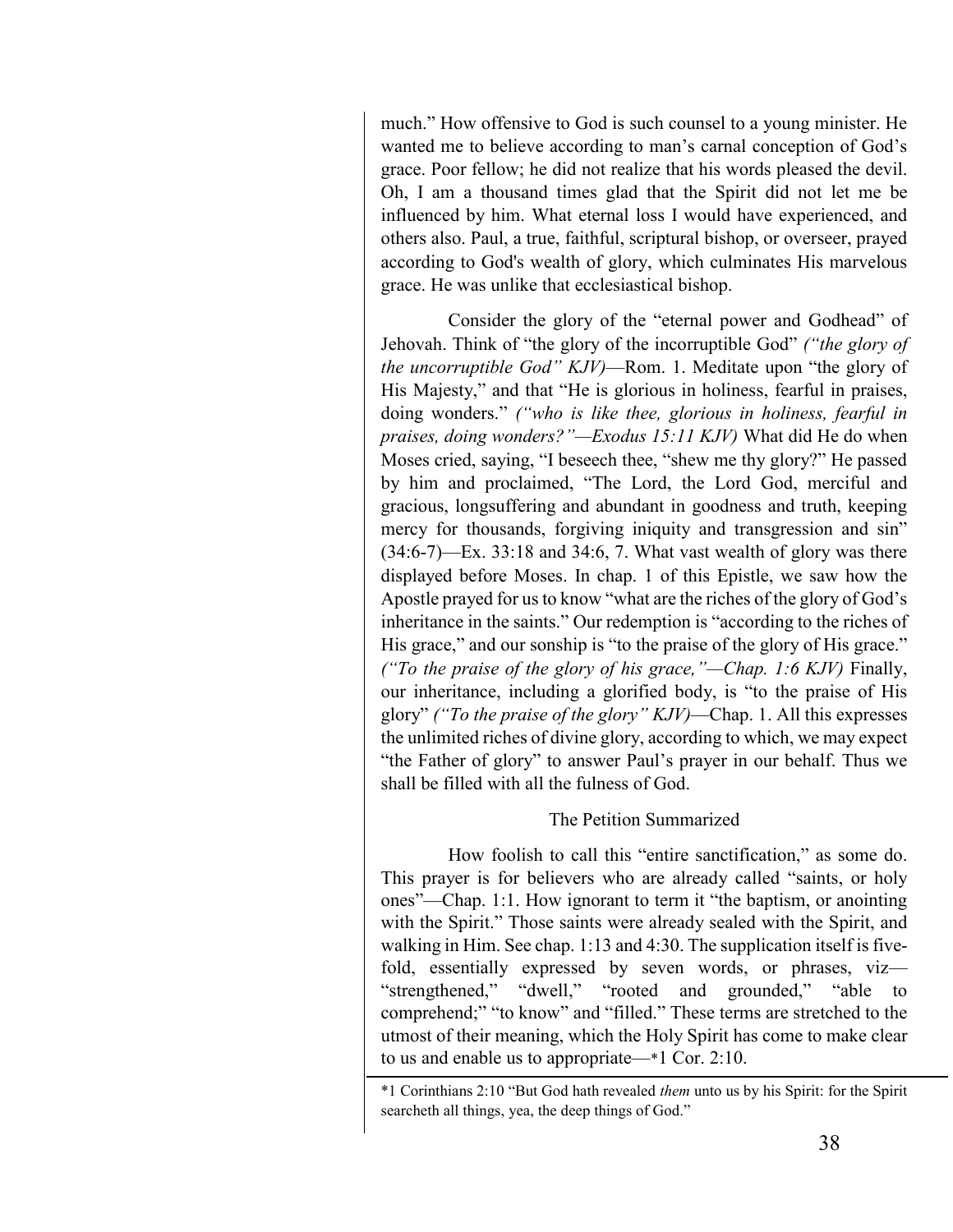"Filled into all the fulness of God," (V. 19) is the amazing climax of Christian experience. The last step to this fulness is "to know the love of Christ," God's Anointed One. That love surpasses the utmost possibility of being known, except by those who are saved. There is boundless breadth and measureless length and unfathomable depth and an insurmountable height to the love of Christ. Yet, Paul dares to pray that we may be enabled to seize hold upon, and "know that knowledge-surpassing love." (V. 19) To be filled into all the fulness of God is to dwell in all His love and have all that love dwell in us. John wrote, saying, "God is love; he that dwelleth in love, dwelleth in, God, and God in him." *("God is love; and he that dwelleth in love dwelleth in God, and God in him."—1 John 4:16 KJV)* Evidently, Paul reached this climacteric experience. Such language as the following indicates that he did. "I have learned, that whatever state I am in, therewith to be content." *("for I have learned, in whatsoever state I am, therewith to be content."—Philp. 4:11 KJV)* He did not murmur, nor chafe. Dear Reader, how is it with you? He said also, "We know that all things work together for good to them that love the Lord, etc." *("And we know that all things work together for good to them that love God,"—Romans 8:28 KJV)* His faith in God concerning His providences was perfect and calm. He knew that "no evil can happen to the just." *("There shall no evil happen to the just:"—Pro. 12:21 KJV)* Brother, is this your experience? He shouted, "I can do all things thru Christ, who strengthens me." *("I can do all things through Christ which strengtheneth me."—Philip. 4:13 KJV)* He was never daunted; for he was never out of God's will. The four following words are exceedingly full of meaning—"Sorrowful, yet always rejoicing." He was never discouraged. He grieved and groaned because of the leathergy of some saints and the unbelief and impudence of others; but he rejoiced ever more in God's goodness and grace. He records no regrets. He had nothing to take back, or make right. How different with most Christian workers today. Is there not a cause? I fear they do not maintain a single eye to God's glory, and do not press on into all His fulness. No man could justly find any fault with Paul's teaching, or conduct. Even Peter, the chief of the twelve apostles of the Lamb, gives him the highest compliment by placing his writings on a par with the rest of the Word of God. He wrote to his own people, the Jews—\*l Pet. 1:1. In his second epistle, chap. 3:15, 16, he says, "Our beloved brother Paul also, according to the wisdom given unto him, hath written unto you (the Epistle to the Hebrews); as also in all his epistles, speaking in them of these things, in which are some things hard to be understood,

<sup>\*1</sup> Peter 1:1 "Peter, an apostle of Jesus Christ, to the strangers scattered throughout Pontus, Galatia, Cappadocia, Asia, and Bithynia,"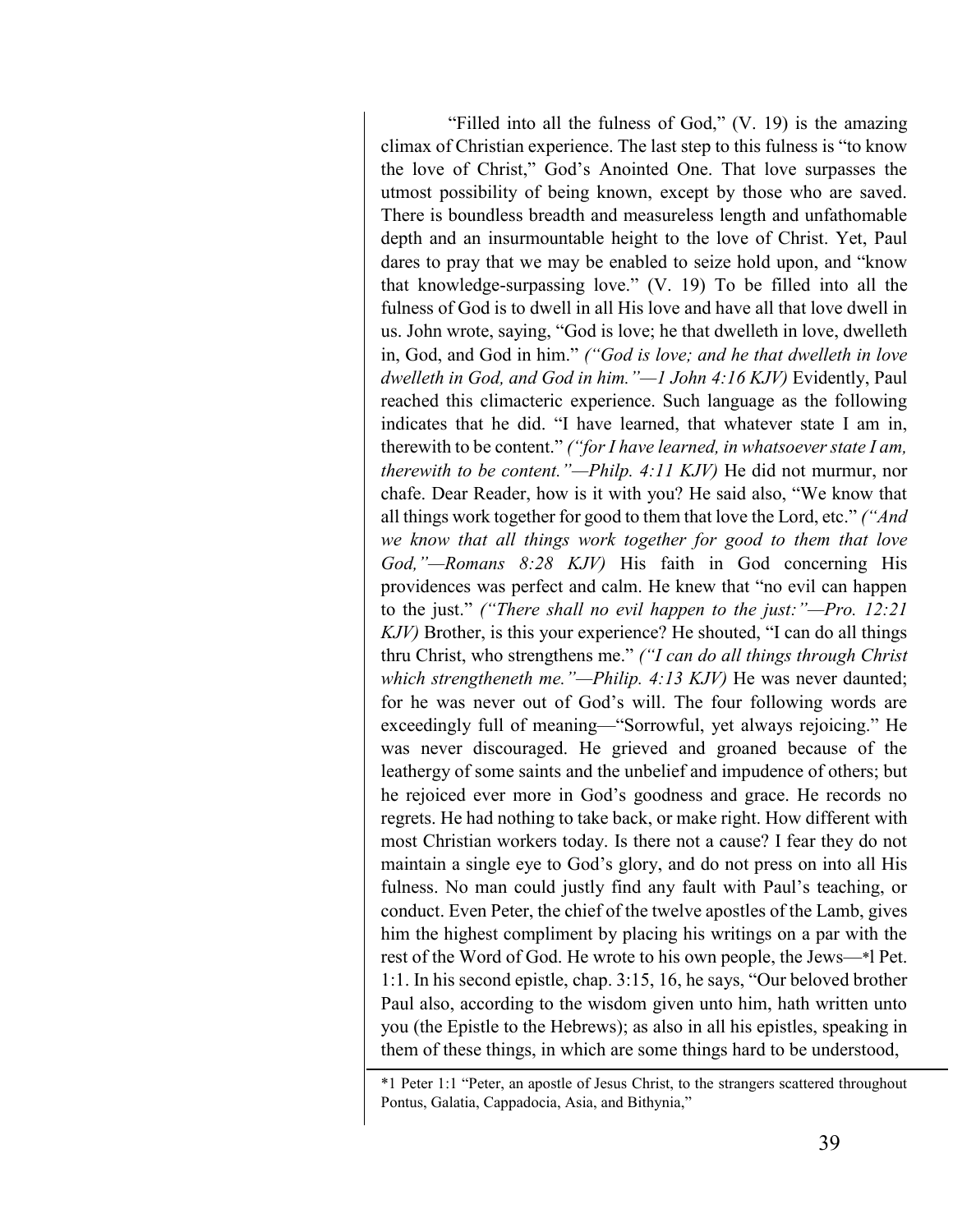which they, that are unlearned and unstable; wrest, as they do also the other scriptures, unto their own destruction." Compare also 1 Cor. 4:9- 14 and 2 Cor. 4:7-12.

# The Petition in Detail

First, the Apostle prays for us to be "strengthened with might by His (God's) Spirit in the inner man." This cry is three-fold— "strengthened with dynamite;" strengthened "thru the Spirit," that is, by the operation of the Holy Spirit; and strengthened "in the inner man." There is no quarter here for the flesh. The "new man, the inner man" only can know God's dynamite. He may know it and never have a want. The Spirit deals only with the new creation; for God dealt with the old creation once thru the death of Christ on Calvary. "Our old man was crucified with Him" *("our old man is crucified with him," KJV)*— Rom. 6:6. This explains why so many saints never grow and never learn the Lord. They hold, that they are in the place of the first Adam, by being cleansed from sin and the carnal mind. They claim that the old man is taken out, root and branch. Of course that supposedly sanctified old creation can never be filled with God. Only one class of believers ever learn Christ and His fulness. They who know, by experience, the two natures in believers, and count the one dead and the other only, "the inner man," alive.

What Paul is here praying for is, therefore, far more than the anointing with the Spirit. This petition can be in behalf of those only who have already received the Spirit after the fashion of the early church. We are thus strengthened in the inner man, as we yield with all the heart to the operations of the Spirit, who works in us by the Word. This goes on continually as we believe and appropriate the Word of God. Thus the new man, the inner man, is undergirded and built up. We become "dynamited with all dynamite according to the might of His glory, unto all patience and longsuffering with joy, giving thanks unto the Father." *("Strengthened with all might, according to his glorious power, unto all patience and longsuffering with joyfulness; Giving thanks unto the Father,"—Col. 1:11-12 KJV)* Then we "walk worthily of the Lord unto all pleasing, in every good work bearing fruit, and growing by the knowledge of God" *("That ye may walk worthy of the*  Lord unto all pleasing, being fruitful in every good work, and *increasing in the knowledge of God," KJV)*— Col. 1:10, 11, Gr. The Christ-life grows stronger and stronger. Finally, the self-life, by being reckoned dead, is brought under full subjection to the inner man, who is controlled entirely by the indwelling Holy Spirit. Hallelujah! How then, can there be a want?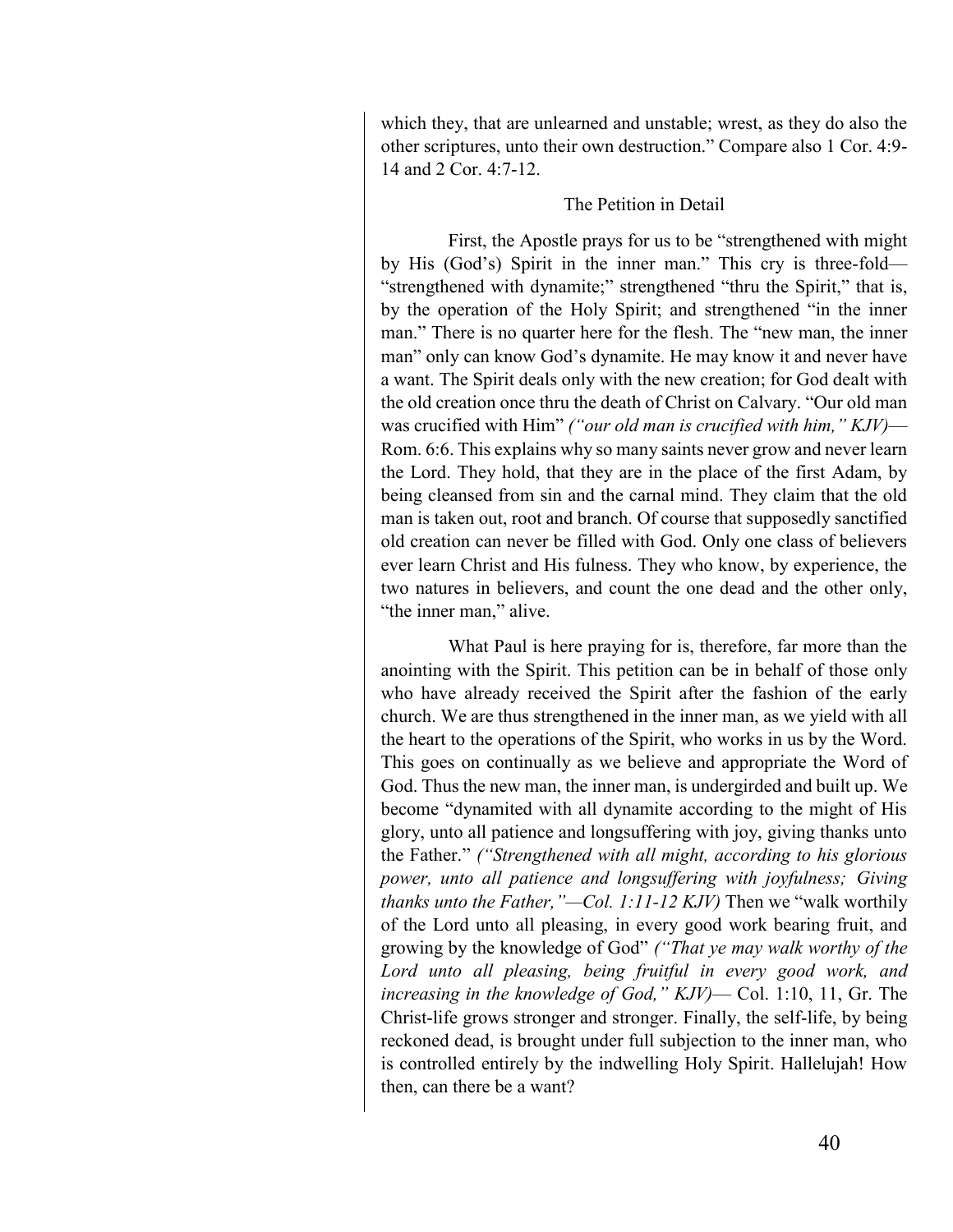3:17 That Christ may dwell in your hearts by faith; that ye, being rooted and grounded in love,

The second strain of the petition is, "that Christ may dwell in your hearts by faith." (V. 17) Some may ask, Does not Christ dwell in every believer? Yes, as to fact, He does; but most believers do not know it by experience. If they did, they could not talk of being saved today and lost tomorrow. Christ does not dwell in all His people in the sense here meant. He should dwell in us, not only as a Visitor, or Guest, but as Possessor and Director of the house. A babe lives in a house; but it has no power, nor authority there. It is kept by the house, just as most people think that they keep salvation. Christ keeps us. We all have a babe's experience of salvation at first; but our Savior is not a baby. When we learn Him fully, He assumes full control of our affections and desires, sorrows and joys. Our whole heart is gladly yielded to Him and filled with His love. Thus we learn also, that neither is our salvation a baby, which needs to be kept by our own puny power; for Christ is our Salvation and lives in us. He is our life, "It is no longer I that live; but Christ that liveth in me." *("I am crucified with Christ: nevertheless I live; yet not I, but Christ liveth in me:"—Gal. 2:20 KJV)*

"Being rooted and grounded in love" is the third strain of the prayer. It is like a deep, bass tone, which sustains the other parts of a song, giving it firmness and steadiness. Roots and foundations are invisible usually. Likewise, this is a deeply hidden and unappreciated experience in the Lord. It is not at all showy. The resultant supergrowth and super-structure only are seen. Roots do not plunge into the deep earth in one silent and imperceptible. Finally, they grapple with and hold fast to the firm objects below. It takes time to lay a good, firm foundation. Exploration and excavation, which must precede it, also require time and toil. Roots begin above and grow downward. Foundations begin deep and are built upward. The former supposes life, in which are hidden the elements of development. The latter, being inanimate, are absolutely helpless and motionless in themselves.

Likewise, our rooting and grounding in divine love require time, toil and patience. They are tedious and tiresome to the flesh. This goes on as we ponder God's Word with sincere purpose of heart, seeking to know and do His will. We learn the nature and process of spiritual rooting. We find that the providences of God are His ordained instruments of our rooting. We are moistened and strengthened by the Spirit and fed and nourished by the Word. Faith grapples around the rocky portions of Truth and holds to them firmly. Observe that these two figures are coupled together. In the spiritual, it seems that the rooting comes first. Hence, it is named first. The roots deeply grown and holding strongly beneath, become the deeply laid foundation. Therefore, when we are rooted in the love of Christ, we are fixed and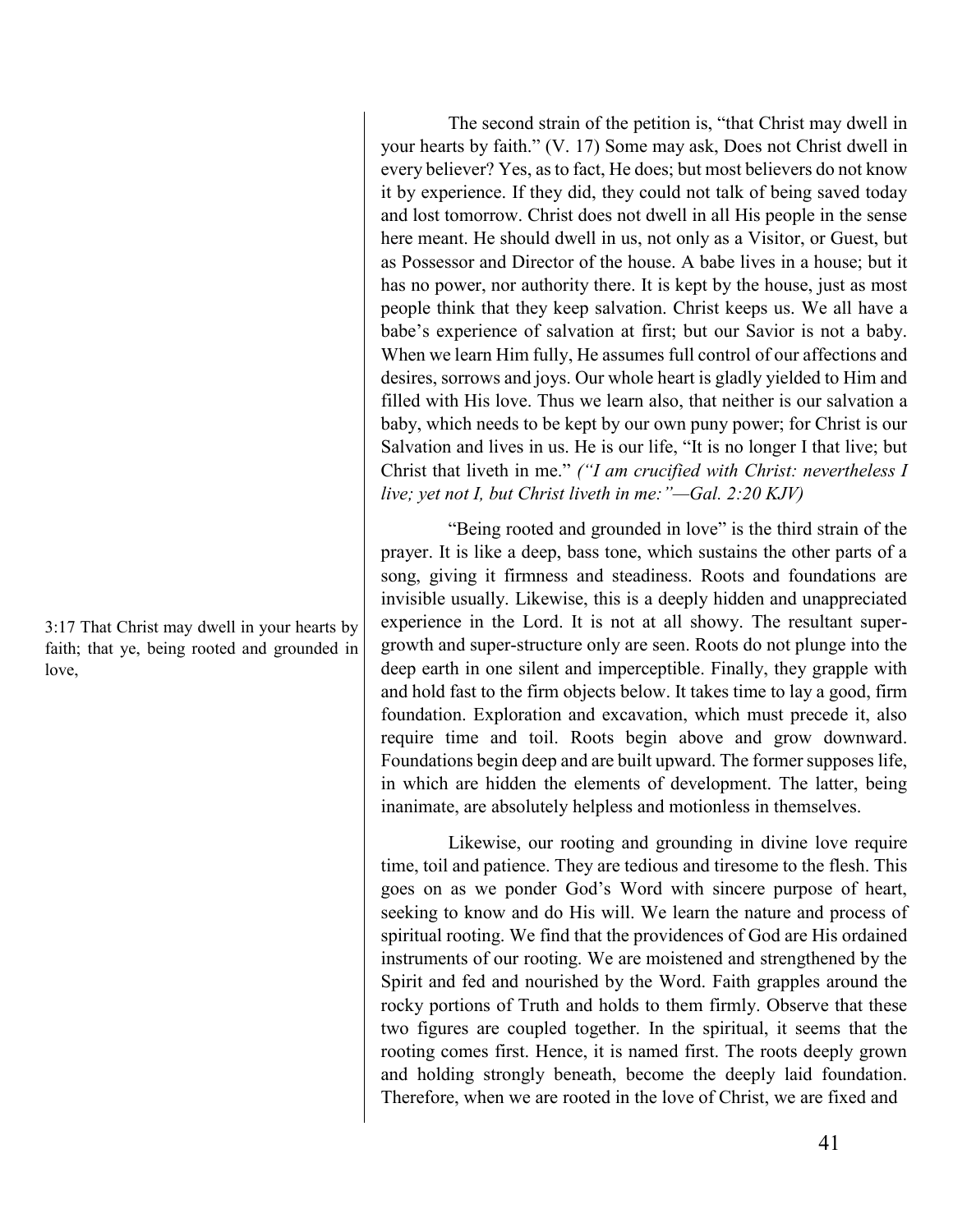3:18 May be able to comprehend with all saints what *is* the breadth, and length, and depth, and height;

3:19 And to know the love of Christ, which passeth knowledge, that ye might be filled with all the fulness of God.

firm, like a great temple, "steadfast, immovable and always abounding in the work of the Lord." *("be ye stedfast, unmoveable, always abounding in the work of the Lord,"—1 Cor. 15:58 KJV)* It seems that Christ dwelling in the heart by faith is explained by being rooted and grounded in His love. The one implies the other. Christ cannot dwell in us without us being rooted and grounded in love; and we cannot become rooted and grounded in divine love except by Christ dwelling in us by faith. Wonderful!

"May be able to comprehend with all saints what is the breadth and length and depth and height"—V. 18. This is the fourth strain of this wonderful prayer song. It seems to be the four parts in mighty unison—"with all the holy ones." The rooting and grounding, which we have just considered, declare the "depth" and imply the "height." But there can be no real going down and building up without also a corresponding "breadth" and "length." The Apostle here pictures the love of Christ as an immense cube, and prays that we may be fully able to comprehend it. He would have us to seize hold upon that great love, stretch our arms of faith around it and understand it by deep experience. And this is not a theoretical, or historical knowledge, concerning which men might say nice things, No, it is actually understanding the love of Christ in unwordable fellowship. It is a sweet sense of His love toward us and a fervent response of our love for Him. It means much more than knowing Christ as the Savior. Indeed many people have very little love for Jesus when they first get saved. They learn to love Him as they learn the cost of their salvation. The comprehension of Christ's love means much more than knowing Him as the Healer, or Anointer with the Spirit, or as the One who answers prayer. The first part of verse 19 connects closely with this verse and completes it.

"And to know the love of Christ, which passeth knowledge." The Greek word rendered "and" here is "te," which is not a conjunction, but an expletive. That is, it emphasizes and intensifies the foregoing statement, or explains it. The word means "even" rather than "and." For a parallel, the first "and" in \*1 Cor. 1:30, really means "even" (Greek "te"). Here Paul prays that we may "know even the knowledgesurpassing love of Christ." *("And to know the love of Christ, which passeth knowledge," KJV)* The Greek adjective "huperballousan;" here translated "passeth," is exceedingly unique. It seems that our language fails to express the unlimited sweep of its meaning. The verb, from which it is derived, means, "to throw, or hurl over, or beyond a mark, to excel all bounds, to reach the zenith, to be over and above and

<sup>\*1</sup> Corinthians 1:30 "But of him are ye in Christ Jesus, who of God is made unto us wisdom, and righteousness, and sanctification, and redemption:"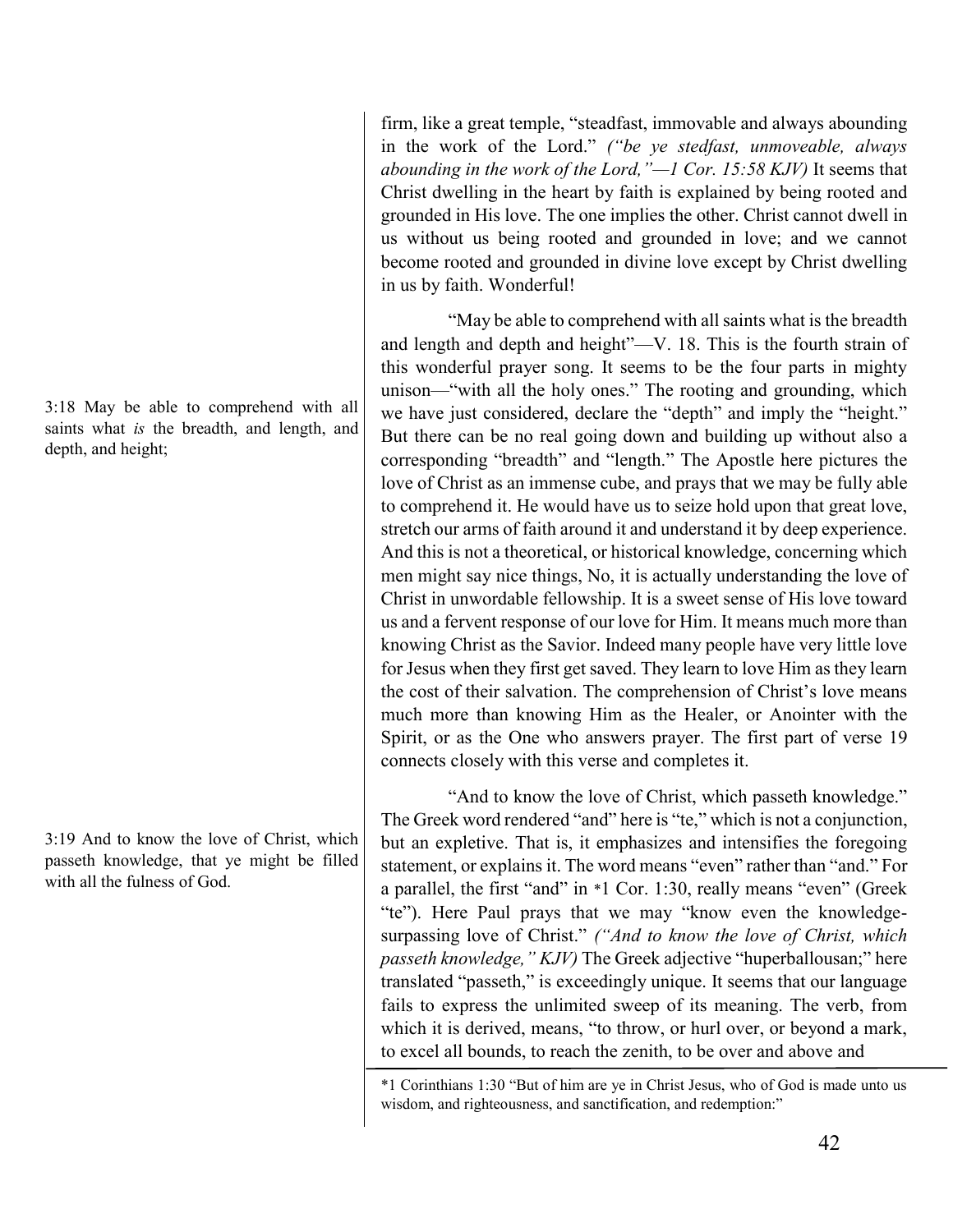beyond the highest point." Our English word hyperbole, meaning exaggeration, comes from it. But the Apostle's meaning in this place certainly cannot be easily exaggerated. The love of Christ, for which he prays that we may know, excels all limits. It sweeps above and beyond the furthest conception of even the redeemed mind. It scales the zenith of the utmost desires and longings of believers after God. By divine grace, that love springs up in a human heart, reaches forth and soars away to meet God, and sweeps far beyond the most dizzying heights or knowledge. My spirit seems to see something here that is too unspeakably great and glorious for words.

Paul sought to prepare the Corinthian saints for this prayer, by writing 1 Cor. 13. Note especially verse 2—"And tho' I have the gift of prophecy and understand all the mysteries and all the knowledge; and tho' I have all the faith, so as to remove mountains, and have not love, I am nothing." *("And though I have the gift of prophecy, and understand all mysteries, and all knowledge; and though I have all faith, so that I could remove mountains, and have not charity, I am nothing." KJV)* Certain it is, that many Christian workers possess the above four items in some degree; but they come sadly short of "the more excellent (huperbolen, Greek) way;" that is, the way which far excels and leads beyond the greatest gifts and completest knowledge of even Bible history and doctrine, and outstrips mountain-moving faith. This love of Christ, of huperbole dimensions, smiles at gifts and achievements and knowledge and miracle-working faith, all good and proper in their places, and rises to meet and respond to the great heart of Jehovah, in whose love it is lost. It becomes intoxicated with His personal attention and tender care. "His mouth is most sweet; yea, He is altogether lovely…I am my Beloved's, and His desire is toward me." Oh, what wealth of privilege is ours; what distance of sweep away from things of time and sense, even from religious activities, away off into God Himself, to enjoy Him with holy and infinite delight.

What is the last strain of this unique petition? What is the ultimate and culminating purpose of its answer? "That ye might be filled with all the fulness of God." How full is all the fulness of God? What does it mean to be filled unto all the fulness of God? The answer has already been anticipated, or intimated. Perhaps it is like other spiritual blessings. It must be experienced to be actually understood. No one can understand the new birth until he is born again. The difference between the light and life of salvation and the darkness and death of sin and condemnation, cannot be grasped by a sinner. No one knows how good it feels to be healed by the Lord until he lets the Lord heal him. Can saints be filled with divine fulness, if they do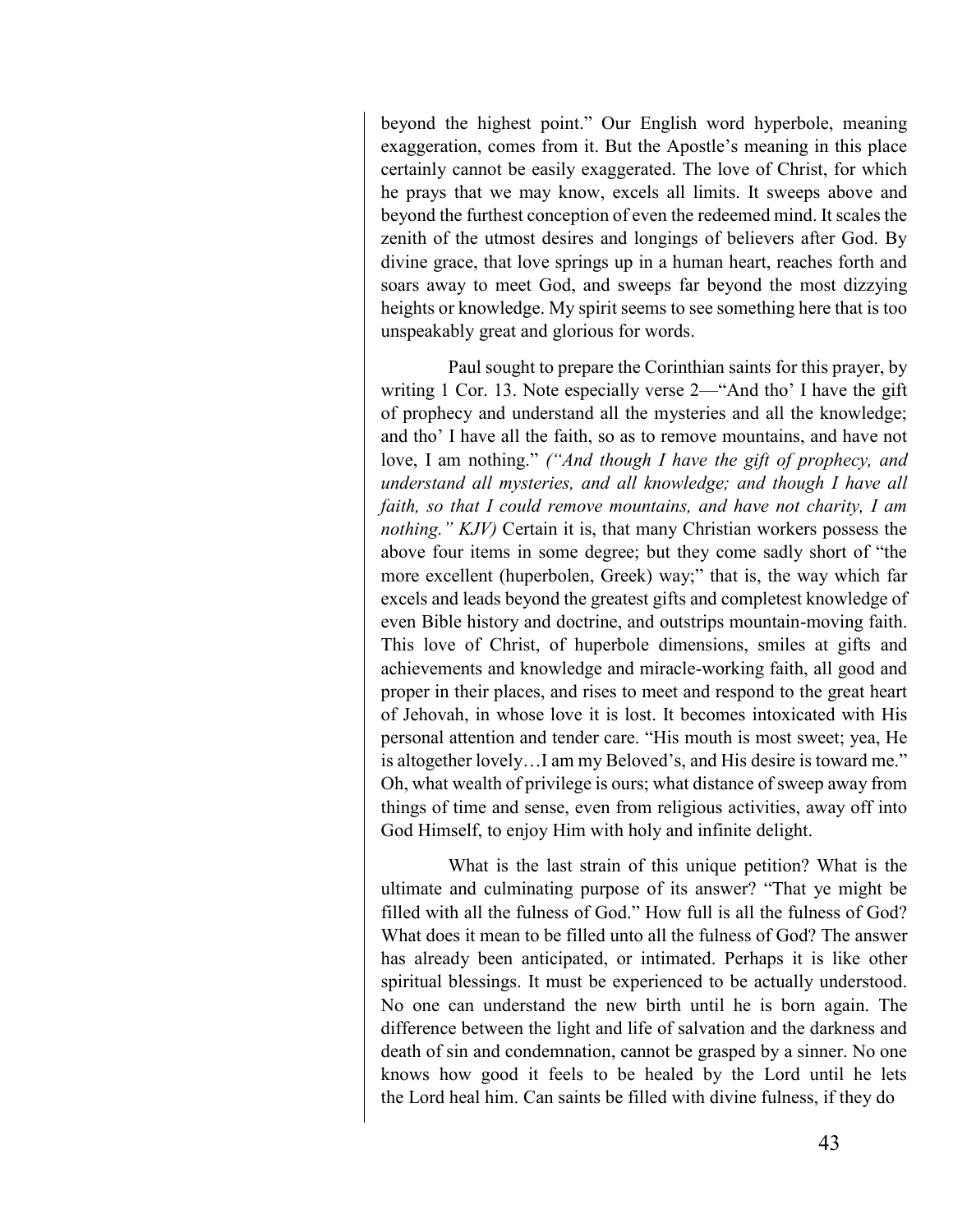not accept divine healing? Certainly not; for the love of Christ cannot dwell with unlimited authority in a medicine chest. Can saints, who refuse the pentecostal fulness, or anointing with the Spirit, ever be filled with God's fulness? Certainly not; for the Holy Spirit is the Chief Agent in making us full. He must come into our bodies, His temples, and abide. We saw by verse 16, that first of all, we must "be strengthened with might thru the Spirit in the inner man," *("to be strengthened with might by his Spirit in the inner man;"—Chap. 3:16 KJV)* as a necessary preparation for all that follows. We must be initially filled, or anointed with the Spirit, in order to be filled with all the fulness of God. It requires only an act of simple faith to be filled with the Spirit; for He is the Father's Gift to believers. But to be filled with all God's fulness requires many continuous acts of faith; for it is a growth, usually of long continuance.

Well, then, are not all they, who believe in healing and in Pentecost and in Jesus' coming, filled with all the fulness of God? By no means. Indeed some of them seem to be filled with foolishness, and others with confusion, and still others with conceit and puffed-up-ness. And why, if they have received the Spirit? Because they have not read and studied Paul's prayers for the saints. Jesus Christ spoke a wonderful word to the devil, which He meant for us, of course. He quoted from Deut. 8:3, saying, "Man shall not live by bread alone, but by every word that proceedeth out of the mouth of God"—Matt. 4:4. Men know that a full, all round diet is necessary to develop us physically and give us full strength in the natural. But not one saint in five-hundred applies that sensible rule in the spiritual. It requires God's entire bill of Bible fare to answer the Apostle's powerful prayer. If we eat all the Truth; if we believe all the Word of the Lord; if we yield to all its instructions, prohibitions and admonitions, we will grow into all the fulness of God. We will learn how to walk and work, how to talk and teach, when and what to say. This Bible route seems narrow and slow. It entails suffering; because it is hard on the flesh, and is bitterly opposed by Satan. But the Word, which we eat, "effectually works in us," *("effectually worketh also in you that believe."—1 Thess. 2:13 KJV)* and affords strength to endure hardness, and courage to stand. It begets faith, even the faith of God, to go on, go thru every trial and go over the top of every difficulty. As we eat and believe, we are being filled unto all the fulness of God. In the pentecostal anointing, our bodies were filled with the Spirit; but here our lives are actually filled up with the God of all grace. We become like Jesus, as a Man, who, was thus filled with God. We learn to believe and act like He did. We learn to yield to the voice and power of the Spirit as Jesus did. We come to have fellowship with the Father, even as Jesus did; "because as He is, so are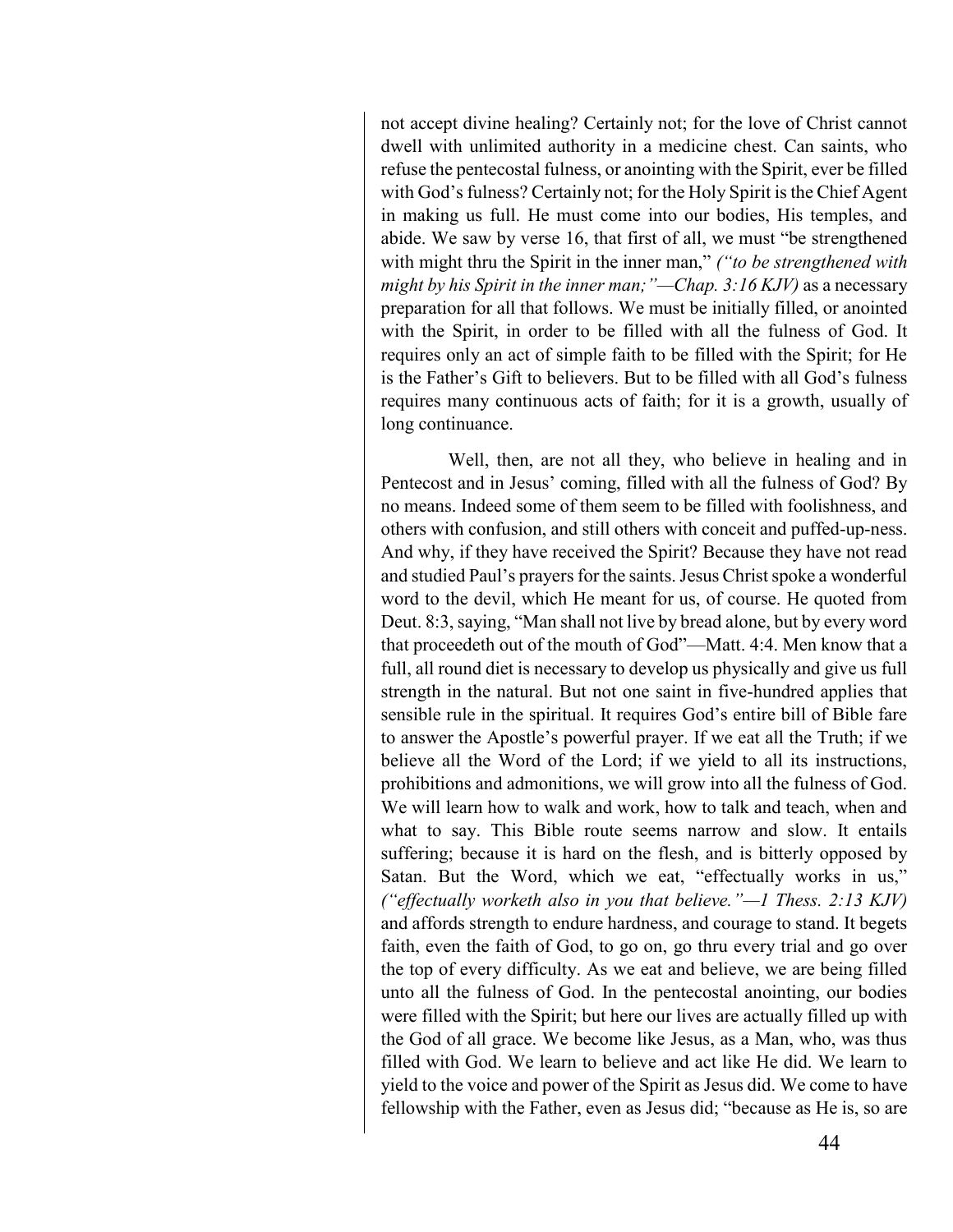3:20 Now unto him that is able to do exceeding abundantly above all that we ask or think, according to the power that worketh in us,

we in this world"—1 John 4:17. We grow up into Christ. Christ grows up in us. We "increase with the increase of God" *("increaseth with the increase of God." KJV)*—Col. 2:19. Jesus Christ fills our vision. The Word of Christ dwells in us richly in all wisdom. The peace of God rules in the heart—\*Col. 3:15, 16. What is the utmost limit of such fulness? Only Christ Himself; "for in Him dwells all the fulness of the Godhead bodily, and ye are in Him filled full" *("For in him dwelleth all the fullness of the Godhead bodily." KJV)*—Col. 2:9, 10, Greek.

# An Impetus to Believe it

"Now unto Him that is able to do exceeding abundantly above all that we ask, or think, according to the power that worketh in us"— V. 20. Amazement staggers, reels and sits down in a holy hush, overwhelmed with the Apostle's added words. We supposed that his vision of our privileges climaxed with the prayer; but nay, his anthem of praise to God is like a tremendous chorus of AMEN AND AMEN to the prayer. He glorifies Jehovah for being fully able, yea, powerful, to answer his cry, even all that we ask, or think. That is wonderful and stimulates our faith. Is that all? Nay! nay! Much more. God is powerful to do above all that we ask, or think. Yes, and abundantly above all. Ah! yes, exceedingly abundantly above all. Oh, yes, in very deed, the God to whom Paul prayed "is powerful enough above all things to do more than super-abundantly above all that we ask, or think" *("Now unto him that is able to do exceeding abundantly above all that we ask or think, according to the power that worketh in us,"—V. 20 KJV)* (Greek). But our beloved Apostle, who loves to revel in spiritual hyperboles, does not stop there in his high praises. He reverts back to the dynamite of verse 16, and shouts. "According to the dynamite that worketh in us," *("according to the power that worketh in us," KJV)* Jehovah is able to do it all. And surely, that dynamite operates in us rapidly and effectively, deeply and wonderfully, widely and gloriously, as we yield to the blessed Holy Spirit, who carefully and wisely manipulates the dynamite. Glory! glory! Hallelujah forever!

Most everyone misquotes this verse. Usually, people say, "All that we can ask, or think." They add the "can." Well, God is able to do that much too, tho' it reads, "all that we (do) ask, or think." The implication is, that most people ask way below their privileges. And many ask far less than they think, because they have not learned God's grace. Hence, they do not know the great and full provision, which has

<sup>\*</sup>Colossians 3:15, 16 "And let the peace of God rule in your hearts, to the which also ye are called in one body: and be ye thankful. Let the word of Christ dwell in you richly in all wisdom; teaching and admonishing one another in psalms and hymns and spiritual songs, singing with grace in your hearts to the Lord."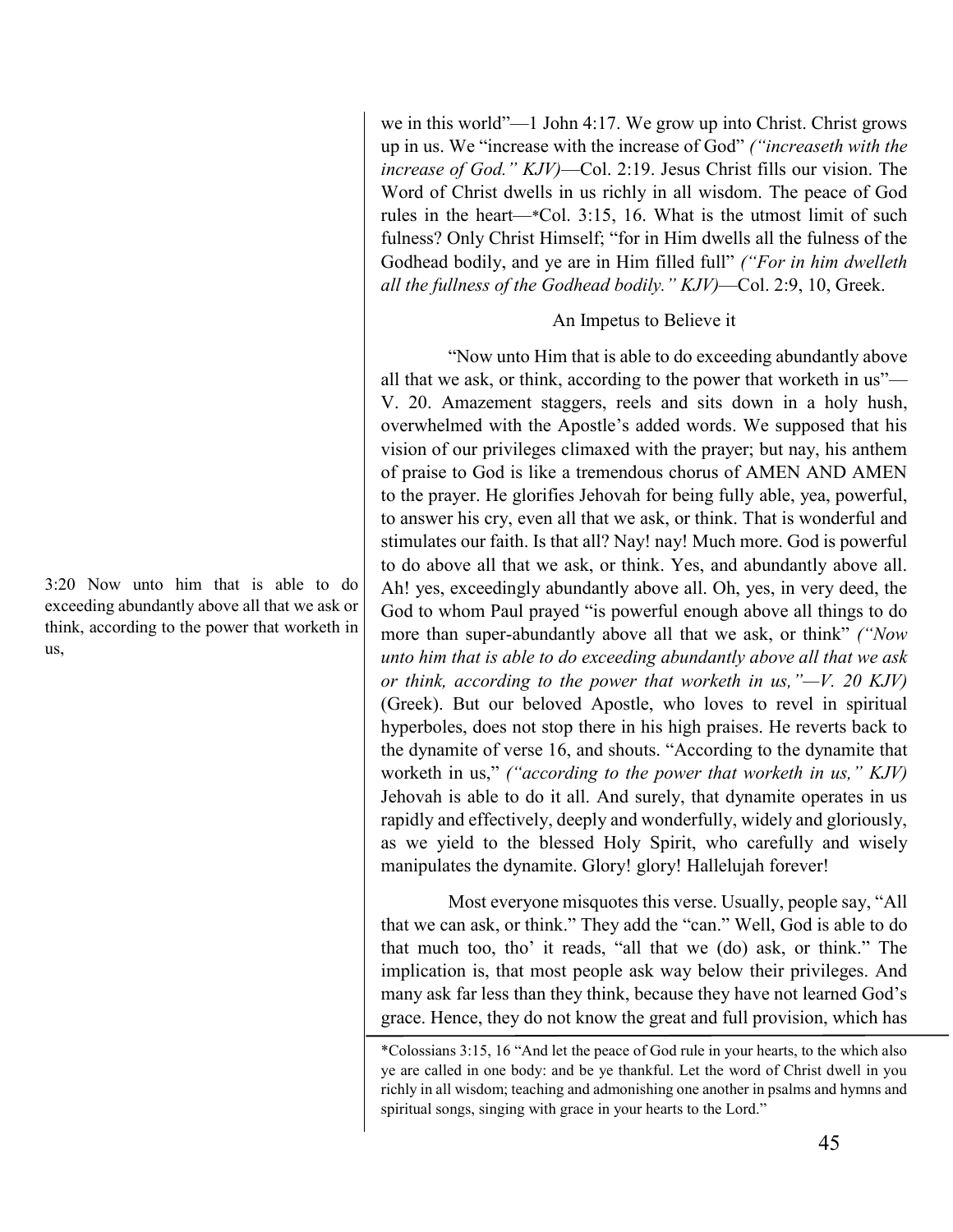been made for us. The little that people see of divine goodness is too great to suppose that there could be any greater than what they have beheld. But the provision is complete and immense.

Therefore, let the dynamite work. Let the Holy Spirit have His way fully. Put full confidence in the dynamite. Let us learn the vast sweep of divine power in a human life. What could anyone desire rather than to be filled with all the fulness of God? If it is blessed and profitable to have any measure of His fulness, why not be supremely blessed and superlatively profited, and useful to God, by being filled unto all His fulness? Furthermore, this immeasurable, unspeakable fulness will no doubt climax in the preparation of the Bride for the Lamb. And now, hearken to the fullest and sweetest doxology of all the epistles.

"Unto Him be the glory in the Assembly in the Anointed Jesus, into all the generations of the age of the ages. Amen!" (V. 21) The millennial period will be by far the greatest of all the "ages of time." During that period, Jesus and His Bride will be exalted to highest honor. They will reign in heaven, where the satanic dominions now have sway. From thence, Jesus will govern the earth, as "King of kings and Lord of lords;" His Bride being associated with Him. During our life time, we are given grace and wisdom to put down all rule and all authority and power in ourselves. We learn to yield to Him, who is able to subdue all things in us and all things around us in our behalf. But we will be rewarded then for that yieldedness, by assisting our Lord, our Bridegroom, as He puts down all rule and all authority and all power in the world. We will enjoy a thousand years remuneration for enduring a thousand temptations while here on earth. The morning of our eternal day of inexpressible felicity with Jesus will last a thousand years.

Thus ends the divine side of Ephesian doctrine, set forth in three thrilling chapter. This is its necessary background. Have you noticed one exhortation in these chapters? Not one. God first shows us the true standard; its liberty, its wealth and splendor, before He gives any invitation, or entreaty. In these preceding portions, we have seen three huge Ps in the Divine Pod—The Divine Purpose, The Divine Plan and The Divine Power. We see that God has already raised us up to the standard, provisionally. We saw that none of these wonderful things are attainable by our own efforts; but all is absolutely of grace. And finally, He caused Paul to pray fervently for us, that we might not be hindered from enjoying the wealth and glory, which Christ's death purchased for us, as herein outlined. To the incorruptible, invisible, triune God be unending praise!

3:21 Unto him *be* glory in the church by Christ Jesus throughout all ages, world without end. Amen.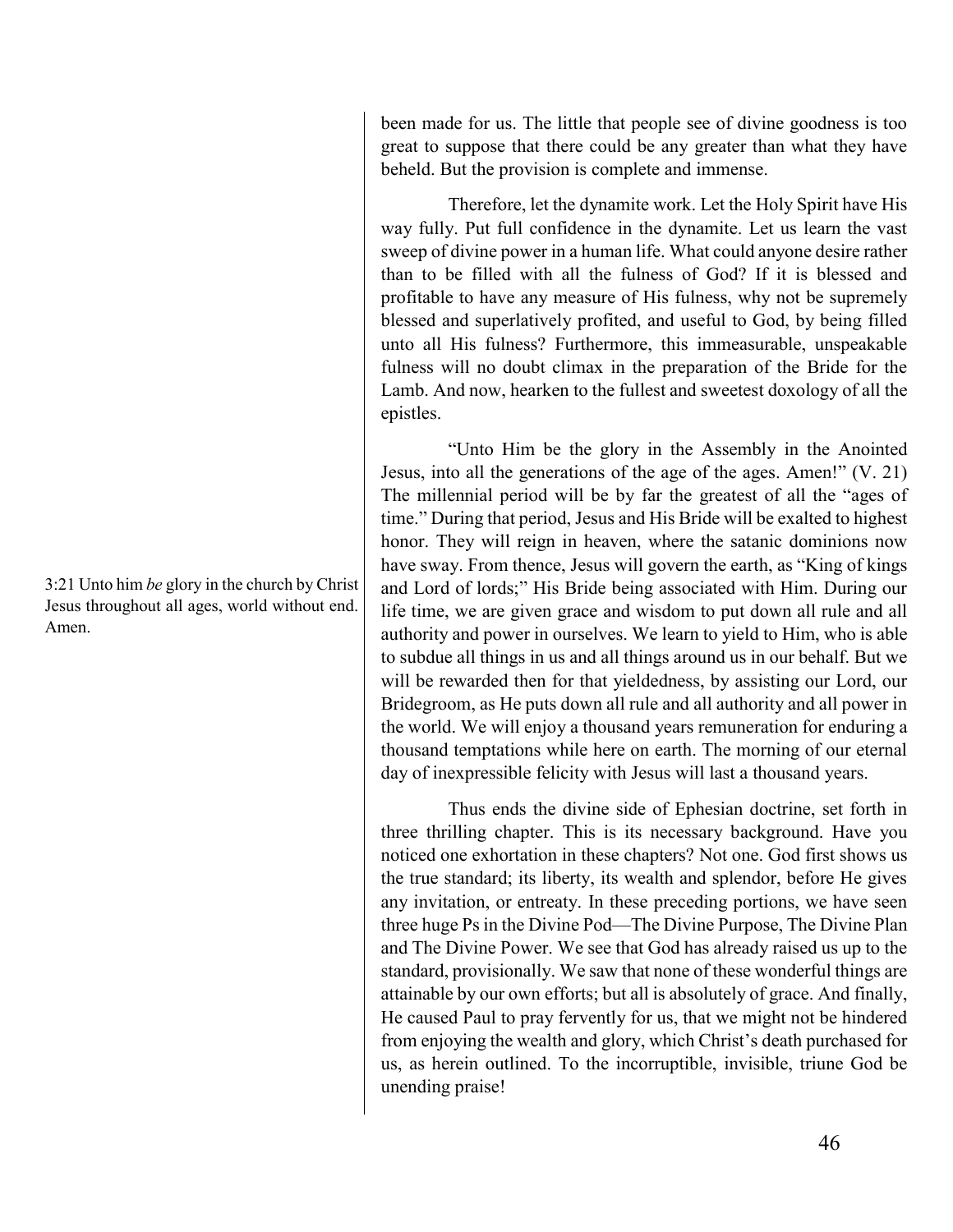# The Divine Procedure

# Chapter Four

"I therefore, the prisoner of the Lord, beseech you that ye walk worthy of the vocation wherewith ye are called"—V. 1. The three preceding chapters of this Letter present God's purpose, plan and provision for a ruined race. An understanding of them is absolutely necessary to a clear understanding of what follows. There is nothing haphazard, nor unnecessary in the Bible. The following three chapters set forth our appropriation of the divine provision, and the results thereof. Therefore, we find no exhortation in the first three chapters; but the remaining ones abound in entreaties and instructions.

Paul was the prisoner in the Lord: This does not contradict chap. 3:1, where he said, "Prisoner of Jesus Christ." In both statements, he refuses to give Satan, or Rome, any credit for his bondage; but his imprisonment was by divine permission, hence, in God's will. He had learned to be content with any state. The noun "vocation" is "calling" in the original, agreeing with the verb "called." It also should read, "ye were called;" because it refers to the Gentiles, who were called once to share jointly, with the Jews, the threefold inheritance specified in chap. 3:6. That call was provisional and includes all the Gentiles. It does not refer to our personal call to repentance. The succeeding chapters indicate how we can walk worthily of that calling.

Five qualities enter especially into that worthy walk. Four of these are named in the next verse—"With all lowliness and meekness, with longsuffering, forbearing one another in love." The fifth is in verse 3—"Endeavoring (or giving diligence) to keep the unity (oneness) of the Spirit in the bond of peace." The first two agree with Matt. 11:29—"I am meek and lowly in heart." Lowliness means humility. The same Greek word is translated "lowliness of mind" in \*Phil. 2:3, and "humility" in \*\*Col. 2:18, 23, and "humbleness of mind" in \*\*\*Col. 3:12. Meekness means mildness, softness, gentleness. The latter is the outward expression of the former, which is the inward attitude, or state. Longsuffering and forbearance flow from them. The Greek word for endeavoring, literally means, "to make speed, or haste."

\*\*\*Colossians 3:12 "Put on therefore, as the elect of God, holy and beloved, bowels of mercies, kindness, humbleness of mind, meekness, longsuffering;"

4:1 I therefore, the prisoner of the Lord, beseech you that ye walk worthy of the vocation wherewith ye are called,

4:2 With all lowliness and meekness, with longsuffering, forbearing one another in love;

4:3 Endeavouring to keep the unity of the Spirit in the bond of peace.

<sup>\*</sup>Philippians 2:3 "*Let* nothing *be done* through strife or vainglory; but in lowliness of mind let each esteem other better than themselves."

<sup>\*\*</sup>Colossians 2:18, 23 "Let no man beguile you of your reward in a voluntary humility and worshipping of angels, intruding into those things which he hath not seen, vainly puffed up by his fleshy mind, …Which things have indeed a shew of wisdom in will worship, and humility, and neglecting of the body; not in any honour to the satisfying of the flesh."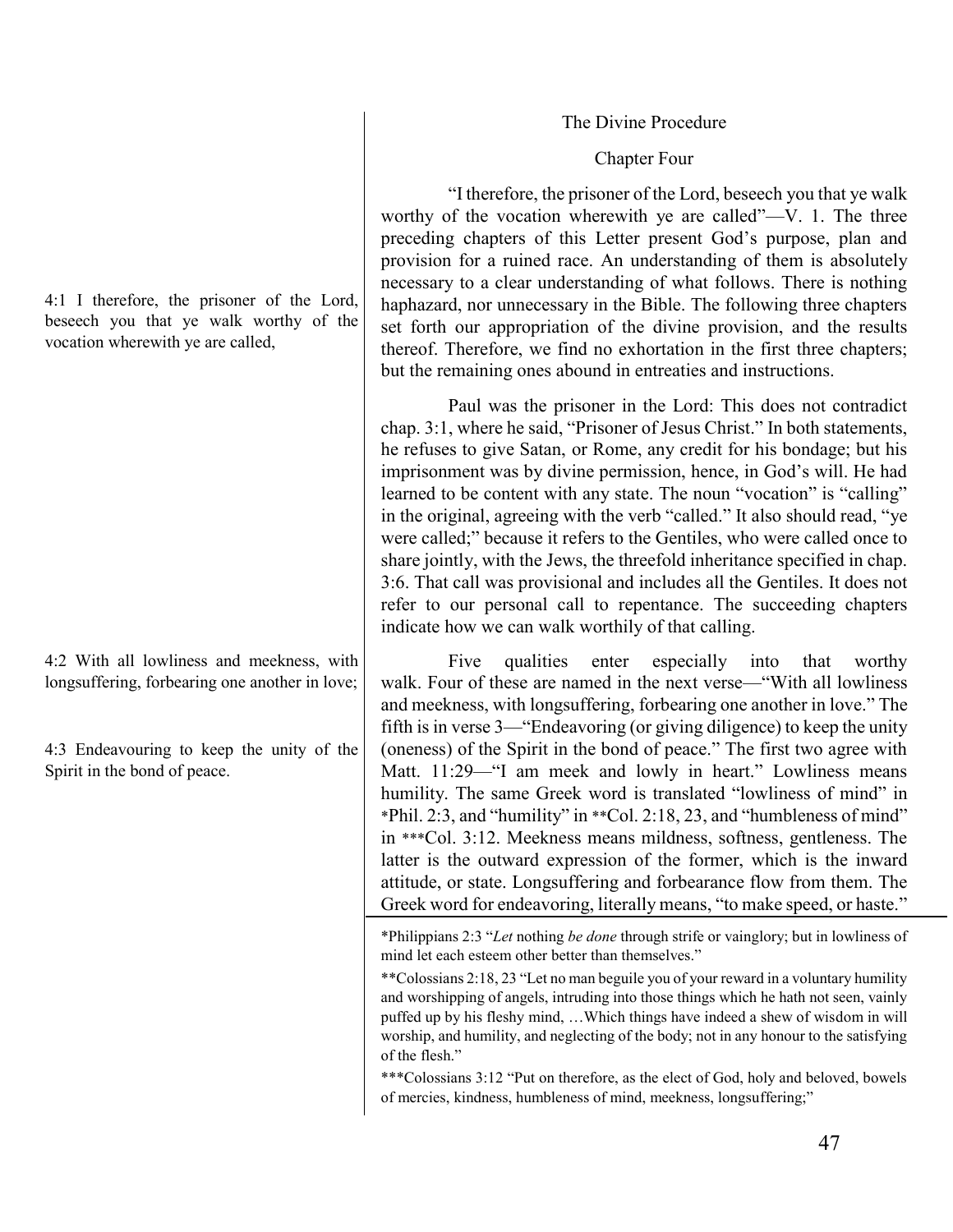To simply endeavor to keep the oneness is not sufficient. We should really do it, and be diligent about it. How remarkable that these five conditions and acts meet us at the threshold of becoming real Ephesian saints. Therefore, it behooves us to ponder them all. There are seven "walks" named in this Epistle. This is the third. It contrasts directly with the first, which was radically unworthy—Chap. 2:2. The second is the place in which the third begins and continues thru life—Chap.  $2:10.$ 

The "unity, or oneness of the Spirit" is doubtless the seven basic ones of verse 4 to 6. The phrase, "there is," is in italics, which means that it is not given in the original. A dash should follow the word peace, the last word of verse 3. The Holy Spirit cannot operate fully in the Church to the highest glory of the Father and the Son except these seven facts are maintained and sustained. At the very outset, we are admonished to be diligent to observe them. Doing so is the primary preventative of all church difficulties, and the guarantee of healthy growth and usefulness.

# The Seven Ones

"One body and one Spirit, even as ye are called in one hope of your calling; one Lord; one faith; one baptism, one God and Father of all, who is above all and through all and in you all"—V. 4-6. The "one body" is the Church, which is made up of Jews and Gentiles. This is the second item of "the mystery" mentioned in chap. 3:6. All who believe on Jesus unto salvation thru-out this age constitute that Body, or Church. "And the Lord added daily, those who were being saved, to the assembly" *("And the Lord added to the church daily such as should be saved." KJV)*—Acts 2:47, Gr. This agrees with Jesus' words, "one flock" (Gr.)—\*John 10:16. The provision for this oneness was made on Calvary—Chap: 2:14, 15.

The "one Spirit" is of course the Holy Spirit. He has been operating in accordance with the divine provision during these 1900 years, gathering out a people to the name of the Lord—\*\*Acts 15:14. The first two items of the oneness, the one Body and one Spirit, are closely connected by the conjunction "and." Why? Because the Body of Christ, the Church, is the only dwelling place for the Holy Spirit on earth today. The Church is here called a body, because it is likened to a human frame, having many members, and yet being one only body,

\*John 10:16 "And other sheep I have, which are not of this fold: them also I must bring, and they shall be one fold, *and* one shepherd."

\*\*Acts 15:14 "Simeon hath declared how God at first did visit the Gentiles, to take out of them a people for his name."

4:4 *There is* one body, and one Spirit, even as ye are called in one hope of your calling;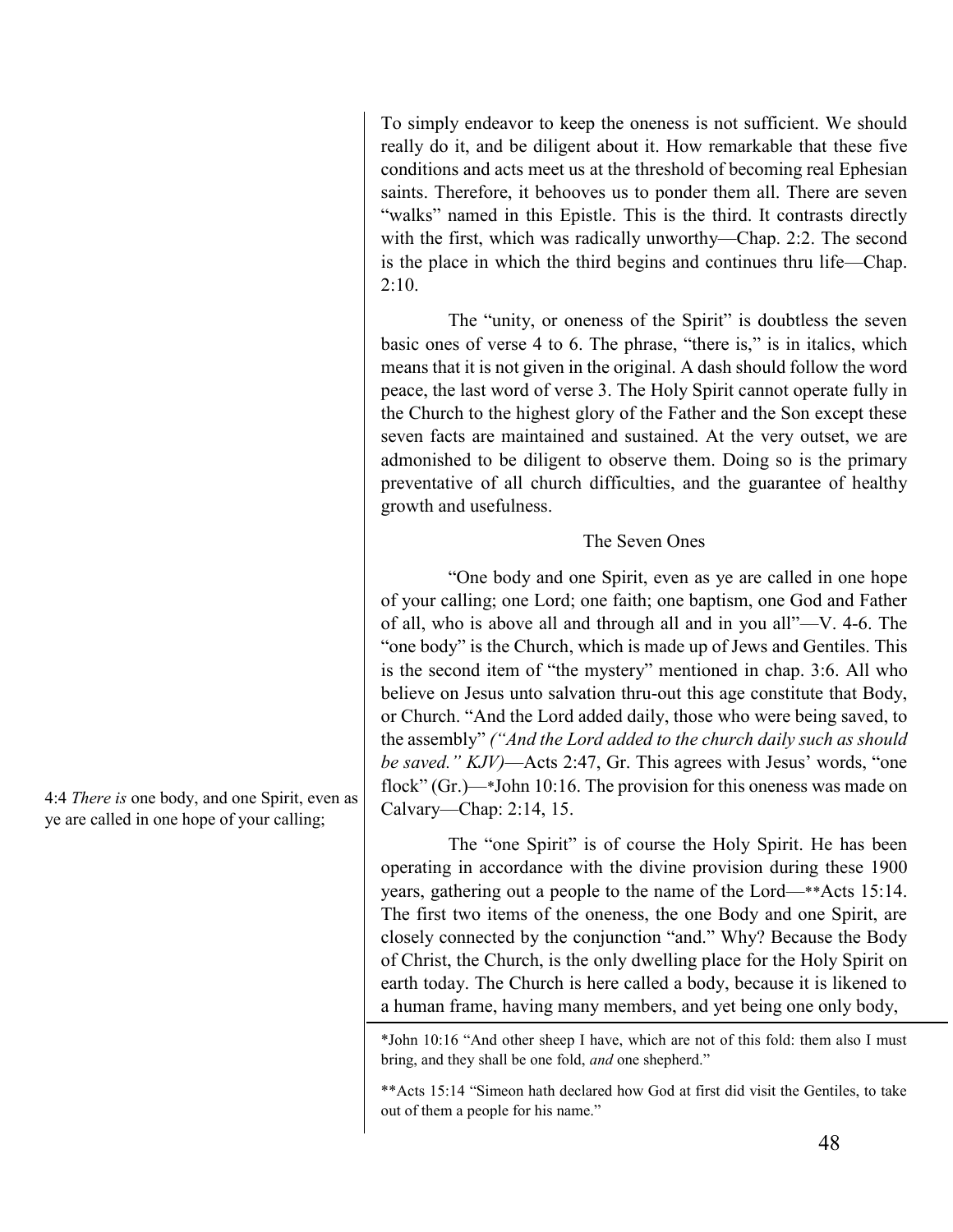or frame—\*1 Cor. 12:12, 13. The schismatic conduct of men has made the Church to be as many bodies, or sects, which is deplorable indeed.

"Even as (or according as) ye were called in one hope of your calling" *("even as ye are called in one hope of your calling;" KJV)*— V. 4. This hope is the third of the seven ones. Israel had been "before hopers in Christ," because to them the promise was given—Chap. 1:12, last clause, Gr. But the Gentiles had no hope, because they had no promise. However, in the divine plan, the Gentiles also were called, tho' the call was not made known till after the death and resurrection of Christ. Jews and Gentiles were called, jointly to enjoy the full measure of the blessings promised to Abraham. They together have "one hope," that is, they share equally in the results of redemption. The "blessed hope" (Tit. 2:15) refers to the second advent of Christ, which will be the culmination of the "one hope" here named.

"One Lord." This is the fourth one. This is our Lord Jesus Christ. He is the Head of the Church, His Body. As there is only "one Body," so also there is only "one Head." For one body to have more than one head is a monstrosity, ridiculous and destructive. Has not Christendom proven it to be so? Has she not made herself the object of ridicule, and brought upon herself demoralization? The "one Lord" is the central figure in this wonderful seven-fold New Testament archway. All who are really saved acknowledge Him to be the Savior from sin; but the majority of believers give Him no further place on the program than that. They think to be their own keepers and guides, or they must keep and guide one another. But Jesus has not redeemed men to live for themselves and by their own strength. He has paid the ransom and released them for Himself. Jesus does not save men from the angry floods of sin, to let them run loose and wander about in a sinful world, with the possibility of falling back into the ocean again. He saves men to take care of them. He saves men to be with Him and enjoy Him. He saves men that He may have fellowship with them, and show His unbounded love to them. He saves men that they may love one another and have mutual fellowship together, with Himself as the one object of their devotion. They are to meet only in His name, and no other; "for where two, or three are gathered together in MY NAME, there AM I in the midst of them"—Matt. 18:20. All the divisions and griefs of Christendom are traceable to NOT following this simple plan. "Not holding the Head;" not giving Christ His ordained place as Head of the

4:5 One Lord, one faith, one baptism,

<sup>\*1</sup> Corinthians 12:12, 13 "For as the body is one, and hath many members, and all the members of that one body, being many, are one body: so also *is* Christ. For by one Spirit are we all baptized into one body, whether *we be* Jews or Gentiles, whether *we be* bond or free; and have been all made to drink into one Spirit."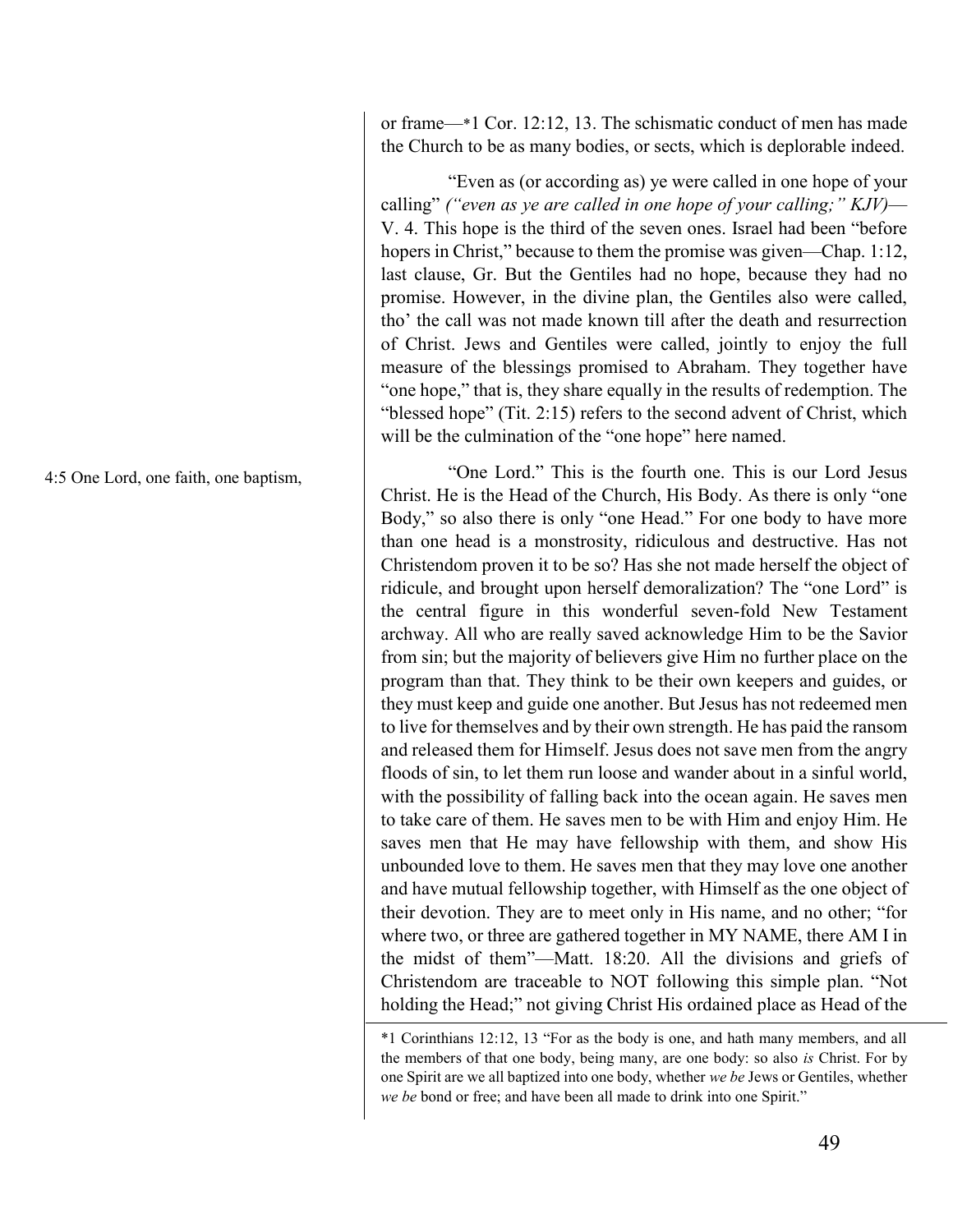Church. His Body, is the chief crime of His followers. In assemblies, where Jesus is actually recognized and treated as the Head of the whole Church, there is fellowship sweet, liberty unbounded, growth perpetual, depth and breadth of scriptural knowledge and power and glory real, but not fanatical. It has to be experienced to know the difference between such meetings and those who do not hold Christ as **Head** 

"One faith" is the fifth item under consideration. This is "the faith of God." *("Have faith in God." KJV)*—Mark 11:22, margin. It is "the faith of the Son of God"—Gal. 2:20. Chap. 2:8 declares that the faith which saves a sinner is "the gift of God," because "faith cometh by hearing the Word of God" *("So then faith cometh by hearing, and hearing by the word of God." KJV)*—Rom. 10:17. "God granted to the Gentiles repentance unto life" *("God also to the Gentiles granted repentance unto life." KJV)* (Acts 11:18), the news of which begat faith in their hearts. "Faith is the substance of things hoped for, the evidence of things not seen"—Heb. 11:1. By the faith of God believers recognize only one Body, or refuse to divide the Body of Christ. It rejects sectarianism. This faith rests upon the wisdom and power of the Holy Spirit alone. It will not "receive another spirit, or another gospel, or another Jesus" *("reacheth another Jesus, whom we have not preached, or if ye receive another spirit, which ye have not received, or another gospel,"—2 Cor. 11:4 KJV)*—Gal. 1:6, 7 and 2 Cor. 11:4. Paul calls it "The faith," saying, "Examine yourselves, whether ye be in the faith"— 2 Cor. 13:5. This "one faith" accepts Paul's Gospel with all the heart and becomes familiar with the whole of his Gospel by a thorough knowledge of his epistles.

"One baptism." This cannot be baptism in water; for that is only a memorial, a symbolic baptism. Water baptism answers to circumcision under the Old Covenant, which was "a sign, a seal" *("the sign of circumcision, a seal of the righteousness of the faith which he had yet being uncircumcised," KJV)*—Rom. 4:11. If baptism in water were the "one baptism," then the "baptism in the Spirit" would be no baptism, or it would have a secondary place only, which is impossible. How unworthy of the dear Holy Spirit, to presume to assign to a symbol what belongs to one of the three Persons of the Godhead. The "one baptism" is unmistakably "the baptism in the Holy Spirit." John the Baptist and Jesus both spoke of this baptism. \*Matt. 3:11 and \*\*Acts 1:5. This baptism occurred on the day of Pentecost. Study the following

\*Matthew 3:11 "I indeed baptize you with water unto repentance: but he that cometh after me is mightier than I, whose shoes I am not worthy to bear: he shall baptize you with the Holy Ghost, and *with* fire:"

\*\*Acts 1:5 "For John truly baptized with water; but ye shall be baptized with the Holy Ghost not many days hence."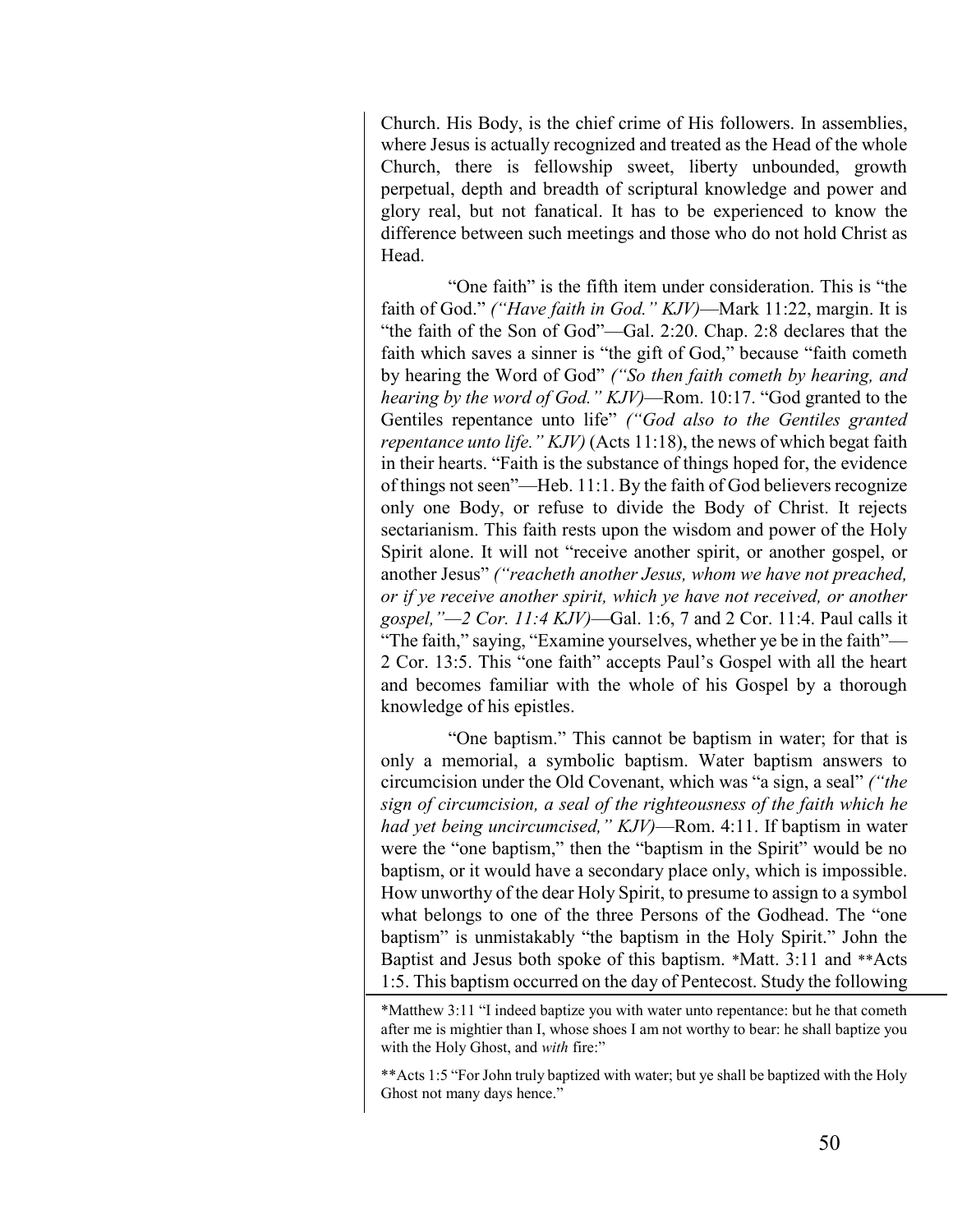verses. "In one Spirit were we all baptized into one body, whether Jews, or Greeks, whether bond, or free; and were all given to drink into one Spirit" *("For by one Spirit are we all baptized into one body, whether we be Jews or Gentiles, whether we be bond or free; and have been all made to drink into one Spirit." KJV)*—1 Cor. 12:12, 13. In this citation, we read plainly of the first, of the second and of the sixth ones—the "one Body," the "one Spirit" and the "one baptism."

The mystical Body of Christ, called the Church, was sovereignly constituted on the day of Pentecost. It was formed of both Jews and Gentiles, termed "the mystery" in chap, 3:6. Those, who had before believed, and on that day were filled with the Spirit, became the nucleus of the Church of Christ. Hence, all who believe on Jesus thruout this church period were that day counted as baptized into the "one Body." Therefore, there is absolutely only "one Body," and there was only "one baptism." There cannot be more than one body; hence, there cannot be another baptism in the Spirit. Most people fail to see that the baptism in the Spirit was a divine sovereign act. I believe that some see it; but refuse to accept it as the truth. God gathered the 120 disciples. He set the time for them to be baptized. They could not have been filled with the Spirit 30 minutes sooner than they were; no matter what they might have done, or how earnestly they might have prayed. That hour of that day was the set time of the Holy Spirit's advent from heaven. It was in perfect accord with \*Lev. 23:16. That was the fulfillment of the promised out-pouring of the Spirit. John and Jesus fore-announced it as "the baptism in the Spirit," because it should constitute a new company of believers, which Jesus termed "My Church"—\*\*Matt. 16:18.

There was one death of the old creation by the sovereign death of One Man, Jesus, in their behalf. Study the ones in Rom. 5. Christ died for both Jews and Gentiles "once." Thus He broke down the enmity between them (See notes on chap. 2), and made way for a new creation to be formed out of both. As we saw before (chap. 2:1-3) Jesus brought up from death with Him a new creation. "He raised us up together with Him." *("And hath raised us up together, and made us sit together in heavenly places in Christ Jesus:"—Chap. 2:6 KJV)* According to God's sovereign counting, the whole old creation died and paid their penalty in the death of Christ. On the other hand, all who believe on Jesus, and only those, were raised from the dead with Him. In like manner, after God's sovereign reckoning, by the "one baptism,"

\*Leviticus 23:16 "Even unto the morrow after the seventh sabbath shall ye number fifty days; and ye shall offer a new meat-offering unto the Lord."

\*\*Matthew 16:18 "And I say also unto thee, That thou art Peter, and upon this rock I will build my church; and the gates of hell shall not prevail against it."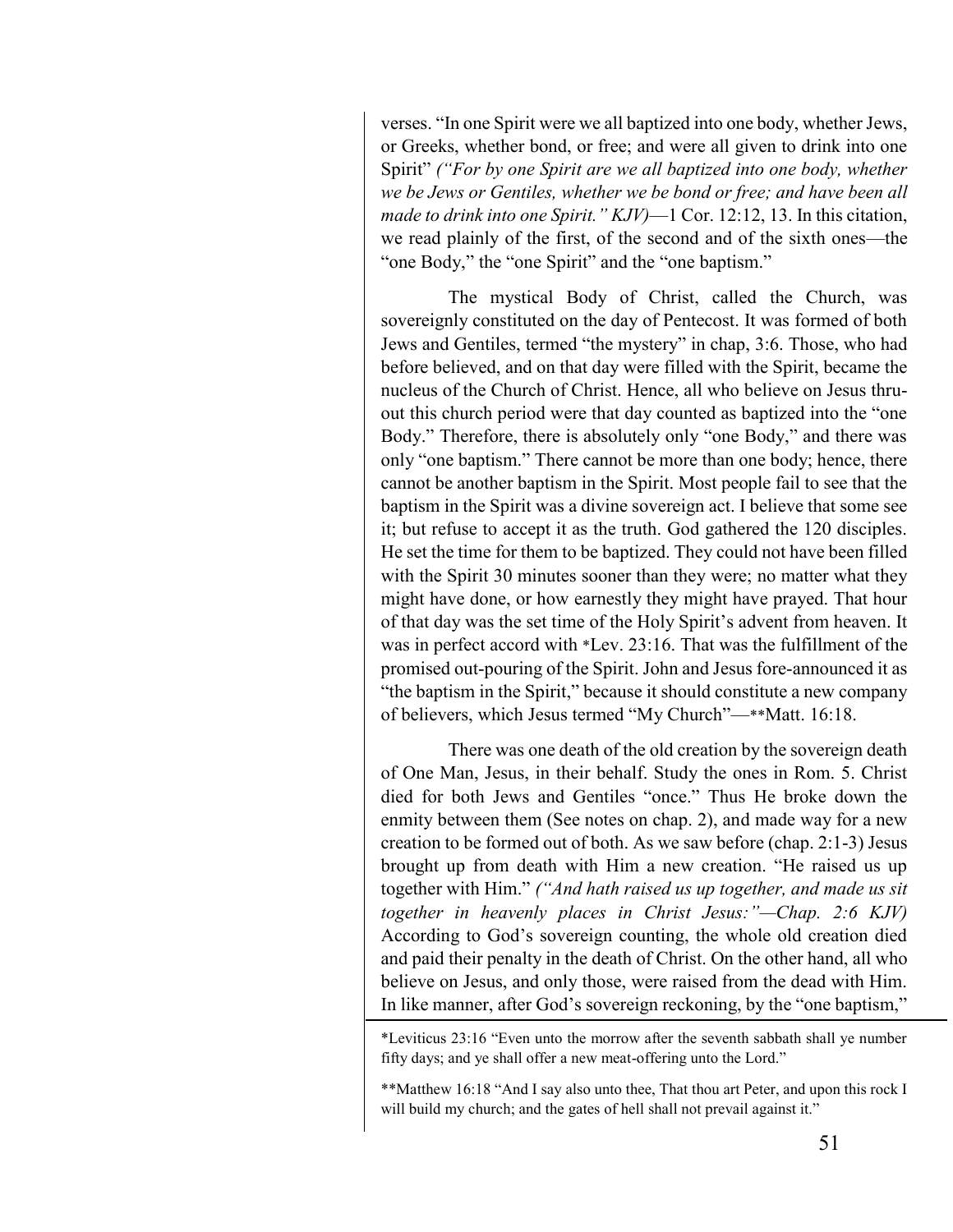4:6 One God and Father of all, who *is* above all, and through all, and in you all.

He constituted all believers of this age "one body," which He denominates "the Assembly, or Church." The Holy Spirit was the "one Spirit," as the only necessary Agent of that one baptism. And, of course, Jesus Christ is the "one Lord," or Head of that one Body.

Therefore, thirsty believers do not receive the baptism of, or in the Spirit, or a fresh baptism. That is not scriptural language. Thirsty saints "drink" of the fulness of the Spirit, which was fully poured out for us. All who drink become filled with "rivers of living water"—John 7:38. The experience of receiving the Holy Spirit is never once called "baptism of the Spirit" in the epistles, except in \*1 Cor. 12:12, 13, which refers only to the day of Pentecost. To "drink" only refers to our experience. (See more on this subject in our Tract, The Holy Spirit.)

"One God and Father of all." This is the last of the seven wonderful ones. Thus the three Personalities of the Godhead stand forth prominently in this seven-fold framework of the Church. We saw in chap. 1, that God was the Author and Designer of redemption and its results. All that we are studying about is according to a previous purpose and plan. Of course, God must be a vital figure in it all. He is the "Father of all that believe." *("father of us all,"—Rom. 4:16 KJV)* Oh, how comforting, to know that we have a real Father, who loves us and cares for us in harmony with the unlimited provision, which He made for our edification and happiness. Many saints do not know by experience the fatherhood of God, because they are not separated unto Him. Read and ponder \*\*2 Cor. 6:14-17. To Ephesian saints, God as Father, is "above all and thru all," *("who is above all, and through all," KJV)* in our behalf, making all things work together for our God. And He is "in you all." How beautifully this agrees with John's words—"He that dwelleth in love, dwelleth in God, and God in him." He dwells in each individual by the Spirit, and makes also the entire Church His habitation.

# Observe the symmetry and beauty of the arrangement of these

\*1 Corinthians 12:12, 13 "For as the body is one, and hath many members, and all the members of that one body, being many, are one body: so also *is* Christ. For by one Spirit are we all baptized into one body, whether *we be* Jews or Gentiles, whether *we be* bond or free; and have been all made to drink into one Spirit."

\*2 Corinthians 6:14-17 "Be ye not unequally yoked together with unbelievers: for what fellowship hath righteousness with unrighteousness? and what communion hath light with darkness? And what concord hath Christ with Belial? or what part hath he that believeth with an infidel? And what agreement hath the temple of God with idols? for ye are the temple of the living God; as God hath said, I will dwell in them, and walk in *them*; and I will be their God, and they shall be my people. Wherefore come out from among them, and be ye separate, saith the Lord, and touch not the unclean *thing*; and I will receive you,"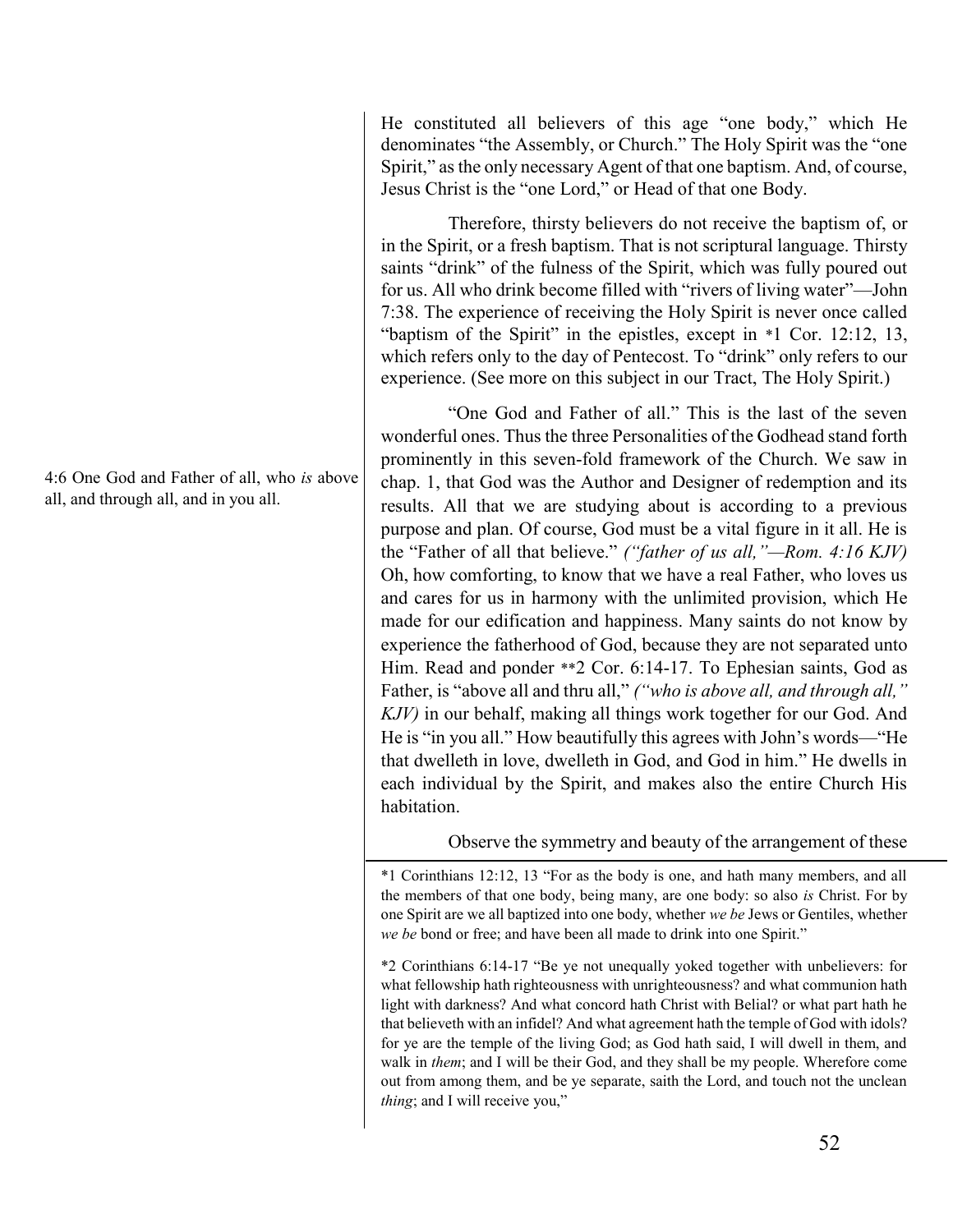seven ones. Imagine a wheel of six spokes reaching out from a hub in the center. Jesus Christ is the Hub; for He is named as in the middle, with three on either side. God the Father is not the Hub, because He is not the Head of the Church. Neither is the Holy Spirit. Note, then, that the first spoke, "one Body," is directly opposite from the last, "one God and Father." The second spoke, the "one Spirit," is directly across from the sixth, the "one baptism." Is that not rich and interesting? Finally, the third, the "one hope," looks over the Hub and beholds her twin sister, the "one faith." And our wheel is complete, perfect, beautiful, simple, powerful. If the Church had rolled on during the past 1900 years in full accord with this wheel, what would she have become? Nevertheless, thank God, some saints have seen this seven- fold truth and have lived and labored accordingly. These make up the company of true Ephesian believers, who will roll into the glory as Smyrna and Philadelphia victors. They will be crowned with Him, whom they have held as Lord and Head; for He will reign as "King of kings and Lord of lords." Hallelujah!

#### Basis for Various Gifts

"But unto every one of us was given the grace according to the measure of the gift of Christ"—V. 7. The grace, or favor, mentioned here is provisional. It "was given" (Gr.). The measure of this favor, is "the gift of Christ," or God's Anointed One. The Greek word for "gift" is "dorea," which literally means a free gift, an undeserved gift. It refers directly to Jesus here. He is "the unspeakable Gift" *("his unspeakable gift." KJV)* of 2 Cor. 9:15 and "the heavenly Gift" of Heb. 6:4. God gave His Son freely. There was no merit in man that demanded such a gift. There was no cause in him, except his unspeakable need, which called down this unspeakable gift. Nay; but He came unasked for, undeserved and unearned. Now in Christ, God's great Gift, each of us has been granted great grace in measure comparing with the greatness of Christ. This is the Apostle's meaning in 1 Cor. 1:4, 5. He thanks God "for the grace of God which was given you in Jesus Christ, that in every thing ye were enriched in Him." *("for the grace of God which is given you by Jesus Christ; That in every thing ye are enriched by him," KJV)* Here, in Eph. 4:7, is indicated the measure of that enrichment. There is no lack, therefore, to those who trust in Jesus and make runs on the bank of heaven. The next verse is based upon the fact expressed in verse 7.

"Wherefore He saith, When He ascended up on high, He led captivity captive and gave gifts unto men"—V. 8. In this verse, reference is had to \*Judges 5:12. The Lord aroused Barak to deliver

4:7 But unto every one of us is given grace according to the measure of the gift of Christ.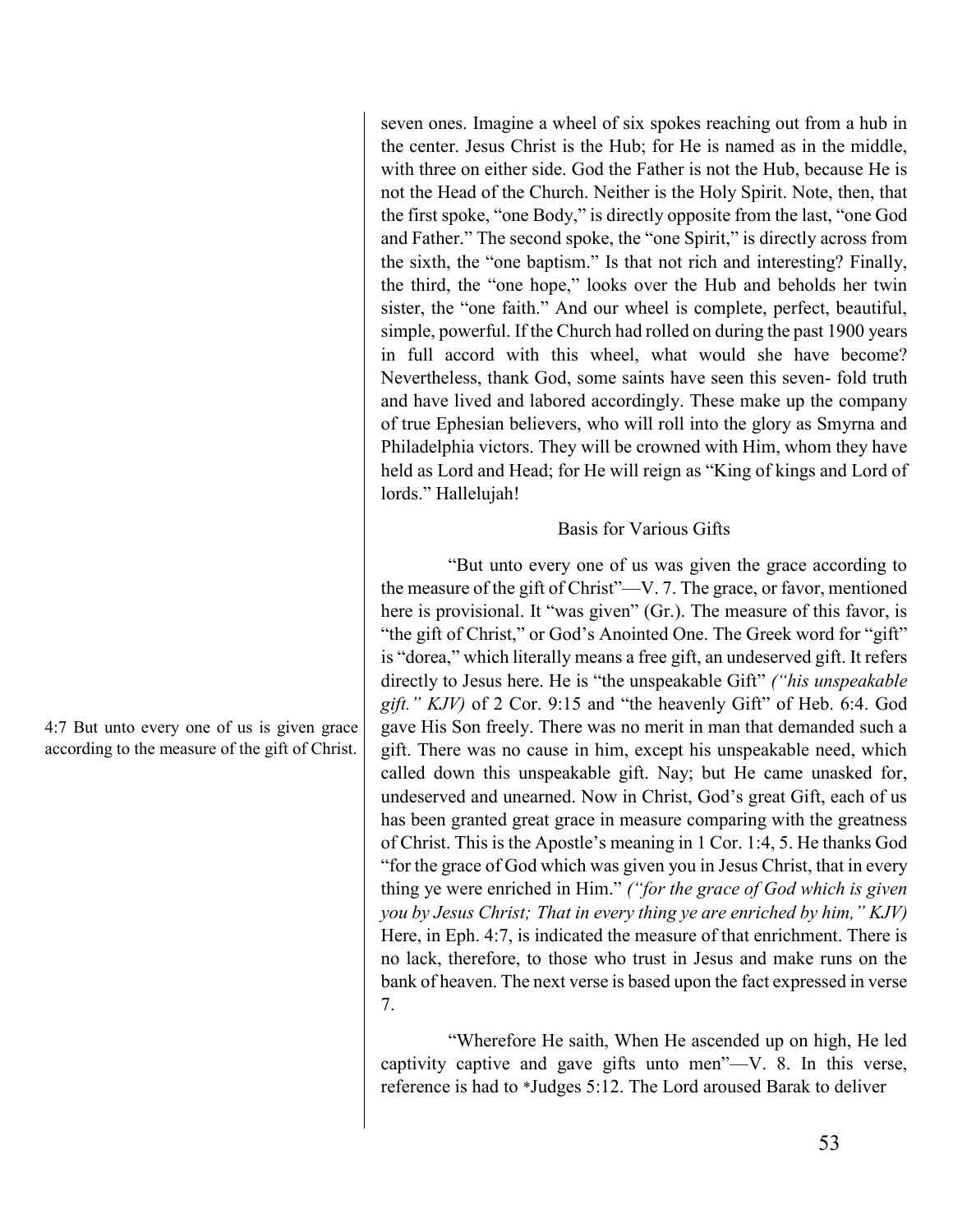4:8 Wherefore he saith, When he ascended up on high, he led captivity captive, and gave gifts unto men.

4:9 (Now that he ascended, what is it but that he also descended first into the lower parts of the earth?

Israel from captivity to the Canaanites. And \*\*Psa. 68:18 is especially referred to, which will have its fullest fulfillment when Jesus will reveal Himself to Israel. But Paul gives it another application also. Who does he see in captivity? The phrase, "the lower parts of the earth," in verse 9, intimates that it is some company below. "Abraham's bosom," where the spirit of poor Lazarus was housed, was in the same place. Jesus called it "paradise" (\*\*\*Luke 23:43), whence He took the thief, who believed on Him. Doubtless many who did not accept Noah's message in time to enter the ark, afterward believed it, as the rain was falling. To them, Jesus went in His own Spirit, while His body was in the grave, and announced the victory, which He had just accomplished on the Cross for them and for all who believe. Of course all the other believing spirits "in the lower parts of the earth" heard His glad message. Did He not then loosen those prisoners by making them His captives, so that He could take them up to heaven with Him? That is exactly what He did. "He led captivity captive." This is rendered variously, and every rendering is interesting. The margin says, "He led a multitude of captives," which was emphatically true; for the spirits of the saved were there from Adam to Christ. Another version says, "He captivated a captivity."

Now contrast Luke's location of paradise (Luke 23:43) with that of Paul—2 Cor. 12:2, 4. He declares that paradise is now in "the third heaven," and that he saw "a man in Christ caught up" *("a man in Christ above fourteen years ago, (whether in the body, I cannot tell; or whether out of the body, I cannot tell: God knoweth;) such an one caught up"—2 Cor. 12:2 KJV)* there. Furthermore, in \*\*\*\*2 Cor. 5:8, he shows that those who are absent from the body now, are "present with the Lord." For that reason, he had a "desire to depart and be with Christ, which is far better," *("For I am in a strait betwixt two, having a desire to depart, and to be with Christ; which is far better:"—Philip. 2:3 KJV)* than to continue on earth, tempted and tried, beaten and bruised. See Philip. 1:23. What became of those saints, whose bodies arose from the grave and went into Jerusalem on the day of Christ's resurrection? *("And the graves were opened; and many bodies of the saints which slept arose, And came out of the graves after his* 

\*Judges 5:12 "Awake, awake, Deborah: awake, awake, utter a song: arise, Barak, and lead thy captivity captive, thou son of Abinoam."

\*\*Psalms 68:18 "Thou hast ascended on high, thou hast led captivity captive: thou hast received gifts for men; yea, *for* the rebellious also, that the Lord God might dwell *among them*."

\*\*\*Luke 23:43 "And Jesus said unto him, Verily I say unto thee, To day shalt thou be with me in paradise."

\*\*\*\*2 Corinthians 5:8 "We are confident, I *say*, and willing rather to be absent from the body, and to be present with the Lord."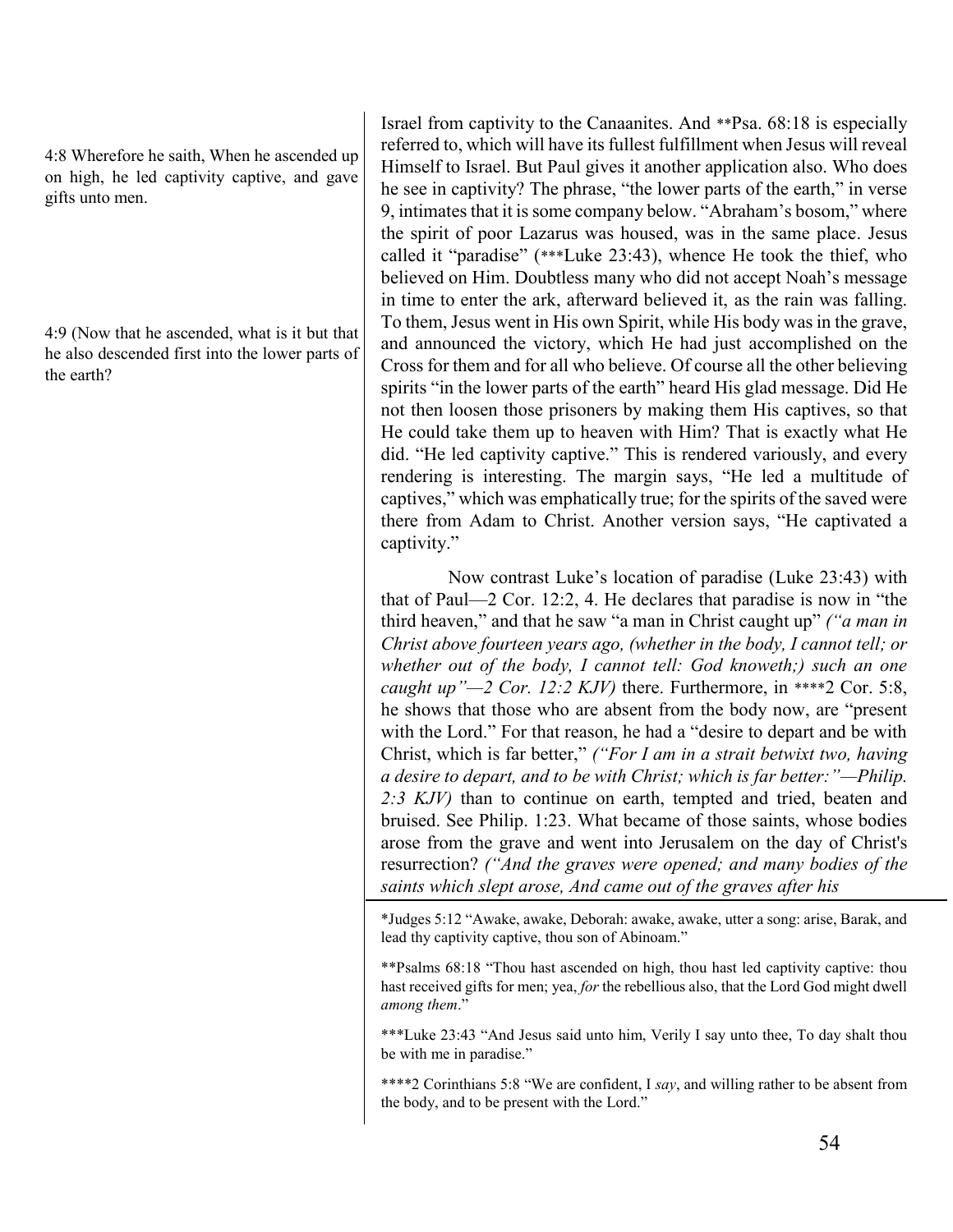4:10 He that descended is the same also that ascended up far above all heavens, that he might fill all things.)

4:11 And he gave some, apostles; and some, prophets; and some, evangelists; and some, pastors and teachers;

*resurrection, and went into the holy city, and appeared unto many."*   $KJV$ ) — Matt. 27:52, 53. They are no doubt "the spirits of just men made perfect" (Heb. 12:23); for Jesus' resurrection was His perfection. Compare \*Luke 13:32 with \*\*Phil. 3:12. Now if Paul does not mean by verse 8, that Jesus emptied the prison house of the believing dead and took their spirits to heaven, why does he set Christ's ascension over against His descent "into the lower parts of the earth?" Why does he put the significant question of verse 9? Certainly, His body went not only into the grave; but His spirit went into the lower parts (not simply six feet deep) of the earth. Jesus' own words confirm the above. He said, "For as Jonas was three days and three nights in the whale's belly; so shall the Son of Man be three days and three nights in the heart of the earth"—Matt. 12:40. The heart of the earth and the lower parts of the earth are the identical same locality. And 1 Pet. 3:18-20 confirms this thought—Christ was "put to death in the flesh, but quickened in Spirit, in which also He went and published unto the spirits in prison." *("put to death in the flesh, but quickened by the Spirit: By which also he went and preached unto the spirits in prison;" KJV)*

# Church Officers Bestowed

"And He gave indeed the apostles and the prophets and the evangelists and the pastors and teachers"—V. 11, Gr. In verse 8, we read that God "gave gifts unto men." In this verse, we have those gifts named. The Greek word here translated "gift", is "domata," a gift, a present. The sacrifices were this kind of gifts. In verse 7, another word (dorea) is used, and refers to Christ. It is also used with reference to the Spirit, for example, Acts 2:38—"the Gift of the Holy Spirit." *("the gift of the Holy Ghost." KJV)* Jesus and the Holy Spirit are God's chief Gifts (Doreai) to men. And still another word (charisma) is used in speaking of the gifts of the Spirit—1 Cor. 12:4, etc. It means especially a grace, a favor, a kindness for the sake of another. It is termed a "spiritual gift" in \*\*\*Rom. 1:11. Those nine gifts are so called, because they are the gifts of the Spirit, or the gifts, which He brought with Him, and gave to the Church for the sake of Christ. Jesus, our Lord and Head, is glorified by the proper use of the gifts (the charismata) of the Holy Spirit.

\*Luke 13:32 "And he said unto them, Go ye, and tell that fox, Behold, I cast out devils, and I do cures to day and to morrow, and the third *day* I shall be perfected."

\*\*Philippians 3:12 "Not as though I had already attained, either were already prefect: but I follow after, if that I may apprehend that for which also I am apprehended of Christ Jesus."

\*\*\*Romans 1:11 "For I long to see you, that I may impart unto you some spiritual gift, to the end ye may be established:"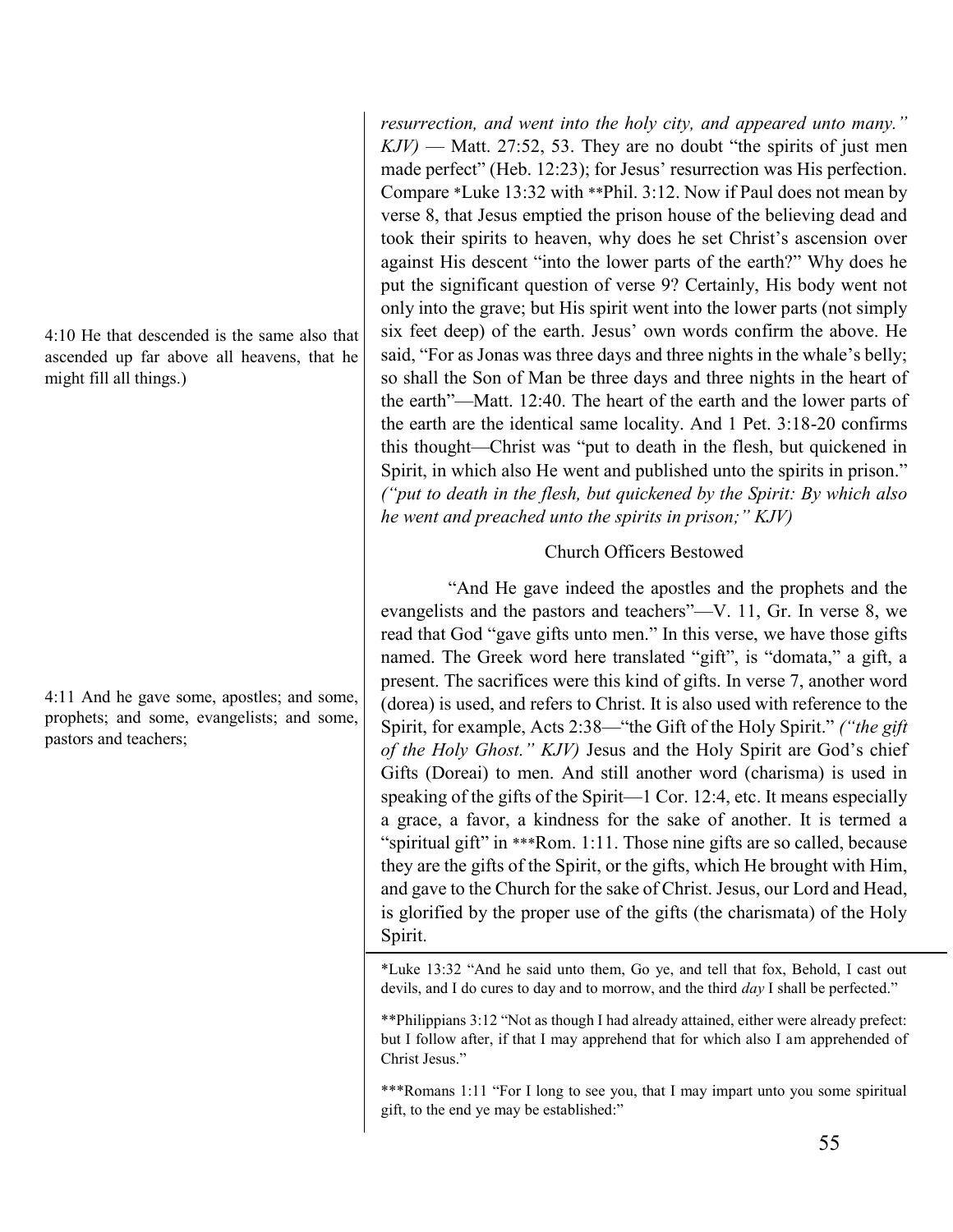But here, the Apostle is not writing of Christ, nor of the Spirit, nor of the gifts of the Spirit. He is naming the officers in the Church, which were necessary to keep the seven-fold unity, or oneness, outlined before. In 1 Cor. 12:4, 5, 28, note several vital statements. "There are diversities of gifts." He says also, "There are diversities of administrations," *("And there are differences of administrations,"—1 Cor. 12:5 KJV)* which fact calls for officers. Therefore, "God hath set some in the Church." Literally, "And these indeed, God did set in the Church, first the apostles, secondly prophets, thirdly teachers." *("And God hath set some in the church, first apostles, secondarily prophets, thirdly teachers,"—1 Cor. 12:28 KJV)* It seems that the necessity of evangelists and pastors was revealed to Paul after he wrote to the Assembly in Corinth; for these two are named in that letter. Both officers (domata) arid gifts (charismata) are mentioned in the Corinthian letter; but the former only in the Ephesian letter, because they are the more important. Babes run wild with gifts if not wisely guarded arid guided. Therefore, 1 Cor. 14 was written to safeguard the gifts.

1. "The apostles." The word "some" does not fully express the thought of the Spirit. It weakens the force of each office. Not "some apostles:" but "the apostles and the prophets" were placed in the Assembly. The word "apostle" is from "apo," meaning "away," and from "stello," which means "to set in order, to arrange, to furnish, equip, get ready." Hence, "apostello," or apostle, literally means to arrange for, to furnish and send away on service. The application in the New Testament is, that Jehovah called and equipped certain men and sent them away on very important business for Himself. The twelve of Matt. 10 and the seventy of Luke 10 were all apostles, sent especially with the message concerning the kingdom of God. There were seven church apostles, as Paul, Barnabas, Timothy, Epaphroditus, etc. Modern apostles, self-styled, or called so by others, have been far from apostolic, either in doctrine, or practice. Beware.

2. "The prophets." A prophet is one who speaks "to edification, and exhortation and comfort"—1 Cor. 14:3. That is a fine definition. The original literally means, "to speak for another." It is from "pro," meaning for, and from "phemi," to speak. A prophet is one who "interprets the Scriptures." The Old Testament prophets, as well as those in Paul's day, spoke for the Lord. Hence, they recited history and biography, as well as foretold future events. Some people vainly imagine that a prophet is simply one who tells something not recorded in the Bible, and something always future. Oh, no. Not that. Study the above definition, and see. A scriptural prophet expounds the Word of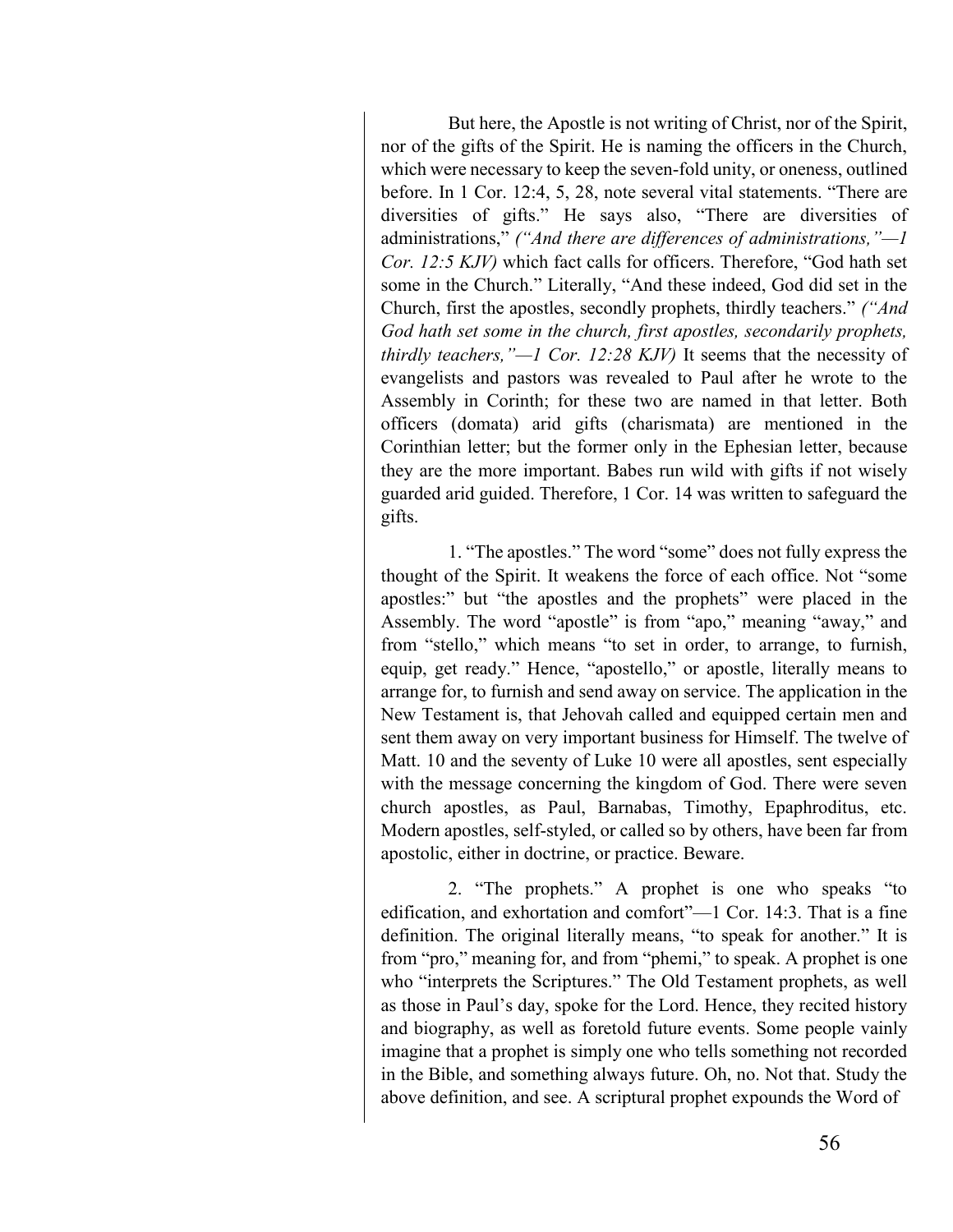God, declaring what He bids him to say. Only such a one can edify, exhort and comfort the people. Usually, so-called modern prophets only deceive and mislead their followers, because they do not speak according to the written Word of God.

3. "The evangelists." An evangelist is a messenger of the great Gospel of grace. It is from the Greek word, "euaggelion," which is translated gospel, or glad tidings, in the New Testament. The word "evangelize" is some times translated "preach," as in \*Acts 5:42 and \*\*Rev. 14:6. An apostle was more than a prophet, or an evangelist. He had managing authority over the others. He set things in order—\*\*\* Cor. 11:34. Or he instructed others to do it, and how to do it, as did Paul to Timothy and Titus. All the apostles were prophets and had evangelistic abilities. But not all prophets and evangelists were apostles. Philip was an evangelist, but not an apostle—\*\*\*\*Acts 21:8. Neither were Niger and Manaen; and yet they were prophets and teachers—\*\*\*\*\*Acts 13:1.

4. Pastors and teachers." These two officers are coupled together, because every pastor should be a teacher; but every teacher is not necessarily a pastor. The Greek word, rendered pastors is "poimenas." It means a herdsman, a shepherd. It is derived from the verb "poimaino," which signifies to feed, to tend, to keep flocks, to cherish. Jesus said to Peter, "Feed my lambs; feed my sheep." At first, only teachers seemed to be sufficient; and most men like to pose as teachers. It was found later, that shepherds were more needful than teachers; hence, shepherds is named first. Very few ministers today have enough love for the saints to stay with them and feed them. It is far easier on the flesh to have a few "candle-stick, or sugar-stick" sermons, just enough for a ten day's campaign. One with a good

\*Acts 5:42 "And daily in the temple, and in every house, they ceased not to teach and preach Jesus Christ."

\*\*Revelation 14:6 "And I saw another angel fly in the midst of heaven, having the everlasting gospel to preach unto them that dwell on the earth, and to every nation, and kindred, and tongue, and people,"

\*\*\*1 Corinthians 11:34 "And if any man hunger, let him eat at home; that ye come not together unto condemnation. And the rest will I set in order when I come."

\*\*\*\*Acts 21:8 "And the next *day* we that were of Paul's company departed, and came unto Caesarea: and we entered into the house of Philip the evangelist, which was *one* of the seven; and abode with him."

\*\*\*\*\*Acts 13:1 "Now there were in the church that was at Antioch certain prophets and teachers; as Barnabas, and Simeon that was called Niger, and Lucius of Cyrene, and Manaen, which had been brought up with Herod the tetrarch, and Saul."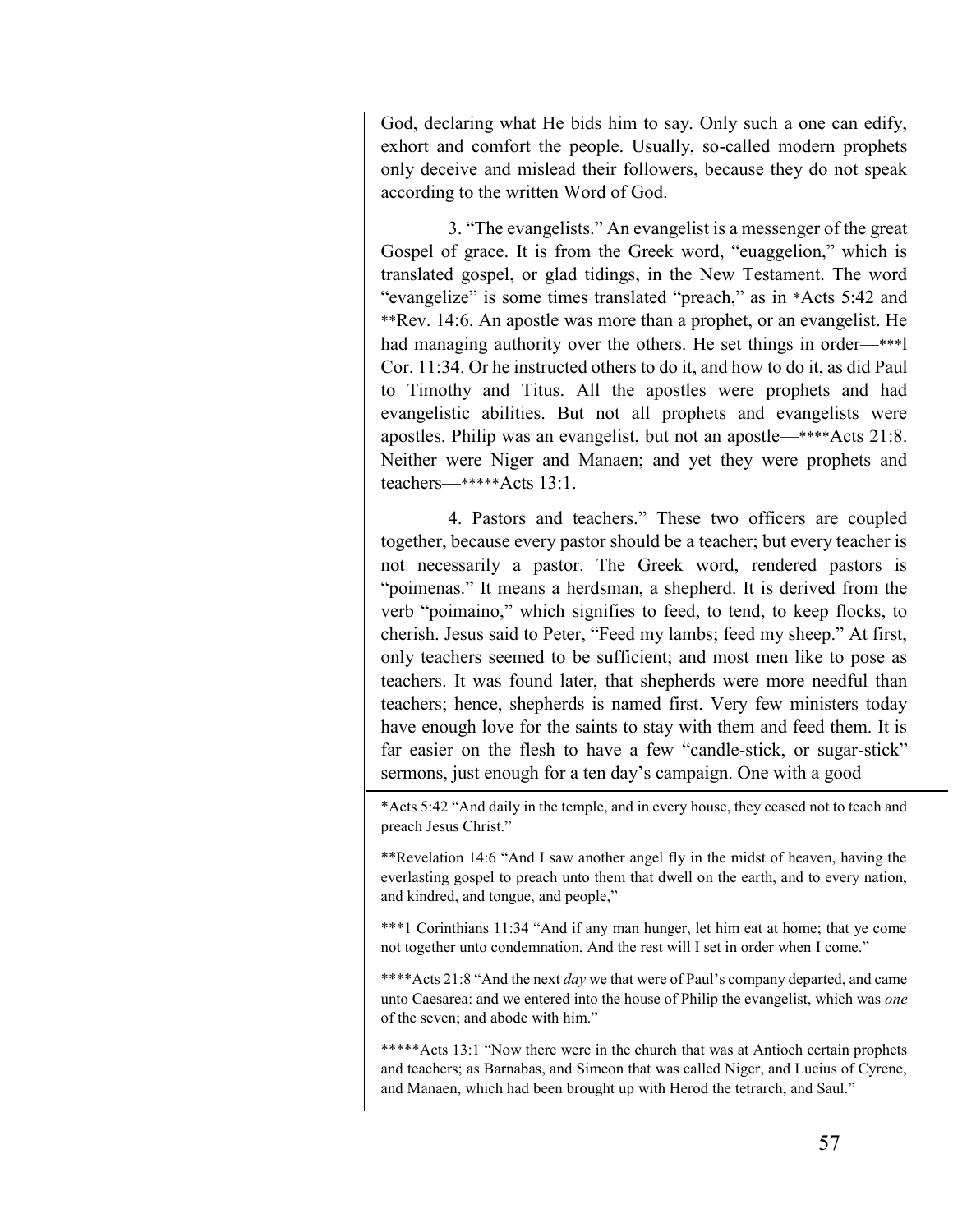memory and strong in himself can deliver those, drum a good collection out of the poor sheep, and go on to the next place. He is shamefully destitute of the two most vital qualifications of a pastor. He is ignorant of the Scriptures, and he has no shepherd love for the people: tho' he may speak with the tongues (other tongues) of men and even of angels, and have miracle-working faith—\*l Cor. 13:1-3.

Our hearts bleed at the deplorable conditions in Christendom today. The cry of the flock of Christ is pitiful. Oh, send us a pastor; oh, that we had some one to teach us the Truth; all we hear is law; where can we find some one to shepherd us? Such are the lamentations that reach us. Then some fellows, who claim to be pastors, do not have a shepherd heart. They flog the sheep rather than feed them. They demand food for their own lazy bodies, tho' they give no spiritual food to their people. One of the saddest facts today among the pentecostal people is, that many self-appointed, or sect-appointed pastors are demanding a stipulated salary for their "glad service," as they term it. But, the Lord be praised, there are some real shepherds, who seek to feed the sheep and build them up in the faith of the Gospel.

Here is a precious truth. Jesus Christ possessed the aforementioned seven offices. "Consider the Apostle of our profession," wrote Paul in Heb. 3:1. Peter announced Jesus to the Jews, as "the Prophet" that Moses foretold should come—\*\*Acts 3:22. He is called "an Angel" in Revelation several times; for example, chap. 8:3 and 10:1. The only difference between the word angel and evangelist, is this, that "eu," which means "good," is prefixed to the word angel. And certainly Jesus Christ proved Himself to be the chief Messenger of the good tidings of grace. Then, He termed Himself "The Good Shepherd"—John 10. Paul denominated Him "the Great Shepherd" (Heb. 13:20), and Peter proclaimed Him "the Chief Shepherd"—1 Pet. 5:4. Finally, the official title by which He was so well known among His people was "Master, or Teacher." This is wonderful. He was all these seven officers in Himself. Therefore, when the Holy Spirit calls and prepares men for these various official functions, He is in a manner

\*1 Corinthians 13:1-3 "Though I speak with the tongues of men and of angels, and have not charity, I am become *as* sounding brass, or a tinkling cymbal. And though I have *the gift of* prophecy, and understand all mysteries, and all knowledge; and though I have all faith, so that I could remove mountains, and have not charity, I am nothing. And though I bestow all my goods to feed *the poor*, and though I give my body to be burned, and have not charity, it profiteth me nothing."

\*\*Acts 3:22 "For Moses truly said unto the fathers, A prophet shall the Lord your God raise up unto you of your brethren, like unto me; him shall ye hear in all things whatsoever he shall say unto you."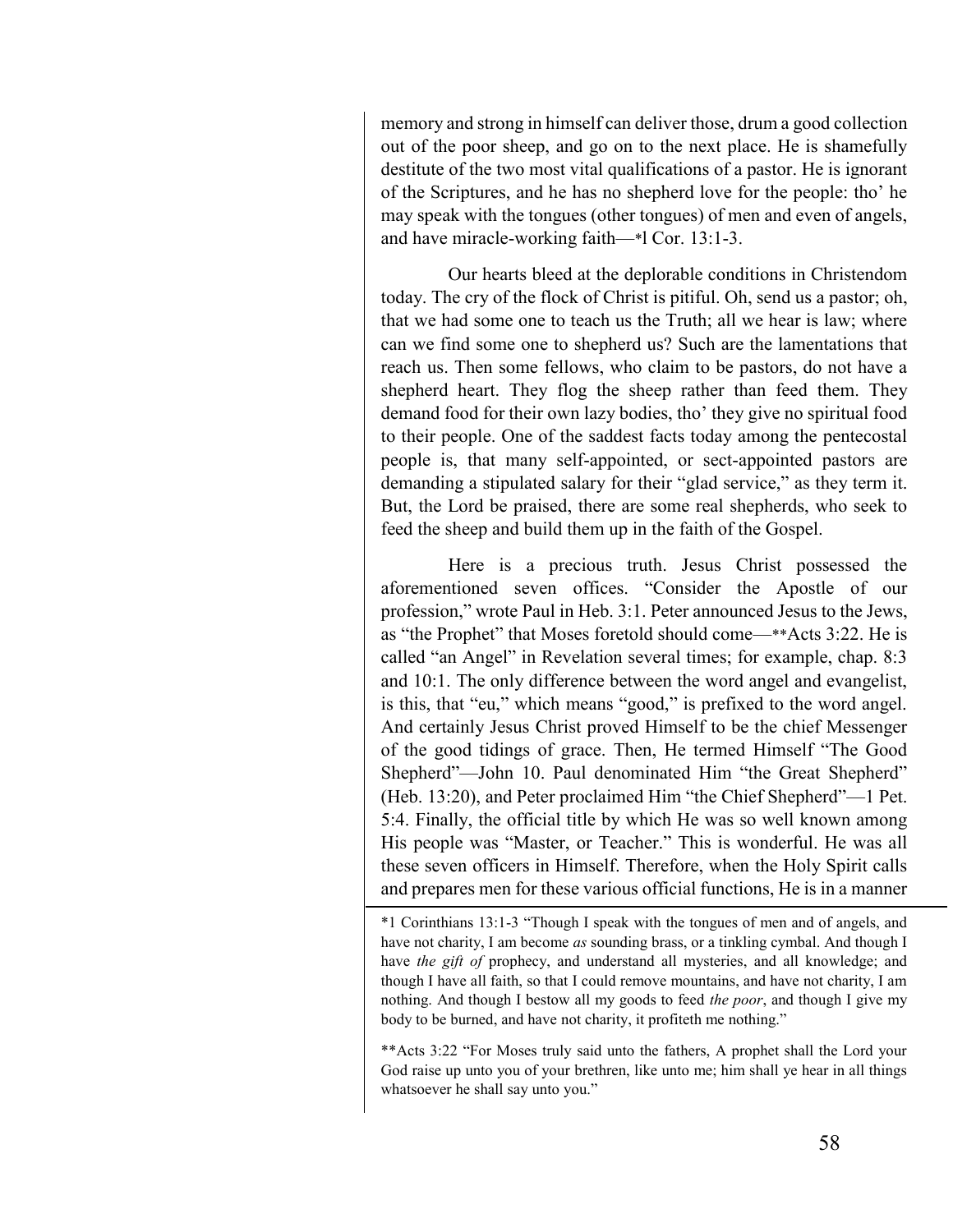4:12 For the perfecting of the saints, for the work of the ministry, for the edifying of the body of Christ:

4:13 Till we all come in the unity of the faith, and of the knowledge of the Son of God, unto a perfect man, unto the measure of the stature of the fulness of Christ:

4:14 That we *henceforth* be no more children, tossed to and fro, and carried about with every wind of doctrine, by the sleight of men, *and*  cunning craftiness, whereby they lie in wait to deceive;

showing Jesus Christ off therein. Jesus is again executing the same official authority and power thru His yielded servants. Oh, how sacred is the place of God's ministers. How meek and lowly in heart they should be. How they should seek to adorn their office, and please and glorify their Lord. Usually, if they are really called of God, they will do so.

(For further light on the officers, see our Notes on the twelfth chap. of 1 Corinthians.)

# Object of the Officers

"For the perfecting of the saints, for the work of the ministry, for the edifying of the Body of Christ"—V. 12. There is an ultimate purpose of the five ministries indicated in verse 11. That purpose is expressed in verse 15—"that we may grow up into Him in all things, who is the Head, even Christ." There are ten necessary steps to reach that goal. These are given from verses 12 to 15. The first three occur in the verse above. Each step prepares for the next one. Three of these steps are negative (V. 14); the others are positive. Have you the patience to stop and consider them one by one? If so, you may reach the goal in your experience.

1. "With a view to perfecting the holy ones;" (V. 12) the Holy Spirit has placed permanently in the Assembly the afore-named five officers. The Greek word, "katartizo;" means to fit thoroughly, adjust, or furnish completely. It is variously used. It supposes perfect worship in \*Matt. 21:16; perfect fellowship in \*\*1 Cor. 1:10; perfect faith in \*\*\*1 Thes. 3:10 and perfect work in \*\*\*\*Heb. 13:21. Such all round perfection is brought about in the saints by means of the Word of God, "which effectually worketh in all them that believe" that Word. Thus we become thoroughly fitted and furnished for the second step—

2. "Unto a work of serving" (V. 12) as a deacon (lit,

\*Matthew 21:16 "And said unto him, Hearest thou what these say? And Jesus saith unto them, Yea; have ye never read, Out of the mouth of babes and sucklings thou hast perfected praise?"

\*\*1 Corinthians 1:10 "Now I beseech you, brethren, by the name of our Lord Jesus Christ, that ye all speak the same thing, and *that* there be no divisions among you; but *that* ye be perfectly joined together in the same mind and in the same judgment."

\*\*\*1 Thessalonians 3:10 "Night and day praying exceedingly that we might see your face, and might perfect that which is lacking in your faith?"

\*\*\*\* Hebrews 13:21 "Make you perfect in every good work to do his will, working in you that which is wellpleasing in his sight, through Jesus Christ; to whom *be* glory for ever and ever. Amen."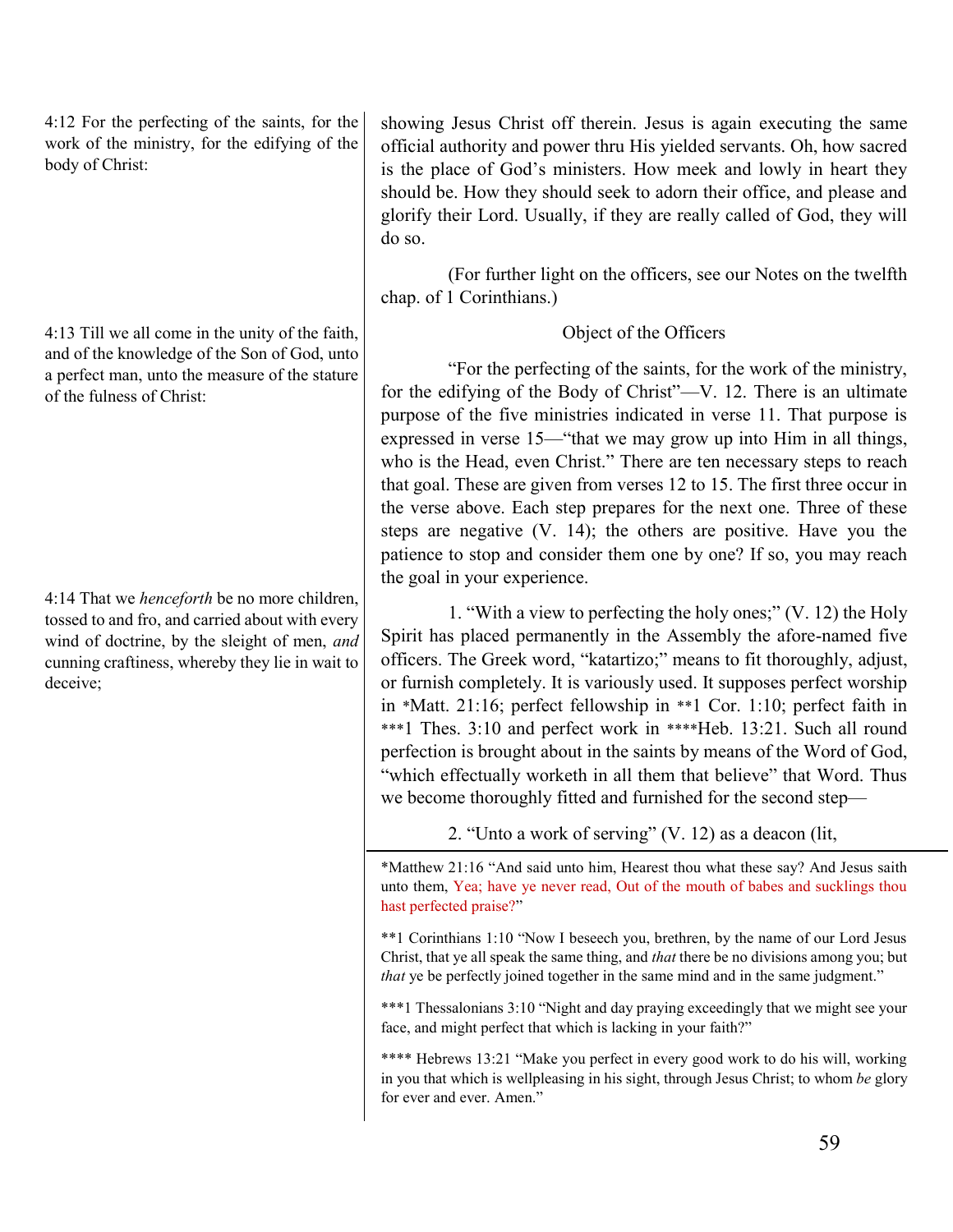authorized version sounds like it meant the ministry rendered by the preachers. No; the service of the preacher was considered before. This is entirely a ministry rendered by the people who have no official place. A scriptural assembly is by no means a one-man assembly. All the members may be ministers, or deacons (Greek, diaconoi). They need no license, nor ordination papers. Of course, they do not want any carnal handle to their names, as Rev., or D. D. They do desire to be useful, however; and the apostles, prophets and other officers are required to feed them so that they may become useful. Thus the saints themselves effect the next feature. Is this not interesting? I am sure you are not impatient yet.

3. "Unto the edifying of the Body of Christ." *("for the edifying of the body of Christ:"—V. 12 KJV)* To edify means to build up. By the scriptural ministry of all the members of an assembly, that assembly edifies, or builds up itself in love—V. 16. Such a goal is to be coveted indeed. But, oh, how few people, how few ministers understand what is meant by edifying the Church. In the majority of cases, all they expect, or even desire, is to get sinners saved and possibly filled with the Spirit and healed in body. If they do not have such results, they either become discouraged and disintegrate, or go wild with fanaticism and bring discredit upon the cause of Christ. Reader, are you a pastor? Do you know that the Lord, the Good Shepherd, expects you to feed your flock by teaching them the whole Word of God, so that they will "grow in grace and in the knowledge of God?" *("But grow in grace, and in the knowledge of our Lord and Saviour Jesus Christ."—2 Peter 3:18 KJV)* Are you showing them the way of victory over sin? Do you teach them the necessity of judging the flesh in themselves, and show them how to do it? Are you judging your own flesh as an example for them? Sometimes the preacher's flesh needs the severest judgment by himself. As the shepherd, so the sheep. And how is it with you ministers in the pew? Are you taking in the whole Truth so as to be useful in edifying the entire body?

4. How long shall these three steps of progress continue? "Until we all come into the unity of the faith and of the knowledge of the Son of God" *("Till we all come in the unity of the faith, and of the knowledge of the Son of God," KJV)*—V. 13. It is the same Greek word, "enoteta;" for unity as in verse 3. It means also oneness. We saw that the "unity, or oneness of the Spirit" was a divine arrangement, which we are admonished to keep (terein, Greek) or give heed to. But this oneness is an experience that we come down to, or arrive at, in the valley of humiliation and suffering long with one another. See verse 2. Oh, what precious pearls of truth are found in the valley, where Shimei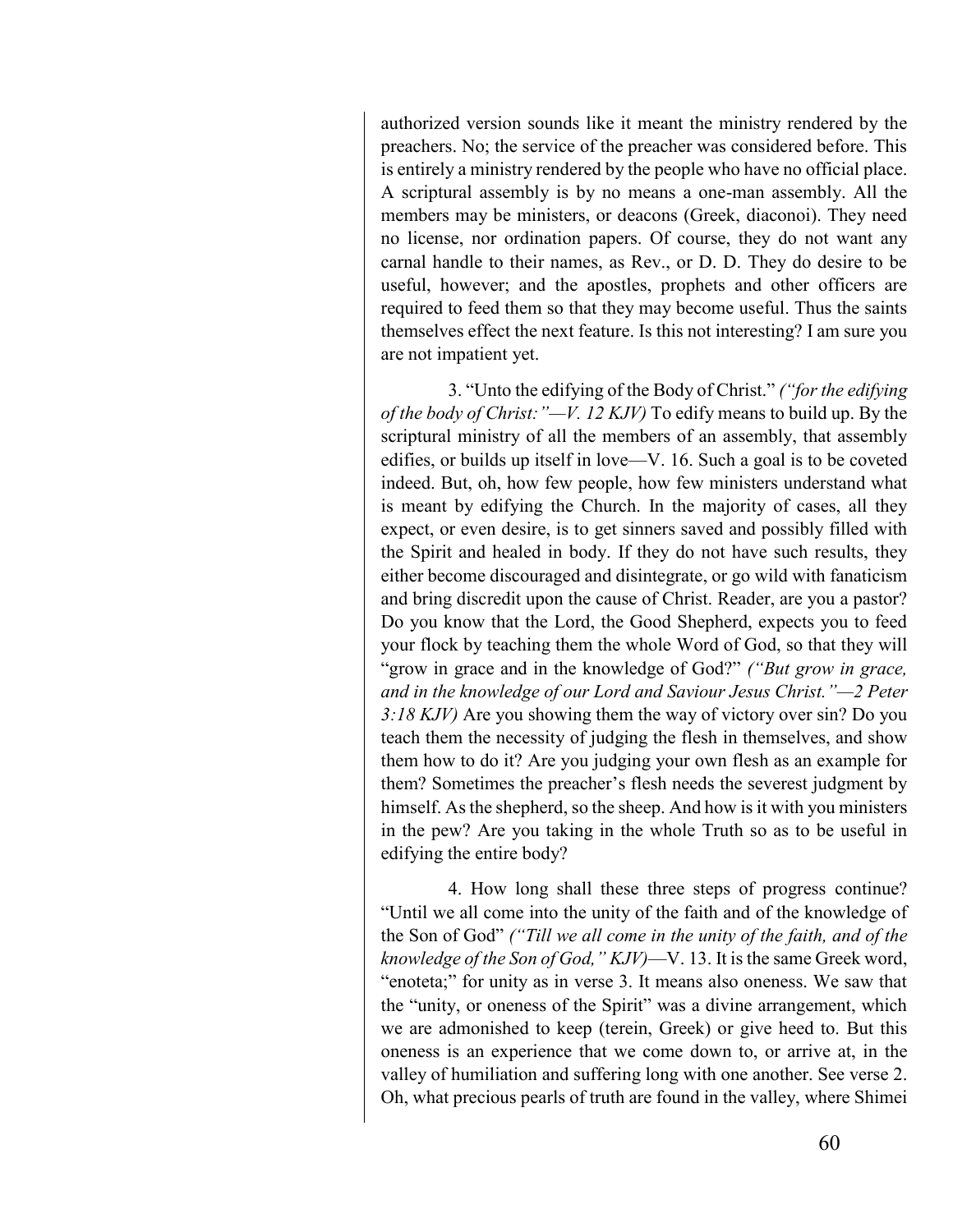casts stones at us. Often it is dreary and lonely in the valley. Often we have to "suffer long and be kind" to those who will not judge themselves. Nevertheless, this is the only, but sure route to experimental oneness. Observe that the unity is found in two pockets— "faith and knowledge." These are very closely related. Note too, that it is not the knowledge of science, nor inventions, nor grammar. It is a knowledge of God's Son. Now faith in the Word we read, or hear, affords us that needed knowledge. And as we learn Christ, Our faith becomes perfected. Thus we all travel on together, casting down imaginations and every high thing that exalteth itself against the knowledge of God (\*2 Cor. 10:5), and finally reach this two-armed goal of perfected faith and exact understanding. We "see eye to eye." There is no discord between us. We know Christ and believe Him alike. Such is a real Ephesian assembly. Then, what do we behold? Or perhaps we better ask, What will the Lord behold there?

5. "Unto a perfect man." The original reads. "Unto a man fullgrown." We are not to look at full-grown individuals, but at the Assembly as full-grown. Note the exact wording, "till we all come," not till each of us comes; for some in the Assembly may not yet be fullgrown. The faith and victory of the Assembly as a whole may guard the weaker ones and carry them along as children. Verse 15 suggests this view.

6. "Unto the measure of the stature of the fulness of Christ." The Greek word "metron," translated measure, also means "rule, standard." The word "helikia," rendered stature, means also "time of life, ape, vigor, growth." There are marked stages in the Christian life, which John expressed as "children, young men, and fathers." Likewise the Church, or Body of Christ, should reach the stage of childhood, grow unto young manhood and finally into full maturity in Christ. This verse evidently means the stage of young manhood, or at least, vigorous youth, as the next verse suggests—"that we be no more children" *("That we henceforth be no more children,"—V. 14 KJV)* (literally, infants). The point reached here is not the culminating fulness of Christ; but that ultimate fulness is a standard, or rule of the vigor, or growth to be attained at this stage. Verse 15 also shows this to be the thought here. Having arrived at this goal, we are delivered from the misfortune outlined in the next verse—

7. "That no longer we may be infants, tossed to and fro and

<sup>\*2</sup> Corinthians 10:5 "Casting down imaginations, and every high thing that exalteth itself against the knowledge of God, and bringing into captivity every thought to the obedience of Christ;"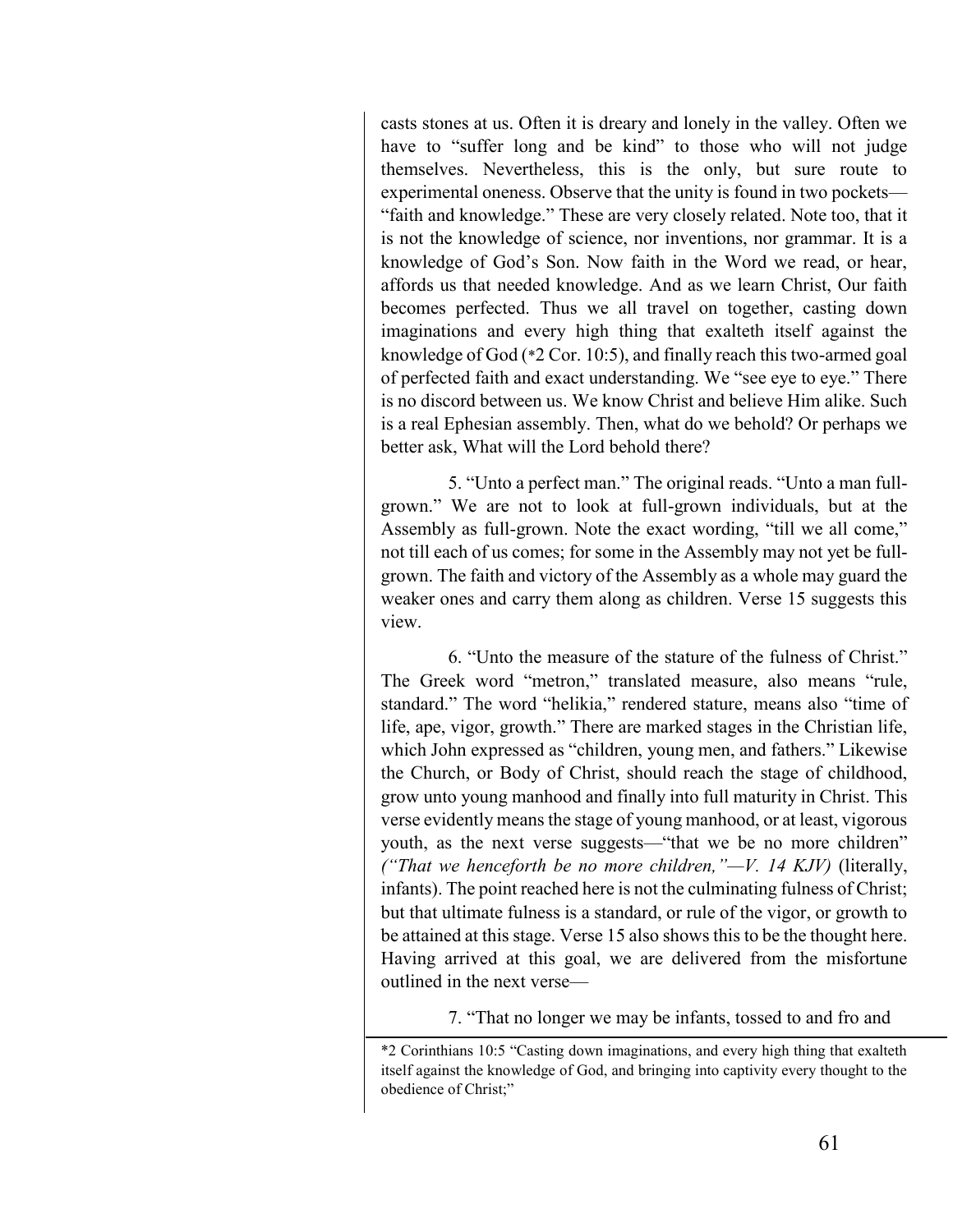carried about by every wind of doctrine in the sleight of men, in craftiness after the wiles of error" *("That we henceforth be no more children, tossed to and fro, and carried about with every wind if doctrine, by the sleight of men, and cunning craftiness, whereby they lie in wait to deceive;" KJV)*—V. 14. Gr. We are all infants in grace, when first saved; but it is not our Father's will that we always wear baby clothes and be imprisoned in a religious cab, or high chair. He has made ample provision for us to grow out of this stage. That was the purpose of the five God-given ministries of verse 11 and the succeeding steps of verses 12 and 13. The Word of God is the food, "the pure milk of the Word," *("desire the sincere milk of the word,"—1 Peter 2:2 KJV)* for babes in Christ. The God-ordained ministers and older members of the Church constitute the nursing mother.

Satan takes advantage of the infantile state of most believers, and bewilders them by false teachings. There is a bad family of four terms here, closely related, by which the Apostle expresses the terrible tossings of babes in Christ. These four are (1.) "Kubeia;" which means "dice-playing, sleight of hand, trickery, gambling." (2.) "Panourgia;" meaning "villany, knavery, ready to do any evil, doing a holy deed in an unholy way." It is rendered "craftiness" in our text. (3.) "Methodeia;" which means literally "a following after, moving by method;" hence, "artifice, cunning." It is here translated "lie in wait, or wiles," as in chap. 6:11, where it is called the "wiles of the devil." Paul uses the word in these two places only. He never employed the word in a good sense. Hence, I have cut the word "method" out of my vocabulary entirely, unless I wish to express cunning, or craft. It never was used in a good sense by the Greeks. Why, then should we? (4.) "Planes," which signifie "leading astray, leading by wandering about, leading into error, wandering in mind." It is rendered "deceive, or error" in the text. Jude (13) terms methodical teachers "wandering stars" (Greek, "planetai asters").

Now couple with these, two other striking words in our text. The Greek word "kludonizomenoi" means "tossed by a surging wave." The word "peripheromenoi" means "carried around in a circle, holding out." Satan makes some brainy men and women religious. They play dice, or gamble with the Word of God. They are "walking in craftiness and handling the Word of God deceitfully" *("not walking in craftiness, nor handling the word of God deceitfully;" KJV)*—2 Cor. 4:2. They are unscrupulous in their religious knavery, or craft. They make merchandise of sacred things, and thus enrich themselves in fame and money. Their teaching is rank error, leading astray from the simple truth of Christ, yet so religious and in such a roundabout manner, that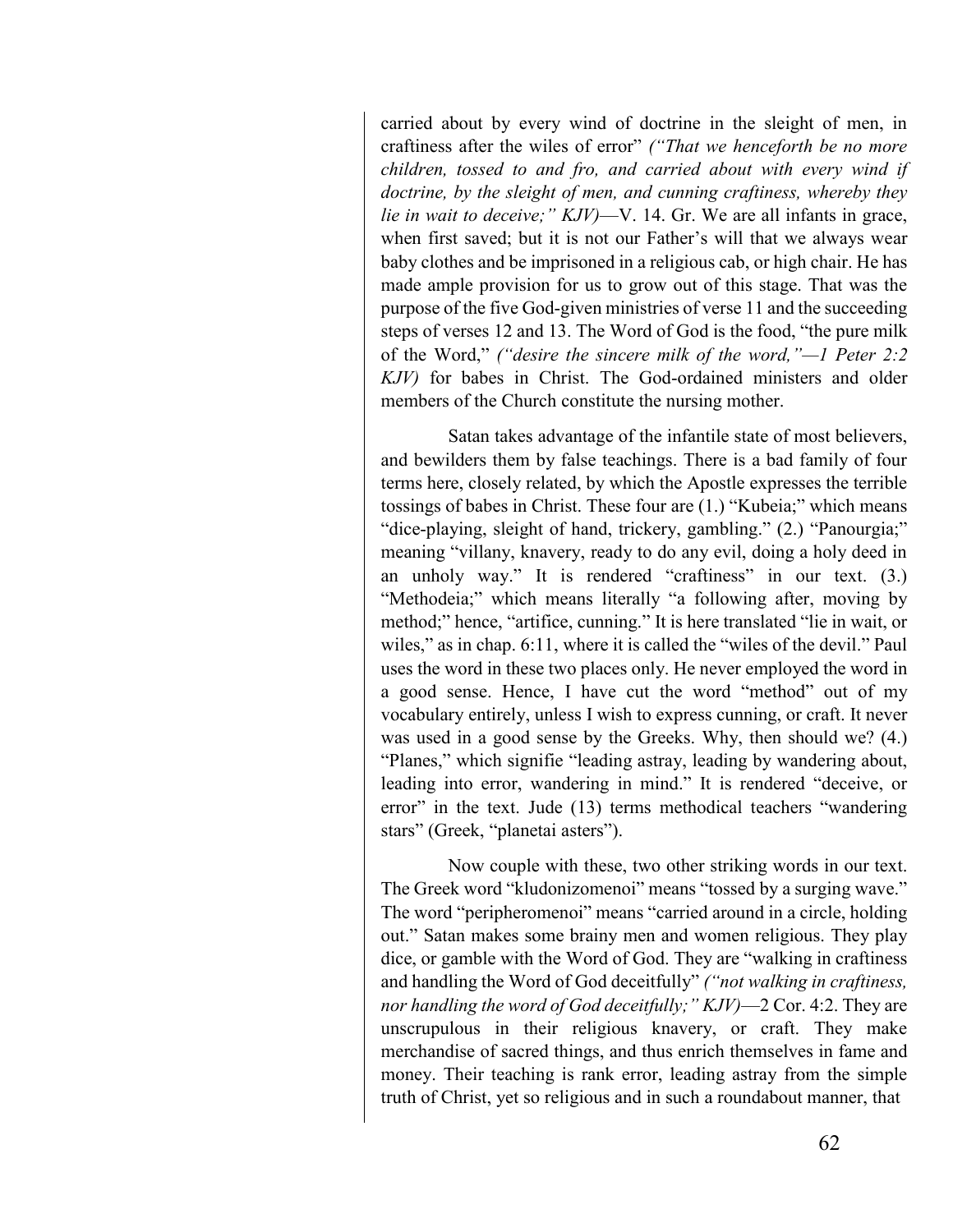their plot is not seen. And, what is still worse, all their teaching and maneuverings are attractively methodical, politely systematic and charmingly arranged, or programmed. Method, system, tact, skill, adroitness, cunning—all this appeals to the natural man. Babes in Christ are often caught up by religious "winds, or whirlwinds," and tossed and whirled around, hither and thither, up and down, never knowing where they are. Like babies in the natural, they are always restless, dissatisfied, whining, fussing with other babies, jealous, peevish and never grow in grace and the knowledge of the Lord; but increase in error. They end in dead formalism, or rank fanaticism, if they do not lose their minds altogether. The simple truth as it is in Jesus is the only remedy against such a terrible state.

# Imitators of Evil Men

Here we must note another sad fact. Some saved people, ministers and Bible teachers, are caught in this devilish snare. They denounce much of the truth of God. Preachers of religions of works, or legality, are terribly guilty in this respect. Paul says to the Galatians, "There be some that trouble you and would pervert the Gospel of Christ." He pronounces a curse upon such teachers—\*Gal. 1:7-9. They are deceitful workers. They are actually crafty and underhanded in their ministries. They twist the Scriptures to prove their pointless points. They are unscrupulous in their smart, methodical craftiness. It is no wonder that their poor, unfed hearers feel that they must be carried along on their religious waves, or "hold out faithful" in order to be saved. Yes, method, tact, or pious trickery, appeals to the carnal mind. Some Christian workers seem to be carried away with it innocently, not knowing that Satan is the author of it all. Perhaps some might think to hide behind 2 Cor. 12:16, where Paul says, "Being crafty, I caught you with guile." If the Apostle means that he caught the Corinthians by cunning deceit, then he contradicts all his other utterances on this subject. Furthermore, he would contradict all the other six citations where this word guile (Greek, "dolos") occurs—John 1:47, 1 Thes. 2:3; 1 Pet. 2:1, 22 and 3:10 and Rev. 14:5. In all those it means deceit, cunning, craft. Certainly the number seven could not be broken by our beloved brother Paul's exception. Well, what did Paul mean? I answer: you will observe that he spoke in irony several times in this twelfth chapter and in the preceding one. Read verses 11, 13; also verses 16,

<sup>\*</sup>Galatians 1:7-9 "Which is not another; but there be some that trouble you, and would pervert the gospel of Christ. But though we, or an angel from heaven, preach any other gospel unto you than that which we have preached unto you, let him be accursed. As we said before, so say I now again, If any man preach any other gospel unto you than that ye have received, let him accursed."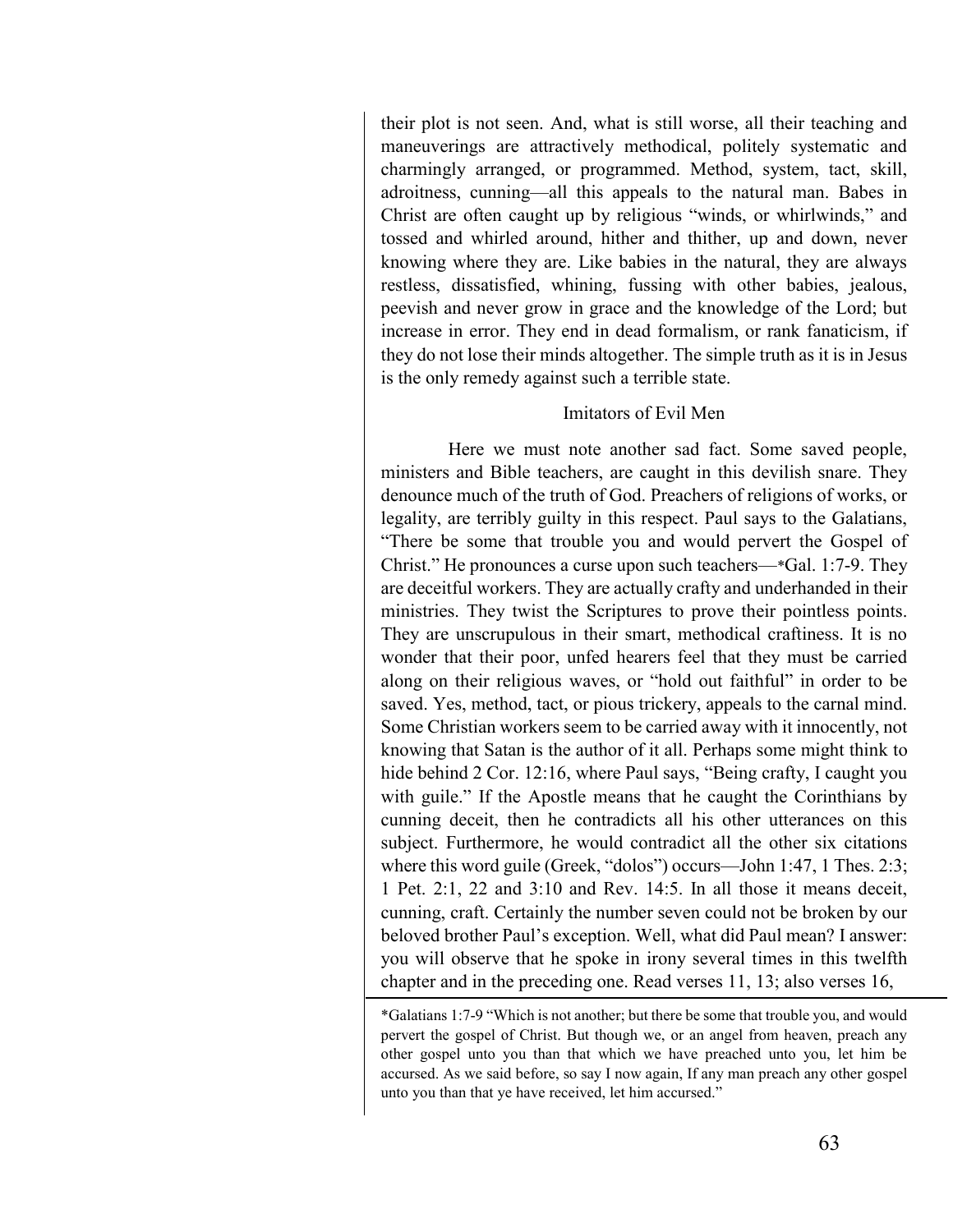21, 23 of chap. 11. Then, continuing his irony, he says, "Being tricky (as you claim), I have caught you with a bait (as you accuse me)." *("being crafty, I caught you with guile."—2 Cor. 12:16 KJV)* That is, he preached the Gospel without a salary. There is no scriptural ground, therefore, resorting to chicanery in the service of God. The Apostle says, We "have renounced the hidden things of dishonesty, not walking in craftiness*,* nor handling the Word of God deceitfully; but by manifestation of the Truth, commending ourselves to every man's conscience in the sight of God"—2 Cor. 4:2. Unselfishness was Paul's craft. Now, having taken the three important negative steps, we are ready for the last one, which is indeed comprehensive and precious.

# The Glorious Goal

10. "But speaking the Truth in love, may grow up into Him in all things, which is the Head, even Christ"—V. 15. True ministers speak only the Truth; and true followers accept only the Truth. The Word of God is so vast, the Word of grace so full and sufficient, that no Gospel messenger need add any of his own cogitations to try to help the people. If we are honest before the Lord and faithful to the people, we will keep within the Bible and take heed to good and sound doctrine, and have nothing to do with "doctrines of demons." Thus the Lord will give us flocks that will "endure sound doctrine." "In love!" What a beautiful phrase. It occurs three times in this fourth chapter. Compare verses 2 and 15 and 16. It is not enough to know the Truth and fight for it; for truth is not some cold, rigid code of laws, or hide-binding rules. Truth is warm, because it is life itself. Jesus said, "I am The Truth." *(" I am the way, the truth, and the life:"—John 14:6 KJV)* Some fellows teach grace with a great hammer. They talk about love in a spirit of vengeance. They would force the Word upon and into their hearers as by a pile-driver. It seems that some ministers, even of grace, have not sat down very long in Paul's love chapter—l Cor. 13. If preachers are heady and stern in their ministrations, they need not be surprised if their people are like them. "Love begets love" is an old adage, which is still true. However fervent and unfaltering we may be in declaring God's Word, it must be with the fervor and firmness of unselfish love, which is longsuffering and forbearing, pitiful and patient. A real mother feeds her children without forcing them to eat. She comes to them with an inviting platter, laden with enticing victuals, and not with a raw-hide. Jesus said, "Feed my sheep." They are His sheep; and yet, He gives some of us the high privilege of shepherding them. What a marvelous grace! How then dare anyone flog, or flay Christ's sheep?

"Grow up into Him in all things." There are four degrees in

4:15 But speaking the truth in love, may grow up into him in all things, which is the head, *even* Christ: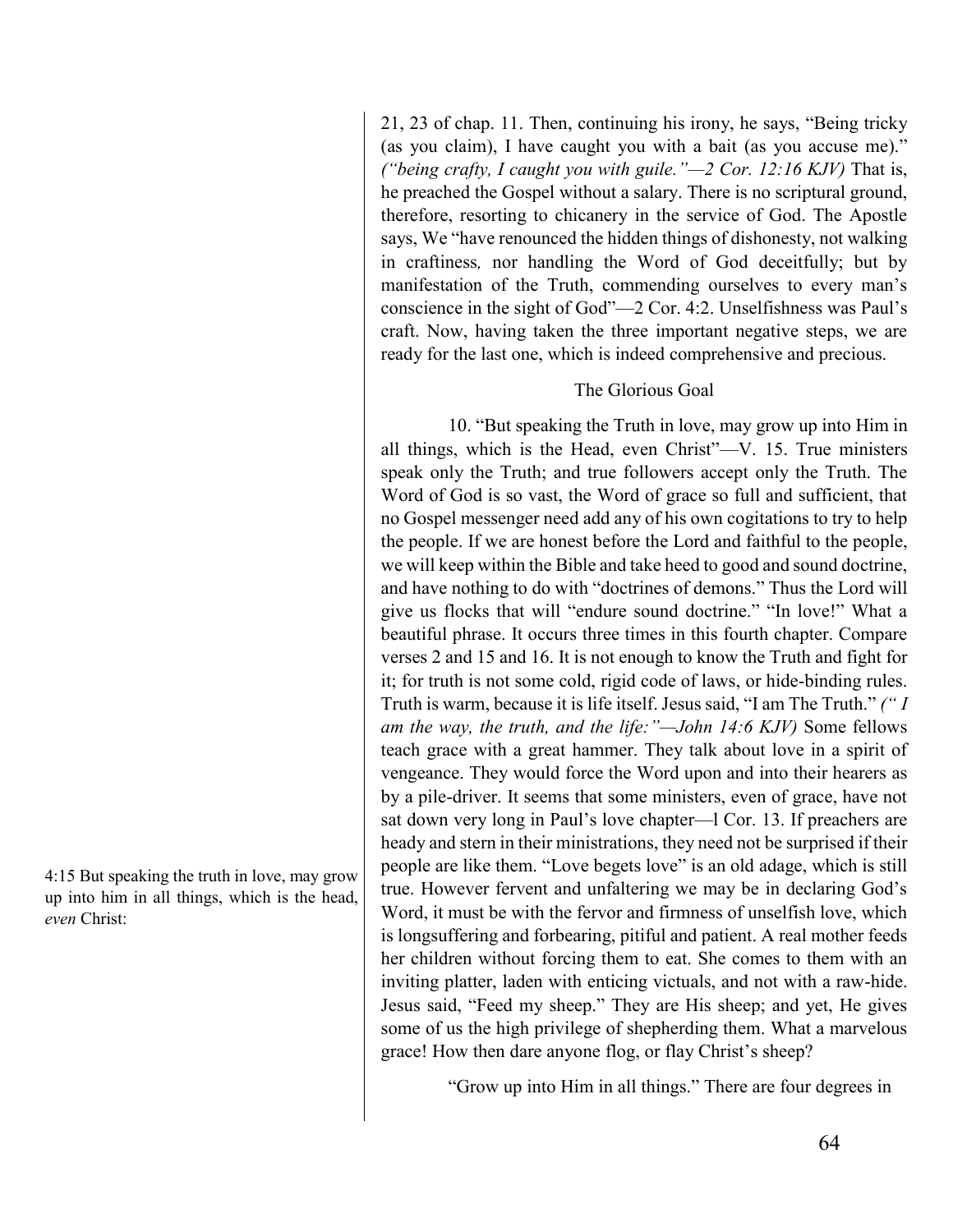this brief statement.

First, fed saints "grow." As Peter exhorted, they growing race and divine knowledge. Some saints never grow. Usually it is because they do not have nourishing food. People cannot increase spiritually without spiritual provender, any more than they can grow naturally without food. What a reckoning a waits most ministers because of their laziness and neglect. What will they answer when He shall ask them, Did you feed my lambs and sheep? Why did you not feed my flock? No excuse will be accepted. Their religious playhouse ministries will receive no reward, but rebuke and shame.

Second, well-fed saints "grow up." In chap. 3:17, we saw them growing downward, or "rooted in love." *("being rooted and grounded in love," KJV)* Here we behold them becoming taller in grace and the things of God. In experience, they approach nearer to the throne of grace. They possess a keener sense of the divine presence.

Third, properly fed believers "grow up into Him," that is Christ. This should be the desire of everyone. Their growth may not be in fame, or name, or achievements. "Growing pains," such as trials and afflictions, may be the most marked features of their progress; but they will be growing up into their living Head. This is slow, tedious, imperceptible, but exceedingly profitable. Finally,

Fourth, scripturally fed saints "grow up into Him in all things." This is the ultimate goal. "In all things" is too big a mouthful to swallow at once. There are very few symmetrical people in the natural. Most of us are too tall, or too small for our weight. We are too thick, or too thin. Who is properly proportioned in every part? Likewise, in the spiritual family, there are very few evenly poised believers. Some saints grow in knowledge, but very little in practical experience. They may "know" but not "understand." Some grow in faith, but not in love. They can "move mountains," but they are not moving towards perfection. They can pull down demons and disease; but cannot build up the saints. They learn to speak and sing in meeting; but they do not know when to quit. Some children do not eat of all that is set before them; therefore their growth is out of proportion. They turn up the nose with a scowl and a frown. It is often just that way with the saints. They refuse some of the Truth, taking in only what their self-life likes. They do not like the "in all things." Reader, do you?

If something is said about giving, they cough. Their penurious old man begins to squirm. If healing is mentioned, they ask, What are the doctors for? They have to live. If they are asked to help others, or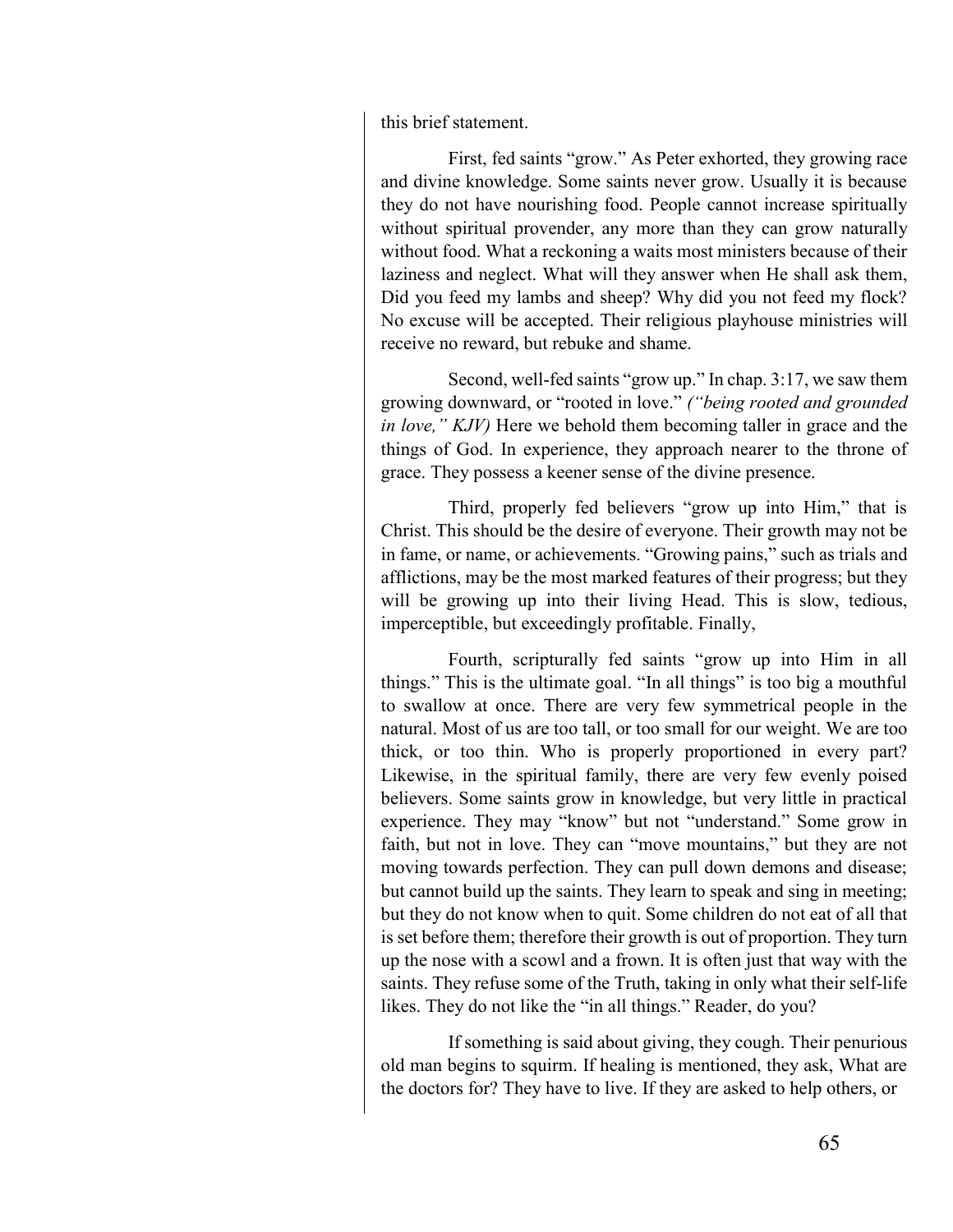give them a seat in the auto, they say, No one helped me. Oh, I have a new car. The Word read, or expounded shows people what to do, or what not to do; but because they do not yield to that corrective, or directive truth, they fail to grow in all things. They never become evenly balanced in their Christian lives; hence, their happiness is imperfect. They wonder why they are not blessed and contented as some others. It is because they chafe under, or run from the very providences which make for those things. "Man shall not live by bread alone, but by EVERY WORD that proceedeth out of the mouth of the Lord." *("Man shall not live by bread alone, but by every word that proceedeth out of the mouth of God." KJV)* Only those, who eat all of the Word of God, grow in all things. Admitting and admiring the Truth is not enough. We must assimilate it and live by its power.

# Source of Unity and Growth

"Which is the Head, even Christ." (V. 15) This final clause is not incidental, but vital. The Headship of Christ over the Church is as exceedingly important as it is shamefully slighted and ignored by His people. There is no growth apart from its observance. Note that the goal is, "grow up into HIM." How can we grow into Him, if we do not hold Him as our individual Head and as Head of the whole Church, which is His Body, and as "Head overall to (in behalf of, or by) the Church?" *("the head over all things to the church," KJV)*—Chap. 1:22. It is impossible. It is a lamentable fact, that people, who do not with the heart maintain this attitude to Jesus Christ, simply hang on, go on apparently and keep a form. They lose the power, fail in faith, fall from grace. Their love cools off and joy leaks out. Some lament their sad condition, but cannot locate the disease, nor the cause of it. Therefore, the Apostle ably and beautifully amplifies this growth in Christ, the Head, in the next comprehensive verse.

"From whom, the whole Body fitly joined together and compacted by that which every joint supplieth, according to the effectual working in the measure of every part, maketh increase of the Body unto the edifying of itself in love"— V. 16. The followers of Jesus as a company are pictured in different ways. Some times they are likened to the human body; other times to a house, or to a family in a house. All three of these likenesses are couched in this verse. The two chief classes of employees on the scene are carpenters and teachers. We saw the carpenters at work in chap. 2:21—"In whom (Christ), all the building fitly framed together, groweth unto an holy temple in the Lord." The Greek word, "sunarmologoumenon," occurs in these two places only. It literally means, "having been accurately framed

4:16 From whom the whole body fitly joined together and compacted by that which every joint supplieth, according to the effectual working in the measure of every part, maketh increase of the body unto the edifying of itself in love.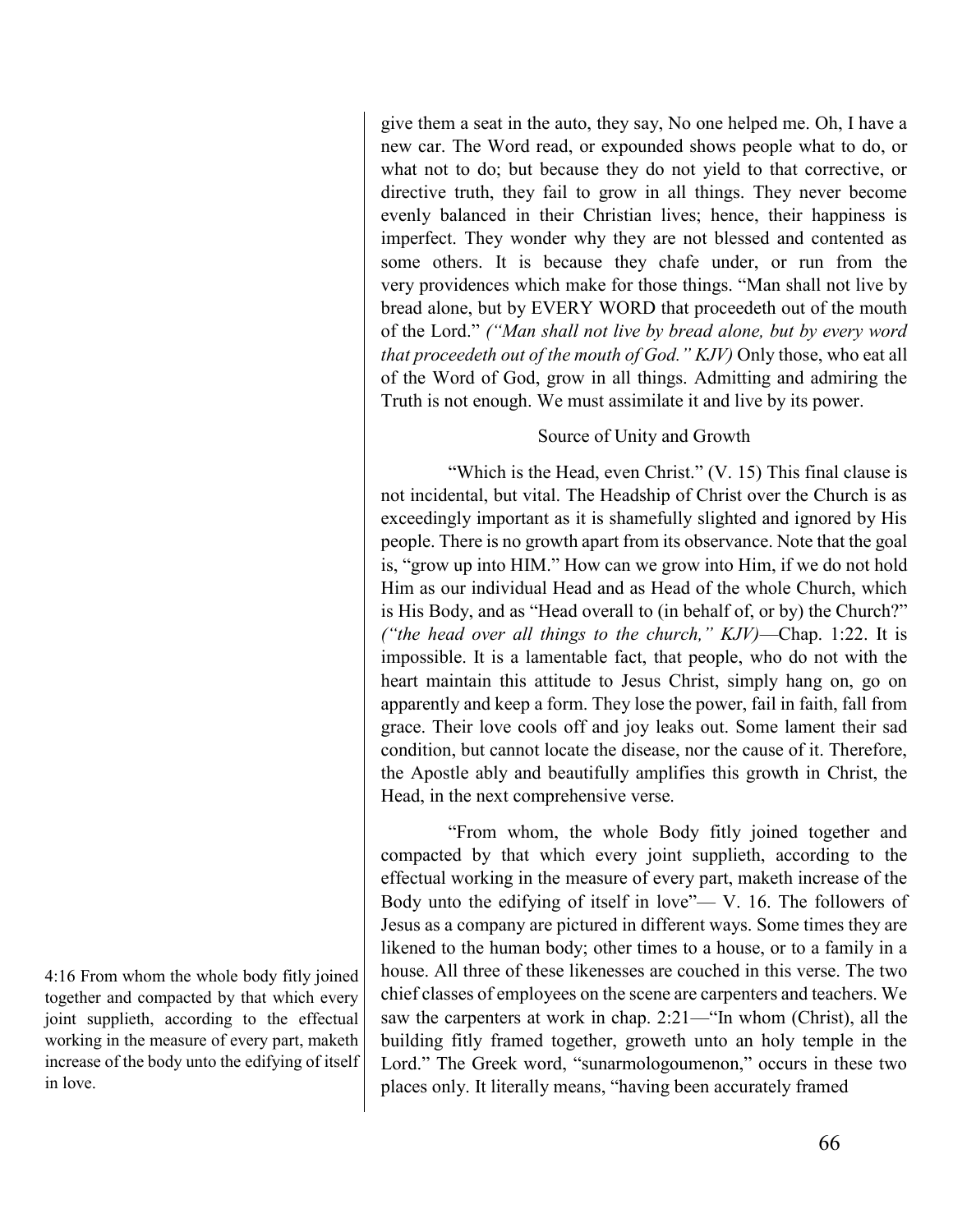together." The next word, "sumbibazomenon," means "having been brought together." The same word is translated "knit together" in \*Col. 2:2 and 19. It is rendered "proving" (bringing together evidence) in \*\*Acts 9:22, and "teach" in \*\*\*1 Cor. 2:16. Two important acts by the carpenters are expressed by these two long words. The material is first fitly framed. That is, the saints are so wrought up on and in wrought by the Word and Spirit of God, that they become adjusted and adapted and spiritually fitted for certain places in "the Temple of God," called also "the Body of Christ." Then, secondly, that prepared and fitlyframed material is placed together, or joined piece to piece. That is, the saints, who yield to the divine process of spiritual framing, are gathered together by the Spirit and "set in the Body as it pleaseth Him," *("set the members every one of them in the body, as it hath pleased him."— 1 Cor. 12:18 KJV)* member joined to member, saint united to saint, one associated with another in warm fellowship and mutual respect. All are deeply devoted to God and tenaciously depending upon Christ as their Head.

The clause, "by that which every joint supplieth," changes the figure from carpentering to anatomy. The uniting, or knitting together of the members of the spiritual Body of Christ is accomplished "thru (or by means of) every joint of the additional supply."*("by that which every joint supplieth,"—Chap. 4:16 KJV)* Col. 2:19 says, "By joints and bands having nourishment ministered." Now these two phrases are the same word in the original, viz, "epichoregia," meaning an additional abundant supply. But I am amazed to discover that "choregeo," the base of this word, means "to lead a chorus or pay for a chorus, pay the piper." How wonderful, then, that Paul should use it in this connection. The "nourishment ministered," or "the supply," by every joint and band, evidently includes "speaking to each other in psalms and hymns and songs spiritual, singing and making melody in our hearts to the Lord, giving thanks at all times for all things" *("Speaking to yourselves in psalms and hymns and spiritual songs, singing and making melody in your heart to the Lord; Giving* 

\*Colossians 2:2, 19 "That their hearts might be comforted, being knit together in love, and unto all riches of the full assurance of understanding, to the acknowledgment of the mystery of God, and of the Father, and of Christ…And not holding the Head, from which all the body by joints and bands having nourishment ministered, and knit together, increaseth with the increase of God."

\*\*Acts 9:22 "But Saul increased the more in strength, and confounded the Jews which dwelt at Damascus, proving that this is very Christ."

\*\*\*1 Corinthians 2:16 "For who hath known the mind of the Lord, that he may instruct him? But we have the mind of Christ."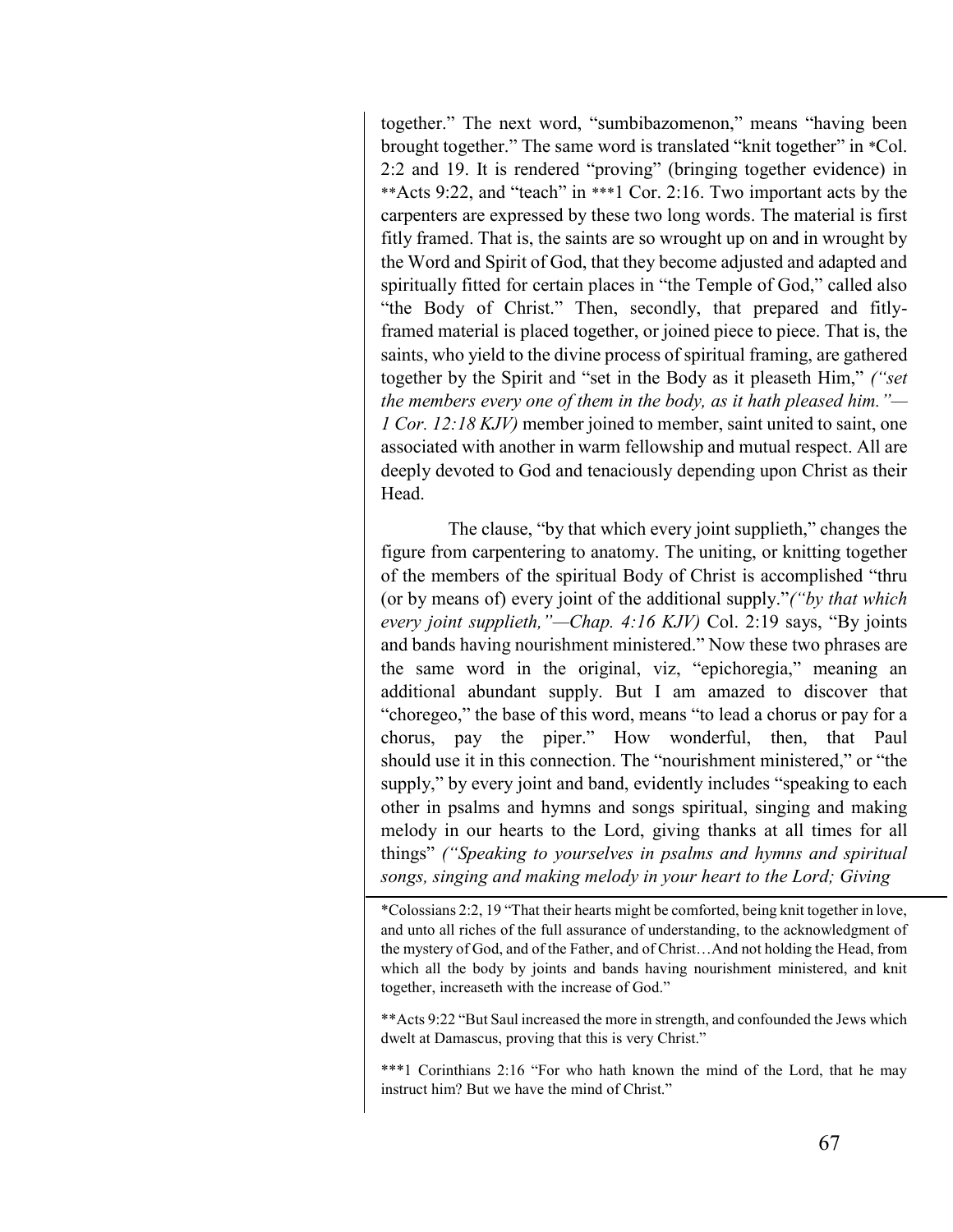*thanks always for all things unto God and the Father in the name of our Lord Jesus Christ;" KJV)—*Chap. 5:19, 20. The "joints" and "bands" refer to such saints as afford spiritual nourishment, a prominent feature of which is a spirit of melody. All this speaks of perfect harmony in the Assembly. What is more soothing and comforting than sweet, scriptural words sung to a melodious tune, harmonious and tender? What an uplift to the saints as a whole, when they sing in the Spirit in other tongues! This is expressly mentioned (in chap. 5:19, 20) as "the will of God." And the Spirit does not stop here with His minute description as to what enters into the growth of the Assembly. But He says, that all this process is

"According to the energetic working in due measure of each several part." *("according to the effectual working in the measure of every part,"—V. 16 KJV)* Is that not significant? Every member of the Church is to learn its particular place, whether a joint, or band, or whatever part of the Body, and keep yielding to the Holy Spirit and walking in the Truth in its place. Whatever our place, we should operate with divine energy, which the Lord is always ready to supply. We should operate "in due measure," and not fall short, nor go beyond. Some folks pray and testify too often and too long. They have a conceited notion of their gifts. Others do not pray, or speak at all. They underestimate their gifts. They let the sly fox of timidity seal their mouths. They are personally robbed of blessing, and so is the whole meeting. But what is the climacteric result of the due working of every member of the Body in harmony with the written Word? The last clause of this verse answers—

"Maketh increase of the Body unto the edifying of itself in love." The divine appointment of the five gifts (domata, Greek) of verse 11, is to this worthy end. The ten steps of verse 12 to 15 are to this glorious end. The several items of verse 16 are an explanatory review of the preceding ten steps. Now we understand why most assemblies do not grow. They do not receive proper scriptural teaching and training; hence, there cannot be among them the ordained articulations of their members. There is no scriptural growth in numbers, because there is no power to bring forth. There is no growth in grace and knowledge, because "the Word of grace" *("the word of his grace,"— Acts 20:32 KJV)* is either rejected, or neglected. The Assembly, "the Body," cannot build up its own self in any sense.

"In love." Let us pause here. The love here mentioned is not sentiment. It is not carnal pity, a glossing over other's faults. It is not that sickly something that exclaims, "Well, we must be charitable; there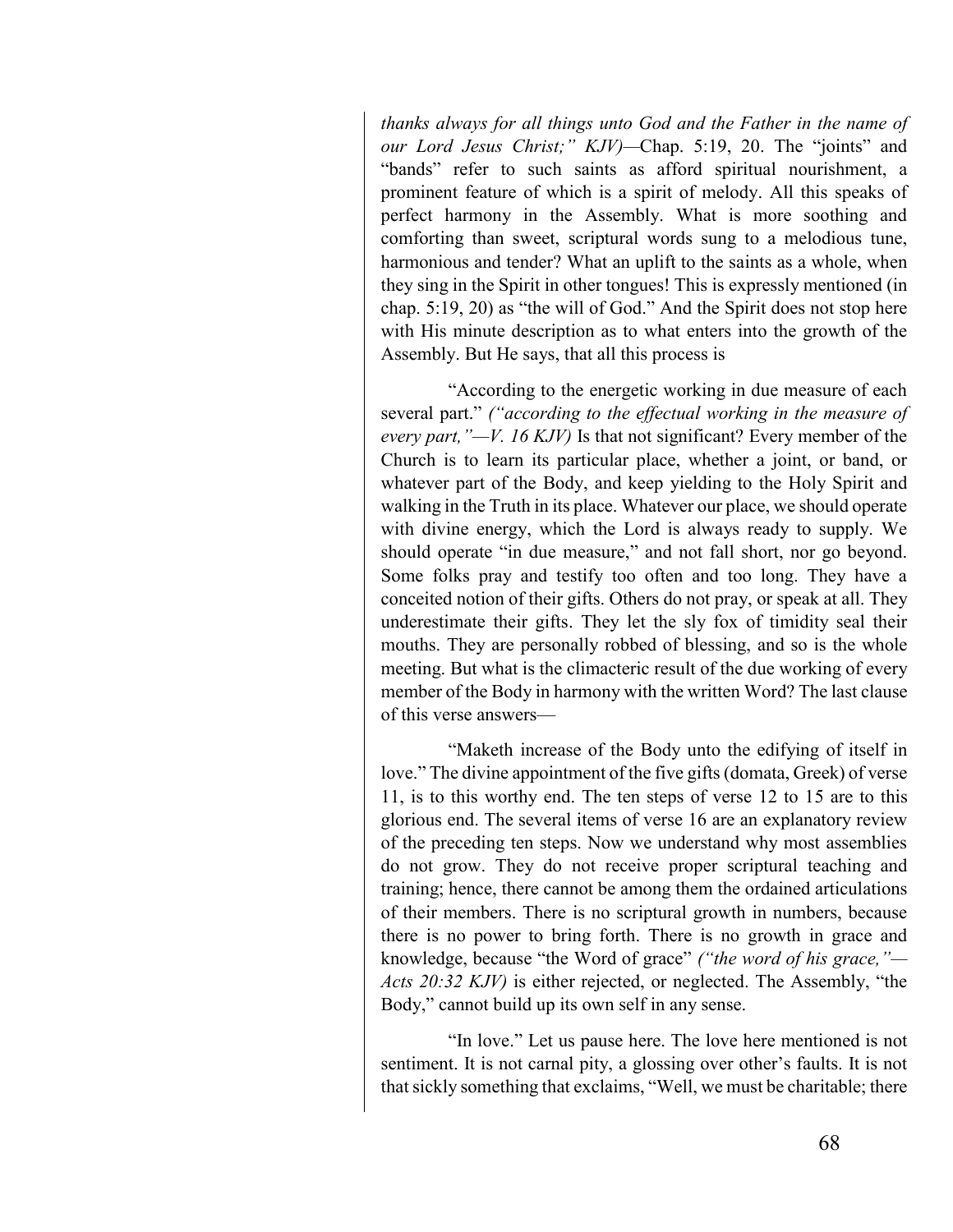is good in all people." It is the "love of God shed abroad in the heart by the Holy Spirit" *("the love of God is shed abroad in our hearts by the Holy Ghost," KJV)*—Rom. 5:5. This love puts Christ first, and seeks His honor and gives Him His place first of all as Head of the Body. This love reveres and believes the Word and practices it. Therefore, we read in verse 2, "Forbearing one another in love." That does not condones in, nor give quarter to the old self-life; but it supports the weak and suffers long with those who learn slowly and are hindered and handicapped by Satan. It "speaks the Truth in love," *("speaking the truth in love,"—V. 15 KJV)* which cuts down the flesh and builds up the new man. This love judges the flesh in each individual life, primarily in himself first of all. "Pull the beam first out of your own eye, then you can see clearly to pull the mote, or splinter, out of your brother's eye." *("Thou hypocrite, first cast out the beam out of thine own eye; and then shalt thou see clearly to cast out the mote out of thy brother's eye."—Matt. 7:5 KJV)* Self-judgment is the most powerful proof of "love one to another." It prays more, talks less, criticizes never, washes feet, lifts burdens, runs errands, sings songs, binds up bruises, takes insults, revenges no one. A meeting of such members "builds up itself in love." *("edifying of itself in love."—V. 16 KJV)* In Col. 2:19, the Apostle goes a little further, saying, "Increaseth with the increase of God." This is wonderful, and as vital and real as it is wonderful. In a typical assembly, God is seen to grow. There is no real growth in a meeting except God grows therein. Only by the increase of God can we be "filled into all the fulness of God." *("that ye might be filled with all the fulness of God." KJV)*—Chap. 3:19.

In the light of such delicate and intricate dealings of divine love, we marvel that any Spirit-filled person should introduce any kind of manmade cement to hold saints together. We marvel that men claim to find a receipt for such glue in the Bible. The above language speaks of the unbreakable union, solidity and growth and vigorous health of the Church, which we should covet for God's glory. If we believe these words, we never will contrive some human framework and expect the blessed Holy Spirit to fit redeemed souls into it. We will not break the tender heart of our adorable Head, by substituting ourselves, or others as heads of Christ's Body. Beloved, let us stand aloof from present conditions, which do not give Him His ordained place. Rather wound your friends than the Beloved. Rather court His favor and approval than any other. By God's enabling, we can maintain this most loyal attitude to Christ and the Truth, "speaking the Truth in love." Thus we will indeed be "building up ourselves on our most holy faith, praying in the Holy Spirit" *("beloved, building up yourselves on your most holy faith, praying in the Holy Ghost,"—Jude 1:20 KJV)* (Jude),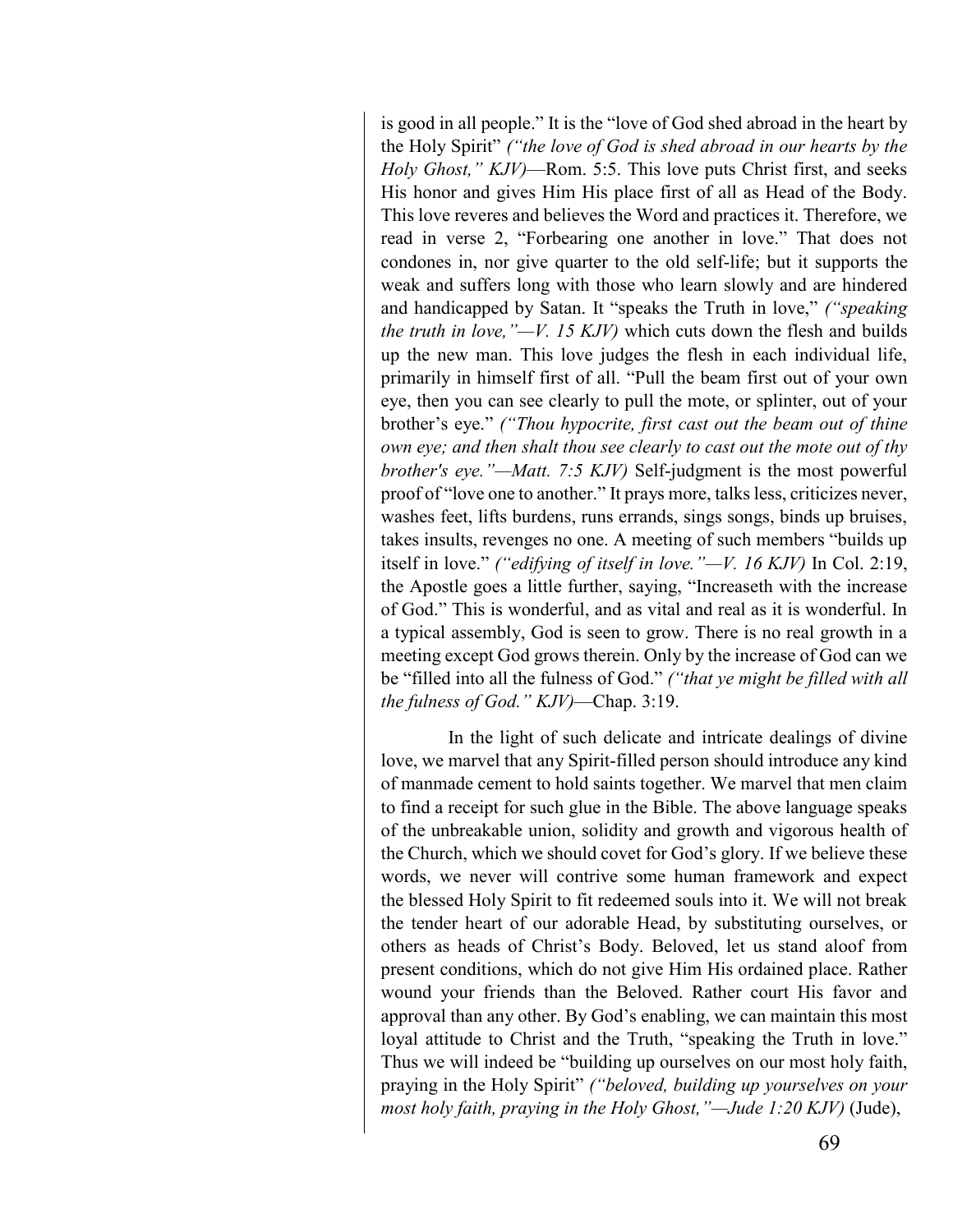4:17 This I say therefore, and testify in the Lord, that ye henceforth walk not as other Gentiles walk, in the vanity of their mind,

4:18 Having the understanding darkened, being alienated from the life of God through the ignorance that is in them, because of the blindness of their heart:

4:19 Who being past feeling have given themselves over unto lasciviousness, to work all uncleanness with greediness.

and be "always abounding in the work of the Lord, forasmuch as ye know that your labour is not in vain in the Lord"—1 Cor. 15:58.

# Suitable Sundry Exhortations

Verses 17 to 33 comprise above a dozen instructions as to our daily conduct, or walk, in view of what is contained in the sixteen preceding verses. The first of these is the fourth of the "seven walks" of this Epistle—"Walk not as other Gentiles walk, in the vanity of their mind." That is, do not "walk as men"—l Cor. 3:3. Before we were saved, we walked thus, even "according to the age of this world" *("according to the course of this world," KJV)*—Chap. 2:2. But now that we are a new creation in Christ, we are to walk as Christ walked. When sinners among sinners, we may not have realized the actual condition of sinners: but now that we are saved, we may know what we were before we enjoyed God's salvation. Therefore, as a background for his entreaty, the Apostle briefly outlines the sinner's state. With eight dashes of his word-brush, he makes a dark and dismal picture of fallen man. He says, that the

"Gentiles walk in the vanity, or emptiness, of their mind, having the understanding darkened." (V. 17) But they think themselves to be full and bright. They boast in their intelligence and wisdom, or supposed light. They are "alienated from the life of God." (V. 18) They went away from Him deliberately, as indicated by Rom. 1:21 to 25. How terrible to be "dead in trespasses and sins," and continue thus, when the glorious real life of God is offered to men thru His Son. How have they become alienated? "Thru the ignorance that is in them." (V. 18) And the more ignorant they are, the more they "profess themselves to be wise." *("Professing themselves to be wise,"—Romans 1:22 KJV)* How have men become ignorant? "Thru the blindness (hardness) of their heart." (V. 18) Rejection of light increases blindness. Rejection of conviction induces hardness of heart. They are "past feeling." Literally, they "have cast off all feeling" towards God and divine things. If that was true in Paul's day, it is more true in our day. And they "have given themselves over to lasciviousness," (V. 19) or licentiousness, which is another rendering. They go to the utmost extreme of wickedness and lewdness, and "work all uncleanness with greediness," (V. 19) or craving, or eagerness. Such a picture should produce an eternal recoil to believers.

The foreground of Paul's exhortation is expressed in verse 1 of this chapter—"Walk worthy of the calling wherewith ye were called." *("walk worthy of the vocation wherewith ye are called,"—Eph. 4:1 KJV)* The inward attitude of the saints toward God and toward one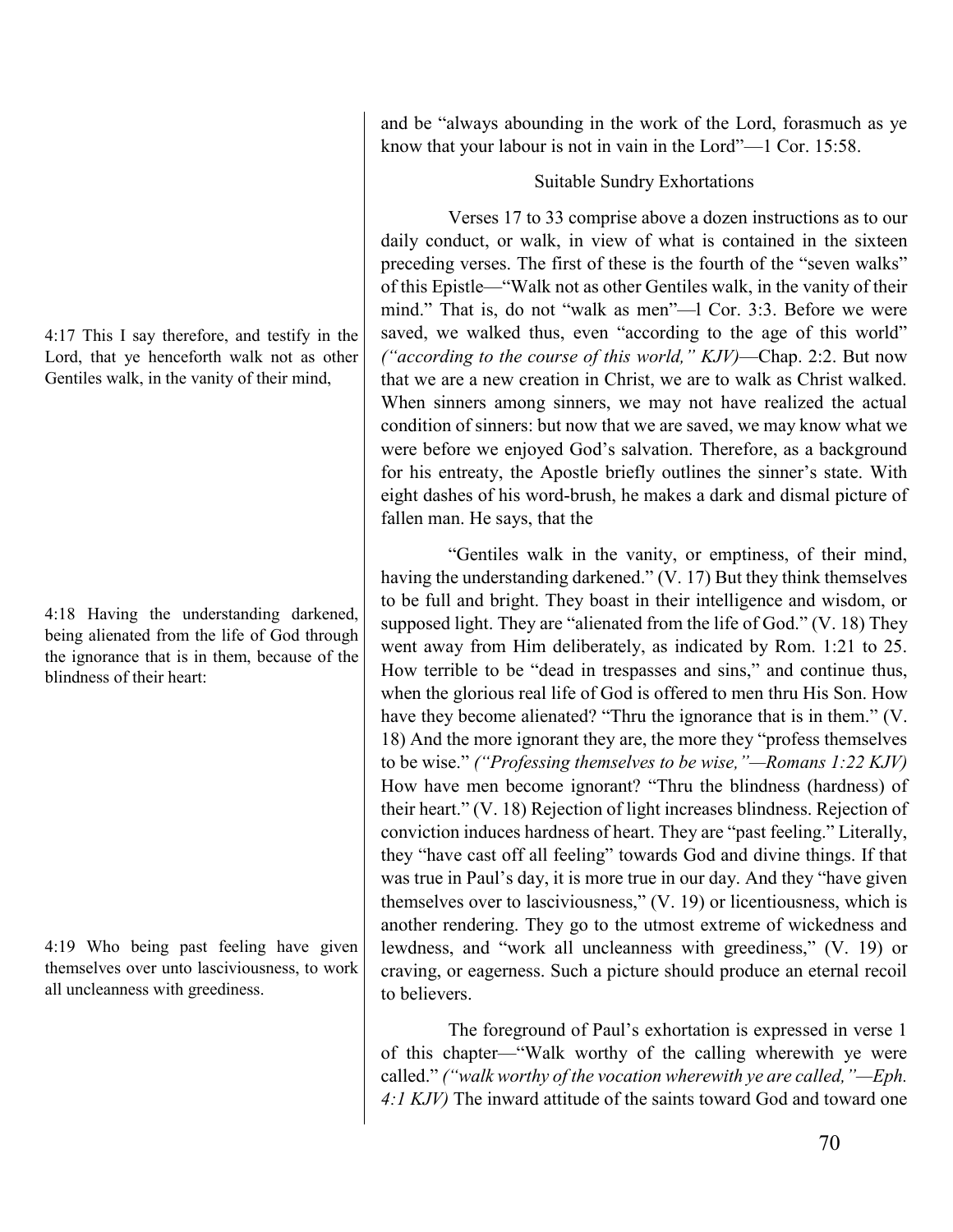4:20 But ye have not so learned Christ;

4:21 If so be that ye have heard him, and have been taught by him, as the truth is in Jesus:

4:22 That ye put off concerning the former conversation the old man, which is corrupt according to the deceitful lusts;

another are the chief concern of the first sixteen verses of the chapter. Hence, the entreaty—"Keep the unity of the Spirit" (V. 3), and the goal—"the unity of the faith"—V. 13. That is a walk before the Lord, the faithful steppings of the heart and will. It is a walk together with one another—"forbearing in love, speaking in love, building up in love." *("forbearing one another in love… speaking the truth in love… edifying of itself in love."—Eph. 4:2, 4:15, and 4:16 KJV)* The power of the Word and Spirit effectually operate in the new man, the inner man, causing it to grow up into Christ in all things. But the outward conduct is the concern of the latter half of this chapter. How to walk before men calls for these cautions.

# A Change of Clothing

"But ye have not so learned Christ, if so be that ye have heard Him and have been taught by (in) Him, as the truth is in Jesus"—Vs. 20, 21. The fundamental truth as to experience, which Paul always emphasized, was, that we put off the old man, when we believe on Jesus, and put on the new man. He declares this positively in Col. 3:9, 10—"Ye have put off the old man with his deeds, and have put on the new man." The old man "is corrupt according to the deceitful lusts," (V.22) or the desires of deceit, in which the nations still revel. Therefore, we are admonished not to walk as they walk. We are no longer to walk like the fellow we abandoned, but like the new man, which we have taken on. As believers, we are a new creation; we are in a new realm; we have a new Head, even the Last Adam. We are a spiritual people. Now verses 22 to 24 seem to teach us to put off the old man again and put on the new man again. But that is not the meaning. Paul does not mean to say that we may be saved today and lost tomorrow, and have to be saved over again. He means that we are to put off the conduct of the old man. The former course, or manner of life must be abandoned—"walk not as the nations walk." *("ye shall not walk in the manners of the nation,"—Leviticus 20:23 KJV)* Note exactly the wording of verse 22—The truth, set forth in Jesus' teaching and in His conduct, is this, "that ye put off, concerning the former conversation, the old man," or that ye put away, according to the former manner of life, the old man. When you were saved you put off the old Adam head; therefore, now put away his old habits, "which are waxed corrupt." The exhortations of verses 25 to 31 name some of those habits. Heeding those exhortations is putting off the old man, as to his former conduct.

The other side of truth, as it is in Jesus, is "that ye be renewed in the spirit of your mind and put on the new man, which, according to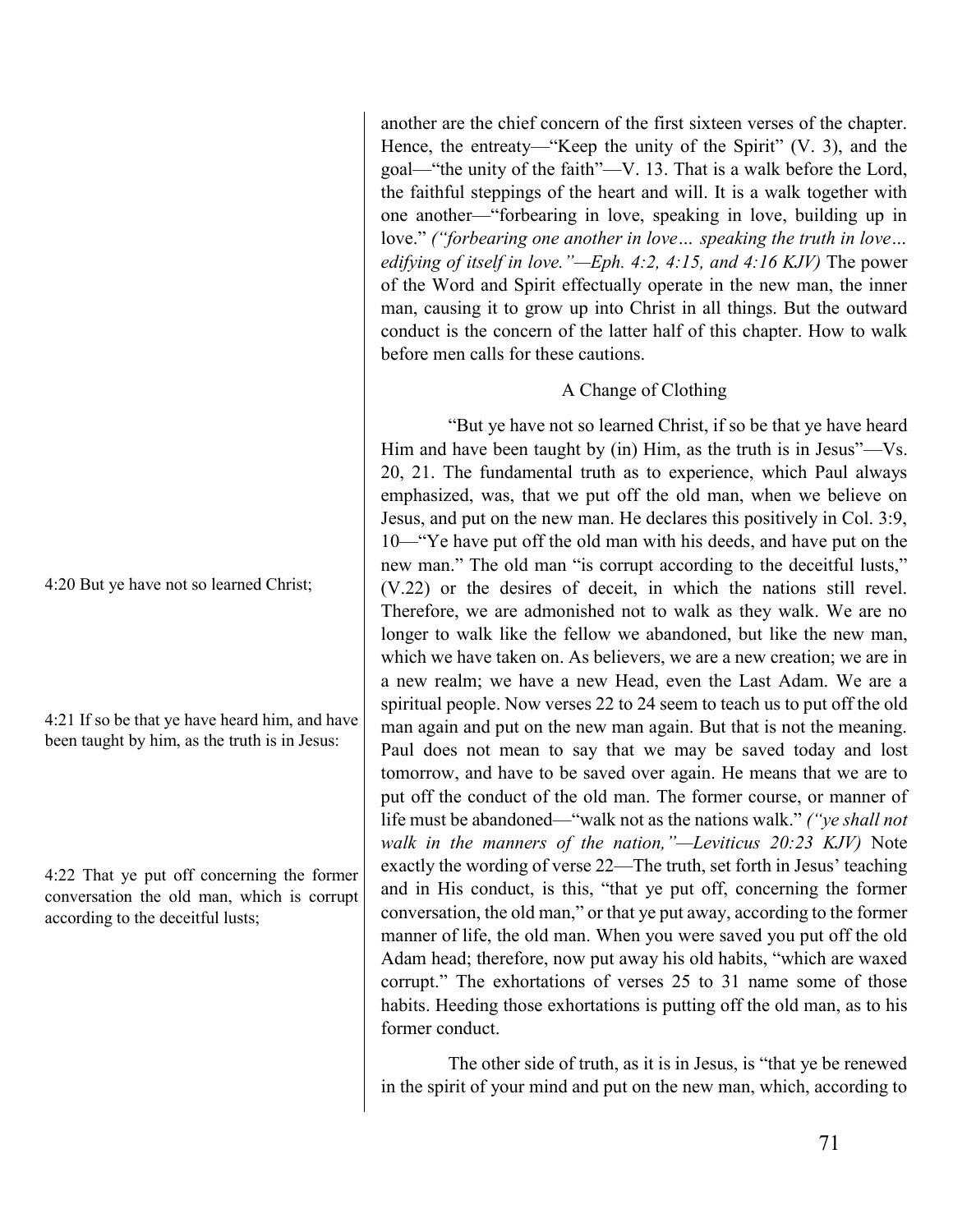4:23 And be renewed in the spirit of your mind;

4:24 And that ye put on the new man, which after God is created in righteousness and true holiness.

4:25 Wherefore putting away lying, speak every man truth with his neighbour: for we are members one of another.

4:26 Be ye angry, and sin not: let not the sun go down upon your wrath:

4:27 Neither give place to the devil.

God, is created in righteousness and holiness of the truth"—Vs. 23, 24, Gr. Here the conduct of the new man is meant, as the following verses also show. The phrase, "transformed by the renewing of your mind" (Rom. 12:2) is a comment on these verses. Neither one refers to salvation, but to being "renewed in knowledge" (Col. 3:10), "renewed day by day"—2 Cor. 4:16. Having taken the Last Adam as our Lord and Head, we are to wear His robe of righteousness. Our daily life should agree with our Sunday profession. In the following platform of eight planks, there are eight "nots," or negatives, and five "lets." Some of these planks are as couplets, a positive set over against a negative. These couplets declare unquestionably the fact of the two natures in believers. They prove that "the old man is not taken out, root and branch," as the second work theory claims. There is no kind of sanctification this side of death, or translation, that puts a believer, as to his body, into the state of sinlessness and purity, which Adam enjoyed before he sinned. Old sinful deeds are possible after we are saved, because of "sin in the flesh" *("sin that dwelleth in me." KJV)*— Rom. 7:17, 18, 20, 23 and 8:3. But we should not let sin reign in our mortal body; "for sin shall not have dominion over you"—Rom. 6:12, 14. By observing the following entreaties, we put off the old manner of life and put on the new manner of life. We heed verses 22 to 24.

"Wherefore putting away lying, speak every man truth with his neighbour: for we are members one of another"—V. 25. This verse is a significant triplet. The devil is a liar from the beginning. Tho' he has inoculated us with a lying nature, we are to yield our members to God and tell the truth. Lying to my neighbor, is lying to myself, because he is a member of me. And a white lie is just as black as a black lie. Truth makes men free (\*John 8:32); therefore, we should speak the truth always.

"Be ye angry and sin not; let no sun go down upon your wrath"—V. 26. Here is another triplet; but some of these triplets have couplets as opposites. Psa. 4:4 is a parallel citation—"Stand in awe (be angry), and sin not." It means well-grounded hatred of evil, or wrong done. Mark 3:5 is a side-light—Jesus "looked round about on them with anger ("orge," Greek), being grieved for the hardness of their hearts." But, however just our holy indignation may be, we must not let it burn on into bitterness. We must not "chew the rag" after we have had our say. We must not boast of how we rebuked the foe. If our anger does not subside, it will turn to wrath and become sinful; then darkness will steal over our spirit—the sun will go down upon our wrath. Thus we

\*John 8:32 "And ye shall know the truth, and the truth shall make you free."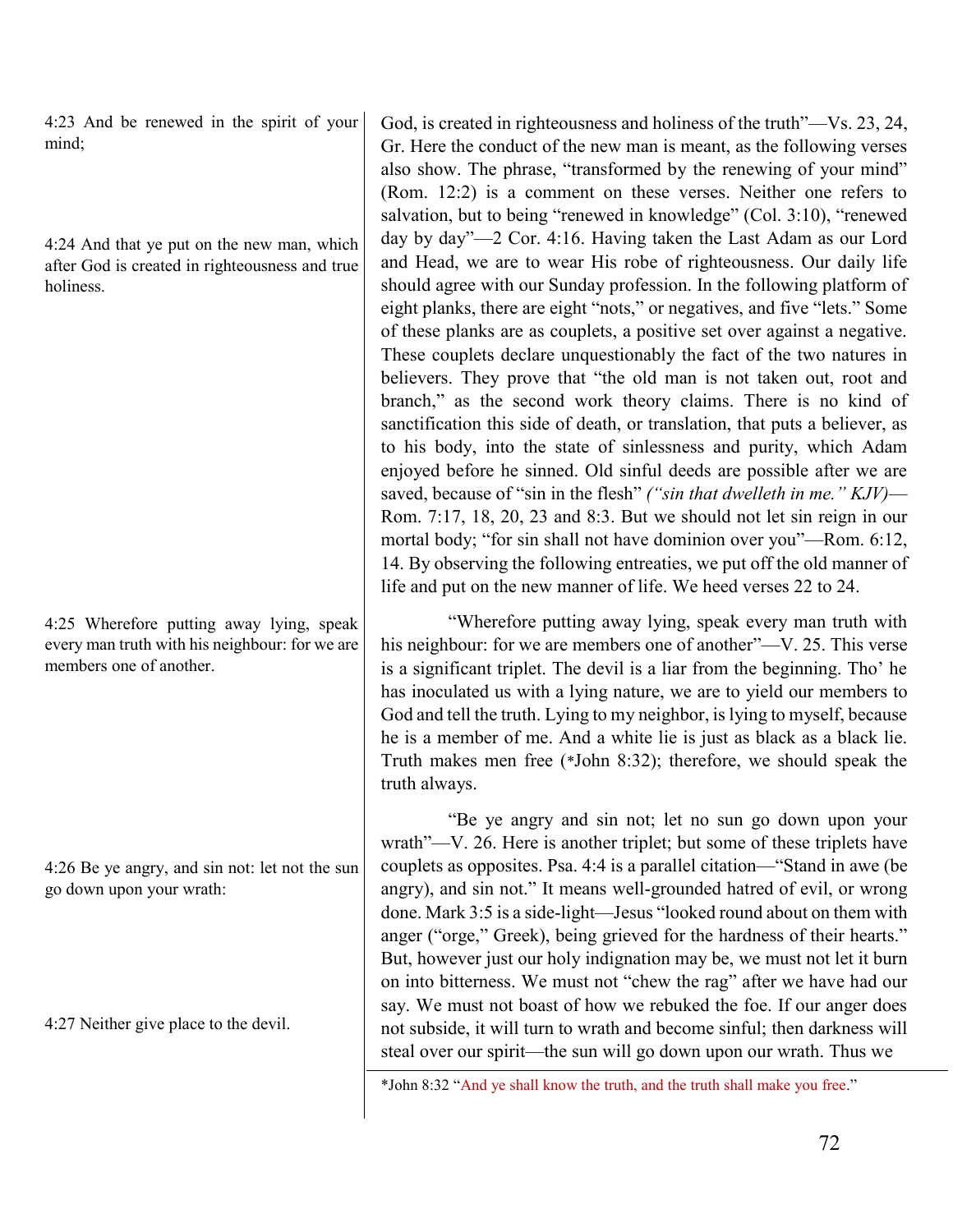4:28 Let him that stole steal no more: but rather let him labour, working with *his* hands the thing which is good, that he may have to give to him that needeth.

4:29 Let no corrupt communication proceed out of your mouth, but that which is good to the use of edifying, that it may minister grace unto the hearers.

4:30 And grieve not the holy Spirit of God, whereby ye are sealed unto the day of redemption.

will be giving the devil a chance to do mischief.

"Let him that stole, steal no more"—V. 28. It is wise to make restitution, if possible; but restitution is not even intimated here. How then can anyone teach the necessity of restitution in order to be saved? Salvation is by faith in Him who paid all our debt, and not by restoring what we might have stolen. We are not exhorted to repair the past conduct of the old man, but we are taught not to continue in that conduct. "Rather let him labour, working with his hands the thing which is good," instead of stealing with his hands; for stealing is evil. This verse is another significant triplet. Observe, that the toil is not to enrich the former thief, nor the present toiler, but to relieve the sufferer. The Gospel of Christ and of Paul never gives any place for selfishness.

"Let no corrupt communication proceed out of your mouth, but that which is good to the use of edifying, that it may minister grace unto the hearers"—V. 29. Someone said, If you think something, you might as well speak it out. That is a poor excuse for not being willing to put his hand on his mouth, as \*Prov. 30:32 advises. Oh, how much harm is done, how much sadness is wrought among saints by not heeding this injunction. We may not be responsible for evil thoughts; but we certainly are responsible for saying everything which comes into the mind. Do you turn on the faucet and let out all the water just because the water is there? Do you open the windows and let all the dust and smoke blow in, simply because they are crying for entrance? Some people are so given to grab in the natural, that it seems they never get control of their talkative old man, tho' they have received the Holy Spirit. Instead of being ashamed of their useless palaver, which is invariably baneful, they enjoy hearing themselves talk.

Oh, beloved, stop and consider before you speak. Is it "good to the use of edifying?" What profit to others will my words give? At railroad crossings, stands the loud caution—"Stop; look; listen." Neglect of that warning has plunged many persons suddenly into eternity. Reader, stop and think; look up to the Lord; listen for His voice. Certainly you will not talk so much. When you do speak, it will be for the building up of others. You will be a wise minister of grace. See, you need not be a pulpiteer to preach grace; preach it in your walk. Rather than disseminate disgrace, let us be silent for ever.

"And grieve not the Holy Spirit of God, whereby ye were sealed unto the day of redemption"—V. 30. This verse has no reference to praying and testifying in meeting. It refers to our daily life among

<sup>\*</sup>Proverbs 30:32 "If thou hast done foolishly in lifting up thyself, or if thou hast thought evil, *lay* thine hand upon thy mouth."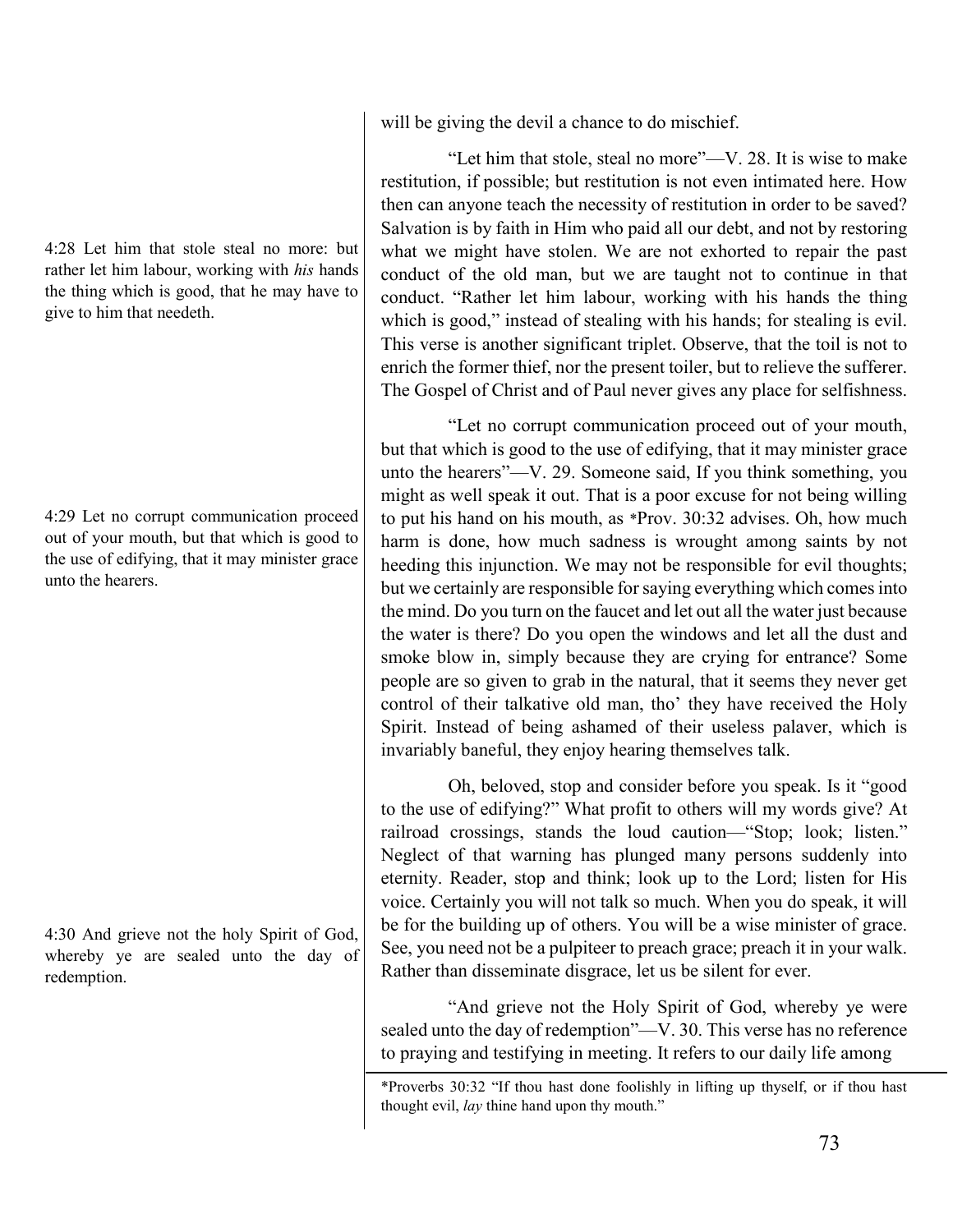4:31 Let all bitterness, and wrath, and anger, and clamour, and evil speaking, be put away from you, with all malice:

the saints. Neglect of the preceding and succeeding admonitions grieves the Spirit. Walking after the flesh, doing the things we did when unsaved, living and talking like the world, misusing our tongues, misappropriating our earnings: all such things grieve the Holy Spirit. The next verse is a sample—"bitterness and wrath and anger and clamor and evil speaking, with all malice." (V. 31) It is a summing up of what went before.

Is it possible that saved people need these exhortations? Yes, and these were written to pentecostal people. They had been "sealed with the Spirit," *("sealed with that holy Spirit of promise,"—Eph. 1:13 KJV)* that is, "anointed with the Spirit," *("ye have an unction from the Holy One,"—1 John 2:20 KJV)* or as folks today say, but unscripturally, "baptized with the Spirit." *("baptize you with the Holy Ghost."—Mark 1:8 KJV)* Note also chap. 1:13. Apparently there is more strife among the Spirit-filled saints than among others. There are several reasons for this. First, they are the most out-and-out-for-God folks on earth. Of course, the devil seeks to make trouble among them more than among others; for he knows that "a house divided against itself cannot stand." *("And if a house be divided against itself, that house cannot stand."—Mark 3:25 KJV)* Second, when the Holy Spirit comes into a life, He begins to show up the character of the old man, and domestic war arises between the old and the new lives, or the two natures. "The flesh lusteth against the spirit (the renewed spirit), and the spirit against the flesh: and these are contrary to one another, so that ye may not do the things that ye would" *("For the flesh lusteth against the Spirit, and the Spirit against the flesh: and these are contrary the one to the other: so that ye cannot do the things that ye would." KJV)—* Gal. 5:17. The individual, and usually the whole assembly, are dwelling in the seventh chapter of Romans—sin is reigning in their flesh. Third, they have not learned the way of victory over sin, the road out of Rom. 7, by means of reckoning as taught in Rom. 6. Therefore, they know nothing experimentally about the glorious, victorious, reigning life in the Spirit, as taught in Rom. 8. Some may have a philosophical selfcontrol in certain respects, but not thru the mastery of the Holy Spirit over them. Fourth, some saints know the theory of victory over sin, according to Rom. 6; but they do not practice the theory. They fail to reckon. They do not judge their own cantankerous flesh. They sit in judgment over their fellows, and justify themselves. Or they do not judge their nice, sweet, flesh, their natural self-control. The flesh in one believer snorts against the flesh in another believer; or the flesh in one arises against the Holy Spirit in another. Some times error in doctrine causes strife. All these things grieve the Holy Spirit; and that grief is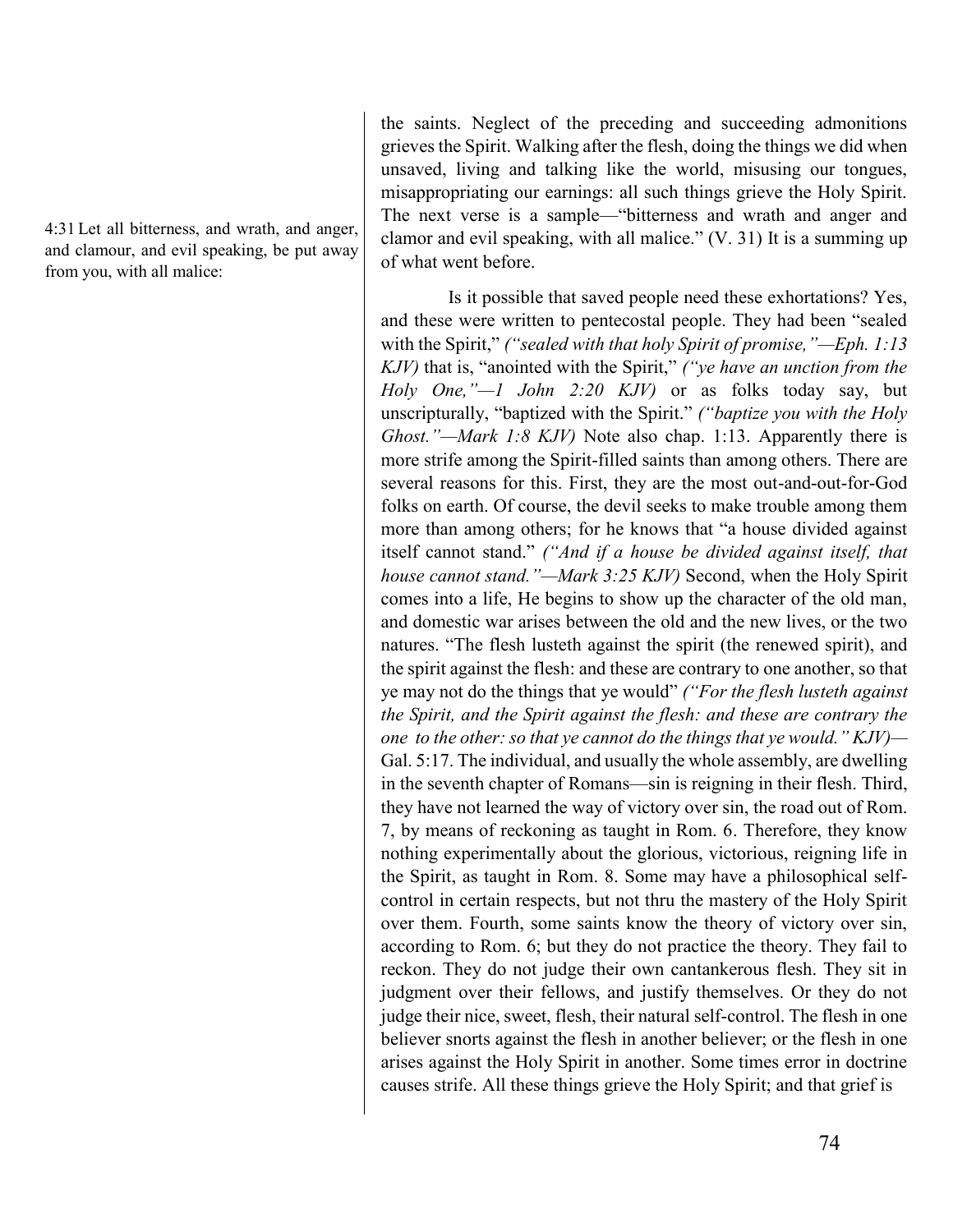keenly felt by those who are filled practically with the Spirit and walk in the Spirit.

Some may ask, What is meant by "the day of redemption?" This is not an unfair question. It deserves an answer. Rom. 8:23 gives us light—We, "which have the firstfruits of the Spirit, even we ourselves groan within ourselves, waiting for the adoption (or sonship), the redemption of our body." *("And not only they, but ourselves also, which have the firstfruits of the Spirit, even we ourselves groan within ourselves groan within ourselves, waiting for the adoption, to wit, the redemption of our body" KJV)* The full fruitage of the Spirit will include the resurrection and translation of the body; for Christ died to save the entire man, spirit, soul and body. The Greek word "apolutrosis," rendered redemption, literally means "a loosing away, a release on payment of a ransom." An immortal body will be the final result for us of Christ's redemption. We will be actually loosed away from all sin and from the possibility of committing sin. We will be loosed away from death and disease, to be forever with the Redeemer Himself. Therefore, "the day of redemption" is when the Lord shall raise the dead bodies of saints and change the living and catch us up to be with Him in the glory. When we received the Holy Spirit, we were sealed unto that glorious time; and none can break the seal.

"And be ye kind one to another, tenderhearted, forgiving one another, even as God for Christ's sake hath forgiven you"—V. 32. Doing this pleases the Holy Spirit; for this is what He will enable us to do, if we keep yielding to Him. What a beautiful finale to the chapter! It is akin to the beginning of the chapter. If we consider the motive of God's forgiveness, even "for Christ's sake," we will become kind and tender toward our brethren. Then there will be also reality and depth to our forgiveness. When the Lord pardons us, He does not afterward publish what wicked wreches we were. If we really pardon an offense of a brother, we will not broadcast the crime he had committed against us. The forgiveness for Jesus' sake forgets as well as forgives, even as Jehovah casts our sins into the sea of forgetfulness for ever.

## An Explanatory Word

Our use of the word "officer" in reference to the five divine "gifts" in verse 11, may seem to some that we endorse organization. No, we simply endorse divine order, or arrangement. God forbid that we should leave an unwise impression on anyone's mind. Let me explain the meaning by several citations. Paul said, "I magnify mine office" (literally, "deaconship, or ministry")—Rom. 11:13. He said, "All members have not the same office" (Greek, "praxis," meaning,

4:32 And be ye kind one to another, tenderhearted, forgiving one another, even as God for Christ's sake hath forgiven you.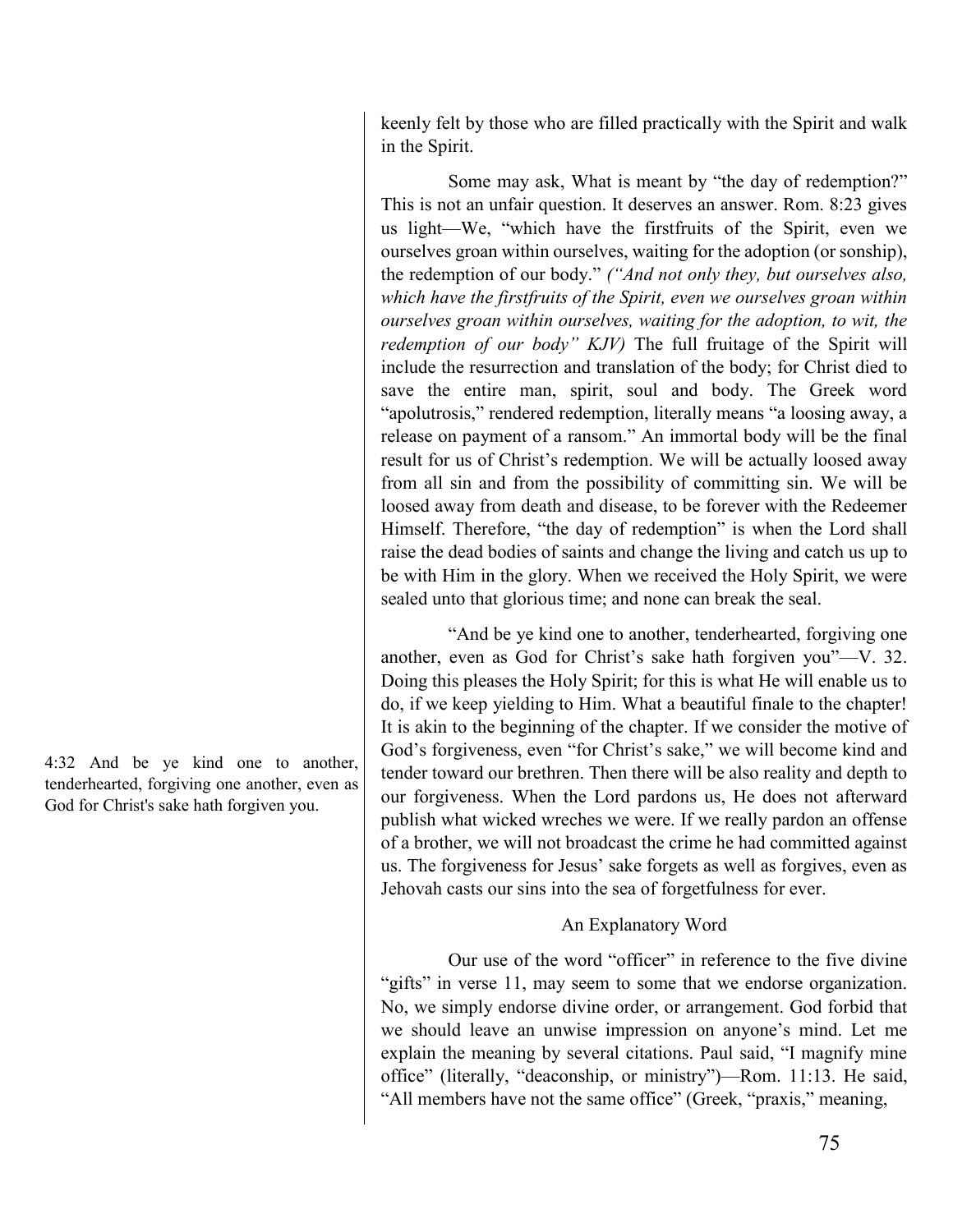"work, action, use")—Rom. 12:4. Also, "if a man desire the office of a bishop (Greek, "episkope," "oversight, bishopric"), he desireth a good work"—l Tim. 3:1. Note that this office is called "a work." See also \*Acts 1:20, where the four-word phrase is translated "bishopric" *("bishoprick" KJV)*—\*\*Luke 1:9 and \*\*\*Heb. 7:5. The priests were not in an organization, and were not chosen by the people. They were divinely appointed.

Who is an officer? An officer is one who fills an office, or acts in an official capacity, or performs a certain service. Hence, a deacon, a bishop, a minister, an apostle may be called an officer, as by divine appointment. Such an appointment, or such an officer need have no reference to an organization at all. The Greek word "huperetes," translated "officer" in the Gospels, means "an under rower, an assistant, an attendant." John Mark was such an officer with Barnabas and Saul, but was called "their minister"—Acts 13:5. Of course, if we call those five classes of ministries in verse 11, "gifts" ("domata," Greek), as in verse 8, we shall not be misleading; neither will we give Satan an advantage to introduce something unscriptural. Consult again page 55, the first paragraph.

\*Acts 1:20 "For it is written in the book of Psalms, Let his habitation be desolate, and let no man dwell therein: and his bishoprick let another take."

\*\*Luke 1:9 "According to the custom of the priest's office, his lot was to burn incense when he went into the temple of the Lord."

\*\*\*Hebrews 7:5 "And verily they that are of the sons of Levi, who receive the office of the priesthood, have a commandment to take tithes of the people according to the law, that is, of their brethren, though they come out of the loins of Abraham:"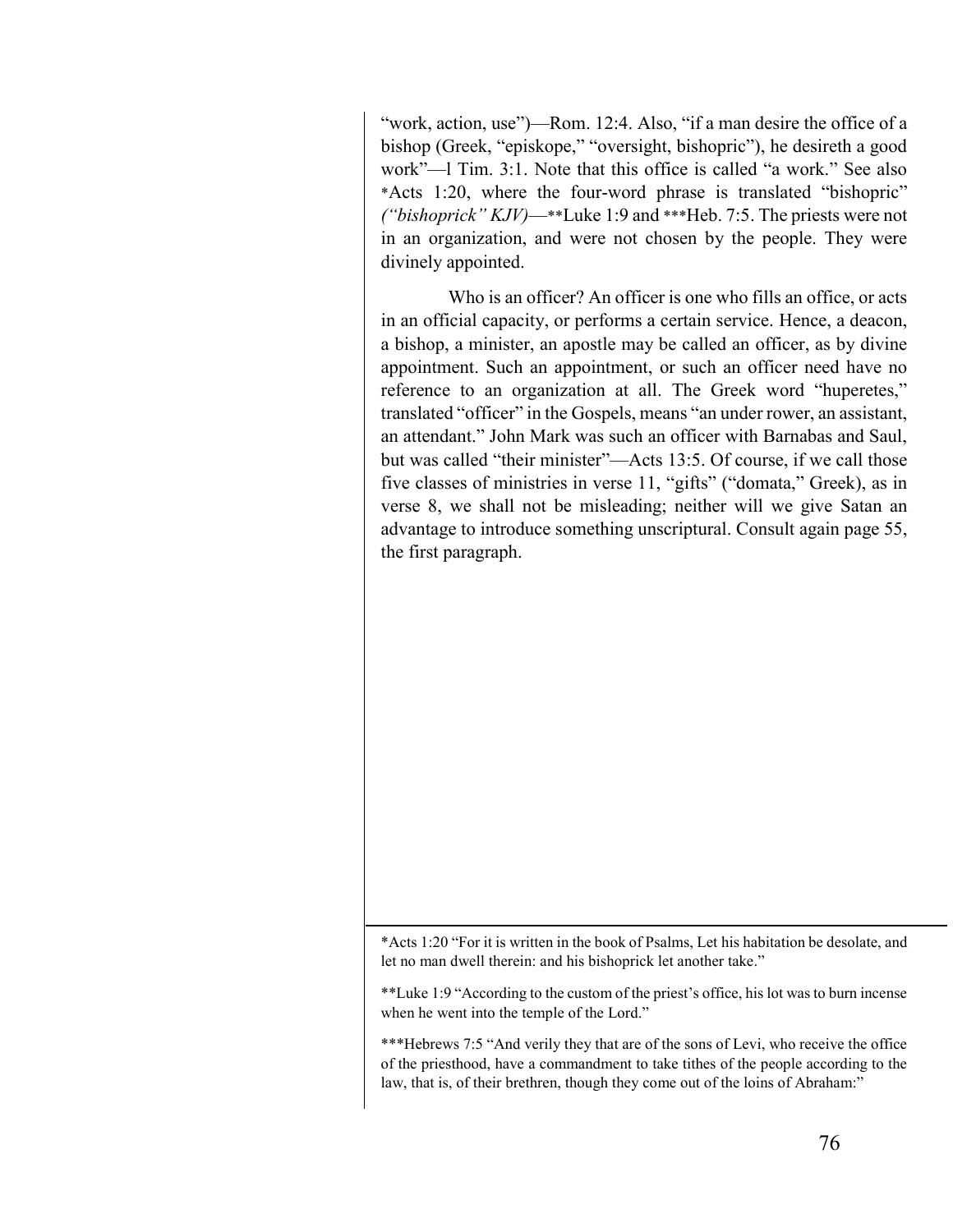The Divine Product,

The Bride

### Chapter Five

"Be ye therefore followers of God as dear children; and walk in love, as Christ also hath loved us and hath given Himself for us an offering and a sacrifice to God for a sweetsmelling savour"—Vs. 1, 2. These verses properly conclude the preceding chapter. The expletive, "therefore," connects them with it. For us to do as admonished in the foregoing couplets and triplets is being "followers, or imitators" of God. Thus we are "children beloved" of God, as our Father, who loves His dear children even as He loves His Son. We also are His very own, having been begotten of Him. We were entreated to "walk worthy of our calling" *("walk worthy of the vocation wherewith ye are called,"— Chap. 4:1 KJV)* and "walk not as other Gentiles walk"—Chap. 4:1 and 17. Three things were to be done "in love." Now all those walks and works are summed up in one comprehensive request—"And walk in love," which is the fifth of the seven walks of this letter. To walk in love is to do God's perfect will. The leverage for such a perfect walk is profound and powerful. It is twofold, which observe.

"As Christ also hath loved us, and hath given Himself for us." God so loved the world that He gave His only begotten Son to redeem it. The Son so loved the world that He left the glory to come to earth to die for mankind. The Holy Spirit so loved the world that He came to empower the Son to die thus. Hence, the Son has given Himself, an offering and a sacrifice. During the time of the shadows, the people brought offerings of money, or wood, or other things, to the Lord. Those were thank offerings, etc. Then they brought also animals and birds for sacrifices, which were called burnt offerings, sin offerings etc. They all foreshadowed Jesus Christ and His death on Calvary. As the offering and the sacrifice, Christ gave Himself for us. God accepts us in Christ, who is our offering, by accepting Him. In Christ, we are a thank offering to God. He accepts the sacrifice of Christ as the burnt offering for us. In offering Himself, as a sacrifice for us, He was a sweet smelling savor to the Father, and we who believe on Jesus are a sweet savor also in Him. Gen. 8:20, 21 is a bright side-light at this point. Noah "offered burnt offerings on the altar; and the Lord smelled a sweet savor." The margin says, that He smelled "a savor of rest." God is absolutely satisfied with the offering and sacrifice of His Son in our behalf. Therefore, He has entered into an eternal rest. He wants no other offering, no other sacrifice. And more. He smelled that savor of rest for you and me. By accepting Jesus, we too satisfy God. Oh, this is too

5:1 Be ye therefore followers of God, as dear children;

5:2 And walk in love, as Christ also hath loved us, and hath given himself for us an offering and a sacrifice to God for a sweetsmelling savour.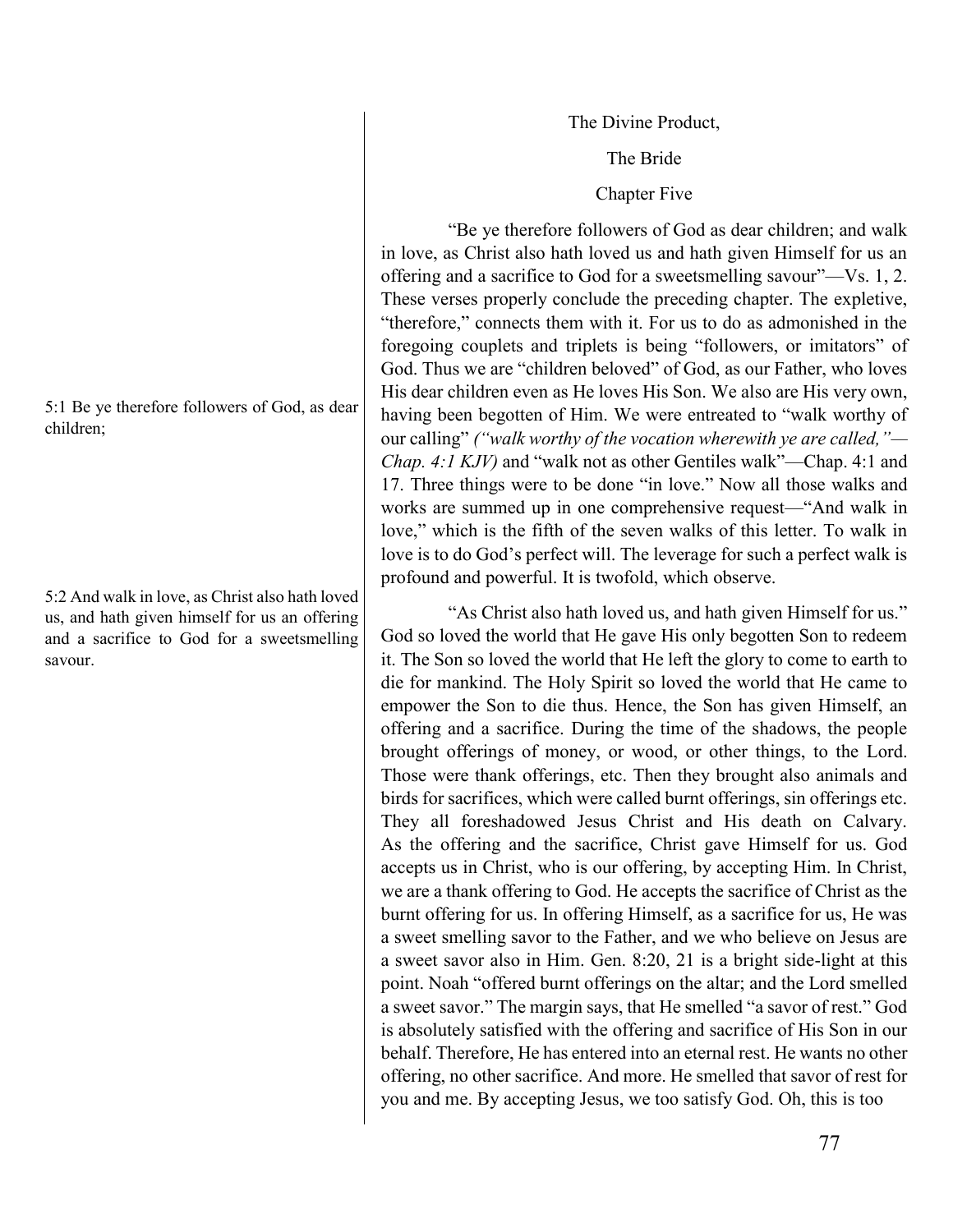deep and wonderful for words. He is resting in regard to us in the perfection of His Son, and He rests in us as His sons, because of Christ. (Paul does not speak here of Christ as the sin and trespass offerings. We have those in chap. 2.)

Do you marvel, then, that Paul said, "And walk in love?" How can we walk otherwise, seeing that we are so highly favored? With such a view of divine grace, we need not wonder that "Enoch walked with God." It makes me want to walk with Him. Yea, it makes me let God walk IN me. If a scriptural vision of the boundless grace of God and of the self-sacrificing grace of His Son does not move us to chastity, unselfishness and holy living, what will? But that is not all. We are to "walk in love as Christ also hath loved us." We are to walk as He walked, love as He loved, give ourselves up to the Father as He gave Himself. Moses and Paul are examples of the possible depth of such devotedness to God. Moses was willing to have his name blotted out of God's book, if thereby Israel might be forgiven—\*Ex. 32:32. Paul was willing to be accursed, or separated from Christ for the salvation of Israel—\*\*Rom. 9:3. The high purpose of this deep love and devotion is set before us in verses 22 to 33 of this chapter.

## Walk Not After the Flesh

"But fornication and all uncleanness, or covetousness, let it not be once named among you, as becometh saints"—V. 3. These are called "works of the flesh" in Gal. 5:19-21. They head the list of seventeen there, and of six here. These are the most pronounced and include the others. Strange to say, these works of the flesh are termed "your members" (Col. 3:5) because they operate thru the members of our bodies. We did put off all these works once, in God's reckoning, when we accepted Jesus as our Savior. We turned from them as belonging to the old creation. Nevertheless, as to experience, they may clamor for recognition and seek to continue working. Hence, we have to deal with them, one by one, as they arise. We must "mortify" them, put them to death by treating them as dead, because they were executed in the execution of Christ. It is becoming among Ephesian saints, that such carnal working be not even named, so great should be our victory over sin in the flesh.

People put unwarranted distinctions between lusts of the flesh.

\*Exodus 32:32 "Yet now, if thou wilt forgive their sin—; and if not, blot me, I pray thee, out of thy book which thou hast written."

\*\*Romans 9:3 "For I could wish that myself were accursed from Christ for my brethren, my kinsmen according to the flesh:"

5:3 But fornication, and all uncleanness, or covetousness, let it not be once named among you, as becometh saints;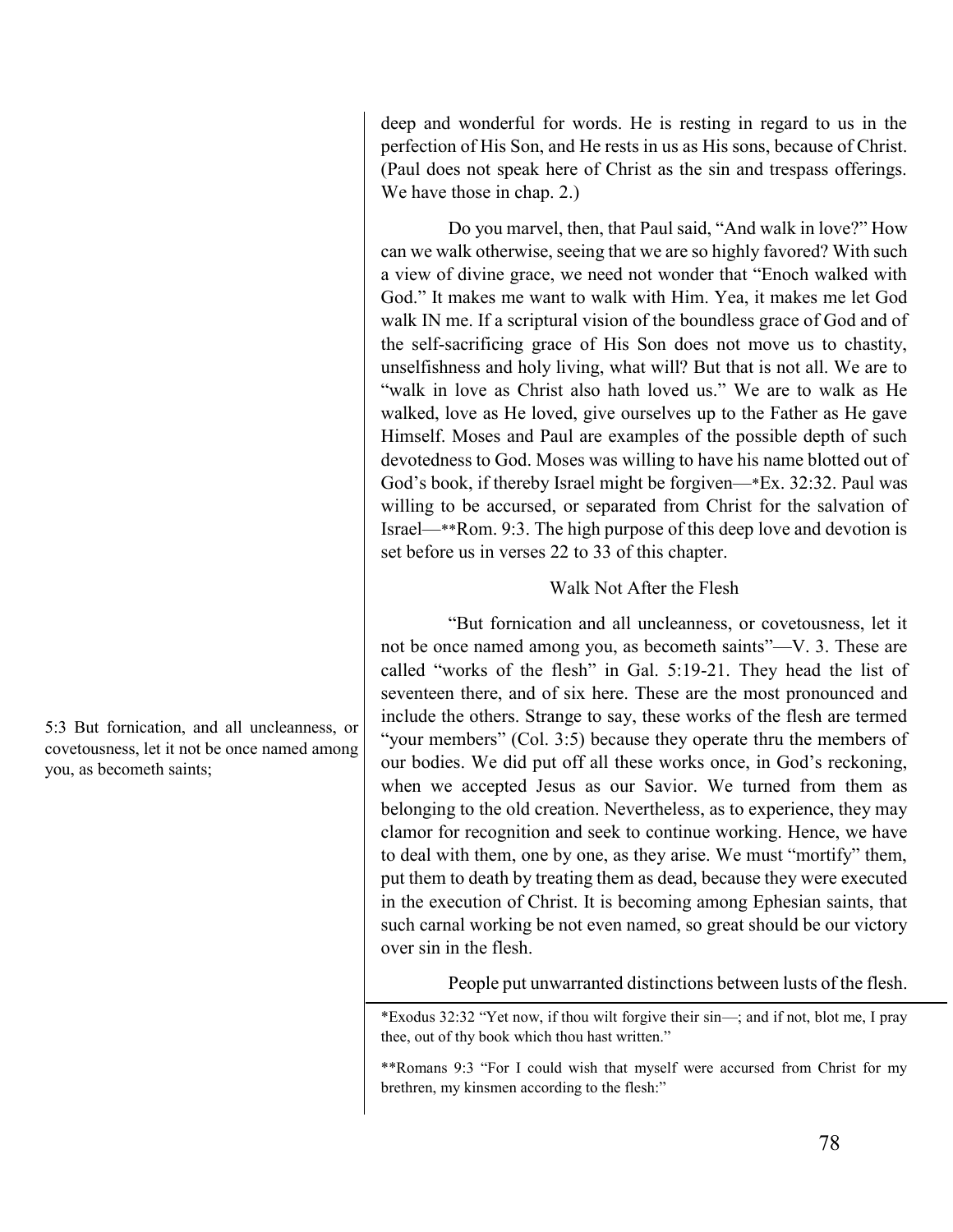5:5 For this ye know, that no whoremonger, nor unclean person, nor covetous man, who is an idolater, hath any inheritance in the kingdom of Christ and of God.

5:4 Neither filthiness, nor foolish talking, nor jesting, which are not convenient: but rather giving of thanks.

They raise a hue and cry about fornication; but pass lightly over covetousness and even rejoice over a jest. Bear in mind that Holy Writ always sees them in the same pen, as abominable in His sight. If there is any difference, covetousness is the worst; for it is termed "idolatry"—V. 5 with \*Col. 3:5. It substitutes for God what it hankers after. Verse 5 is unmistakably plain—"For this ye know, that no whoremonger, nor unclean person, nor covetous man, who is an idolater, hath any inheritance in the kingdom of Christ and of God." Of course not. The old creation can have no part, or lot in God's kingdom, because it is flesh, and "all flesh is grass," which shall be burned with divine wrath. Rev. 22:11 gives the final verdict of the old creation— "He that is unjust, let him be unjust still; and he which is filthy, let him be filthy still." Gal. 5:21 declares that "they which do such things shall not inherit the kingdom of God."

"The foolish talking, or jesting" (V. 4) means much more than innocent pleasantries, or mirthful puns. It means professional storytelling, creating laughter by ludicrous remarks and actions. "A jester was one retained by persons of high rank to make sport for them and their friends. He wore a motly, or parti-colored dress, with a cap, or head-dress, furnished with bells and asses' ears." This refers no doubt especially to making a mock of the Truth and of divine things. After giving those unanswerable proofs of the resurrection, Paul adds, "Be not deceived: evil communications corrupt good manners"—1 Cor. 15:33. He had no reference to ordinary conversation. Devilish doctrine was the evil communication. By good manners, he meant good behavior in God's sight. Wrong teaching will produce bad conduct. Similar is the meaning here. Smart remarks, witty, tricky flings at Christ and His doctrine are not befitting to believers. Instead of enjoying them, much less engaging in them, we should rebuke them as coming from vile mouths.

# Christ's Headship Adorned

There is deeper meaning than the natural to these verses. God's chief concern for His people has always been their spiritual condition and their relation to Himself. Most saints are unduly taken up with the natural works, or lusts of the flesh, and miss the enjoyment of the place and fellowship which is ours in Christ. Therefore, let us consider the spiritual application of these motions of the flesh.

Religious "fornication and uncleanness," *("fornication, and* 

\*Colossians 3:5 "Mortify therefore your members which are upon the earth; fornication, uncleanness, inordinate affection, evil concupiscence, and covetousness, which is idolatry:"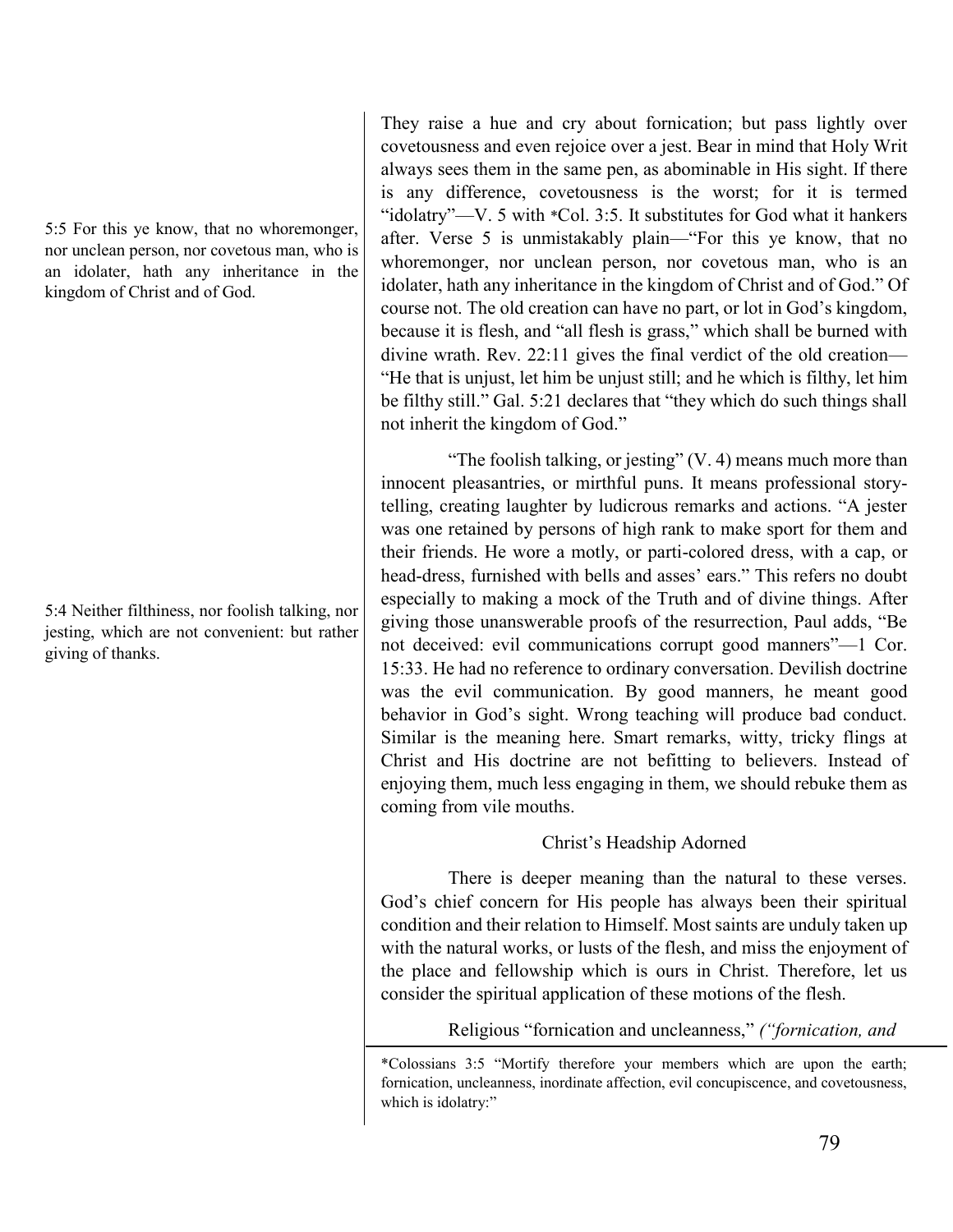*all uncleanness,"—V. 3 KJV)* etc., certainly figure prominently in Christendom. Fornication heads the class in the religious realm as well as in the natural. It seems to be the father of all the others. God's way is that His Son should be the Head of His people, which, for this age, are termed the Church, or Body of Christ. See chaps. 1:22, 23 and 4:15 and Col. 2:19. Paul said, "I have espoused you to one Husband," Christ—2 Cor. 11:2. As their Head, He desires to be their Wisdom, Life, Strength and Guide. He would be to His own all that a husband should be to his wife, and more. But men have assumed His place of headship over the Church. Thus they have made themselves, or others have made them, religious fornicators; and they cause the Church to commit adultery. Human wisdom is substituted for Christ. Intellectual feasts and musical performances take the place of Christ as the Life and Strength of His people. Presbyteries, conferences and official boards assume to guide, by human legislation and legerdemain, whom only the infinite Spirit of Jehovah can direct.

"And all uncleanness" is sure to come as a nasty troop after fornication. First of all the fellowship is unclean, because an unclean fellow is in the lead. How can the fruitage be pure and the spiritual offspring be scripturally clean and healthy? Error in doctrine is sure to spring up. Worship becomes soulish. Spiritual power wanes. Formality reigns. Mentality gains the day.

"Covetousness" is the next child born to fornication. Perhaps it did not occur to you that some people are religiously covetous. It stalks with long legs, high air and brazen face on every hand to day. It is a most common thing for saints to yield to this shameful lust. Men have no scruples about stealing other people's places. Preachers covet the pulpits of their brethren, and get them by craft. They covet well-fed sheep and connive to win them. Covetousness is so wily and oily, so polite and fawning, that its real character is not readily discerned. It talks smoothly and smiles complacently. It flatters and fools folks. Apparently, it wants nothing; but actually it craves everything. Apparently it is contented and satisfied, but all the while pulling wires and shoving dice to win a spiritual game. Dear Paul cried, "Let it not be once named among you." It is unbecoming for saints to want what does not belong to them. It is a burning shame the way some ministers mal-treat their brethren. Brother, If God calls you, He will find you a job. You need not steal one.

"Neither filthiness, nor foolish talking, nor jesting." These follow close behind the former trio. The Greek word "aischrotes," here translated filthiness, means also "ugliness, baseness, infamy." The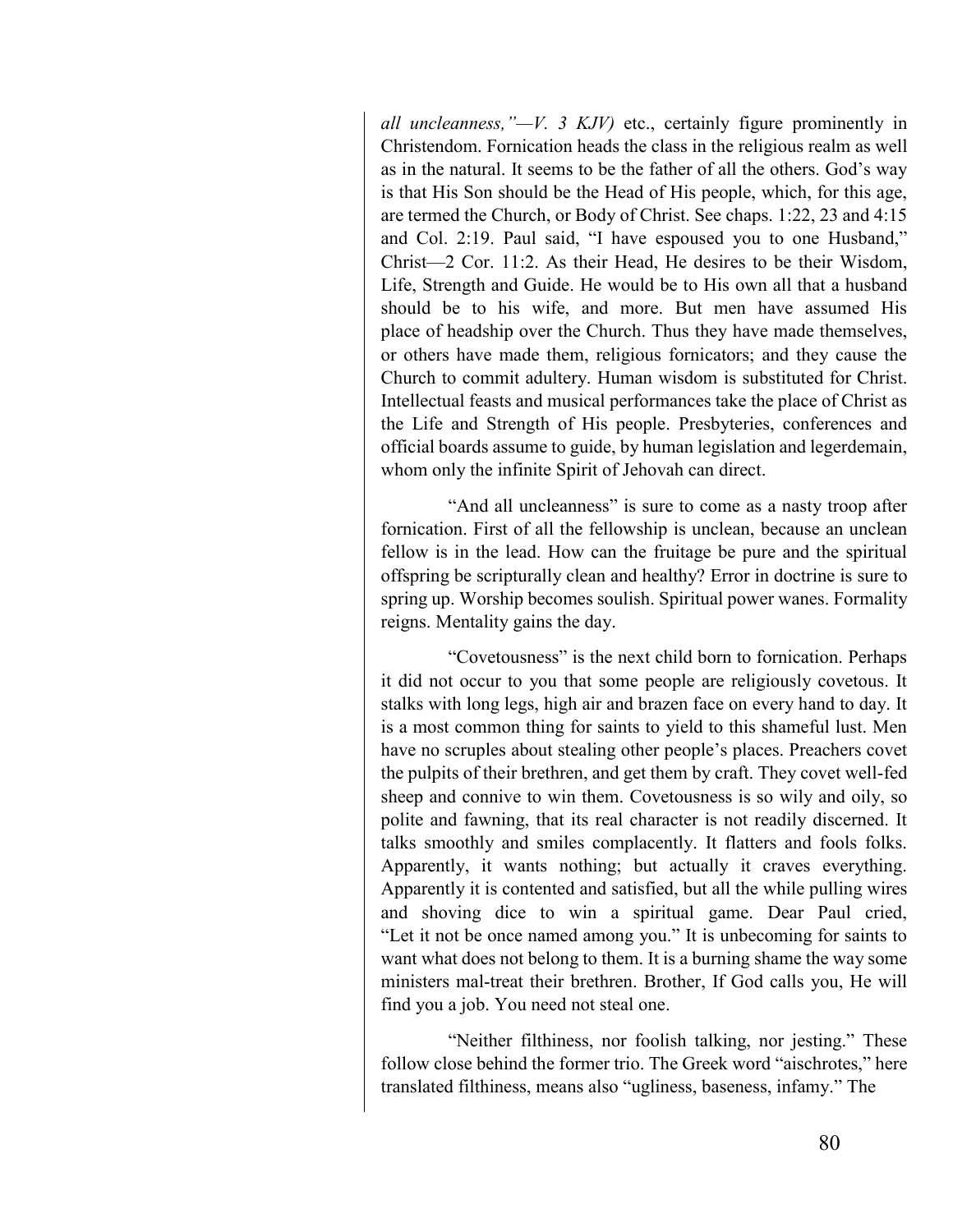word "morologia," rendered foolish talking, is from "moros," meaning "dull, heavy, stupid, silly, foolish, tasteless;" and from "lego," to speak. It is amazing to what depths of ugliness and abuse that men can stoop, when they assume authority that God has not given to them. With heated invectives, they warn people against those who proclaim the whole counsel of God, and are innocent of ministerial filthiness. Their teaching, if it may be called such, becomes dull and insipid. Their preaching, empty and tasteless. Finally, they crown their harangues with ludicrous jests about the truth. Here is a sample of such pious (?) filthiness, foolish talking and jesting. One fellow wrote, that "eternal security makes God unholy, unjust a respecter of persons and both a liar and a fool. It makes the whole Bible a pack of lies and a bunch of nonsense. It forces you to believe in infant damnation, or universalism. It teaches in effect that men can be cleansed from sin after death, and has purgatory beat forty ways. It is hellish and blasphemous, and a lie of the devil from start to finish." Reader, is that not terrible for a Gospel minister? But that is a specimen of what flows from religious fornication. Hence, how wisely Paul wrote—"Having, therefore, these promises, dearly beloved, let us cleanse ourselves from all filthiness of the flesh and spirit, perfecting holiness in the fear of the Lord" *("Having therefore these promises, dearly beloved, let us cleanse ourselves from all filthiness of the flesh and spirit, perfecting holiness in the fear of God," KJV)*—2 Cor. 7:1.

"For this ye know, that no whoremonger, nor unclean person, nor covetous man, who is an idolater, hath any inheritance in the kingdom of Christ and of God"—V. 5. If such false lights, as the one just quoted from above, are saved at all, it is because God saved them by His wondrous grace before they imbibed such shameful error. They certainly will have no inheritance; for they are building "wood and hay and stubble." Their vain works of flesh will be burned by the just fires of divine judgment, tho' they themselves be saved. "An inheritance among all them that are sanctified" is possible only thru "the Word of grace, which is able to build you up" *("the word of his grace, which is able to build you up," KJV)*—Acts 20:32. Legality, or fleshly activity, has no right to any inheritance; "for if the inheritance be of the law, it is no more of promise: but God gave it to Abraham by promise"—Gal. 3:18. That was absolutely by grace. God dealt in wondrous grace with Abraham 300 years before the law was given.

Perhaps you think it is too much to say, that there are religious whoremongers, unclean and covetous fellows in the pulpits; but that is what the Bible teaches. What else is the fitting title for the man that deliberately takes the official place that belongs to Christ, if Christ is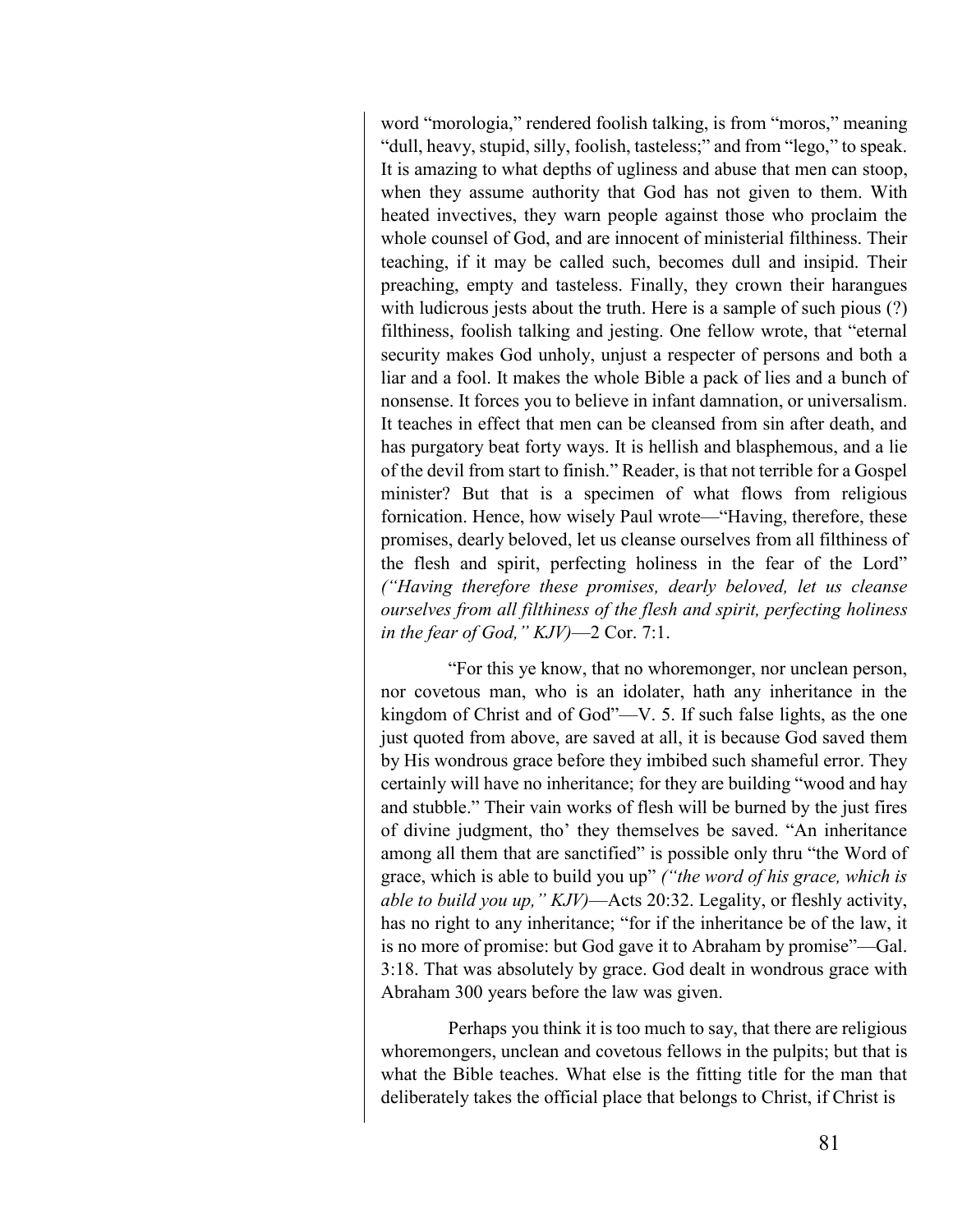5:6 Let no man deceive you with vain words: for because of these things cometh the wrath of God upon the children of disobedience.

5:7 Be not ye therefore partakers with them.

Head of the Church? And is he not unclean by making himself the husband of Christ's very own? And does he not defile the Body and Bride of the Son of God? What kind of covetousness could be more criminal? And this spirit of unclean dominion and covetousness flows thru entire organized systems. They demand stipulated and systematic support of their flocks. Imagine a man marrying a woman, ostensibly because he loves her, and then demanding of her \$50.00 per week for his headship. No doubt a divorce suit would soon follow.

Now, if these things are so, how can such ministries obtain a heavenly inheritance? How can the God of all grace reward the works of flesh with spiritual remunerations? "Whatsoever a man soweth, that shall he also reap. He that soweth to the flesh, shall of the flesh reap corruption." *("for whatsoever a man soweth, that shall he also reap. For he that soweth to his flesh shall of the flesh reap corruption;"— Gal. 6:7-8 KJV)* All the reward and inheritance that many Christian workers will receive, is in this life. They themselves will be saved as by fire, if they are born again; but their carnal works will ascend in smoke, a stench in the nostrils of the holy Jehovah.

"Let no man deceive you with vain words: for because of these things cometh the wrath of God upon the children of disobedience"— V. 6. The projectors of the six evil acts named in the three preceding verses are termed "sons (Greek, huious) of disobedience." They have grown up and become efficient in their wicked works and religious buffoonery. Tho' their language is catchy and entertaining, they are really "vain, or empty." Fleshly hearers may be attracted thereby; but the spiritual are disgusted with them. They are useless, defiling and destructive. "For such are false apostles, deceitful workers, transforming themselves into the apostles of Christ"—2 Cor. 11:13. Hence, our Apostle warns us not to be deceived by them.

"Be not ye therefore partakers with them; for ye were sometimes darkness, but now are ye light in the Lord. Walk as children of light"—V. 7, 8. Some saints are deceived by the cunning flattery of the afore-mentioned religious evils, and become partakers therewith. They have not learned that "Satan himself is transformed into an angel of light," and has "ministers also be transformed as the ministers of righteousness, whose end shall be according to their works"—1 Cor. 11:14, 15. His light is darkness. His righteousness is a false righteousness. It is a make-believe, a put-on, an imitation, a whitewash. It is commonly called self-righteousness. Many believers are snared by it. Christian workers are victims to this trap of the devil, and defile their followers thereby. Hence, Paul warns us not to be deceived thereby,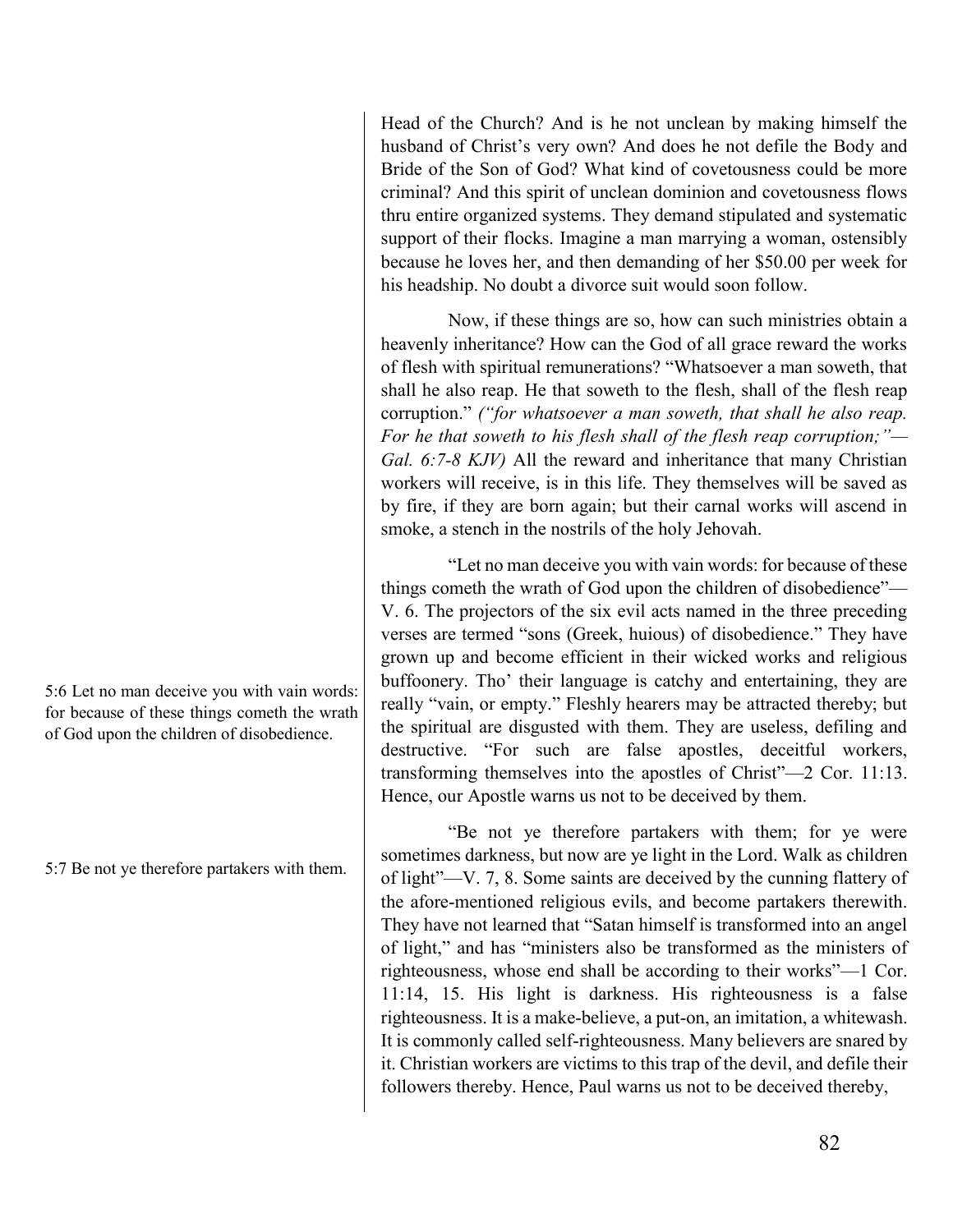and not to partake thereof.

Observe the logic of his entreaty. "Ye were sometimes darkness." Once we were in the world, unsaved and of the world. We were not only in darkness; but we were darkness. We were in the sphere and realm of the above-named "sons of disobedience;" *("children of disobedience." KJV)* tho' we had not developed into sonship therein, and were not such leaders. Yet we were darkness in God's sight. Thank God for the radical change and transference—"now light in the Lord." (V. 8) Now we are in the realm of light, even "in the Lord." And we are "light in the Lord." We are "daylight" to a dark world. The Greek word "phos" means also "joy, deliverance and happiness." Therefore, saints are joy, deliverance and happiness to sad, enslaved humanity. Oh, what a sphere the new birth brings us into. It is supremely wonderful. We are out of darkness. We are no longer darkness. We are not even false, or pretended light. We are nothing in ourselves. But thank the Lord, we are light in the Lord.

### Three Worthy Walks

"Walk as children of light." The chapter began by saying, "Be ye imitators of God as dear children." *("Be ye therefore followers of God, as dear children;"—Chap. 5:1 KJV)* That exhortation requires a three-fold walk. The first and basic one is "walk in love," which we have considered already—V. 2. The last one is "walk circumspectly"— V. 15. The second one demands our attention here. It is the direct opposite of the walk of the religious make-believes of verses 3 to 5. We are admonished to move in harmony with our new sphere and new nature. We are in the light; we are in the Lord; we are light; we are children of light, being born of God, who is light. Hence, we should walk accordingly. Note that the Greek for children here is "tekna," and not "huious," sons, as in verse 6. We are reminded that God is our Progenitor. We are His offspring. Hence, we are to walk in dependence upon Him, and not independent, as do the self-righteous, who depend upon their own strength and wisdom. Tho' we grow up into actual sonhood in Christ and are led by the Holy Spirit (\*Rom. 8:14); yet we are always absolutely dependent upon the Lord every step of our Christian journey. Therefore. John called his flock "little children" In his last entreaty—\*\*1 John 5: 21. The teaching, that we do not need the Bible and the Christ in heaven, since Christ is in us, is extremely dangerous. That is sure to land its victims into hideous fanaticism, if not in the asylum. Ever "looking unto Jesus, the Author and Finisher of

5:8 For ye were sometimes darkness, but now *are ye* light in the Lord: walk as children of light:

<sup>\*</sup>Romans 8:14 "For as many as are led by the Spirit of God, they are the sons of God."

<sup>\*\*1</sup> John 5:21 "Little children, keep yourselves from idols. Amen."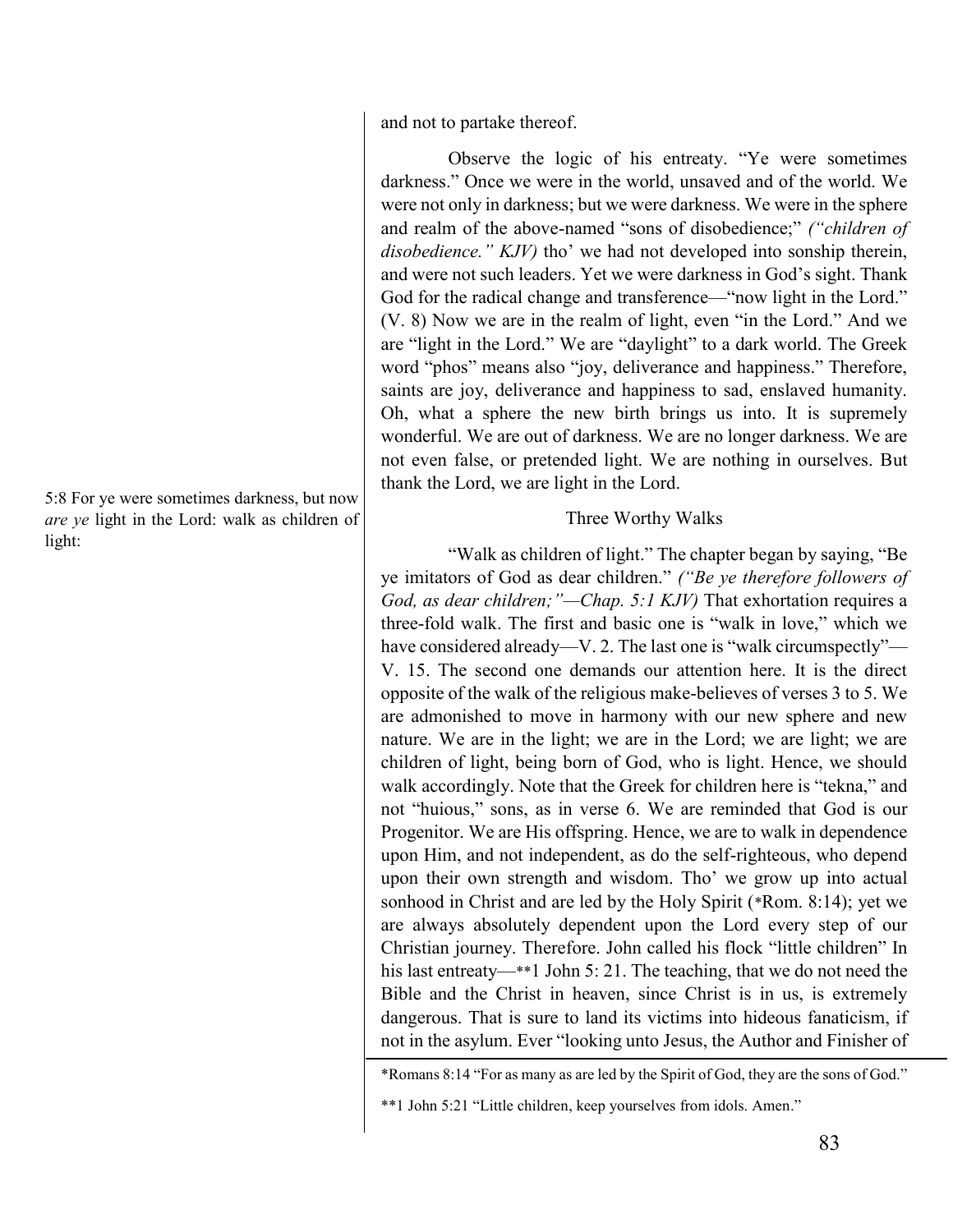5:9 (For the fruit of the Spirit is in all goodness and righteousness and truth;)

5:10 Proving what is acceptable unto the Lord.

5:11 And have no fellowship with the unfruitful works of darkness, but rather reprove *them*.

5:12 For it is a shame even to speak of those things which are done of them in secret.

the faith" *("Looking unto Jesus the author and finisher of our faith," KJV)* (Heb. 12:2) and "holding fast the faithful Word" (Tit. 1:9) are our only safety.

"For the fruit of the light is in all goodness and righteousness and truth"—V. 9. This verse is parenthetical; for the last clause of verse 8 connects directly with verse 10. By walking as children of light, we prove what is acceptable unto the Lord. We prove verse 9. The word Spirit in this verse should be light; for the Apostle is writing about the fruit of the light, and not concerning "the fruit of the Holy Spirit." *("the fruit of the Spirit" KJV)* He is contrasting light with darkness, and the respective fruits of each. Of course, this is not contrary to the Spirit, nor independent of Him. Where the fruit of the light is seen, which is in all goodness and righteousness and truth, there the fruit of the Spirit—"love, joy, peace, etc.,"—is also manifested.

"And have no fellowship with the unfruitful works of darkness, but rather reprove them"—V. 11. If those evil workers and works were only in the natural, certainly so much attention would not be given to them. It is the religious deeds against which we are warned. They are works of darkness, tho' they pretend to produce light. They are unfruitful of goodness and righteousness and truth, which only are acceptable to the Lord. They are so cunning and seemingly pious; they appeal so pleasingly to the carnal mind; they employ so much of certain Scriptures, that ignorant souls are often snared thereby. Unity, Spiritism, Christian Science, Adventism, Theosophy, New Thought, Latter Day Saintism, etc., belong with the unfruitful works of darkness. They are the subtle brood of legality, which is flooding the world and has honeycombed Christendom. Cain is the father of the mall. The Cain religion of works, which rejects "the sin offering lying at the door" *("sin lieth at the door." KJV)* (Gen. 4:7), was the foundation of all the abominable, unfruitful works of religious darkness. Oh, how many honest hearts have been trapped therein.

"For it is a shame even to speak of those things, which are done of them in secret"—V. 12. The shameful secret things are not all done in the red-light district. They are not confined to the natural flesh. The most shameful and abominable secret works are religious. The public does not recognize them; but Jehovah does. The religious performance may not be hidden behind a screen; but the devilish secret is disguised by pious words and religious garbs. There is the "meal," some of the Word of God; but it is adroitly leavened with doctrines of demons, and people do not detect it. How pertinent, therefore, is the next verse.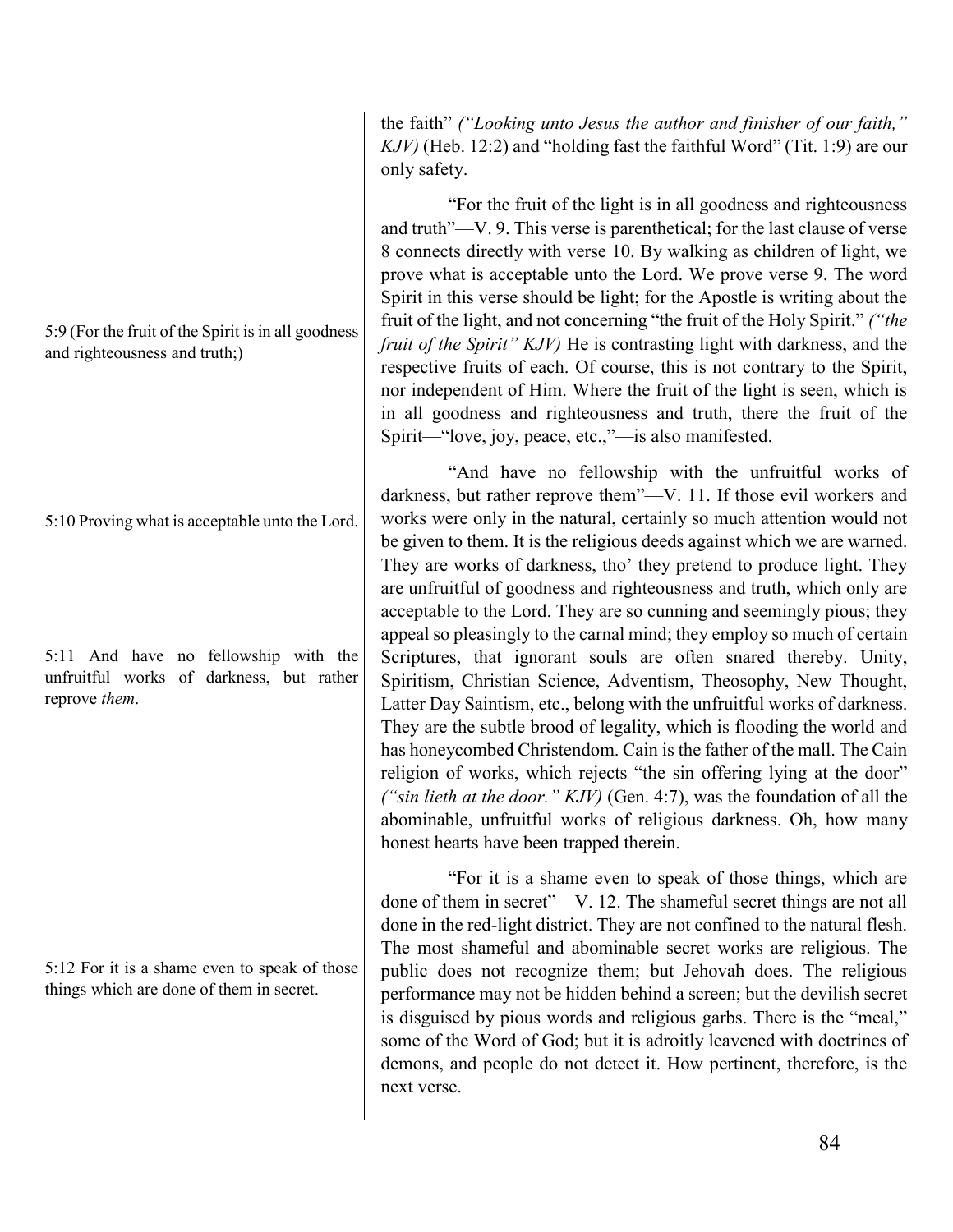5:13 But all things that are reproved are made manifest by the light: for whatsoever doth make manifest is light.

5:14 Wherefore he saith, Awake thou that sleepest, and arise from the dead, and Christ shall give thee light.

5:15 See then that ye walk circumspectly, not as fools, but as wise,

5:16 Redeeming the time, because the days are evil.

"But all things that are reproved are made manifest by the light: for whatsoever doth make manifest is light"—V. 13. Lift a board in a damp place and let on the sunlight, and behold the worms and bugs. The light makes them manifest, and they scurry off, hunting a hiding place. All that is needed often is simply the quoting of one Scripture verse. The leaven is exposed. The worms of error begin to wiggle; the bugs of darkness flee in every direction. And the owners of those dark broods either blush and cower, apologize and explain, or rave, snort and dash with rage. "Be sure your sin will find you out," saith the Lord. Saints expose error and cleanse away leaven by their happy testimonies; for they are lights in the Lord.

"Wherefore it saith, Awake thou that sleepest and arise from the dead, and Christ shall shine upon thee"—V. 14, R. V. This quotation is not verbatim from any Old Testament citation. Jonah 1:6 comes the nearest—"What meanest thou, O sleeper? Arise, call upon thy God." It may seem strange that such an exhortation should occur here. However, if we study Acts 20:29, 30 and Rev. 2:1-6, we discover why it was given. The religious evils dwelt upon before, were lurking about the Ephesian assembly. It was threatened from every side. "Grievous wolves" were already prowling around on the outside. They claimed to be apostles; but Ephesus found them to be liars. She hated their Nicolaitane works—their wool-picking ministry, or preaching for hire. Paul saw, by the Spirit, that from within the assembly, self-seekers would arise, speaking per verse things to draw away disciples after them. John wrote to Ephesus, saying, "Thou hast left thy first love." She had fallen into drowsiness, which is next door to death. Can it be that the slumbering state was stealing over them already when Paul wrote? Surely there was great reason for his fervent, repeated and detailed admonitions and warnings. Let us profit by them. Let us ever "walk in love, walk as children of light," keep aloof from dead religious bodies (\*Lev. 21:1, 11); then Christ will always shine upon us and our way will be clear and clean.

"See then that ye walk circumspectly, not as fools, but as wise, redeeming the time, because the days are evil"—Vs. 15, 16. This is the last of the seven significant walks of Ephesians. It is of a culminating character, in view of our gathering together unto Christ in the glory. The word translated circumspectly, means also understandingly, hence, accurately. Luke had a "perfect, or accurate," understanding of all

\*Leviticus 21:1, 11 "And the LORD said unto Moses, Speak unto the priests the sons of Aaron, and say unto them, There shall none be defiled for the dead among his people…Neither shall he go in to any dead body, nor defile himself for his father, or for his mother;"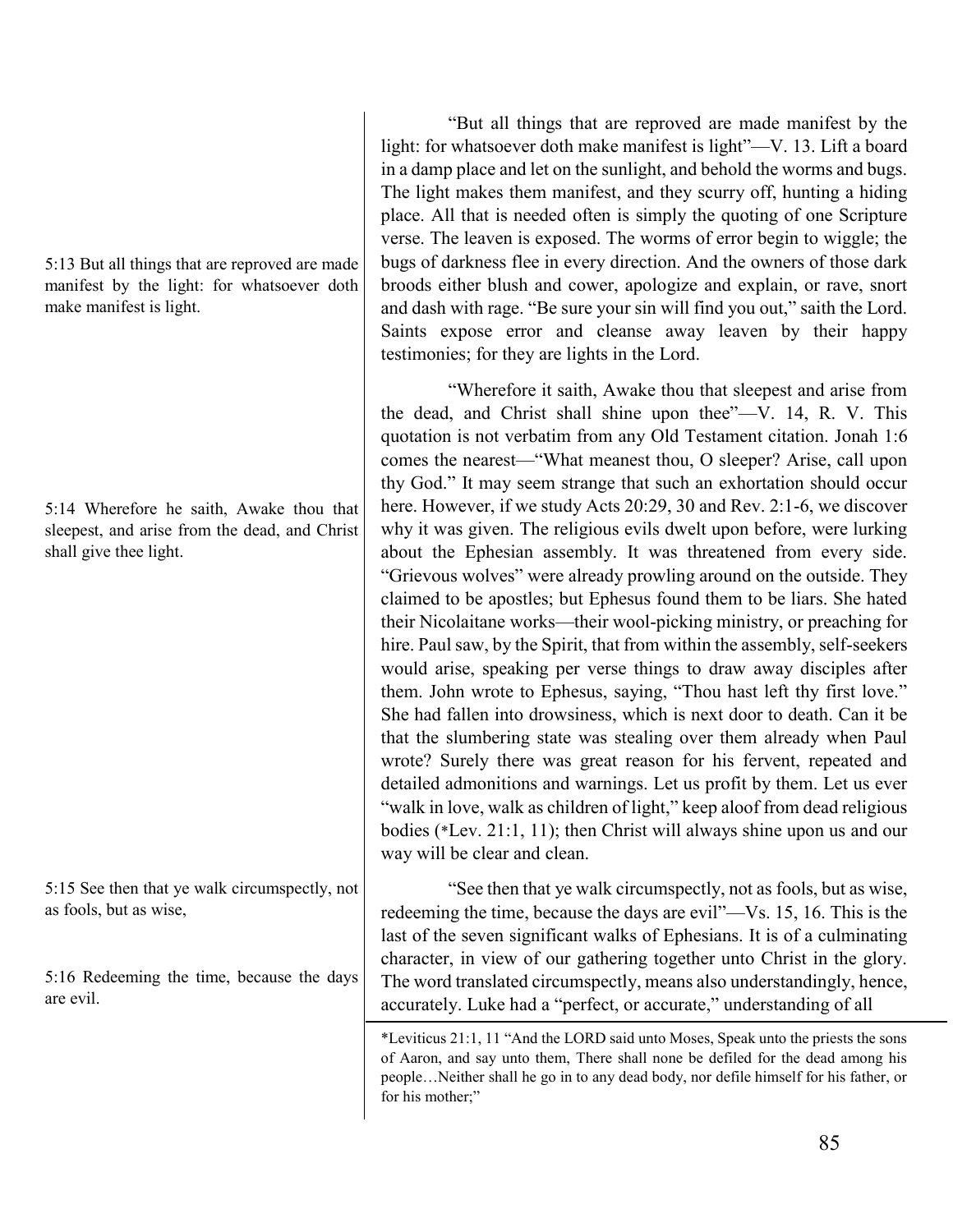things pertaining to Christ's birth and biography; hence, he wrote of Him—\*Luke 1:3. The preceding steps brought us up to this, the final one. They were preparatory to it. No one can leap from the lowest step to the seventh of any material stairway. Neither can anyone span the spiritual stairway by one bound. We ought to be able, by this time, to walk accurately. The Spirit has given us wisdom. Light has been streaming in upon our spirits. Dangers have been pointed out. Adequate instruction has been bestowed. What lack we? Nothing. Let us "walk as wise." *("walk circumspectly, not as fools, but as wise,"—V. 15 KJV)* How can we thus walk?

"Redeeming the time," or buying up the opportunity. The Greek here for redeem is "eksagorazo," It literally means. "to haunt the market place; do business there; buy for oneself." The thrifty business man watches for bargains. He is not particular as to what he buys, if only he can make it count dollars into his purse. He deals in pencils and shoe-strings, if he thinks them to be the most prolific of gain. Just so with the saint who walks spiritually wise. He makes every providence count eternal revenue into his heavenly bank. He resents error and resists evil, not by argument, but by the Word of God. Thus he converts every obnoxious moment into blessing to another and into gain for himself. The opportunity, which another fails to see, or puts from him, the wise saint grabs quickly. It may seem unworthy of notice, like Samson's jaw bone of an ass, or too stupendous to undertake, like Goliath against David. But the wise man passes over nothing flippantly, and shrinks from no proffered task. He is grateful for the smallest blessings and runs after the largest ones.

God shows men their privileges of blessing and usefulness continually. Then He furnishes them sufficient capital of wisdom and faith to "buy up the opportunity." Most people, however, want their own way. They have some schemes of their own. They refuse to invest with Jesus as led by the Spirit. His opportunities and investments seem too small, too narrow, too humiliating, too self-sacrificing for them. Hence, God's market for them closes, and they go out of business altogether, or they dwindle into a little racket store on an alley. They keep up a religious racket anyway. Compare the word "redemption" in verse 16 with the same English word in chap. 1:7. See notes on that verse, page 17. That speaks of Christ paying a ransom for us and buying us out of sin's market-place. But this verse speaks of us entering into the market-place and seizing goods, which He has already bought, and delivering them to Him. What an honored place we have.

<sup>\*</sup> Luke 1:3 "It seemed good to me also, having had perfect understanding of all things from the very first, to write unto thee in order, most excellent Theophilus,"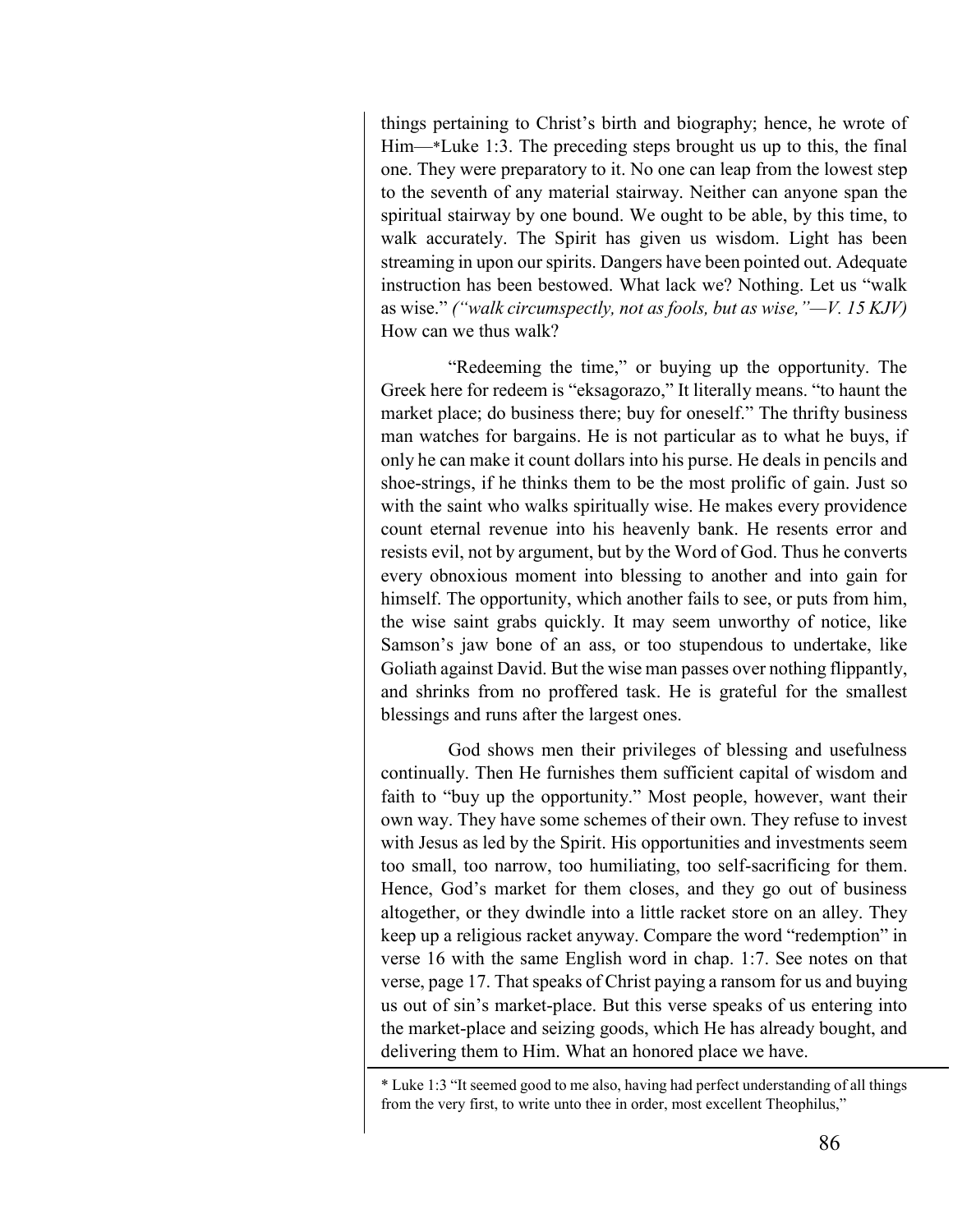5:17 Wherefore be ye not unwise, but understanding what the will of the Lord is.

5:18 And be not drunk with wine, wherein is excess; but be filled with the Spirit;

"Wherefore, be ye not unwise, but understanding what the will of the Lord is"—V. 17. The spiritual marketer observes one governing principle—what is God's will? With him, it is not a question of brains, or experience, or equipment, or means; but what does the Lord want? It is most unwise to determine what to do, or not to do, by our own wisdom. But is it possible to know God's will? It certainly is possible, else He would not tell us to find it out. "Surely, the Lord will do nothing, but He revealeth His secret unto His servants the prophets" *("Surely the Lord God will do nothing, but he revealeth his secret unto his servants the prophets." KJV)*—Amos 3:7. And the Holy Spirit has been given to us to "guide us into all the truth" *("he will guide you into all truth:"KJV)*—John 16:13. Shame on the people who cry, saying, The Bible is a riddle, a sealed book, or how can we know God's will? The next verse shuts the critic's mouth, and shows us by what means we may learn the will of the Lord. Indeed, it declares what is the first and important item of the divine will.

"And be not drunk with wine, wherein is excess; but be filled with the Spirit"—V. 18. This verse does not refer to our anointing with the Holy Spirit, or the baptism with the Spirit, as some call it. Paul did not write this letter to newborn ones, who had not yet been filled with the Spirit, or received their Pentecost. Nay, they had been filled, or sealed with the Spirit before he went to Rome. Compare chaps. 1:13 and 4:30 with \*Acts 19:6. The Greek word for "filled" in \*\*Acts 2:4 is different from the one used here, which is also used in chaps. 1:23 and 3:19 and 4:10. It carries the meaning of continuance and permanency. The Apostle is saying here, Be filled continually with the Spirit by whom you were once sealed unto the day of redemption. Thru feeding on the written Word and by frequent times of worship, we keep filled with the Spirit. Thus also, the Spirit keeps us informed as to the Father's will in doctrine and practice. We behold opportunities to learn and to serve, and are enabled to make purchases that will bring eternal gain to Christ and to ourselves. Everything, every step of progress, every item of our usefulness, depends upon our being filled perpetually with the Spirit. The Greek phrase, "pleroun naun," means to man a ship; hence, the word for filled means to pilot, or control, or guide. Therefore, to be practically filled with the Spirit, as here indicated, means to be piloted, or governed in daily life by the continued fulness of the Holy Spirit.

To be "drunk with wine," which figures all kinds of carnal

\*Acts 19:6 "And when Paul had laid *his* hands upon them, the Holy Ghost came on them; and they spake with tongues, and prophesied."

\*\*Acts 2:4 "And they were all filled with the Holy Ghost, and began to speak with other tongues, as the Spirit gave them utterance."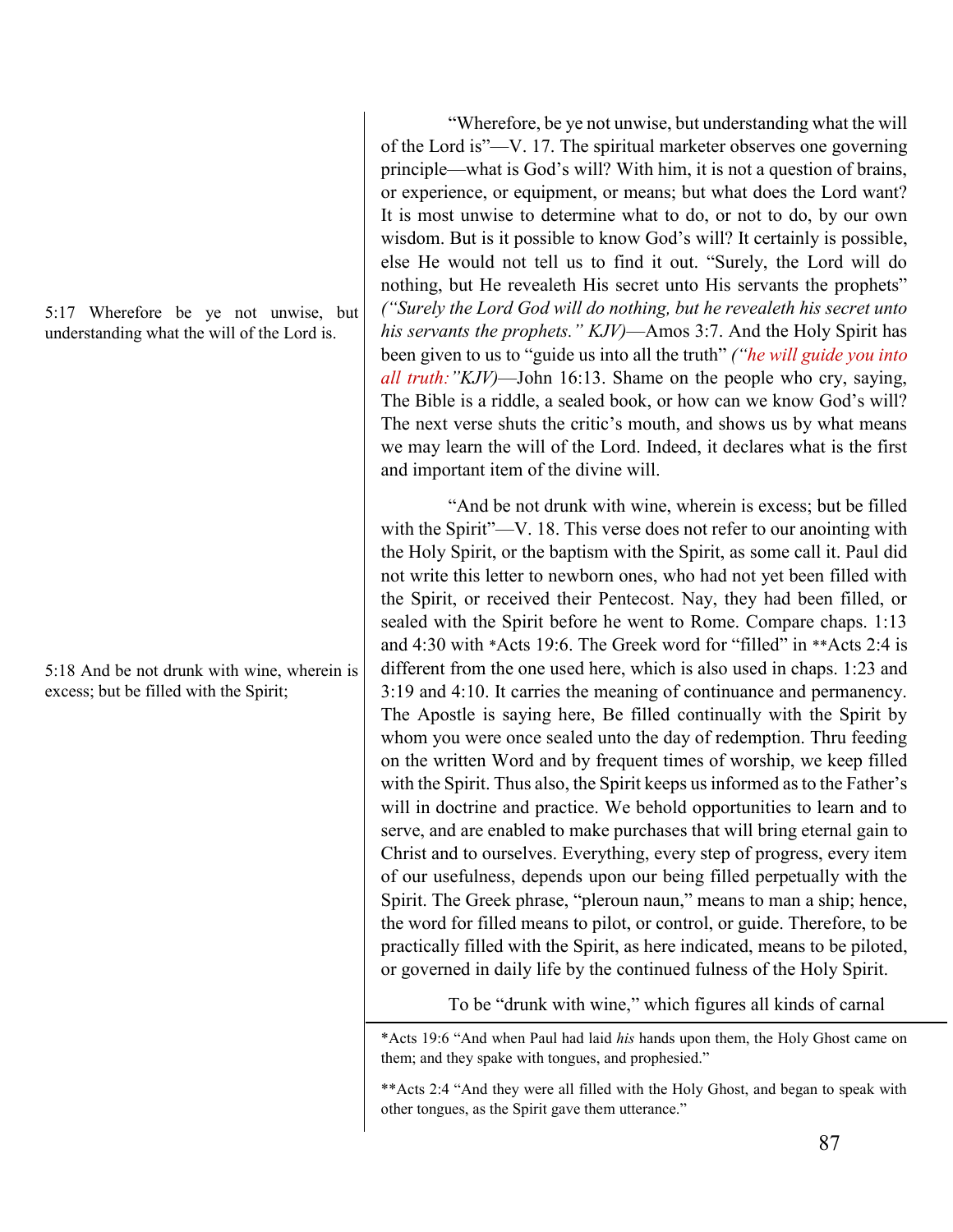intoxicants, is impossible in such a life. We cannot drink of fleshly stimulants and of the Spirit at the same time. Worldly business, or pleasures dare not intrude. Religious excursions sap the vitality of a spiritual life. Religious stimulants cannot dwell in the same house with the Comforter—for example, pious lectures which entertain the mind, or demonstrative orgies, that simply stir the soulish nature. Everything that is intoxicating apart from the Word and Spirit of God is carnal wine. It is weakening and destructive to saints and abominable to the Lord. Therefore, let us be intoxicated rather with the Holy Spirit. Let us be led by the Spirit, walk in the Spirit, preach and teach in the Spirit, worship God in the Spirit, even "filled with all the fulness of God"— Chap. 3:19. Then we will walk circumspectly, or accurately every day and everywhere, as the three succeeding verses clearly teach. They begin with worship in the sanctuary; then flow out into all our Christian career. Finally, they culminate in the glory by the wedding in the air.

"Speaking to yourselves in psalms and hymns and spiritual songs, singing and making melody in your heart to the Lord"—V. 19. Worship is emphasized as the first act on life's drama. Spiritual worship of the living and true God, prepares for efficient service among men. There is no display of musical talent, or of other gifts in this program. Tho' we address others in psalmody and song; yet the melody is in the heart, and it is unto the Lord. A heart occupied with Jesus as Lord disallows any religious pageantry. Such true worship obtains a present and an eternal reward from Him who is worshipped. Singing to be heard receives, as a reward, the applause of men, or self-congratulation only.

The literal meaning of these different kinds of music is interesting and instructive. The Greek word "psalmois" means strains, or bursts of music, or songs sung to stringed instruments. Therefore, musical instruments are not only permissible, but profitable, when yielded to the Holy Spirit. "Hymnois" means songs of worship, or adoration of Deity. "Odais" means songs in general, odes, strains of music, whether worldly, or religious. Hence, the adjective "spiritual" follows the word songs here. Only spiritual hymns and songs are acceptable to the Lord of glory. "Psallontes," rendered making melody, in our version, literally signifies, playing on an instrument with the fingers, or singing to a harp. There is a mysterious and quieting charm in music. It seems to clarify the atmosphere, break Satan's power and bring an audience into God's presence. An impressive instance is found in 2 Kings 3:15. Elisha obtained the will of God "when the minstrel played;" for then "the hand of the Lord came upon him." This is beautiful. Our own little hearts, when fully tuned to the will of God, are

5:19 Speaking to yourselves in psalms and hymns and spiritual songs, singing and making melody in your heart to the Lord;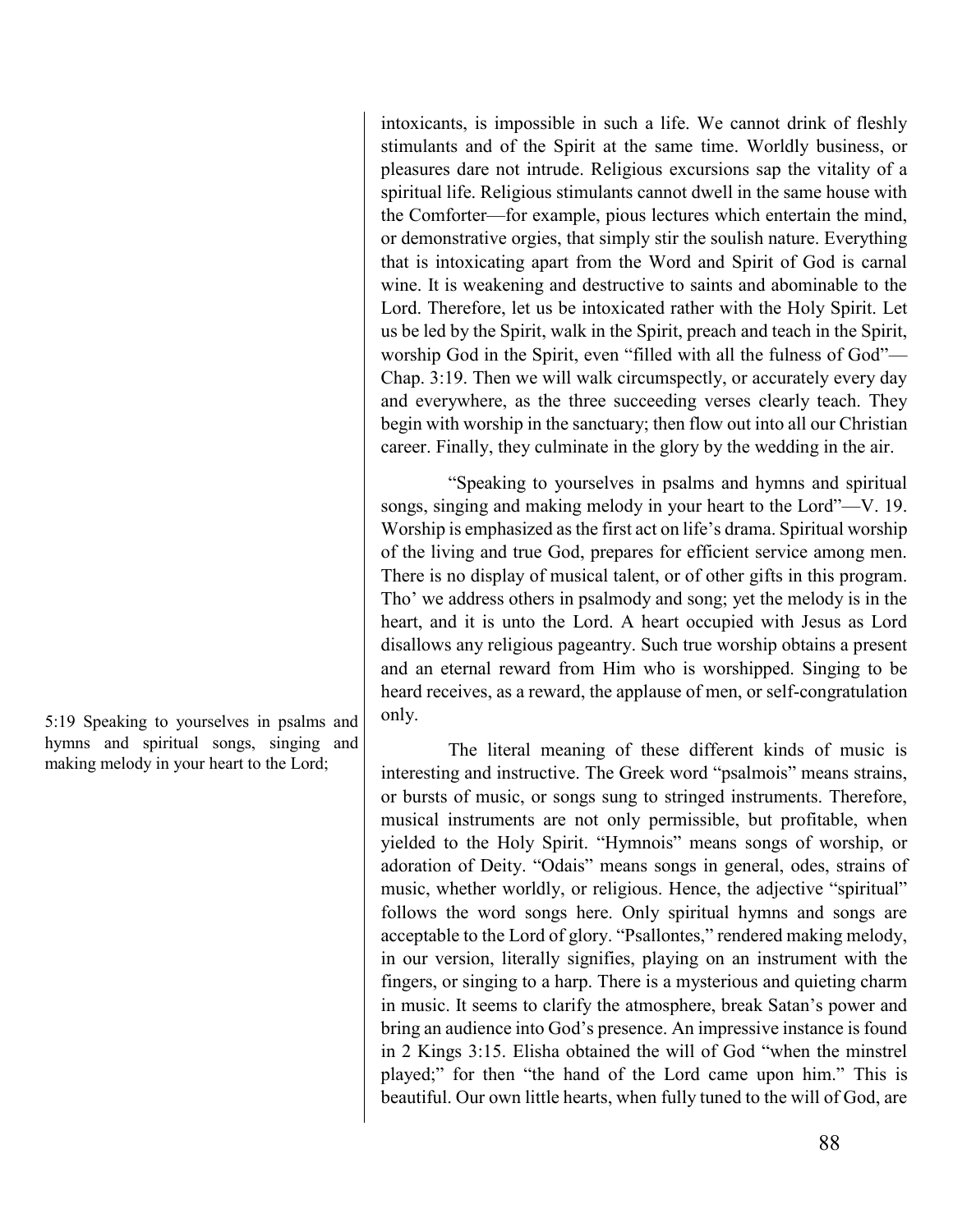5:20 Giving thanks always for all things unto God and the Father in the name of our Lord Jesus Christ;

5:21 Submitting yourselves one to another in the fear of God.

each of them stringed instruments on which the Lord plays with His fingers and makes melody to Himself. Then how wonderfully all are mutually blest when the whole meeting yields to the musical operations of the Holy Spirit, and the Triune God is glorified. Therefore, He thrills the saints with joy unspeakable and full of glory.

"Giving thanks always for all things unto God and the Father in the name of our Lord Jesus Christ"—V. 20. Not only in meeting, should we give thanks, but at all times. God is not only present with His people when in worship; but He is always with us. He is not only with the Assembly as a whole, but also with each individual. The God, whom we worship, is our Father. We are to be thankful, not only for some things, but for all things, even the undesirable things; for our Father allows nothing to come our way that He cannot turn into good for us. "No evil shall happen to the just." *("There shall no evil happen to the just:"—Proverbs 12:21, KJV)* "Our times are in His hands." *("My times are in thy hand:"—Psa. 31:15 KJV)* "We know that all things work together for good to them that love God, to them who are the called according, to His purpose"—Rom. 8:28. Our thanksgiving should be "in the name of our Lord Jesus Christ." Then it will be as tho' He were giving thanks to the Father for the all things. Thus the Father and the Son will bring blessing to us and glory to themselves from every providence.

"Submitting yourselves one to another in the fear of God." This is the seventh item of the seventh walk mentioned. It is an essential feature of walking accurately. It is a powerful proof of being practically filled with the Spirit, who works this mutual submission in us as we yield to Him. This mutual submission is not confined to the hour of worship in the sanctuary; but it is to be observed always, even as well as giving thanks. Some saints are nice and agreeable in meeting and on Sunday; but elsewhere and on other days, they are distant and selfish. They want their own way, whether it is feasible, or not. Now, is it not interesting, that the exhortation to submission should come in at this point? For the Apostle is leading us up to the Bridehood of Christ. No wonder then, that our submission is to be "in the fear of God." He sits by to see if we really obey; for He is building a woman for "The Man," His wellbeloved Son—\*Gen. 2:22, margin. To me it is amazing, that our "walk in love," our "walk as children of light" and our "walk circumspectly" should climax with submitting ourselves one to another in the fear of God.

\*Genesis 2:22 "And she bare *him* a son, and he called his name Gershom: for he said, I have been a stranger in a strange land."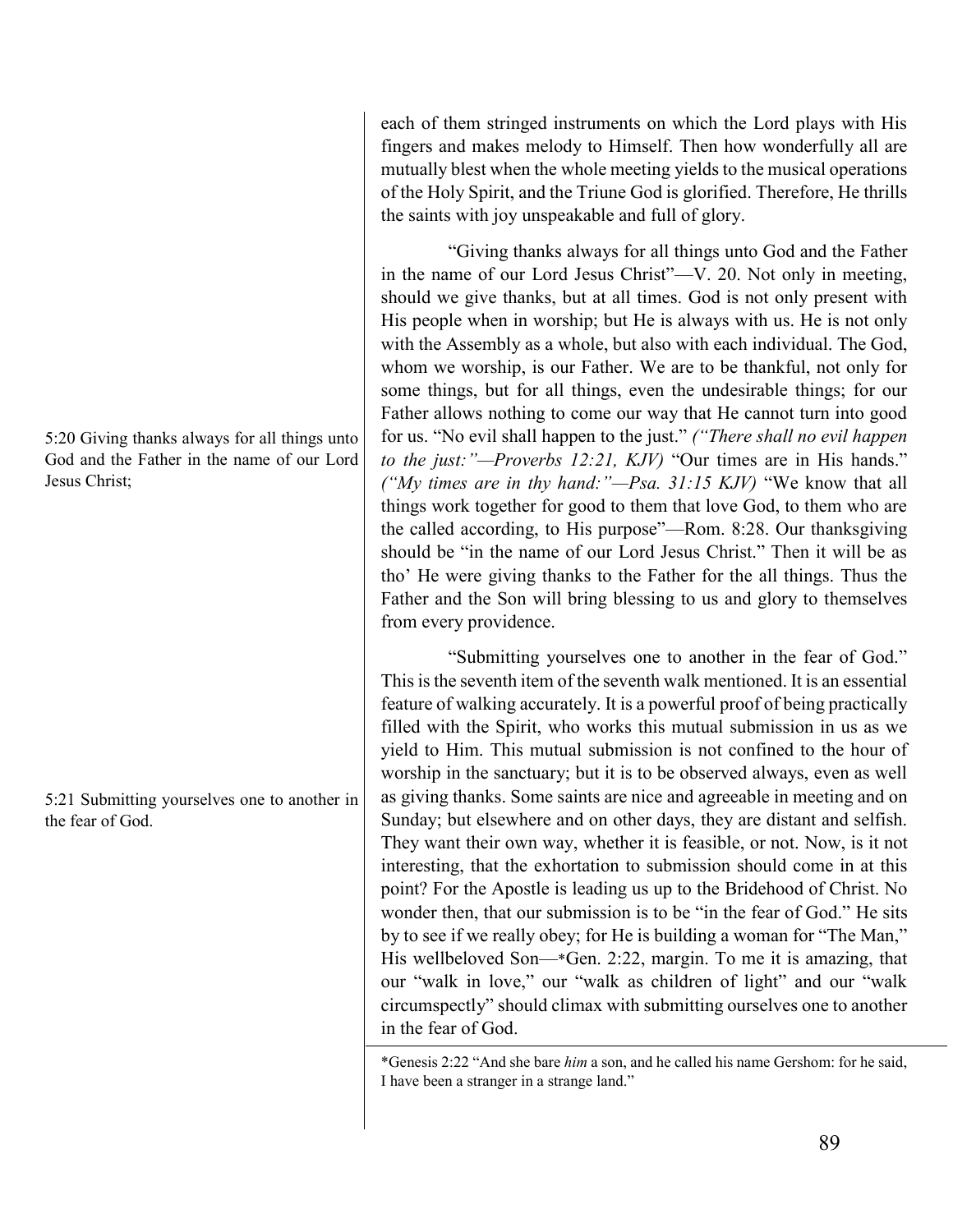The Assembly Glorious

### Bridal Subjection

"Wives submit yourselves unto your own husbands as unto the Lord"—V. 22. The last twelve verses of this chapter bring us to the climax of "the mystery of Christ," because they portray in figure the union of Christ and His Bride. Concerning that union, verse 32 says, "This the mystery is great." *("This is a great mystery:" KJV)* They were not written simply to teach married people how to live so as to have happy and beautiful homes. Rather the attitudes expressed here are freighted with truth concerning Christ and His people. Here we learn the deepest and sweetest and most intimate relationships between Christ and His Bride. Viewing them otherwise, we will derive only the commonest benefit from this section.

The wife is a picture of the Bride of Christ; hence, her subjection to her husband is "as unto the Lord." Of course it is implied here that the husband is a saved man, who likewise is a picture of Christ. Their wedlock is in the will of God, which cannot be said of everyone. The spirit and measure of the submission is "even as the Church is subject unto Christ"—V. 24. This spirit of subjection is the heart-preparation for the Bridehood of Christ. The brethren also must maintain this same spirit of full surrender to the perfect will of God in all things. The wife's submission to her husband figures the submission of all the saints to Jesus, who purpose to be in that choice company. Verse 21 was leading up to this point. Submission one to another indicates submission to Jesus, because thus we are obeying the Word. This is not arbitrary; but "in love serve one another" *("by love serve one another." KJV)*—Gal. 5:13. "Aner" is the Greek word translated husband; for that is the specific meaning of the word. It teaches us that Jesus Christ is more to bridal saints than "anthropos," a man in general. He is indeed their Husband, their only Husband. Hence, the typical wife submits to "her own husband," implying that she has but one, even as the Church has only one Head and the Bride has only one Bridegroom.

"For the husband is the head of the wife, even as Christ is the Head of the Church; and He is the Saviour of the Body"—V. 23. Every scriptural husband is a picture of Jesus Christ as Head and Husband of His people. His headship over the wife is shown by his hair being shorn. This truth is amplified in 1 Cor. 11. The husband is the image and glory of God; hence, he prays and prophesies with an uncovered head, which symbolizes Christ's authority as Head over His Body, the Church. The wife is the glory of her husband and acknowledges her subjection to him by her long hair. Likewise, the submission of the Church to Christ

5:22 Wives, submit yourselves unto your own husbands, as unto the Lord.

5:24 Therefore as the church is subject unto Christ, so *let* the wives be to their own husbands in every thing.

5:23 For the husband is the head of the wife, even as Christ is the head of the church: and he is the saviour of the body.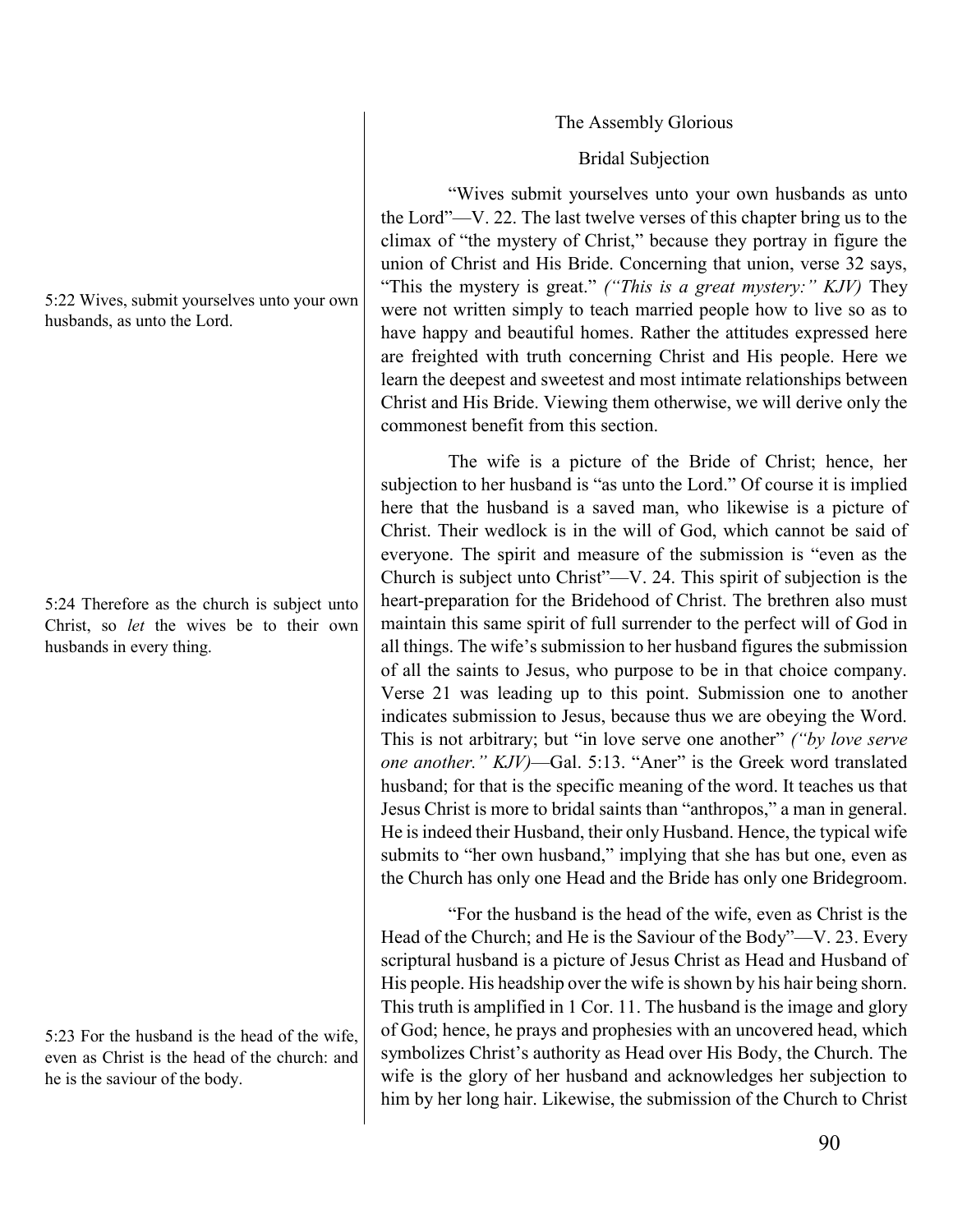5:25 Husbands, love your wives, even as Christ also loved the church, and gave himself for it;

is symbolized by the women praying and prophesying with their heads covered. They wear a veil, or bonnet, or hat—whatever is the customary garb for the head. Therefore, in this verse, the reason of the wife's submission to her husband, stated in verse 22, is given. When saints see their relation to Christ with the heart, they gladly hold these attitudes toward one another and symbolize them as Paul teaches. Yes, Christ is the Savior of the Body, the Church; for it is His own Body. Long before it was formed, He called it "My Church"—Matt. 16:18. He said also, "The gates of hell shall not prevail against it." No; for He is its Savior. He saved each member from sin. Now He saves each member from sickness and error, as we trust Him. The responsibility of a husband to look after his wife and provide every need and comfort for her is here implied.

# Bridegroom Love

"Husbands, love your wives, even as Christ also loved the Church and gave Himself for it"—V. 25. The love here enjoined is not simply a common, ordinary marital affection. It is not superficial and selfish. Nay, it is EVEN AS Christ loved. And how much did He love the Assembly? So much, that He gave Himself up for it. Typical husbands give themselves to seeking the greatest good and fullest comfort of their wives. They relieve their burdens and heap blessings upon them, not for any selfish purpose, but for very love. And this they do for Jesus' sake, to show forth His unbounded love for His people. Such bridal devotion does not admit of yielding to passion to satisfy carnal lust at the expense of his companion. The Apostle says, "that every one of you should know how to possess his vessel in sanctification and honour, not in the lust of concupiscence, even as the Gentiles which know not God"—l Thes. 4:4, 5. It does not allow flippant remarks that sometimes pass between husband and wife, stinging the one and then the other. Just as well might we make smart remarks to our blessed Lord and grieve His tender heart. Does He ever joke with His loved one? I marvel at the fleshly flings that fly from Spirit-anointed people, whom God has ordained to adorn the Gospel of grace by their fervent love one to another. Sister, remember that your husband is "the image and glory of God." Brother, bear in mind that your wife is your glory for Jesus' sake. Do we actually believe that what Paul has written is God's Word? Then husband and wife will so love each other that the presence of Christ will be manifest without any effort on their part. They will be "not without law to Christ," *("not without law to God,"—1 Cor. 9:21 KJV)* the warm, spontaneous rule of perfect love.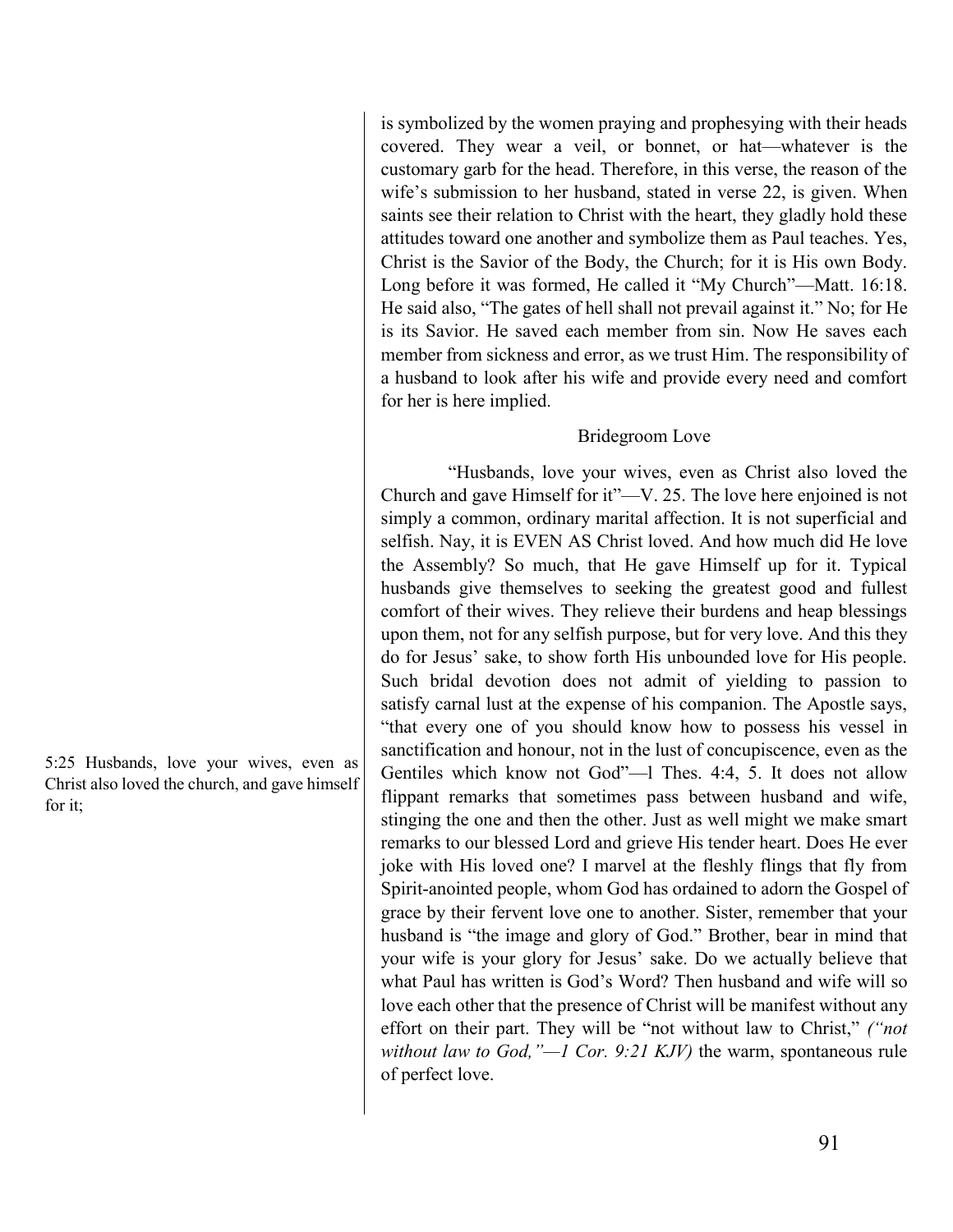5:26 That he might sanctify and cleanse it with the washing of water by the word,

For what purpose did Jesus give Himself up for the Church? "That He might sanctify it, having cleansed it with the washing of water with the Word"—V. 26. R.V. This giving of Himself up for us was before stated in verse 2. See the notes on that verse on page 77. Jesus' prayer (John 17:19) explains Paul's words here—"And for their sakes, I sanctify myself, that they also might be sanctified through the Truth." Those Ephesian saints were already "cleansed" in the laver of the Word. They were born again, or "saved by the washing (laver) of regeneration" *("he saved us, by the washing of regeneration, and renewing of the Holy Ghost;" KJV)*—Tit, 3:5. But they should be wholly separated from every defiling thing which might mar their fellowship with Christ, or dim their vision of their relation to Him, or hinder their spiritual growth. To this end, Jesus prayed for the disciples—John 17. To this end, He gave Himself up for the Church, Paul declares. He set Himself apart and offered Himself up as a whole burnt offering to God in our behalf. He was a sweet smelling savor for us. That is, we are accepted of the Father in Christ as sanctified. We smell sweet to the Father in His Son. Let us see ourselves in Christ and accepted in Him. Let us see Christ in us, walking in us, as our very life. Let us count ourselves complete in Him. Then the Spirit will actually work in us, God's perfect will and separate us from everything, as Jesus was separated. We will know no man, no object, no interest after the flesh. We will possess and enjoy a complete inward separation unto Jesus Christ alone. Then the outward sanctification will result therefrom unconsciously.

Sanctification is not obtained by voluntarily laying all on the altar, as some teach. Sanctification is not a sudden cloudburst of dynamic power blowing the old man into atoms, or destroying him root and branch. They, who teach thus, do not know the meaning and process of sanctification. It is not a cleansing from the least and last remains of sin and the carnal mind, as my early teachers taught. It is entire separation unto Christ, as said before. Sanctification is practical and progressive. It begins with the new birth and continues thru-out life. This separation is particularly in view of our being members of the Bride of Christ, who shall be as thoroughly sanctified from all things carnal and as devoted to God as was Christ Himself. If indeed we take Him to be our sanctification, such it will be. Beloved, have you not read, that "Jesus was made unto us sanctification?" *("Christ Jesus, who of God is made unto us wisdom, and righteousness, and sanctification, and redemption:" KJV)*—1 Cor. 1:30. Why then not take Him as such and be scripturally sanctified?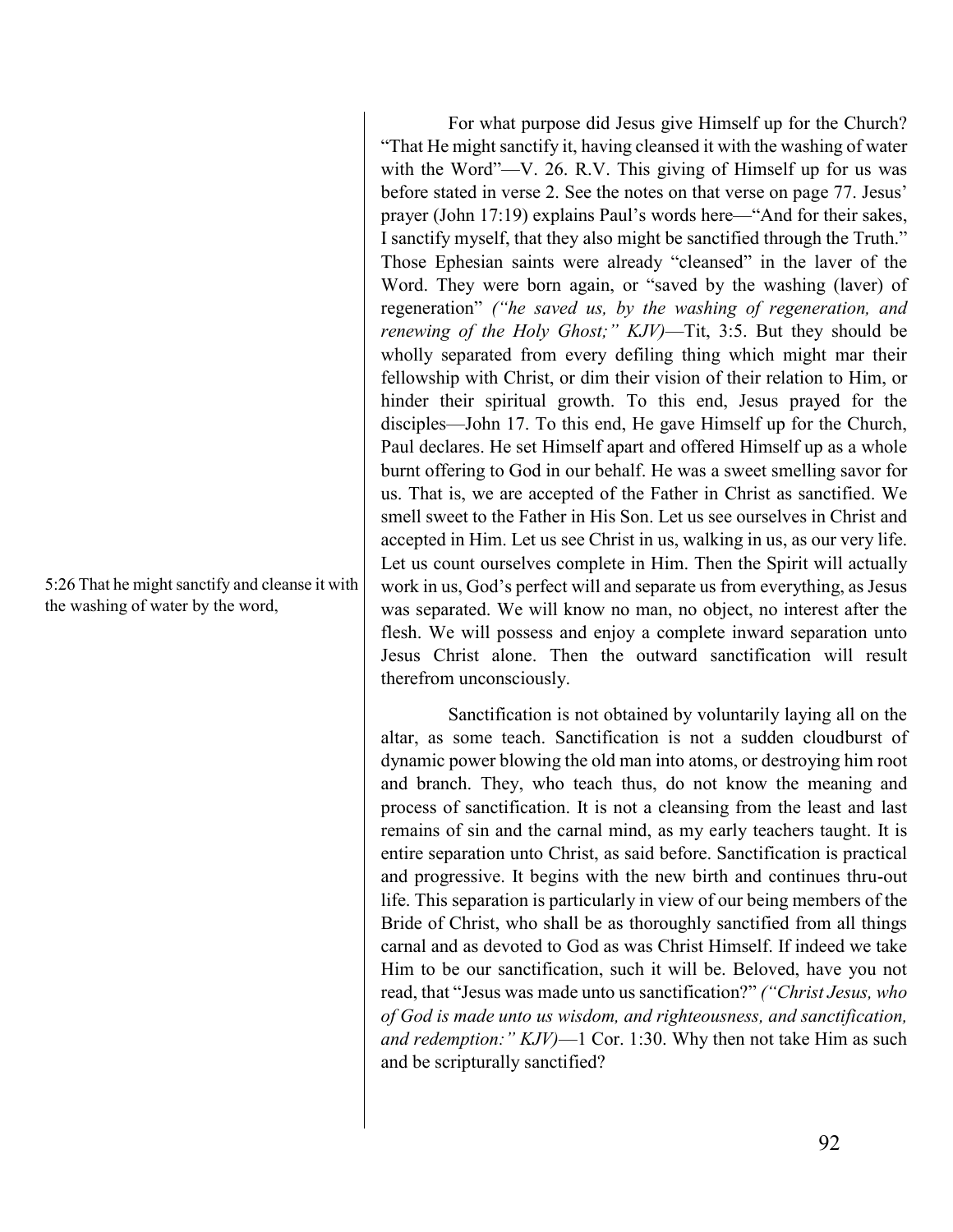#### Purpose of Sanctification

"That He might present it to Himself a glorious church, not having spot, or wrinkle, or any such thing; but that it should be holy and without blemish"—V. 27. The original is very emphatic and unique—"That He might present it beside Himself the Assembly glorious." *("That he might present it to himself a glorious church," KJV)* The whole Church was espoused to Christ (\*2 Cor. 11:2); but only a small portion of it accept that espousement, because the separation for the Bridehood is too clean-cut. Hence, only a select company will have that intimate place, "by the side of Himself." Jude saw a wonderful place for the saints; but it seems that he did not see what Paul saw here. Jude says, that God is "able to present you faultless before the presence of His glory with exceeding joy" *("able to keep you from falling, and to present you faultless before the presence of his glory with exceeding joy," KJV)*—Jude 24. But the Bride company will have a more glorious place than that. As "the woman (wife, Gr.) is the glory of the man" (1 Cor. 11:7); so the Bride saints will be the glory of Christ. And Jude's company will appear before the presence of the Bride, Christ's glory. Literally, they will be presented right over against, right opposite to, the Queen, who will sit by the side of the King, as "His glory." John speaks of a wonderful company "in the midst of the throne and round about the throne," which doubtless refers to "the Assembly glorious," of which Paul wrote. But he speaks also of a "great multitude, which stood before the throne and before the Lamb." *("great multitude, which no man could number, of all nations, and kindreds, and people, and tongues, stood before the throne, and before the Lamb,"—Rev. 7:9 KJV)* See Rev. 4:6 and 7:9. Jude no doubt addressed the latter company in particular.

Of course the people who will occupy that highest and nearest and dearest place to Jesus, the Bridegroom, will be held in highest repute, or honor. They will be superlatively glorious. Hence, they must be without "spot," or stain now, and free from contamination with all that defiles. Now they are "cleansed from all filthiness of the flesh and spirit, perfecting holiness in the fear" *("let us cleanse ourselves from all filthiness of the flesh and spirit, perfecting holiness in the fear of God."—2 Cor. 7:1 KJV)* of the free from freckles, moles and blotches, which would mar its beauty and suggest bad blood. It is an index of good health. Bride saints cannot be disfigured with any kind of blots, not even pious freckles, which may be the most subtle. Their sanctification is perfect here. "Wrinkles" suggest age and infirmity

5:27 That he might present it to himself a glorious church, not having spot, or wrinkle, or any such thing; but that it should be holy and without blemish.

<sup>\*2</sup> Corinthians 11:2 "For I am jealous over you with godly jealousy: for I have espoused you to one husband, that I may present *you as* a chaste virgin to Christ."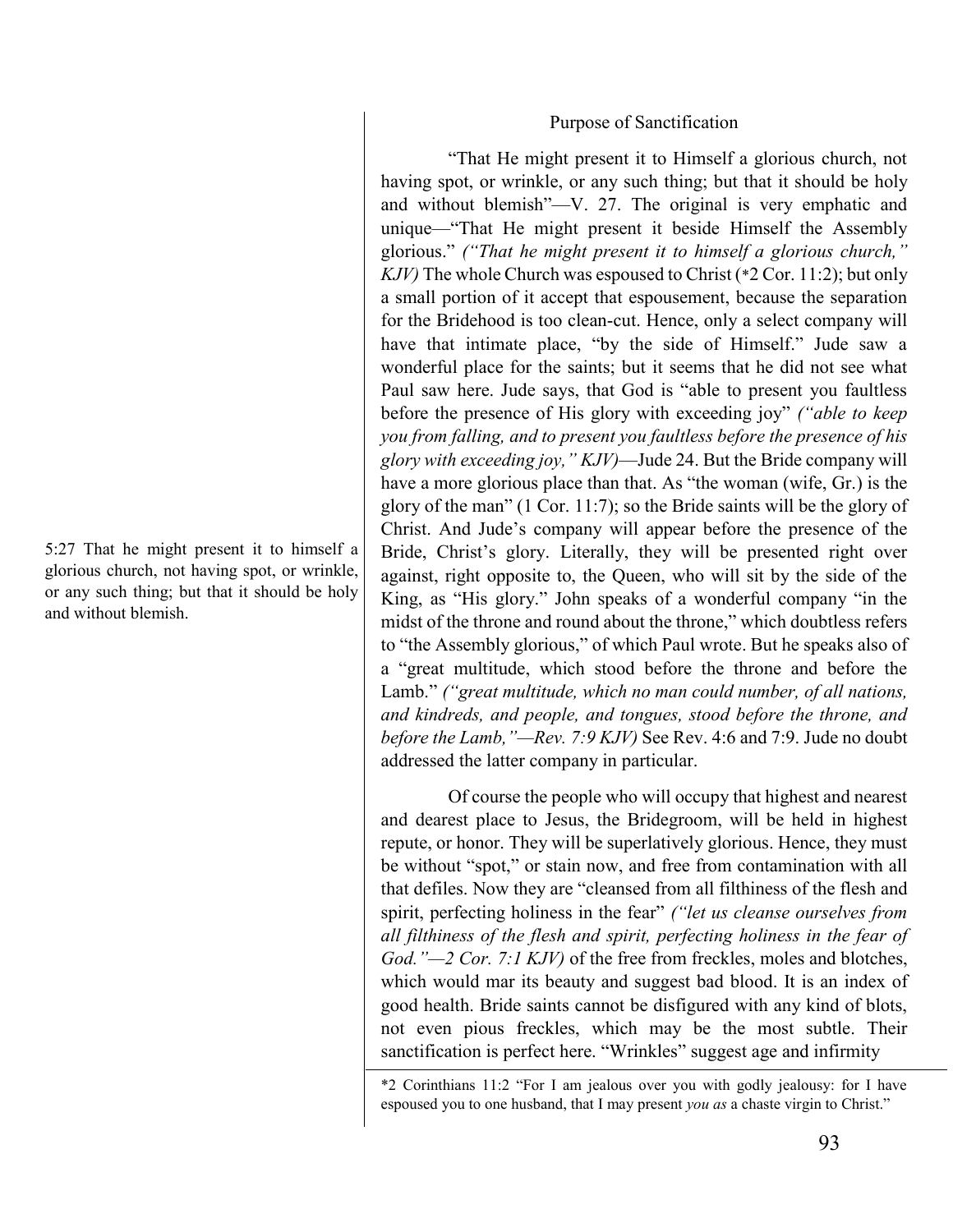creeping on. With them may come loss of appetite, or poor digestion. Bride saints have none of these. Their appetite for Truth never wanes. They love God's Word increasingly and eat it with unbounded relish. Their step becomes firmer and more agile. Their youth is renewed like the eagles. If they should die, as to the body, they fall asleep at Jehovah's command, as did Aaron and Moses, or at the "time of their departure," as did Paul. They are not victims of death. They are ripening for glory, not for the grave. If living, when Jesus comes, they are ruddy with resurrection life and bridal love and ready for translation. Like Enoch, such saints have this testimony that they please God now.

What a standard! What a goal! What a culmination! Too good to be true; too great to be possible, some one exclaims. But "all things are possible with God: all things are possible to him that believeth;" *("all things are possible to him that believeth."—Mark 9:23 KJV)* said Jesus. "Holy and without blemish," or blame, is the high water mark of bridal saints. The faith of Christ in us looks above and beyond our own imperfections and beholds the Perfect One. Thus, by beholding Him, we are changed from glory to glory. For this very purpose, He reconciled us in the body of His flesh thru death, "to present us holy and unblameable and unreprovable in His sight." *("to present you holy and unblameable and unreproveable in his sight:" KJV)* (Col. 1:22)

In these citations, no reference is had to our standing, but to our state. We were justified once forever. We are saved forever, and cannot be lost. But our state, our walk and talk and all our manner of life, is here under consideration. Therefore, this perfection is conditioned upon our faith, not the faith of justification, but the faith of glorification. "If ye continue in the faith, grounded and settled, and be not moved away from the hope of the Gospel, which ye have heard"— Col. 1:22, 23. "The hope, which is laid up for us in heaven" *("For the hope which is laid up for you in heaven," KJV)* (Col. 1:5) begat in us faith to run for the Prize. That faith sanctifies, or separates us unto Christ. It perfects our holiness in the fear of the Lord. "Every man that hath this hope set on Him purifieth himself, even as He is pure" *("And every man that hath this hope in him purifieth himself, even as he is pure." KJV)*—1 John 3:3. But we must continue in that prize-seeking faith, which purifies our walk and work in the Lord. Satan would remove us from the hope of being like Jesus and of enjoying His highest glory. Hence we must continue to believe for that place, "fight the good fight of faith." Thus, we become grounded and settled in the blessed hope. And when Jesus comes, He will find us "without spot, or wrinkle,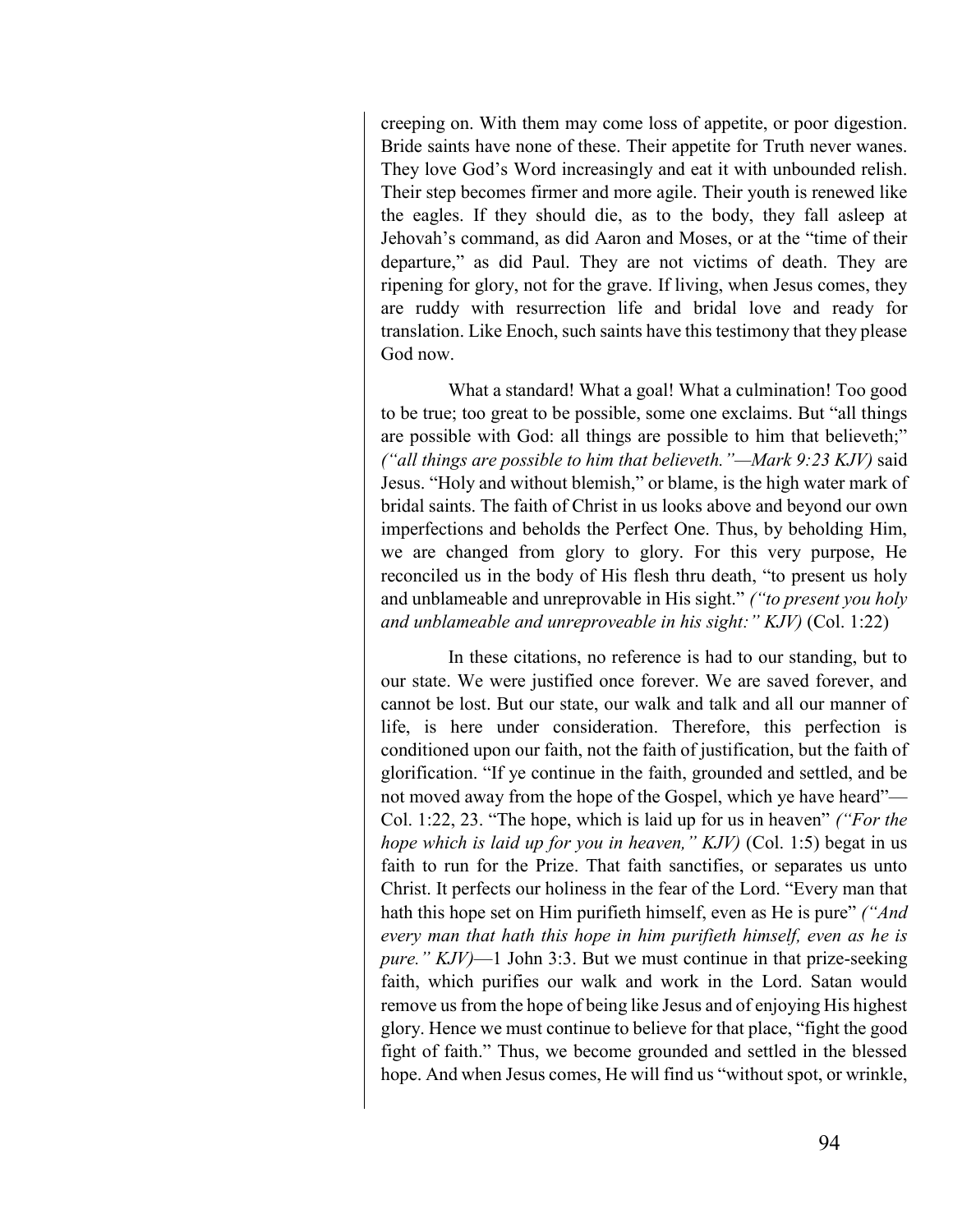holy and without blame," *("not having spot, or wrinkle, or any such thing; but that it should be holy and without blemish." V. 27 KJV)* and will seat us by His side, "the Assembly glorious."

Women cover the spots on their faces with powder; but they are still there. The vanity box does not remove them. People try to hide their religious spots and wrinkles by pious forms, holy airs and sweet words; but their pious vanity box fails. Flour washes off easily. But our heavenly Ornamenter uncovers the spots and wrinkles arid removes them. As we yield to the Word and Spirit of God, everything superfluous, all that would mar our spiritual beauty, all that would jar on fine spiritual taste, all that grieves the sensitive Dove, the Spirit, disappears. Christ grows up in us. "We increase with the increase of God." *("increaseth with the increase of God."—Col. 2:19 KJV)* The Truth becomes incorporated in us. We become like the Book we eat. Do you know, that excessive swine-eating tends to coarseness, rudeness and dullness in the natural? Do you know that eating fruits and vegetables also tends to make people finer grained and livelier in the physical? How much more do saints become Christlike by feeding on Christ in worship and thru believing His Word. We grow more even and gentle, tender and kind, beautiful and loving, mellow and mild, and yet more fervent in spirit, more loyal and uncompromising. Finally, we become, "in His sight," free from spot, or wrinkle, or any such thing, not having even a resemblance of a spot, or wrinkle. We become, here and now, "holy and without blame before Him in love," to which He chose us in Christ before the foundation of the world—Chap. 1:4.

## The Measure of Marital Love

"Even so ought husbands also to love their own wives as their own bodies. He that loveth his own wife loveth himself"—V. 28, R. V. Again, we exclaim, What a standard! Observance of Paul's instructions here certainly purifies, beautifies and ennobles the marriage relation. I fear that few saints study and heed them. The Church is Christ's Body. He loves it as His own Body. He never indulges in any flirtations. He knows only one people. Organized systems may claim to be the Church; but Jesus does not know them as such. He "knows no man after the flesh." *("know we no man after the flesh:"—2 Cor. 5:16 KJV)* If any persons in such systems are saved. He knows them as His disciples, and seeks to bring them "without the camp" to Himself. That is the way husbands should love their wives, even as their own selves; because their affection figures the love of Christ for His own. Furthermore, he that loves selfishly, really hates and injures himself. The wife is a vital part of the husband—"They twain shall be one flesh." Hence, he that

5:28 So ought men to love their wives as their own bodies. He that loveth his wife loveth himself.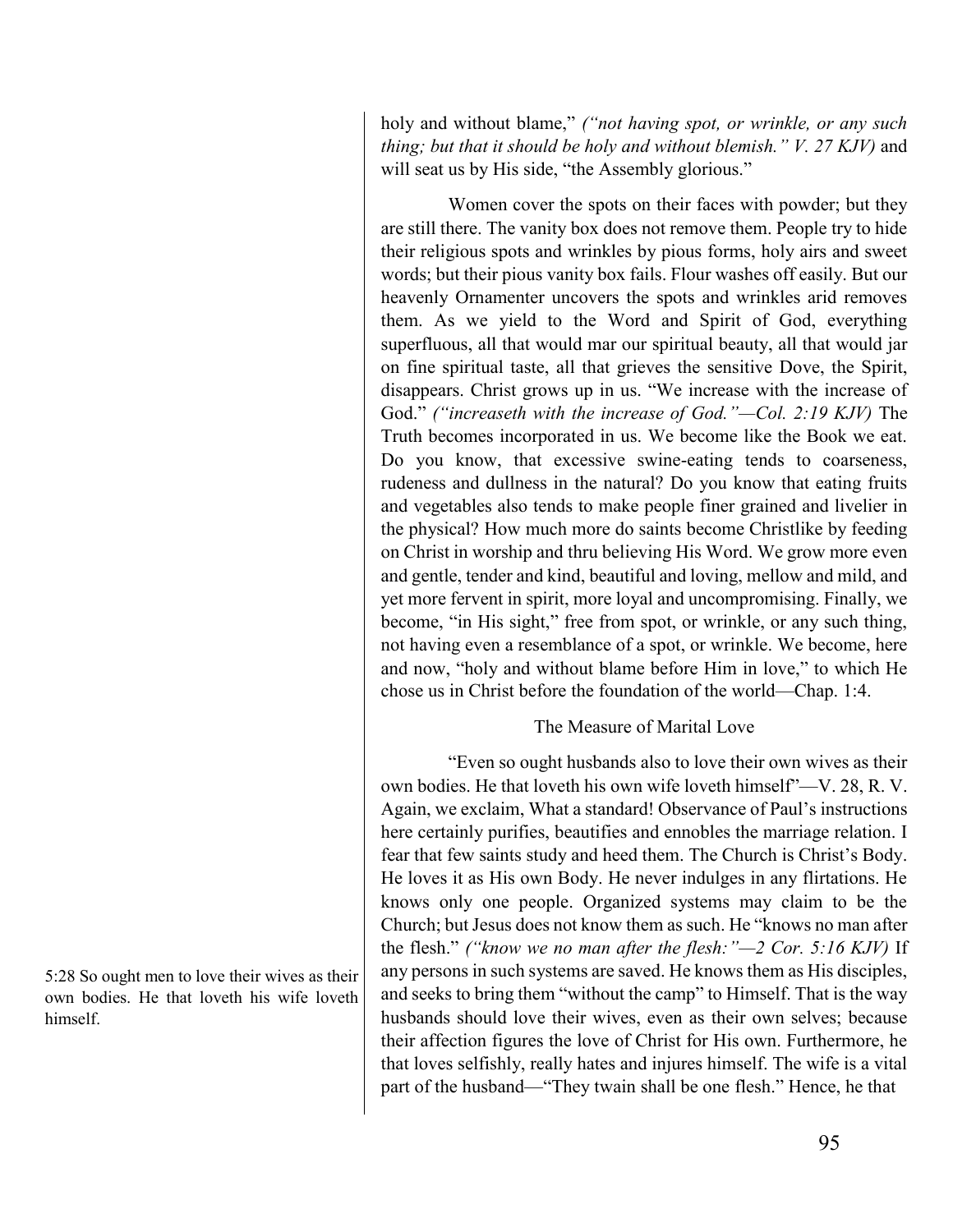5:29 For no man ever yet hated his own flesh; but nourisheth and cherisheth it, even as the Lord the church:

5:30 For we are members of his body, of his flesh, and of his bones.

loveth his own wife loveth himself. The next verse expresses the reason.

"For no man ever yet hated his own flesh; but nourisheth and cherisheth it, even as the Lord the Church"—V. 29. No, it is unthinkable that any man should hate his own flesh; but cares for it like a mother cares for her children. The word translated nourish means to rear for oneself. The word rendered cherish means to foster, to warm in one's bosom, to inflame. A true, loving husband watches over and looks after his wife with the unchanging tenderness of a mother. With flaming love, he presses her to his bosom. He comforts her in sorrow, heals every wound, shows her every attention and supplies her every need. That is a typical husband; for so the Lord treats the Church. He nourishes it, feeds and trains and makes it to grow for Himself. The Lord fosters His people tenderly. He holds them in His loving arms, comforts them in His bosom, dries their tears, allays their fears, and abundantly supplies all their needs, spiritual and material. He knows our frame any remembers that we are dust, and is touched with the feeling of our infirmities. Jesus has us on His heart. The adverb, "as, or even as," occurs seven times in these last 11 verses.

"For we are members of His Body, of His flesh and of His bones"—V. 30. All who believe on Jesus during this age are members of His mystical Body, which is called the Church—Chap. 1:22, 23. Some would eliminate the last two phrases. Why? Does not our Lord have a body of flesh and bones in heaven? Did He not ascend thus?— \*Acts 1:11. Of course His are glorified flesh and bones; that is, a glorified body. Natural "flesh and blood cannot inherit the kingdom of God" (1 Cor. 15:50); but Jesus said also, "A spirit hath not flesh and bones, as ye see me have"—Luke 24:39. Even our flesh and bones are reckoned glorified, because "the redemption of our body" is assured— Rom. 8:23. God calls the things that be not as tho' they were. Our old, corrupt life, represented by the blood, was poured out in the death of Christ. There is no blood in His body now. There will be none in ours then. We will have glorified flesh and bones, even as Jesus now has.

# Marriage of the Lamb Symbolized

"For this cause shall a man leave his father and mother and shall be joined unto his wife, and they two shall be one flesh"—V. 31. The purpose of the wedding in Eden was to typify the wedding in the air. This is the meaning of every scriptural wedding, as this verse

<sup>\*</sup>Acts 1:11 "Which also said, Ye men of Galilee, why stand ye gazing up into heaven? this same Jesus, which is taken up from you into heaven, shall so come in like manner as ye have seen him go into heaven."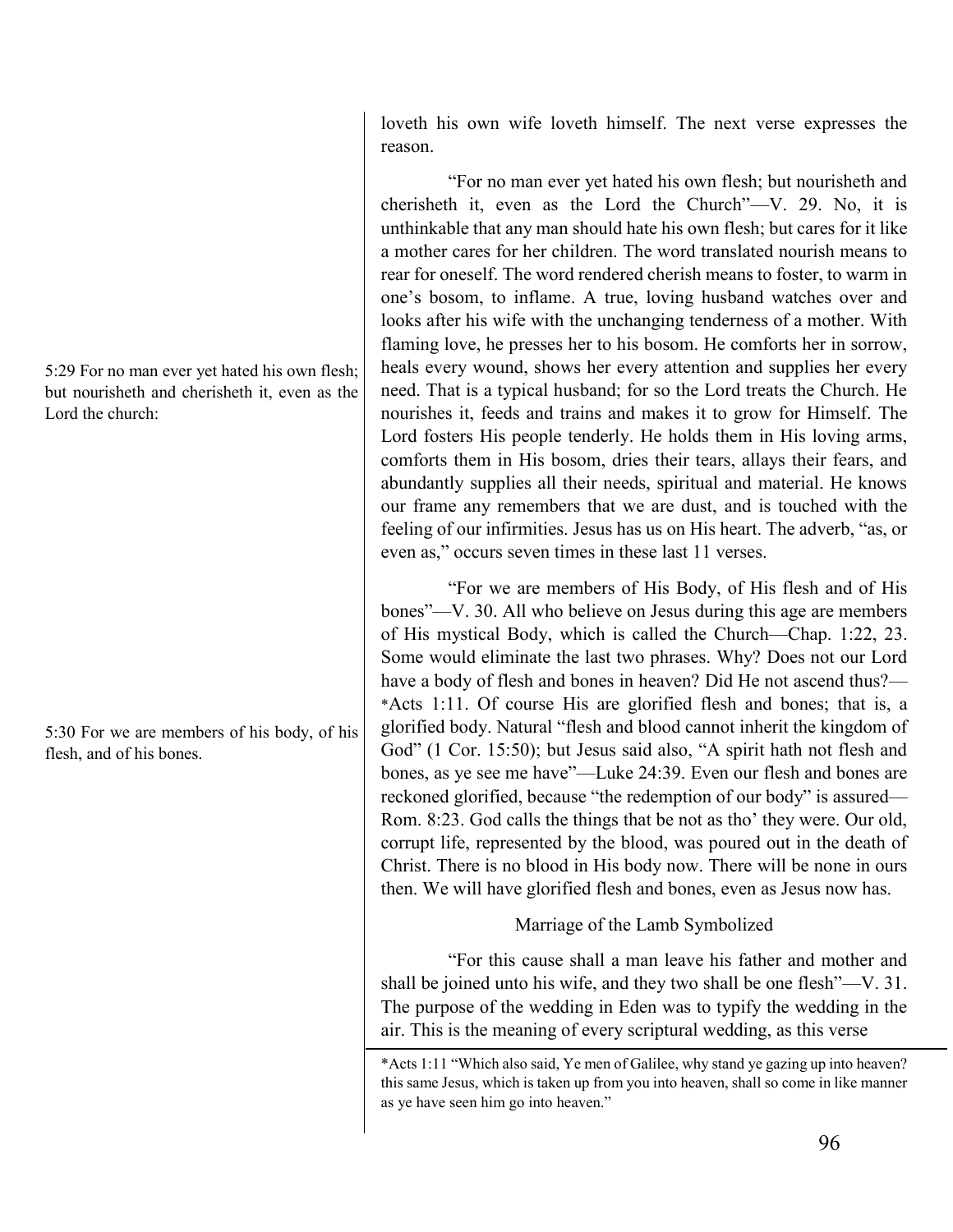5:31 For this cause shall a man leave his father and mother, and shall be joined unto his wife, and they two shall be one flesh.

5:32 This is a great mystery: but I speak concerning Christ and the church.

5:33 Nevertheless let every one of you in particular so love his wife even as himself; and the wife *see* that she reverence *her* husband.

declares. Adam "is the figure of Him that was to come"—Rom. 5:14. Likewise, Eve is the figure of a company of saints who shall be His Bride. As a man leaves his parents and is joined to the one he loves; so God's Son left Him to be joined to His Eve. Adam was a full-grown man; but he was alone. Therefore, "the Lord God said, It is not good that the man should be alone. I will make an help meet for him." *("And the Lord God said, It is not good that the man should be alone; I will make him an help meet for him."—Gen. 2:18 KJV)* Adam gave names to the cattle and fowls, etc.; "but for Adam there was not found an help meet for him." His like could not be found among the creatures, which he named. He had no fellowship with them. He needed a companion of like intelligence and wisdom with himself.

God caused a deep sleep to fall upon Adam. Then He took out one of his ribs. From this rib, "He builded a woman and brought her unto the man." *("made he a woman, and brought her unto the man."— Gen. 2:22 KJV)* We are not drawing far-fetched conclusions from the narrative in Gen. 2. We are simply pointing out that Paul used that marriage to illustrate the marriage of the Lamb and His Wife in glory. Indeed, the Holy Spirit employs those identical sayings to teach us concerning this great mystery. "Adam said, This (Eve) is now bone of my bones and flesh of my flesh;" and in Ephesians we read, "We are members of His (Christ's) Body, of His flesh and of His bones." Verse 30 is almost verbatim as Gen. 2:23. And now, lest we should see only the natural relationship here, the holy penman announces, "This the mystery is great; but I speak concerning the Christ and concerning the Assembly" (V. 32), that is, "the Assembly glorious" *("glorious church" KJV)*—V. 27.

It is profoundly significant that at this time believers are growing up into Christ and looking forward to be in the glorious Bridehood of the Lamb. Only recently, "the sleepy disease" was upon the world. A similar religious sleepiness is over believers today. The Laodicean condition grows denser and denser over Christendom as a whole. Even so-called spiritual saints are overcome with the religious drowsiness of the times. Any marvel that in this very chapter (V. 14), we hear the loud cry, "Awake, thou that sleepest and arise from the dead, and Christ shall shine upon thee?" *("Wherefore he saith, Awake thou that sleepest, and arise from the dead, and Christ shall give thee light." KJV)* Saints are sluggish toward divine things. They are not hungry for the Truth. Some are not thirsty for the "rivers of living water," the Holy Spirit-John 7:38. Many talk and write about Jesus' coming, but do not act as if they believe it. And some teach, and live as they teach, that all believers will be in the Bridehood, no matter how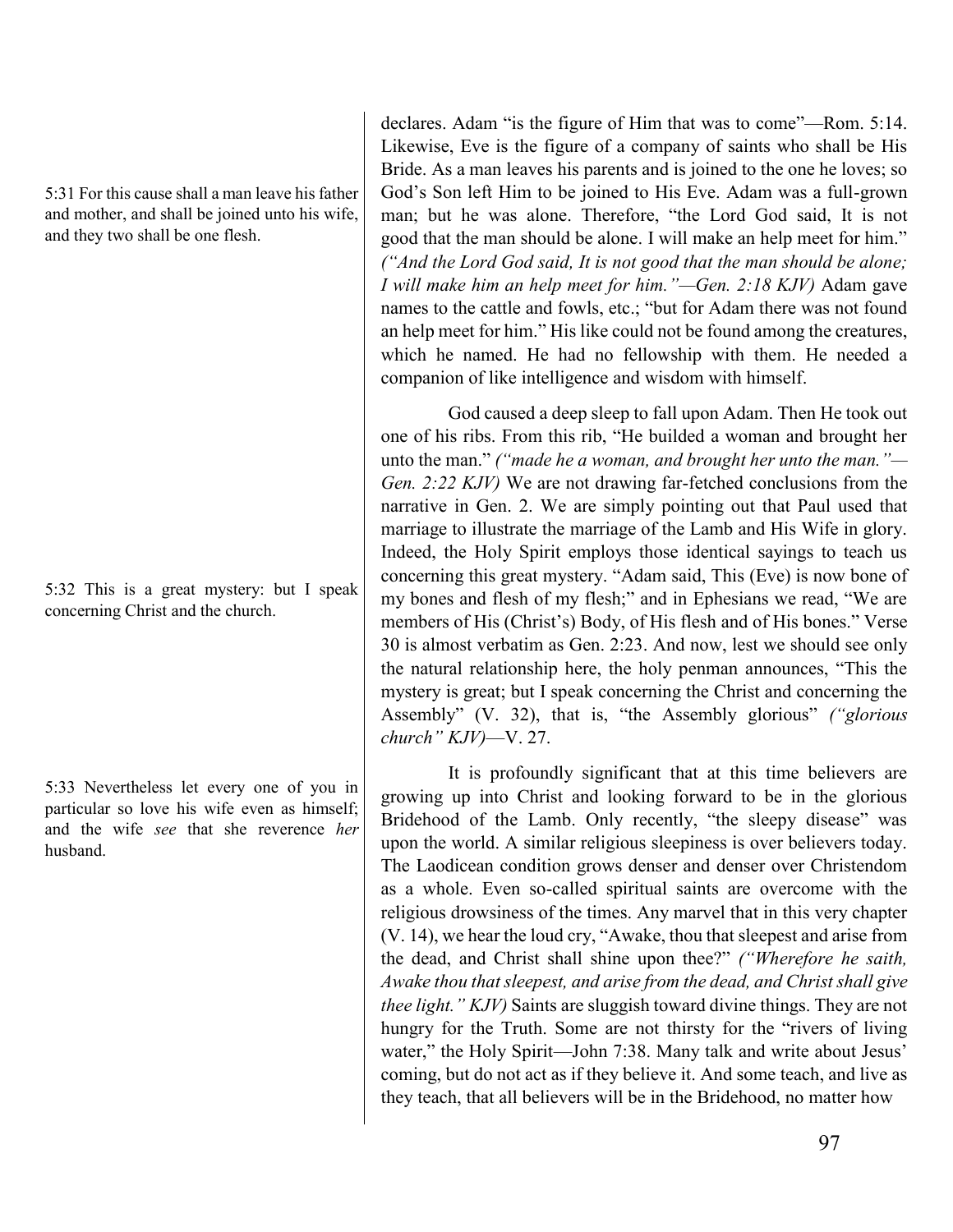young in the Lord they are, or how much they flirt with religious lovers.

But God be praised, some saints are running for the Prize by qualifying for the out-translation. Now the Bride in mystery is doubtless being builded. Now the election out of the elect is going on. People are finding their respective ranks, in spite of the fact that some do not believe in ranks. Now "the choice one of her mother" *("she is the choice one of her that bare her" KJV)* (S.S. 6:9) is hearing the voice of her heavenly Solomon, saying, "Arise, my Love, my Fair One and come away." *("Rise up, my love, my fair one, and come away." KJV)* Just as truly as God took a rib out of Adam's body while he slept; so He is separating a company of believers from the Church, the Body of Christ today. The Body does not believe it and does not realize it; but it is true. Did Adam marry his entire body? Nay, only "a rib," a strong, durable, small portion of his body, Out of that rib, divine power "builded a woman." See Gen. 2:22, margin. The Bride of Christ is being builded of saints, who are weak in themselves, sheeplike, helpless, dependent on God. They boast only in Christ and the Cross. They have "a little strength," being "strong in the Lord and in the power of His might." They are self-denying, wholehearted, deeply devoted saints. They have "a single eye" to God's glory. Christ fills their vision and satisfies their hearts. They know "no man after the flesh." Bride saints "count all things refuse that they may win Christ" *("count them but dung, that I may win Christ,"—Philip. 3:8 KJV)* as their Bridegroom. They yield to no compromises with semi-spiritual people. They have swung out into full sympathy with "present truth," and declare it with no uncertain sound. Their hearts are enlarged to believe "all that the prophets have spoken," and their mouths are also enlarged to proclaim it.

Many half-hearted, or quarter-hearted believers, who are intellectual and worldly-minded, seek for a proof that they will be a part of Christ's Bride. But they are not willing for the separation and training, mentioned above. Hence, they are far behind in the race. When will they catch up? Never. "All run; but one receiveth the Prize" *("a race run all, but one receiveth the prize," KJV)*—1 Cor. 9:24. Surely, only those who love as indicated by Paul in this chapter will win the Prize. Certainly, only those who, with Paul, "press toward the goal for the Prize of the upward calling," *("I press toward the mark for the prize of the high calling of God in Christ Jesus."—Philip. 3:14 KJV)* will share the highest glory with Christ. If we do not "so run that we may obtain," how can we hope for it? If our devotion, our loyalty to Jesus, our spirituality are not at high water mark, how can we expect to occupy the highest place in the glory? If our separation unto Christ and our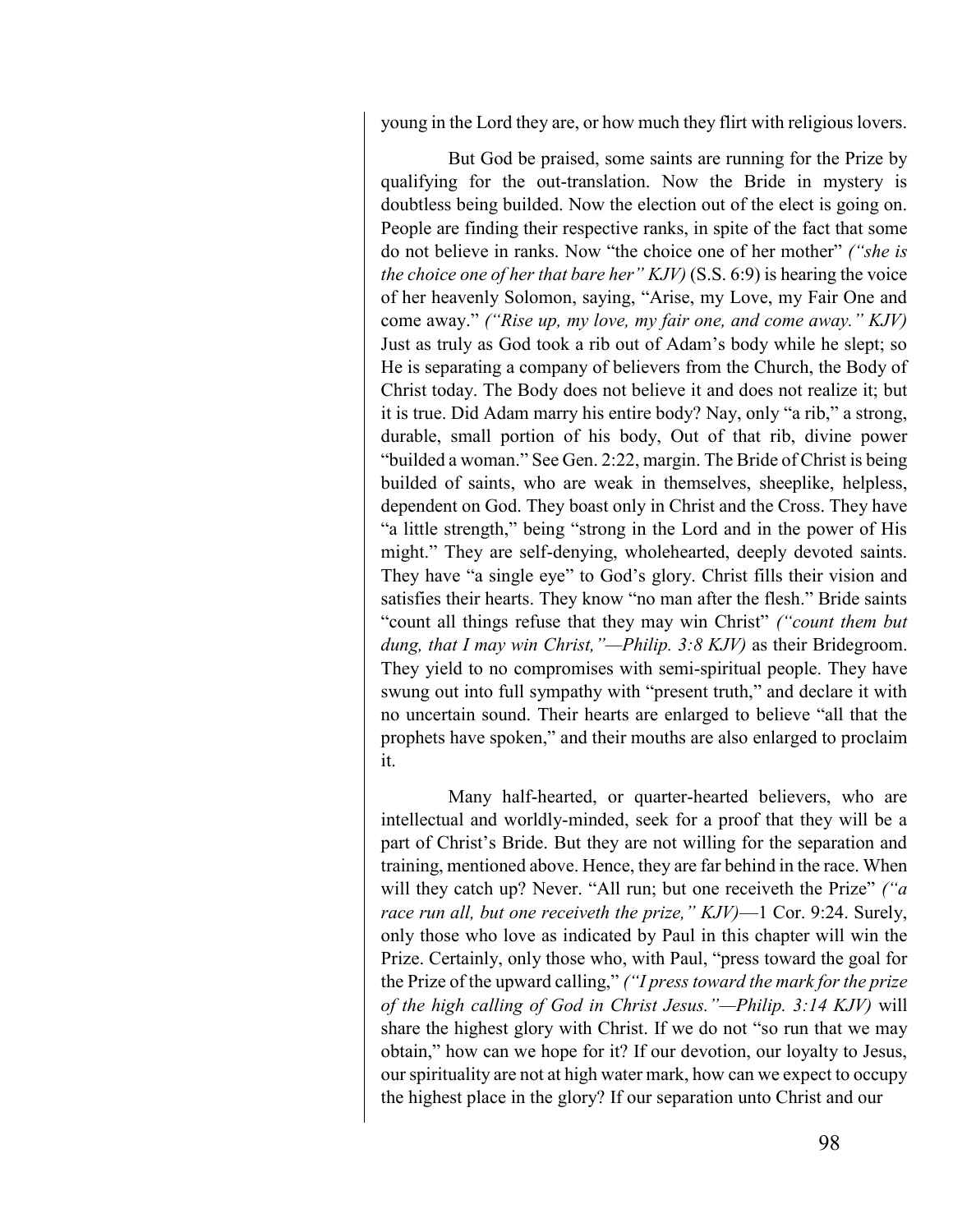yearning for Him are not extraordinary; if we are not intensely imitating Paul as he imitated Christ, what scriptural ground have we for hoping to be in that highly favored rank? If the Candle-stick Examiner does not find us blameless Philadelphia overcomers, how shall we obtain the super-excellent reward promised to such saints? Study very patiently every line, every statement of Rev. 3:7 to 13.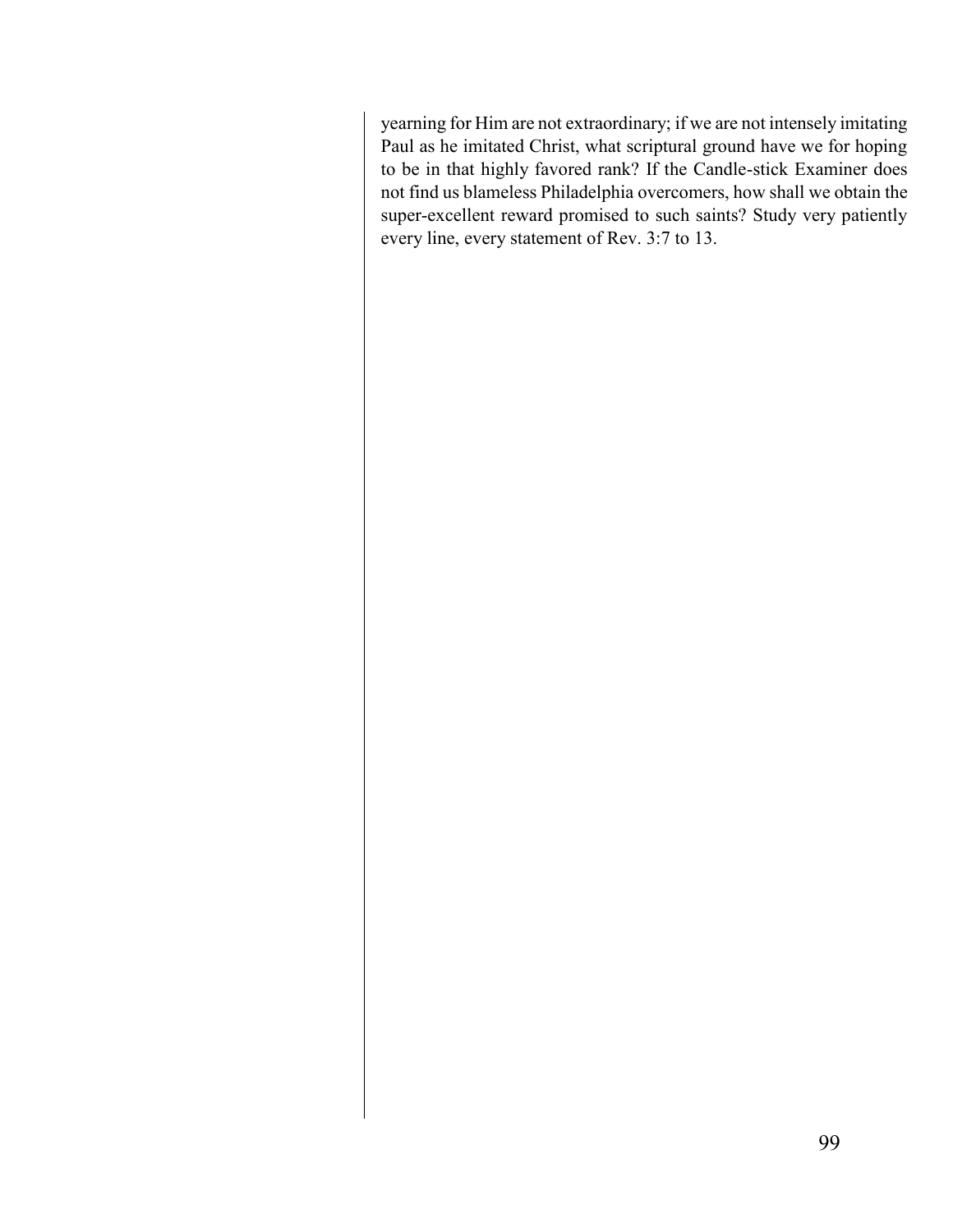The Divine Panoply

Chapter Six

"Children, obey your parents in the Lord; for this is right"—

The first nine verses of this chapter properly belong to chapter five; because they continue and conclude the family relationships as figurative of the great family of God. The four leading words of this section are: "Children," "fathers," "servants" and "masters." The instructions to each are very plain, so that we need not comment upon them. We need rather to consider that they are true types of the same relationships in the "household of God." They are the final teaching in this epistle of the ranks among believers. God is our Father; we are His children; and children are of various ages and grades and experiences. The Apostle John, in his first Epistle emphasizes this truth. First, he addresses his flock, as "My little children," because he was quite aged in the natural and, hence also, quite a father to them in the Lord. Then he recognizes three distinct grades, or spiritual ages, which he distinguishes as "fathers," "young men" and "children." See 1 John 2:1, 12 to 14. Certainly, these distinctions are not natural, but supernatural. He witnessed these three degrees of experience among the believers in his congregation. And Paul taught the same truth.

Jesus is our Master. Saints are His servants. Some servants are of greater use to Him than others. Some grow faster than others. Some are more yielded to His will than others, being more whole hearted. And other some do not seem to grow at all. They remain children all their days; and such spiritual children are sure to be carnal. Observe how these different relationships are held sacred by the phrases, "in the Lord," "of the Lord" and "as the Lord." This fact, if appreciated, will induce saints to develop out of their spiritual childhood state. Therefore, all the cautions, exhortations and instructions thru-out Paul's epistles are for the purpose of perfecting them in the Lord. This perfecting is for the climacteric purpose of presenting a company of full-grown saints, as a spotless Bride, to the Lamb, or by the side of the Lamb in the glory. The coming King must have a Queen like Himself. In order for Adam to have proper dominion over all flesh, he needed a wife, whom Jehovah builded for him. How much more shall the King of kings have His Bride, who shall reign with Him, as Queen of queens. Beloved, are you letting the Holy Spirit work in you the needed preparation to be in that charming company?

6:1 Children, obey your parents in the Lord: for this is right.

V. 1.

6:2 Honour thy father and mother; which is the first commandment with promise;

6:3 That it may be well with thee, and thou mayest live long on the earth.

6:4 And, ye fathers, provoke not your children to wrath: but bring them up in the nurture and admonition of the Lord.

6:5 Servants, be obedient to them that are *your* masters according to the flesh, with fear and trembling, in singleness of your heart, as unto Christ;

6:6 Not with eyeservice, as menpleasers; but as the servants of Christ, doing the will of God from the heart;

6:7 With good will doing service, as to the Lord, and not to men:

6:8 Knowing that whatsoever good thing any man doeth, the same shall he receive of the Lord, whether *he be* bond or free.

6:9 And, ye masters, do the same things unto them, forbearing threatening: knowing that your Master also is in heaven; neither is there respect of persons with him.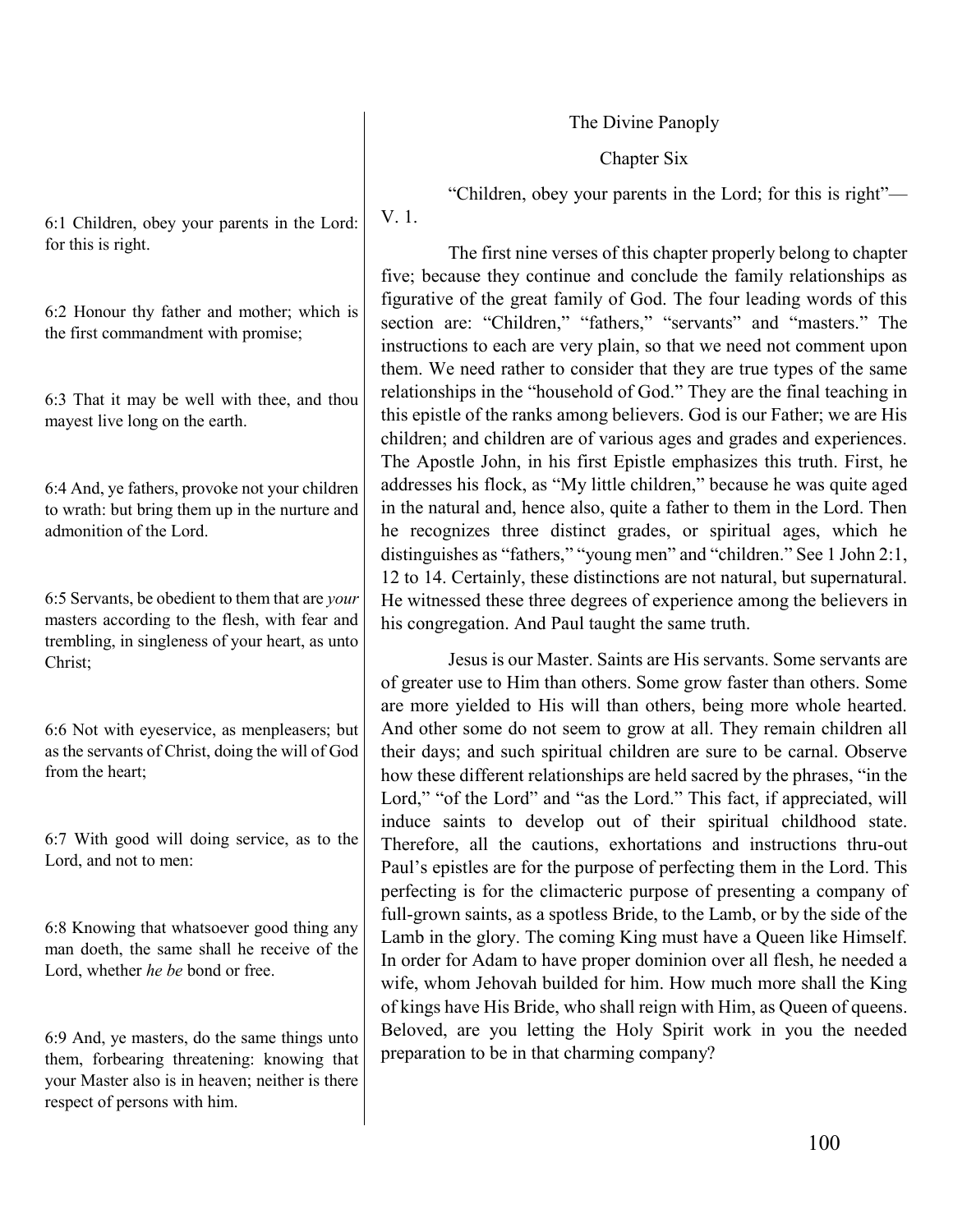#### The Ephesian Contest

"Finally, my brethren, be strong in the Lord and in the power of His might"—V. 10. Verses 10 to 19 are a very marvelous portion of Scripture. In this place only, is set before us the whole equipment with which to meet our arch-foe and his servants. And why? Because only those who see and hold their seat in the heavenlies with Christ, can have any correct conception of the devices and power of the devil. Ephesian saints learn by experience, as no others can, that there is a real devil. Others have trouble with themselves, with their petty weaknesses and with other people; but Ephesian believers have indescribable fights with Satan himself. It is because they take the realm by faith—even the heavenlies—which Satan claims as his central dominion. They expect to dwell there some day. Hence, he contends against them on earth, knowing that their persistent faith will finally oust him from his present place and dominion in heaven. It is evident, therefore, that we need to be panoplied from on high, which means far more than being initially filled, or sealed with the Holy Spirit. However, this sealing, or anointing with the Spirit is the absolute pre-requisite for wearing the armor here described. Paul wrote these urgent exhortations to Spiritanointed saints.

In chap. 1:3, we saw that God has blessed us already in Christ "with all spiritual blessings in the heavenlies." *("with all spiritual blessings in heavenly places" KJV)* We are blessed provisionally even as Christ is blessed, because we are in Him. We saw also that God has already "made us sit together in the heavenlies in Christ," *("and made us sit together in heavenly places in Christ Jesus:"—Chap. 2:6 KJV)* having "set Him at His own right hand in the heavenlies" *("and set him at his own right hand in the heavenly places,"—Chap. 1:20 KJV)*— Chaps. 1:20 and 2:6. And we learned that the divine purpose of all that, was, "that now, unto the principalities and authorities in the heavenlies, might be known, thru the Church, the multifarious wisdom of God" *("To the intent that now unto the principalities and powers in heavenly places might be known by the church the manifold wisdom of God," KJV)*—Chap. 3:10. Most people think that our testimony and holy living effect the inhabitants of the earth only. Nay, Ephesian testimony and triumph seriously affect the inhabitants of the heavens. The holy angels are amazed and gaze down upon us aghast; while unholy angels are disturbed and enraged against us, because we are taking their dominion away. Our conflict is no sham battle. Then we learned (Chap. 5), with overwhelming astonishment, that God will present to His well beloved Son, a Bride, the deserved product of His sacrifice and toil,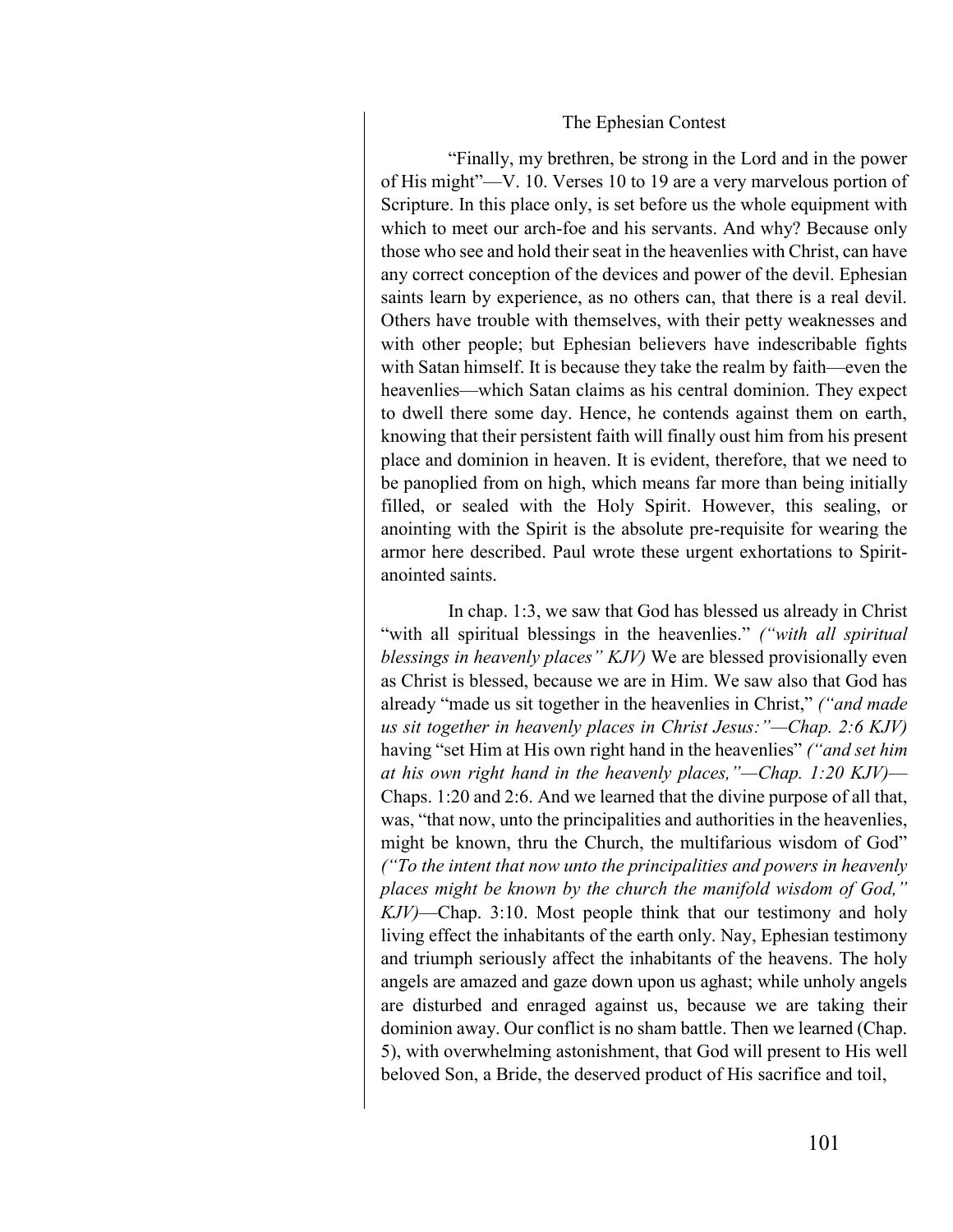who shall adorn and glorify and satisfy Him forever and forever. Hallelujah!

These ten verses are poorly understood, being, little read and studied. We learn here that there are organized bands of wily foes in the heavens—wicked, dark, mighty and desperate. They inhabit the very region which God has given us as our eternal abode. By faith, we are "seated in the heavenlies," *("sit together in heavenly places"— Chap. 2:6 KJV)* that is, we accept our Father's promise and rest upon it; but Satan tries to disturb our rest. Tho' our members are on earth, yet our fight is as if we were where Satan now dwells. Therefore, the first and basic admonition—"be strong in the Lord." We have no strength in ourselves. We cannot cope with the devil. Some people ignorantly imagine that they can withstand the foe. Especially after they receive the Spirit, they think that by speaking in tongues vigorously, or by pronouncing the name of Jesus, or "pleading the blood" vehemently, Satan will retreat. If our faith is in God and His Word, the enemy will flee; but if it is simply in some vigorous self-resistance, we will be defeated. To be strong in the Lord, means to hide away in Him, trust Him calmly, rest on His Word solely, count on His presence and sufficiency. Then at the needed time, the Holy Spirit will move us, if He will have us to act. Then Christ, the new man, will be in evidence.

Paul admonishes us to be strong "in the power of His might." Human words melt before Satan. Human logic, or argument, fail. Learning, or craft, or physical force avail nothing. Numbers, influence, wealth, intelligence all quail before the armed forces of darkness. "The weapons of our warfare are not carnal"—2 Cor. 10:4. "Not by might (an army), nor by power; but by my Spirit, saith the Lord." *("Not by might, nor by power, but by my spirit, saith the Lord of hosts."—Zech. 4:6 KJV)* Therefore, the Apostle adds, "Put on the whole armor of God." And he names seven invincible parts to this divine armor, which we will consider later.

1. What is the primary feature of our combat? It is defensive. "Stand; wrestle against; withstand; stand; quench fiery darts." *("stand…wrestle…withstand…quench all the fiery darts of the wicked."—V. 11-16 KJV)* Satan is the aggressor. We have been seated by Christ's ascension in our blood-bought abode. By faith we have laid hold of our rightful possessions. We would not need to fight if the devil would not disturb us. Our conflict is not to obtain our inheritance, but to hold it. It is already ours in Christ; hence, we maintain it by a fight of faith. Saving faith brought us into "the kingdom of His (God's) dear Son, or the Son of His love" *("Who hath delivered us from the power* 

6:10 Finally, my brethren, be strong in the Lord, and in the power of his might.

6:11 Put on the whole armour of God, that ye may be able to stand against the wiles of the devil.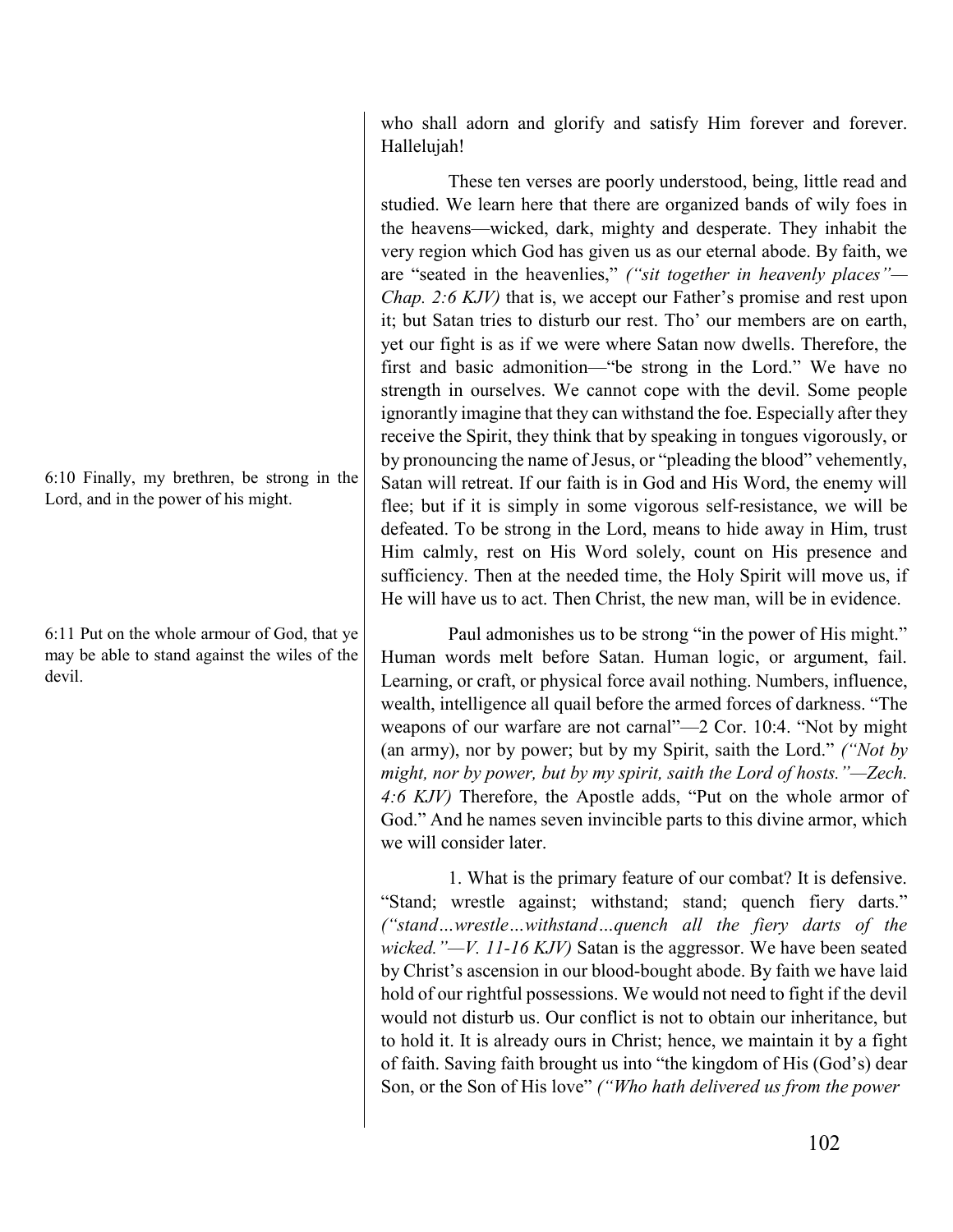*of darkness, and hath translated us into the kingdom of his dear Son:" KJV)* (Col. 1:13), the principle part of which is "His heavenly kingdom"—2 Tim. 4:18. But fighting faith contends for our heavenly governmental rights in the kingdom. Note the first named obstacle— "the wiles of the devil." Study the notes on chap. 4:14. The word "wiles" means methods, cunning craft, artifices. Satan does everything by diabolical method. Our first act of resistance is "to stand against the methods of the devil." *("stand against the wiles of the devil." KJV)* For this, we need to be arrayed in the whole armor of God. Then our resistance will be simple and without method. The Lord does not act by method; neither do His people who move as panoplied from on high. To fight and work methodically in divine things, is to attempt to be strong in one's own might, which means defeat always. Bear in mind that method in religion is satanic; and the more pious and wise it may appear and the more it appeals to the intellect, the more dangerous and destructive it surely is. Method is always subtle, or crafty. Methodical fellows generally have a selfish ax to grind, and expect someone else to furnish the grindstone. Method is the very centre, or hub of the unconquerable wheel of organization. This is why organization in God's things is so demoralizing, ending in formality, and finally in spiritual death.

2. Who are our foes? and where are they? The Apostle answers in verse 12. "For we wrestle not against flesh and blood, but against principalities (or governments), against powers (or authorities), against the rulers of the darkness of this world, against spiritual wickedness in high places" (lit. heavenlies, as in chap. 1:3.) Our fight is not against the people, tho' Satan operates thru them. It is against wicked spirits, of which Satan is the chief. Satan is the "god of this world, the prince of the power of the air, the spirit that now worketh in the sons of disobedience." *("the prince of the power of the air, the spirit that now worketh in the children of disobedience:"—Chap. 2:2 KJV)* The devil has organized the wicked spirits into "principalities, or dominions," which are controlled by wicked authorities. John saw these devilish dominions symbolized by "a great red dragon, having seven heads and ten horns and seven crowns upon his heads"—Rev. 12:3. And those heads, or authorities, are here declared to be "the world-rulers of the darkness of this age" (Gr.). How tremendously solemn, that Satan is the first organizer. Since I learned that fact from this very Scripture, my whole being recoils from the thought of organizing God's people. Organization is a blinding snare, a crafty trick of Satanic invention. Saints are fooled by its methodical chains, and never realize its fearimposing power until they are wholly delivered from it and swung out into the blood-bought "liberty of the sons of God." *("liberty of the* 

6:12 For we wrestle not against flesh and blood, but against principalities, against powers, against the rulers of the darkness of this world, against spiritual wickedness in high *places*.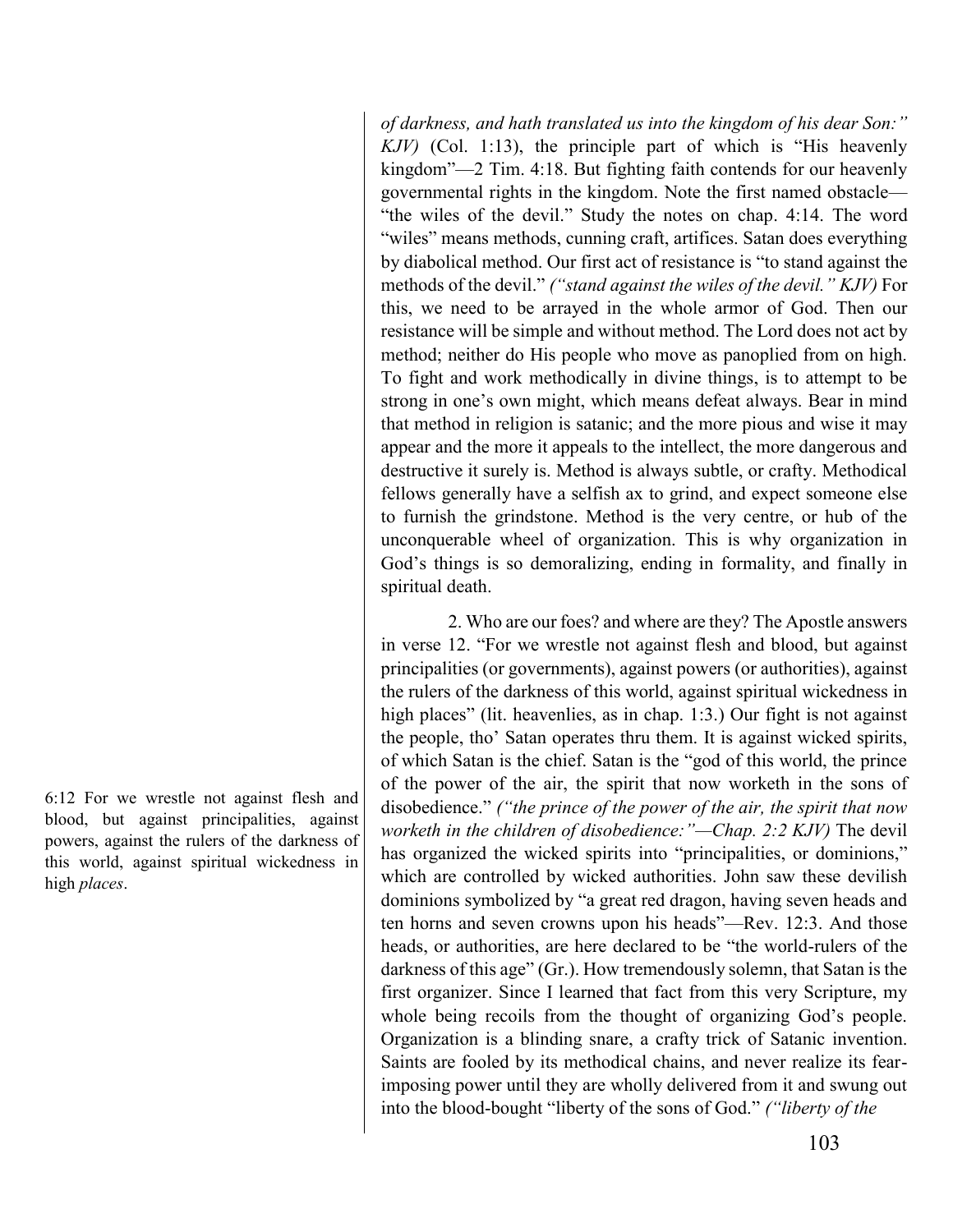*children of God"—Rom. 8:21 KJV)* From Genesis to Revelation, we see that God controlled His people by His own voice thru a trusty agency, without the slightest semblance of organization. The headship of Christ is ignored by organization, because one body cannot have more than one head without confusion. The freedom of the sovereign operation of the Spirit is sadly hindered, and the growth of the saints is rendered impossible by organization. I praise God for untrammeled freedom in Christ Jesus, the glorious realm, which very few saints enjoy.

Consider a further word about this age. In Gal. 1:4, we learn that the evil of this age consists in its religiousness; hence, it is termed "this present evil age" *("this present evil world," KJV)*. The Apostle contrasts divine "spirituals" with the spirituals of the devil—\*l Cor. 12:1, 3. The phrase, "spiritual wickedness," is "the spirituals of the wickedness," in the Greek. "The depths of Satan" (Rev. 2:24) means the developed spirituals of the devil, who operates powerfully thru his "sons of disobedience" *("children of disobedience," KJV)*—Eph. 2:2 and Col. 3:6. These sons of Satan are very polite, pleasing and religious. They are usually diligent Bible students and teachers. By their unique personalities, inspired by the devil, they mislead many people. Of course, "the darkness of this age" *("darkness of this world"—V. 12 KJV)* is its religiousness.

At this very time, the god of this world is marshalling all forms of religion to move side by side with the national and political powers. Church and state are coming closer together day by day, and will move handing love in a gigantic union against Christ and His people. It is a tremendous fact, that spiritism, theosophy, millennial dawnism, adventism, catholicism, universalism and protestantism are being manipulated by the wicked authorities in the heavenlies. Misnamed Christian Science and Unity are also in the same demon-directed multitude. Every dark den, every dark movement, national, or religious, is directed by wicked spirits, whose head is Satan and whose headquarters is in the heavens. Our constant contest is against the unseen horde of organized evil spirits, which comprise one third of the angels. These are fallen angels, of course—Rev. 12:4. According to Rev. 5:11, they number more than 50 million. Joined to them also are the myriads of religious demons. These systematized, unseen hordes of demons and fallen angels infest and control the religious organizations

<sup>\*1</sup> Corinthians 12:1, 3 "Now concerning spiritual *gifts*, brethren, I would not have you ignorant…Wherefore I give you to understand, that no man speaking by the Spirit of God calleth Jesus accursed: and *that* no man can say that Jesus is the Lord, but by the Holy Ghost."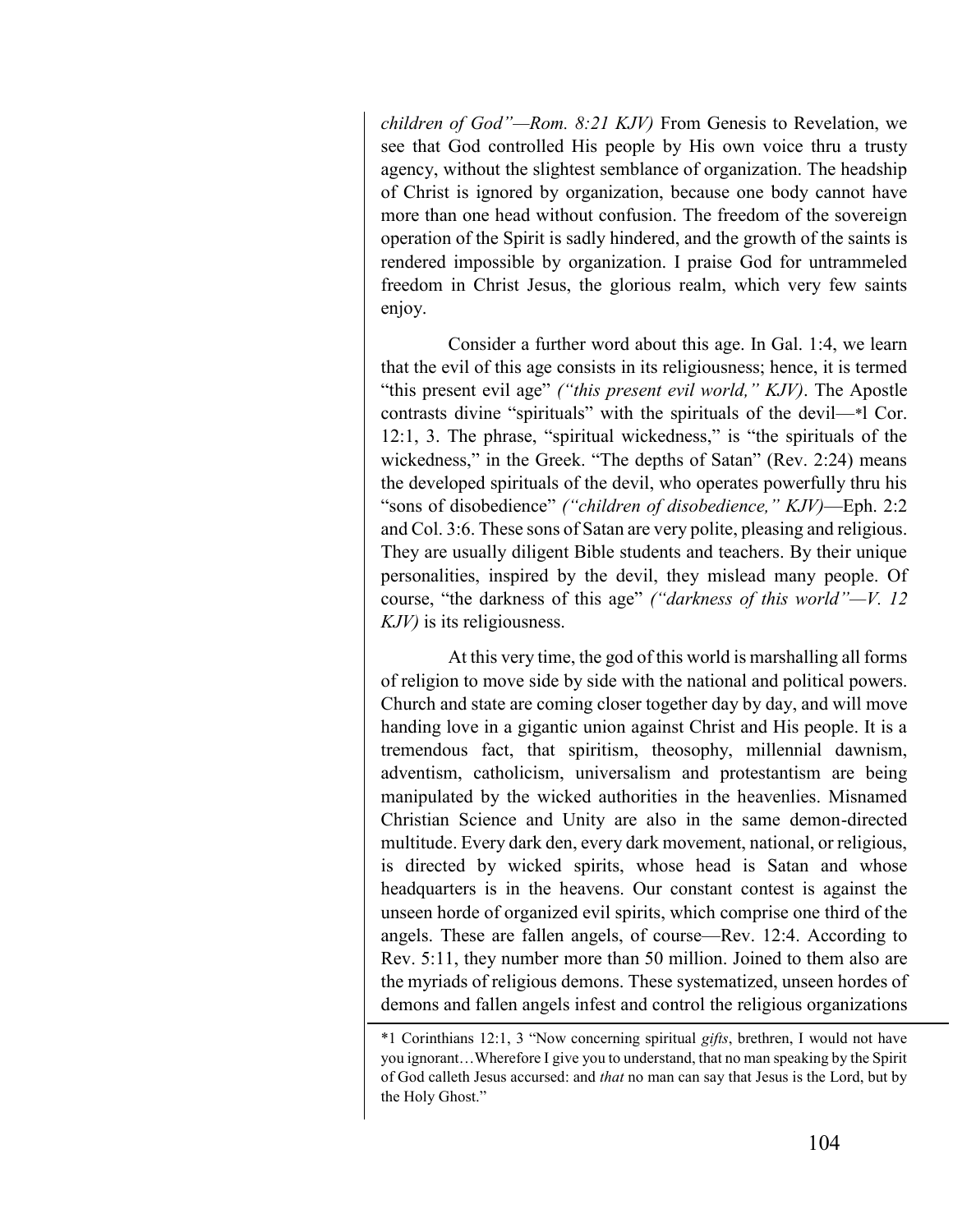named above. Do you wonder that our fight is so fierce? Any marvel that so few actually overcome? On the other hand, what are these combined forces before the Omnipotent Triune God? "Greater is He that is in you than he that is in the world." Elisha said, "Fear not; for they that be with us are more than they that be with them"—2 Kings 6:16. Yes, with us are two thirds of the angels. Hallelujah!

As intimated before, our warfare is primarily defensive. The enemies fight us; but we stand against them. Observe in these verses, that the word "stand" occurs four times. Hence, the absolute need of the whole armor of God. We are not called onto lay siege against Satan and his movements. We can never change the current of the times. People pray in vain in that direction. We do well to stem the tide and reach the goal in time for the Prize. God has not bidden us to reform the world of debauchery, drunkenness, white slavery and infidelity. He has not sent us to overthrow Christian Science, or Romanism, nor to recover Protestantism from apostasy. But we are to witness to the people, and thus rescue individuals, who may listen, out of these conditions, by inducing them to believe on Jesus Christ. And, as pilgrims and strangers passing thru, we are not to yield to the inhabitants of this world. In doing so, we would be yielding to the devil. "Be not partakers with them." *("Be not ye therefore partakers with them."—Chap. 5:7 KJV)* "Be not conformed to this age."*("And be not conformed to this world:"—Rom. 12:2 KJV)* "Have no fellowship with the unfruitful works of darkness: but rather reprove them." Here is where our fight arises. Our old nature, if not curbed, would readily follow the customs of the world and accept the deceptive religious theories afloat. This is true of beginners in particular. But here is also a wonder. After we go on with the Lord, learn His Word and grow up into Christ, even our very flesh recoils from the alluring things of men and cries out against them. Of course, "it is not we, but Christ living in us," *("nevertheless I live; yet not I, but Christ liveth in me:"—Gal. 2:20 KJV)* and not letting sin have dominion over us.

The tendency of the times is to make spiritual things soulish. Men worship God soulishly, rather than spiritually. They harness divine things in man-made methods, and cause their flocks to "walk as men." Thus, Christendom has drifted away from the "simplicity there is in Christ," *("simplicity that is in Christ."—2 Cor. 11:3 KJV)* from childlike devotion and a happy, dependent service. Very few, comparatively, are moving on with the Holy Spirit and operating according to the pattern shown in God's Word. This is too commonplace for the flesh, tho' it still wants to pose as religious. People clamor for splendor, display, brains and wealth in the churches.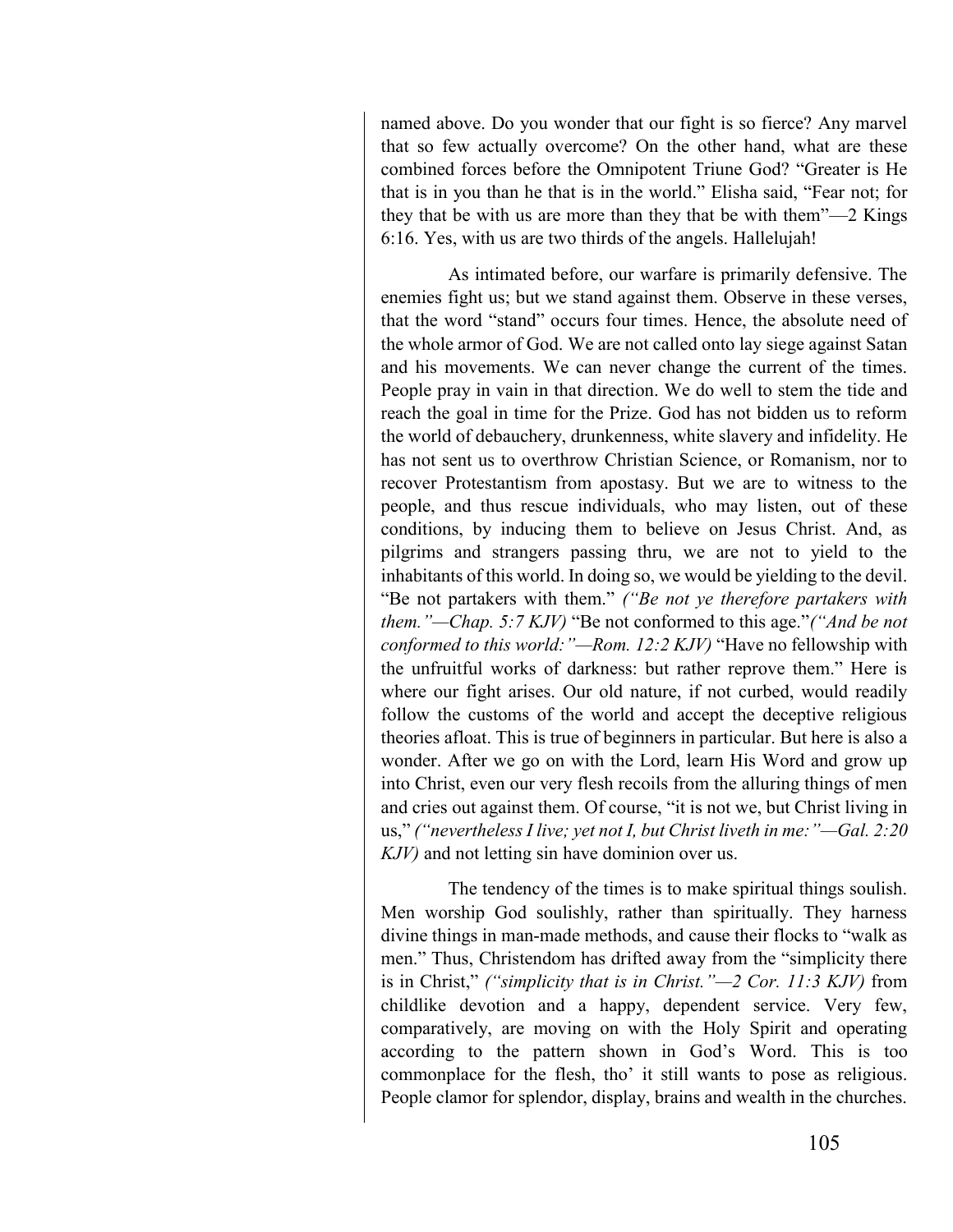6:13 Wherefore take unto you the whole armour of God, that ye may be able to withstand in the evil day, and having done all, to stand.

6:14 Stand therefore, having your loins girt about with truth…

They love form rather than fire. They prefer the fire in the stove, rather than in the heart. They have left the "upper room" and have gone down into the supper room. Therefore, what do we see? The stone cathedral, the pipe organ, the paid choir, the salaried pastor, the trained quartette, the grand orchestra, the squeaking soloist, the stiff programme, the official board, the visiting committee, the educated clergy, the denominational college, the "form without power," the religious sham battle, the cross without the Christ, the Christ (in name) without the cross, the congregation of sinners, the pulpits staged with atheists, and the rejected Jesus standing on the outside, crying, "Behold, I stand at the door and knock. If any man hear my voice and open the door, I will come in to him and will sup with him and he with me"—Rev. 3:20. Thank God for the individuals who hear and invite Christ in, sup with Him, then follow Him out; for neither He nor His followers are allowed to remain. Some are learning to "fight the good fight of faith" and "run for the Prize."

## The Seven-fold Armor

Twice the Apostle counsels us to have on the whole armor of God. It is composed of seven irresistible parts. These are all spiritual weapons, or weapons of the Spirit. They are in no sense fleshly. "The weapons of our warfare are not carnal, but mighty through God to the pulling down of strong holds"—2 Cor. 10:4. These only are adequate against the foe; and these are entirely sufficient. Only with this divine panoply can saints vanquish the fiendish darkness and cunning tricks of Satan. We need no other equipment.

1. "Your loins girt about with truth." This is the primary piece of the armor. It is the solid base on which the other pieces rest and into which they are mortised, so to speak. The truth is so essential, that it is also the sixth piece of the armor, expressed by a different figure—"the sword of the Spirit." The heart is in the region of the loins, which speak of a man's strength. "The reins and heart" *("try my reins and my heart"—Psa. 26:2 KJV)* are frequently coupled in the O. T.—Psa. 26:2 and Jer. 11:20. The abdomen is the depository of the Holy Spirit—"Out of his belly shall flow rivers of living water"—John 7:38. To take in the Word of God with all the heart is to have the loins girt with truth. Some know and admit the truth. It is in their heads; but it is no practical profit to them, because they do not believe it and rest up on it. They have loins; they are strong in themselves. But in the real test, or contest, they fall, being weak before the foe. Oh, the need of knowing and believing the Word of God. Jesus' fight with Satan is an example of having on this piece of the armor. To meet every onslaught of the devil,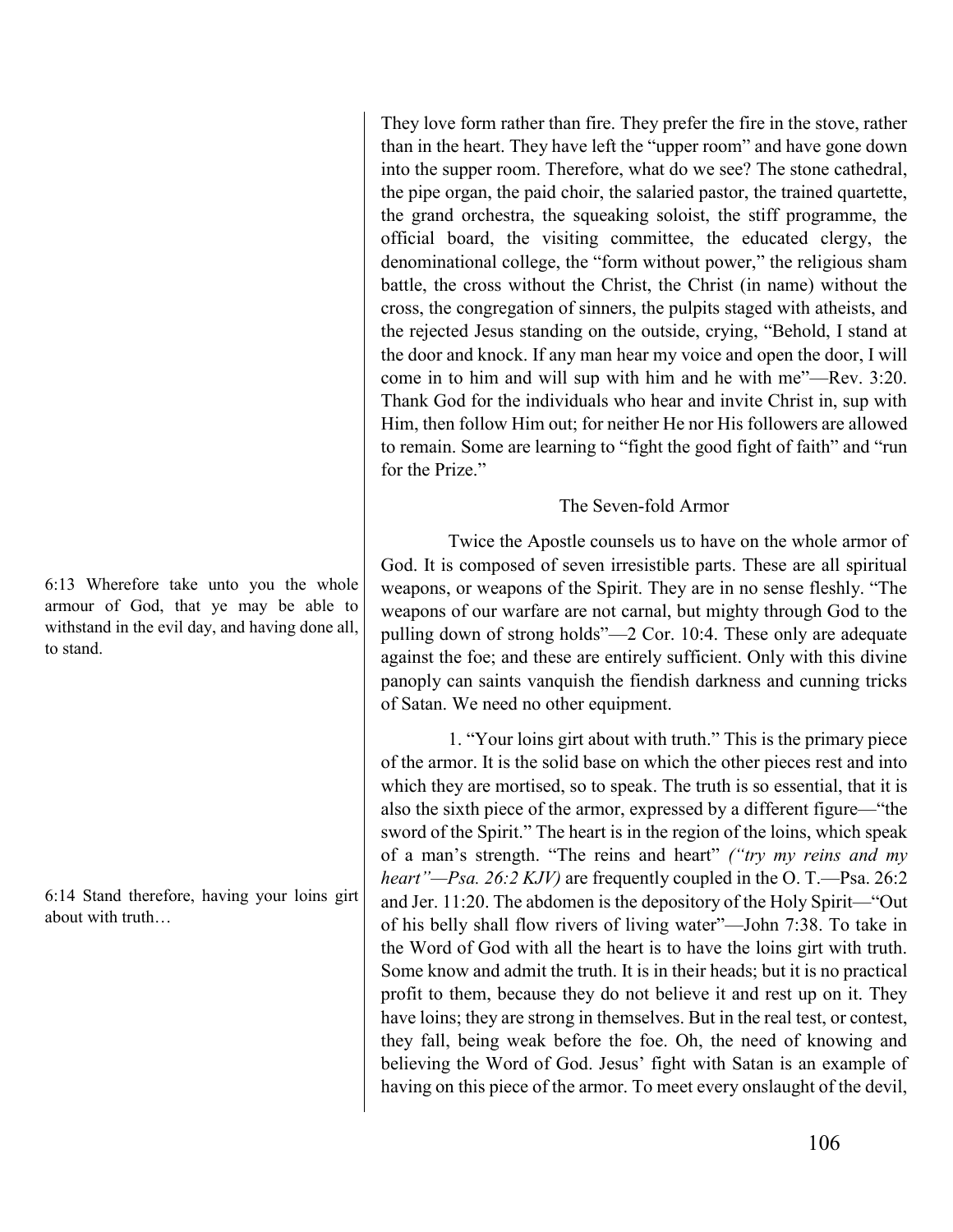6:14 …and having on the breastplate of righteousness;

He exclaimed, "IT IS WRITTEN." He was girded with the truth. He was filled with it. He lived by it; for He said (quoting from Deut. 8:3), "Man shall not live by bread alone, but by every word that proceedeth out of the mouth of God"—Matt. 4:4. When the Jews condemned Him for calling Himself the Son of God, He answered them, "Is it not written in your law (the Old Testament), I said, Ye are gods?"—John 10:34, 35. Likewise, if we know and believe the Word, the Holy Spirit will bring it to our remembrance when we are beset by the enemy.

2. "Having on the breastplate of righteousness." When men shoot, they aim at the head, or heart; and so does Satan. But if our head and heart are shielded, he cannot harm us. He knows that we cannot obtain, nor hold a place in the heavenlies by any human righteousness. Therefore, he seeks to condemn us. He finds fault with us. He says that we are not the sons of God, even as the Jews accused Jesus. How, then, may we meet his onslaughts? Again, the conduct of the Lord is cited in Isa. 59:16, 17. "His righteousness, it sustained Him; for He put on righteousness as a breastplate." The Lord is righteous in Himself. That was His defense against the foe. But we must obtain righteousness from Him, having none of our own. And we must walk righteously before God—Chap. 5:8-10. We overcome by faith in the blood of the Lamb, which purchased divine righteousness for us, and by our testimony, that we have put on the righteousness of Christ—\*Rev. 12:10, 11. And "he that doeth righteousness is righteous, even as He is righteous"—l John 3:7. This piece of armor is very intimately related to the first: hence, they are named together. We shout it against the enemy, that "through sanctification of the Spirit and belief of the truth," God chose us unto salvation (2 Thes. 2:13): "for with the heart, man believeth unto righteousness and with the mouth confession is made unto salvation; for the Scripture saith, Whosoever believeth on Him, shall not be ashamed"—Rom. 10:10, 11. The truth that Christ died for our sins and rose for our justification is an impenetrable breastplate against the cunning insinuations of the devil. Hallelujah! We quote also 2 Cor. 6:7—"By the word of truth, by the power of God, by the armour of righteousness on the right hand and on the left." Compare \*\*1 Thes. 5:8.

3. "And your feet shod with the preparation of the Gospel of

\*Revelation 12:10 "And I heard a loud voice saying in heaven, Now is come salvation, and strength, and the kingdom of our God, and the power of his Christ: for the accuser of our brethren is cast down, which accused them before our God day and night."

\*\*1 Thessalonians 5:8 "But let us, who are of the day, be sober, putting on the breastplate of faith and love; and for an helmet, the hope of salvation."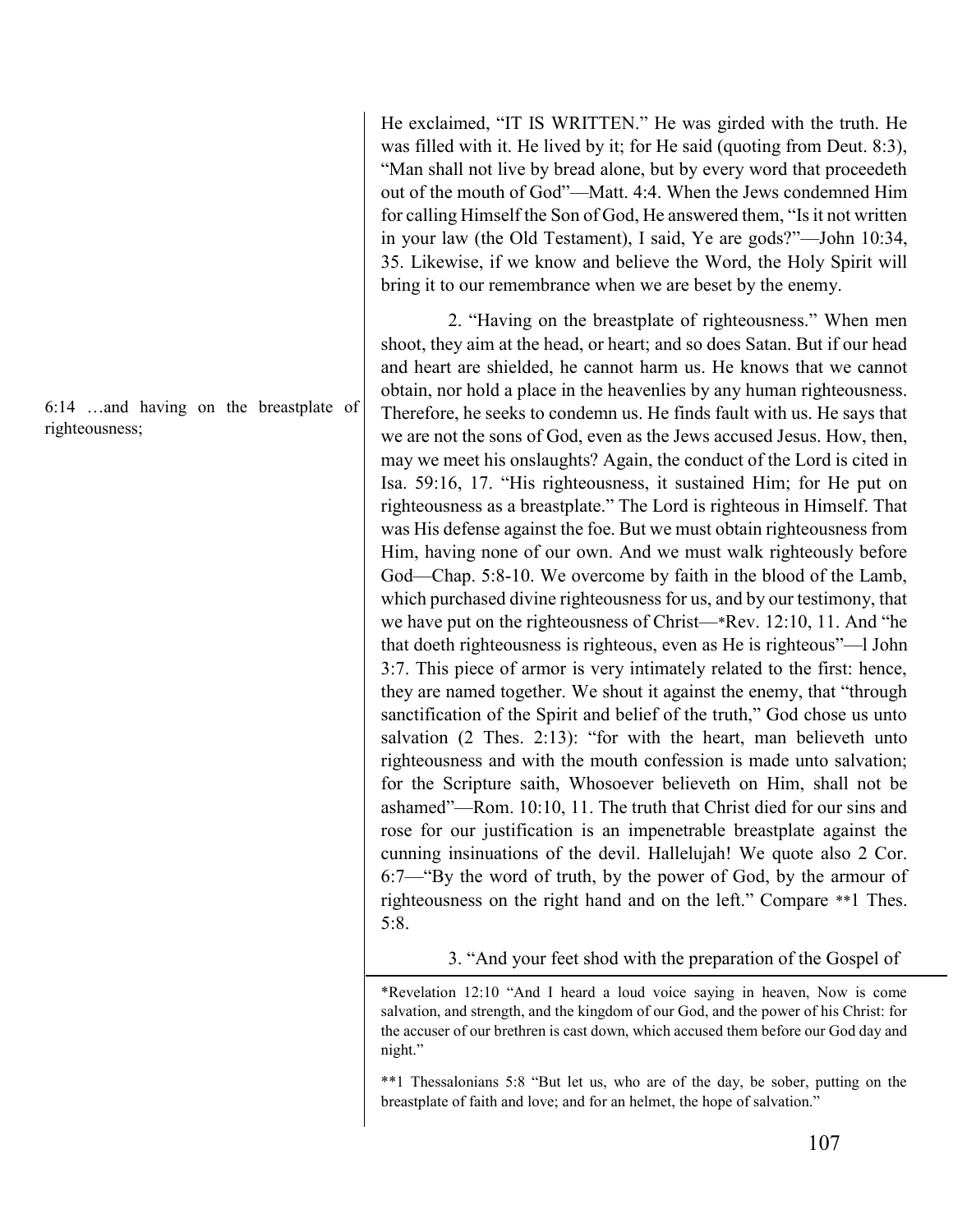6:15 And your feet shod with the preparation of the gospel of peace;

6:16 Above all, taking the shield of faith, wherewith ye shall be able to quench all the fiery darts of the wicked.

peace." Indeed peace comes with righteousness. "Being justified by faith (reckoned righteous), we have peace with God"—Rom. 5:1. The proclamation of "peace on earth, good will to men," *("on earth peace, good will toward men."—Luke 2:14 KJV)* introduced this age. Christ died for us, "making peace," and now "He is our peace"—Eph. 2:13- 15. In Psalm 85:10, we hear a melodious song by a quartette. "Mercy and truth are met together; righteousness and peace have kissed each other." Then peace runs on fleet and happy feet, fittingly shod, and proclaims the incorruptible truth and unsullied righteousness of God thru Christ, in the face of all that hate peace; for we dwell indeed in the midst of those who are for war, as we speak peace—\*Psa. 120:6, 7. The effective way to foil the foe is to be filled with the Gospel of peace. "Feet shod" simply means to be prepared to go with God's message, in "a peaceable and quiet spirit;" *("the ornament of a meek and quiet spirit,"—1 Peter 3:4 KJV)* for "the wicked are like the troubled sea, when it cannot rest, whose waters cast up mire and dirt, There is no peace, saith my God, to the wicked. The way of peace they know not." Therefore, we are to hasten and proclaim His Word—"Peace, peace to him that is far off and to him that is near, saith the Lord; and I will heal him"—Isa. 57:19-21 and 59:8. There will be no slipping, no falling. We will go in the way of good will to men, preaching peace, making peace and living in peace, as much as lieth in us, with all men; because "the God of peace" dwells in us. They, who are thus shod, are no strifemakers, nor malicious talebearers, but "peace-makers" always. "Love as brethren" is burned into their hearts. They practice what they preach, by eating their own words, even the words of peace, which they vehemently proclaim. No marvel that of them it is written, "How beautiful upon the mountains are the feet of him that bringeth good tidings, that publisheth peace"—Isa. 52:7 and Rom. 10:15.

4. "Above all, taking the shield of faith, wherewith ye shall be able to quench all the fiery darts of the wicked." In the seven-fold archway of the divine panoply, faith stands in the middle, at the highest point—"above all." It reaches back to the girdle of truth, to the breastplate of righteousness and to the shod feet. And it reaches forward and connects vitally with the three remaining parts of the armor. Every manipulation of every weapon is by faith. Faith in divine truth makes that truth practical and powerful in our lives. Faith in the righteousness of Christ enables us to walk uprightly in this evil world, so that Satan cannot condemn us before men, and God cannot "disapprove" of us (1 Cor. 9:27), nor be ashamed of us at last—1 John 2:28. Thus we

<sup>\*</sup>Psalms 120:6, 7 "My soul hath long dwelt with him that hateth peace. I *am for* peace: but when I speak, they *are* for war."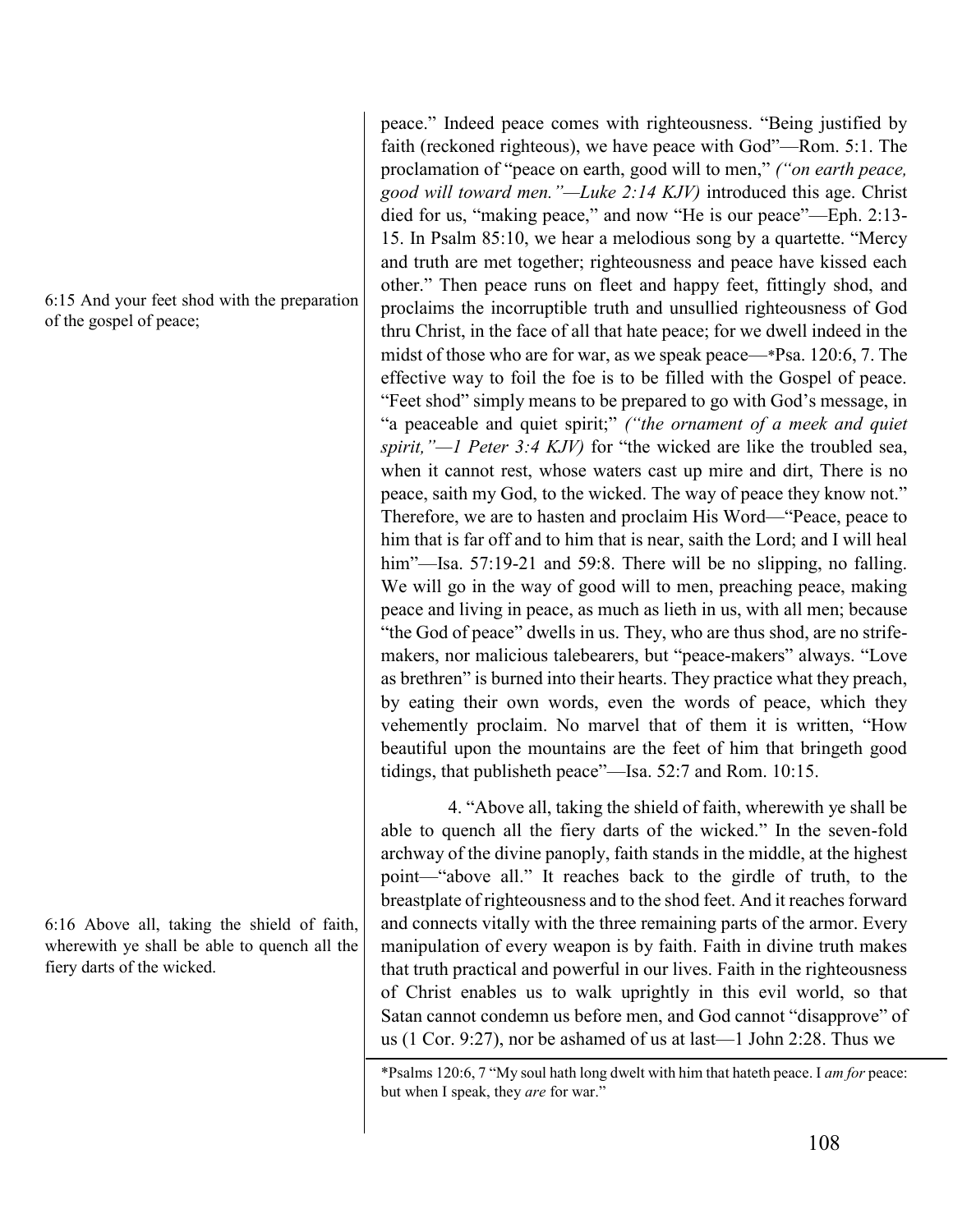6:17 And take the helmet of salvation…

"run, not as uncertainly, and fight, not as beating the air." *("I therefore so run, not as uncertainly; so fight I, not as one that beateth the air:"— 1 Cor. 9:26 KJV)* Our impenetrable shield of faith wards off and quenches Satan's burning darts of ridicule, criticism, accusation, condemnation and reproach. His kindled darts are his most painful attacks. Thank God, faith in the precious Word rises and overflows them all like a stream of water that extinguishes a flame.

5. "And take the helmet of salvation." We have a fine comment on this portion in 1 Thess. 5:8—"Putting on for an helmet the hope of salvation" *("and for an helmet, the hope of salvation." KJV)*. We are saved by faith, as to our justification, or standing now (\*Rom. 5:1); but "we are saved by hope," as to our full salvation, which includes "the redemption of our body"—Rom. 8:23-25. In Thessalonians, reference is had especially to being kept from passing thru the tribulation. We are saved by hope; that is, we hope in God to escape those dreadful days. Hence, this piece of the panoply has to do particularly with our bodies. The enemy attacks them with sickness and pain. He would crush the life out of us and make us leave this sphere of action before our appointed time. He would induce a premature death. But the helmet of salvation, the hope of translation, overcomes Satan's assaults against our bodies; for we insist on departing without dying, even as did Enoch. "Moses died according to the Word of the Lord" *("So Moses the servant of the LORD died there in the land of Moab, according to the word of the LORD." KJV)* (Deut. 34:5); and so did Paul, who had "fought a good fight, finished his course and kept the faith." *("I have fought a good fight, I have finished my course, I have kept the faith:"—2 Timothy 4:7)* So may we die in God's will, if we die at all. But the coming of Jesus is so near, that we hope to live to be taken by way of translation. Therefore, if the enemy assails our bodies and insinuates that our career is ended we can hoist our "helmet, the hope of salvation" from dying by disease, the hope of being translated, the hope of being kept out of the hour of trial that shall come upon the earth—\*\*Rev. 3:10. Here again the shield of faith stands forth. It couples with the helmet; for faith in the plain promises of God drives the foe from the field and holds us on our way, going and growing, running and hoping, ready to hear the first trumpet blast.

6. "And the sword of the Spirit, which is the Word of God."

\*Romans 5:1 "Therefore being justified by faith, we have peace with God through our Lord Jesus Christ:"

\*\*Revelation 3:10 "Because thou hast kept the word of my patience, I also will keep thee from the hour of temptation, which shall come upon all the world, to try them that dwell upon the earth."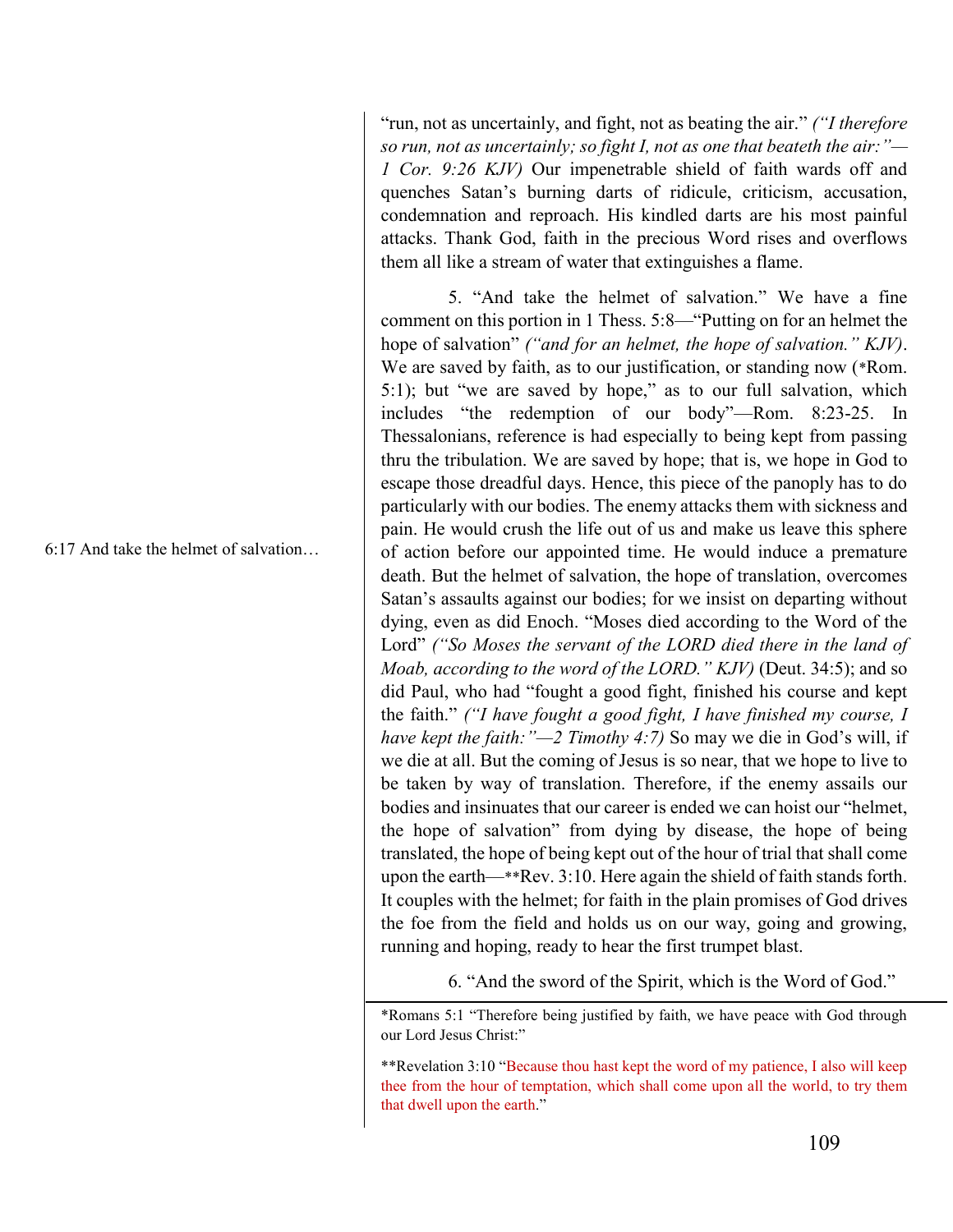6:17 …and the sword of the Spirit, which is the word of God:

The first weapon named is "the Truth," with which we should begirded. We should be filled with a knowledge of God's Word, rightly divided. We saw that the Truth was the base for all the other weapons. The Greek term, here translated "the word," is not "logos," which is the usual word thus rendered; but it is "hrama," which means "a saying." The definite article is not expressed. It does not read, "ho logos," the word, but "hrama," a word, or saying. When a word is needed for our defense, or to rout the foe, the Holy Spirit finds it lodged in our heart, and hurls it at the enemy. This shows us the advantage and necessity of being stored up with a correct understanding of the Bible. This weapon is named here, because the Spirit employs it in connection with all the other pieces of the armor and against every attack. He enables us to use the Truth with which we are girded. He enables us to use our breastplate of righteousness. He makes us to run on our fittingly shod feet, and wield the shield of faith and the helmet of salvation. The Holy Spirit alone knows how and when to use the armor, and prompts us to use the particular part needed at each particular time. He "brings to our remembrance" *("bring all things to your remembrance,"—John 14:26 KJV)* the appropriate "hrama", or saying of God, that will vanquish the power of the devil. We are weak; but He is mighty, even almighty. David said, "Thy word have I hid in mine heart that I might not sin against thee." Thus by one simple verse, or sentence, we may be delivered from a terrible attack of Satan.

When the devil tempted Jesus to convert stones into bread to satisfy His hunger, as if His Father were neglecting Him, He answered, "Man shall not live by bread alone, but by every word ("hramatl," Greek) that proceedeth out of the mouth of God"—Matt. 4:4. Jesus' loins were girt about with the Truth, having been instructed by His parents from His youth. See \*Deut. 6:7. He also read the Scriptures for Himself. Therefore, when He needed a "hrama," a word, to foil the foe, the Spirit found one in His trusting heart. Thus Isa. 59:19 was fulfilled in the life of Christ. "When the enemy shall come in like a flood, the Spirit of the Lord shall lift up a standard against him," or put him to flight. And thus it is fulfilled also in our lives.

We said at the outset, that our warfare is primarily defensive. We put on the whole armor of God, that we may be fully able to stand against the methods, or cunning artifices of the devil. We are plunged into a wrestling match against the fiendish forces of organized wicked spirits in the heavenlies, whether we are bound. Six times the

<sup>\*</sup>Deuteronomy 6:7 "And thou shalt teach them diligently unto thy children, and shalt talk of them when thou sittest in thine house, and when thou walkest by the way, and when thou liest down, and when thou risest up."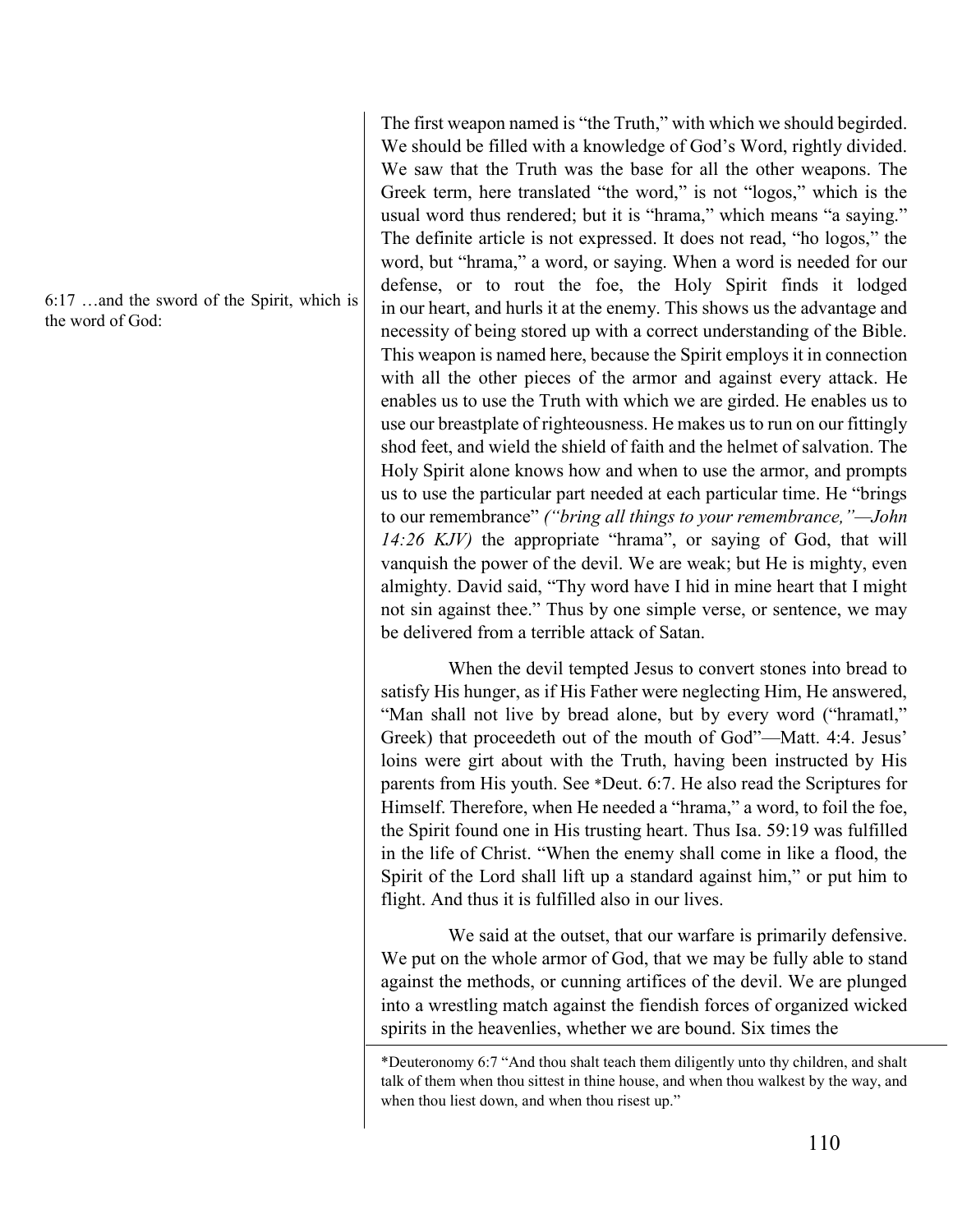6:18 Praying always with all prayer and supplication in the Spirit, and watching thereunto with all perseverance and supplication for all saints;

preposition "against" occurs. We stand and fight against the devil and his hosts, because we are determined to have the place as our eternal abode, which they now inhabit. But our combat develops into an offensive contest. The phrase, "having done all," suggest this. The original for this phrase, means "having conquered all things." We cannot be passive, and let Satan run over us and crush us. Our firm stand becomes an aggressive engagement in which we conquer every opposing thing and power. "We do more than overcome" *("in all these things we are more than conquerors through him that loved us." KJV)*—Rom. 8:37, Gr. We take the spoil of the enemy and the heavenly country by a vigorous fight of faith, and "STAND" until the trumpet blows and calls us home. Hallelujah to our Victor, Jesus anointed King of kings and Lord of lords.

7. "Praying always with all prayer and supplication in the Spirit." This is the last weapon mentioned; but it begins to be in use with the first—"praying always." Men have written essays and books on prayer; but there was no life, nor power in them. Here we have an invaluable compend on real, intelligent, effectual prayer. After all, the way to understand prayer is to pray after the fashion indicated in these verses. Pray and you will learn how to pray. Observe the time of prayer—"Always." The quantity is "all prayer." Its intensity is "supplication." Jesus said, "ask, seek, knock." *("Ask, and it shall be given you; seek, and ye shall find; knock, and it shall be opened unto you:"—Matt. 7:7 KJV)* He said also, "The kingdom of heaven suffereth violence, and the violent take it by force." Real prayer bears down on the promises of God and comes boldly to the throne of grace; that is, the throne which has authority and power to grant all that the redemption of Christ has purchased for us who believe on Jesus. Hence, the exhortation is emphasized by saying, "and watching thereunto with all perseverance and supplication." Saints faint and fail in the use of this everyday weapon; hence, they lose many victories. Satan gets the ascendancy over them, and laughs at their defeat. The purity of prayer is "in the Spirit." Oh, how many vain and unscriptural petitions are offered. People do not know the Bible; hence, they annoy the Lord with a thousand things in which He is not interested. Also they cry to Him to do things, which He has done already, and which they are invited to receive by simple faith. And because of ignorance, some saints actually pray against the foretold purposes and judgments of God. For example, some imagine that by praying, they can set aside the tribulation days and the calamities prophesied long ago.

Of course, such praying is not "in the Spirit;" for He indites no petition contrary to the written Word. Beloved reader, do you see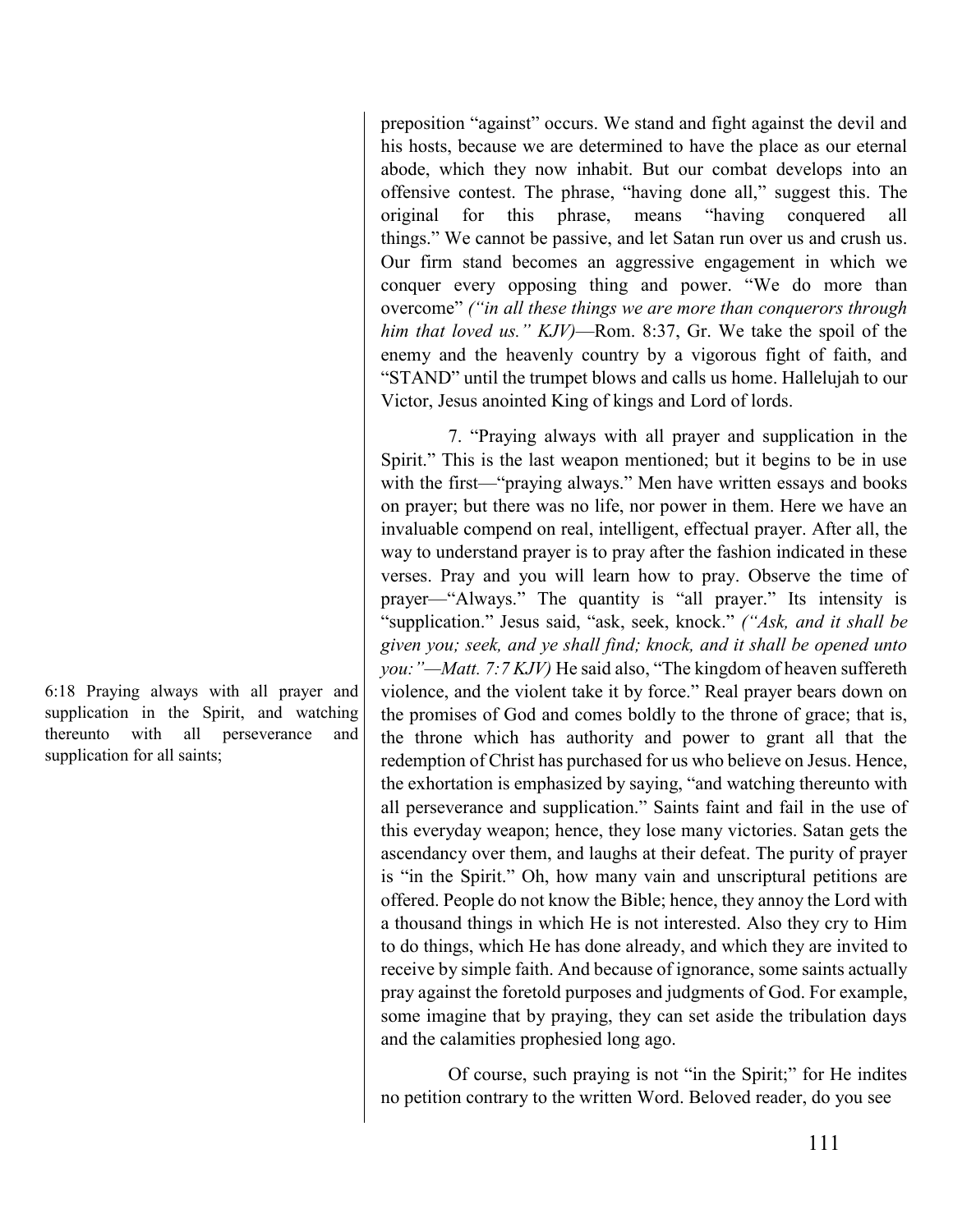6:19 And for me, that utterance may be given unto me, that I may open my mouth boldly, to make known the mystery of the gospel,

6:20 For which I am an ambassador in bonds: that therein I may speak boldly, as I ought to speak.

6:21 But that ye also may know my affairs, *and* how I do, Tychicus, a beloved brother and faithful minister in the Lord, shall make known to you all things:

the absolute necessity of being filled scripturally with the Holy Spirit? Those Ephesian saints were anointed, or sealed with the Spirit. Yes, they were filled after the pentecostal pattern; for "they spake with tongues and prophesied"—Acts. 19:6. Only Spirit-anointed believers can learn to pray in the Spirit. Then follows the guard of prayer— "watching"—which also is by the enabling of the Holy Spirit. Finally, the chief object of prayer—"all saints." All who believe on Jesus with the heart constitute the children of God, the household of faith. Paul instructs us to pray for the whole family. Whether they be saved under the ministry of James, Peter of himself, he loved them and sought their highest welfare. He was in no sense sectarian.

Think it not strange that the Apostle added, "And for me." No selfish motive prompted that request. He was the primary and most necessary messenger of the mystery. The enemy withstood him fiercely; hence, he was in prison, even when he wrote this epistle. Why did he ask for intercession in his own behalf? He says, "That utterance may be given unto me, that I may open my mouth boldly, to make known the mystery of the Gospel"—V. 19. To the Colossians (chap. 4:4), he added, "That I may make it (the mystery) manifest, as I ought to speak." Dear reader, let this speak to your heart. As you value the truth of God's grace and of the mystery revealed thru Paul's ministry, you certainly will pray for his successors, as outlined above, that they also may speak boldly. Satan will tie the tongues and padlock the mouths of the messengers of divine grace, who speak in the power and liberty of the Spirit, if he can. Will you, by fervent and persistent petitions, do your part in preventing him? Will you do your part, "helping together by prayer," toward disseminating this glad message? We cannot dispense with the first six pieces of the armor of God and hold the victory in our own lives. Likewise, we dare not neglect the last one, which is so essential to help other saints to obtain and hold the victory and for the rapid running of the Truth. And what need we more than this sevenfold soldier-dress, whose last named weapon is made up of seven parts? Certainly, with such a divine panoply, we are fully able to withstand and repulse the foe arid his hosts.

## Paul's Personal Conclusion

"But that ye also may know my affairs, how I do, Tychicus, a beloved brother and faithful minister in the Lord, shall make known to you all things, whom I have sent unto you for the same purpose." The name Tychicus means "fortunate." He bore Paul's letter to Ephesus. He was indeed fortunate to hear the Gospel of grace and be associated with Paul. The latter also felt himself fortunate to have such a choice spirit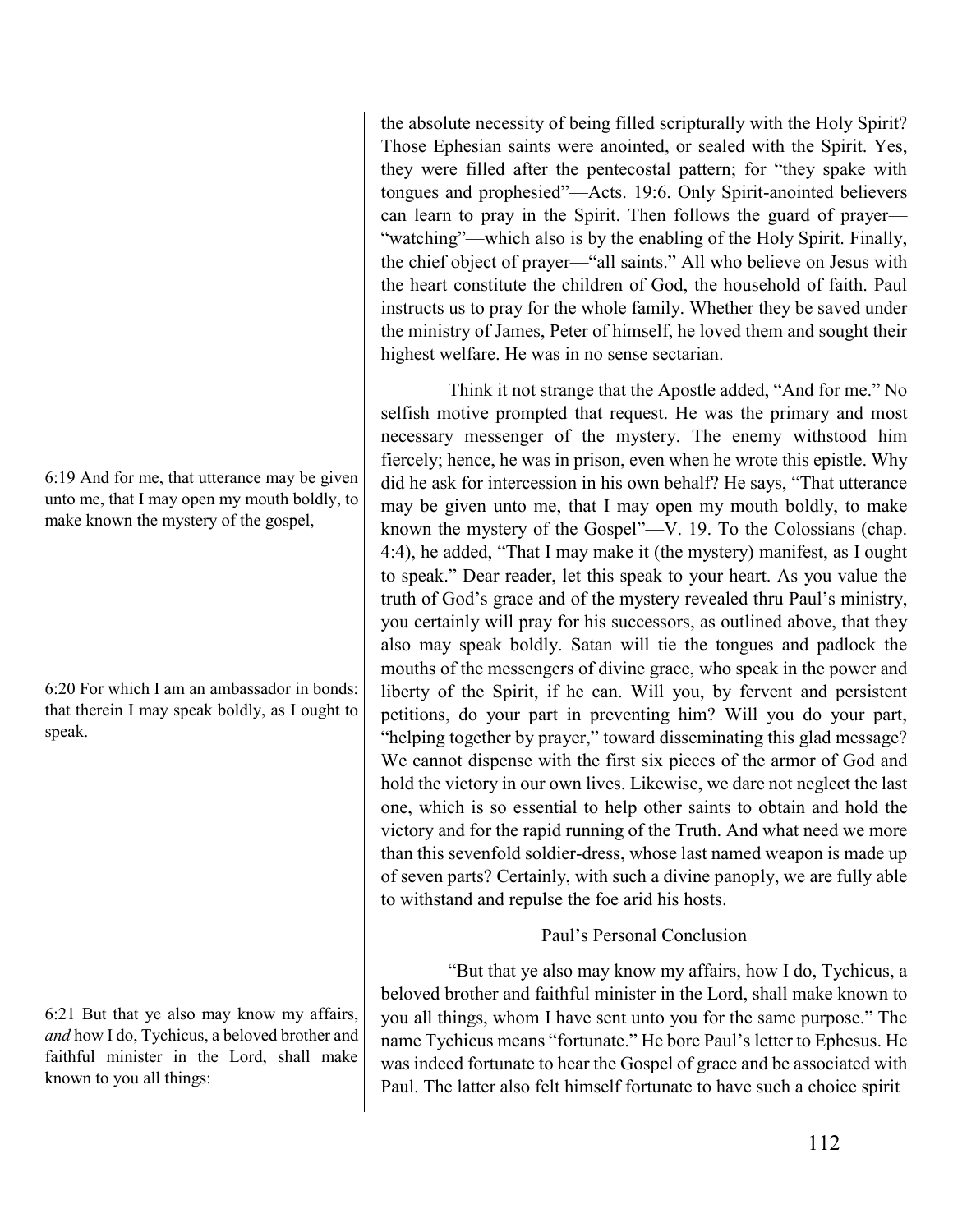6:22 Whom I have sent unto you for the same purpose, that ye might know our affairs, and *that* he might comfort your hearts.

6:23 Peace *be* to the brethren, and love with faith, from God the Father and the Lord Jesus Christ.

6:24 Grace *be* with all them that love our Lord Jesus Christ in sincerity. Amen."

Romans 16:1 "I commend unto you Phebe our sister, which is a servant of the church which is at Cenchrea:

16:2 That ye receive her in the Lord, as becometh saints, and that ye assist her in whatsoever business she hath need of you: for she hath been a succourer of many, and of myself also.

with him. He could not call every brother in the Lord, "a beloved brother." Neither can we, tho' they be in the Lord. Even some grace preachers, so-called, are unbrotherly. They have no scruples, if they think that they can undermine a brother and take his flock and crown from him. Tychicus was not that kind. Nay, but he was "a faithful minister"—faithful to his spiritual father and faithful to the saints, because he was faithful to the Lord. In Col. 4:7, he is also styled a "fellowservant in the Lord." He moved side by side with the Apostle in his self-sacrificing labors in divine things. Hence, Paul entrusted him with a similar message to the Colossians as to the Ephesians. He was so beloved and faithful, that he was one of the seven workers, who were with Paul when he wrote to the Galatians. See \*Acts 20:4 and \*\*Gal. 1:2. His whereabouts are mentioned in \*\*\*2 Tim. 4:12, and he carried greetings to \*\*\*\*Titus (Chap. 3:12).

Let us, as ministers, profit by Tychicus' example. We too should be ambitious to be faithful ministers and brethren beloved and fellowservants with Paul. Such successors of the Apostle are needed greatly today, that his Gospel may be published wisely and boldly and in the Spirit. Who will dare to be a praise-worthy imitator of Tychicus and a loyal bond-servant of Jesus with Paul?

The Divine Perfection

Rom. 16:1-20 with Rev. 3:12

There are several clear evidences, that the first twenty verses of Romans 16 belong properly with the Ephesian letter, and not to the Romans. This being true, gives a beauty and finish to this Epistle which its character and purpose demand.

1. Brother Paul sends greeting to 27 particular friends, whose names he mentions in these 20 verses, besides certain unnamed brethren—Nereus' sister and certain other saints—Vs. 14, 15. These friends were not in Rome, but in Ephesus, or in that vicinity. He had no acquaintances in Rome till after he went there. Four of those friends cited were his "kinsmen" in a closer fellowship in the Lord than some

\*Acts 20:4 "And there accompanied him into Asia Sopater of Berea; and of the Thessalonians, Aristarchus and Secundus; and Gaius of Derbe, and Timotheus; and of Asia, Tychicus and Trophimus."

\*\*Galatians 1:2 "And all the brethren which are with me, unto the churches of Galatia:"

\*\*\*2 Timothy 4:12 "And Tychicus have I sent to Ephesus."

\*\*\*\*Titus 3:12 "When I shall send Artemas unto thee, or Tychicus, be diligent to come unto me to Nicopolis: for I have determined there to winter."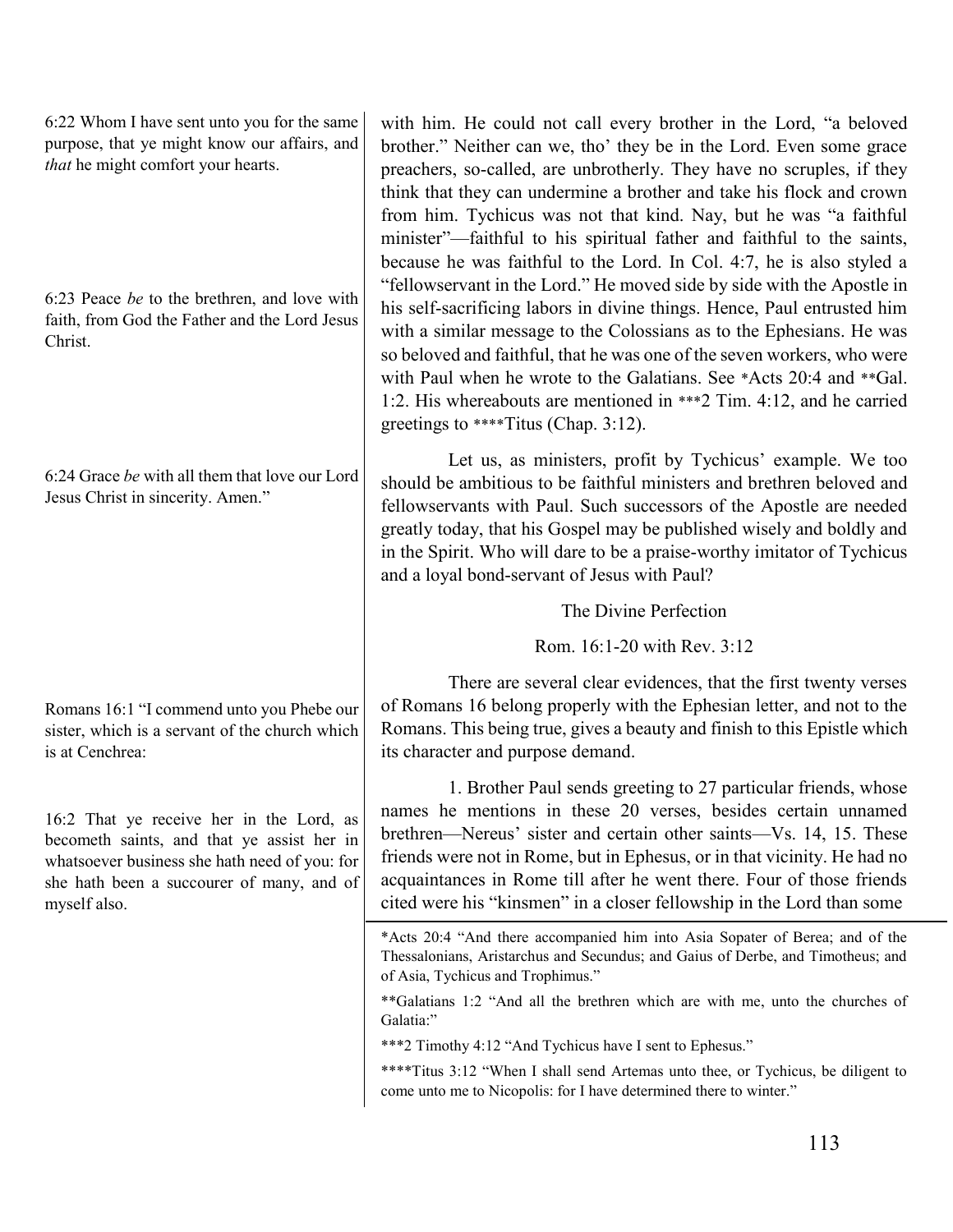16:3 Greet Priscilla and Aquila my helpers in Christ Jesus:

16:4 Who have for my life laid down their own necks: unto whom not only I give thanks, but also all the churches of the Gentiles.

16:5 Likewise *greet* the church that is in their house. Salute my well-beloved Epaenetus, who is the firstfruits of Achaia unto Christ.

16:6 Greet Mary, who bestowed much labour on us.

16:7 Salute Andronicus and Junia, my kinsmen, and my fellow-prisoners, who are of note among the apostles, who also were in Christ before me.

16:8 Greet Amplias my beloved in the Lord.

16:9 Salute Urbane, our helper in Christ, and Stachys my beloved.

16:10 Salute Apelles approved in Christ. Salute them which are of Aristobulus' *household.*

16:11 Salute Herodion my kinsman. Greet them that be of the *household* of Narcissus, which are in the Lord.

16:12 Salute Tryphena and Tryphosa, who labour in the Lord. Salute the beloved Persis, which laboured much in the Lord.

others. Compare \*Rom. 16:21, where Timothy is called a kinsman; but he was only Paul's spiritual son. Several of them had been special helpers with him in the Lord.

2. The Church in the house of Priscilla and Aquila was not in Rome, but in Ephesus, where they assisted Paul in planting that assembly and gave Apollos such wise counsel. "He left them there" *("And he came to Ephesus, and left them there:" KJV)*—Acts 18:18- 28. We have no account of them ever leaving Ephesus, or having an assembly in their house in any other city.

3. Epaenetus, which means "laudable," was the "firstfruit of Asia," and not of Achaia. Compare verse 5 with \*\*1 Cor. 16:15. R.V. Paul visited those points in Asia, working out from Ephesus (Acts 19:10); now, writing to Ephesus from Rome, he sends greeting to all those round about Ephesus. Of course, he would not omit his "beloved Laudable, his firstfruit of the muddy, boggy land;" that is, Asia.

4. Observe verse 20—"The God of the peace will crush the adversary under your feet in a short time." *("And the God of peace shall bruise Satan under your feet shortly." KJV)* To whom can these words be addressed more appropriately than to Ephesian saints? Being seated in the heavenlies, and being instructed that their conflict is against Satan's organized forces, and being armed to cope with them; they are the very company of saints to whom especially this promise shall be fulfilled. Appropriate statements and promises are always made by the Spirit to the appropriate parties. Others would not understand them; hence, would not receive them.

5. \*\*\*Verses 21 to 23 of Rom. 16 are just as plainly not addressed to Ephesus. They are indeed a portion of the Epistle to the Romans. Paul wrote that letter in the home of Gaius in Derbe. Compare verse 23 with \*\*\*\*1 Cor. 1:14 and Acts 20:4.

\*Romans 16:21 "Timotheus my workfellow, and Lucius, and Jason, and Sosipater, my kinsmen, salute you."

\*\*1 Corinthians 16:15 (KJV) "I beseech you, brethren, (ye know the house of Stephanas, that it is the firstfruits of Achaia, and *that* they have addicted themselves to the ministry of the saints,)"

\*\*\*Romans 16:21-23 "Timotheus my workfellow, and Lucius, and Jason, and Sosipater, my kinsmen, salute you. I Tertius, who wrote *this* epistle, salute you in the Lord. Gaius mine host, and of the whole church, saluteth you. Erastus the chamberlain of the city saluteth you, and Quartus a brother."

\*\*\*\*1 Corinthians 1:14 "I thank God that I baptized none of you, but Crispus and Gaius;"

 Acts 20:4 "And there accompanied him into Asia Sopater of Berea; and of the Thessalonians, Aristarchus and Secundus; and Gaius of Derbe, and Timotheus; and of Asia, Tychicus and Trophimus."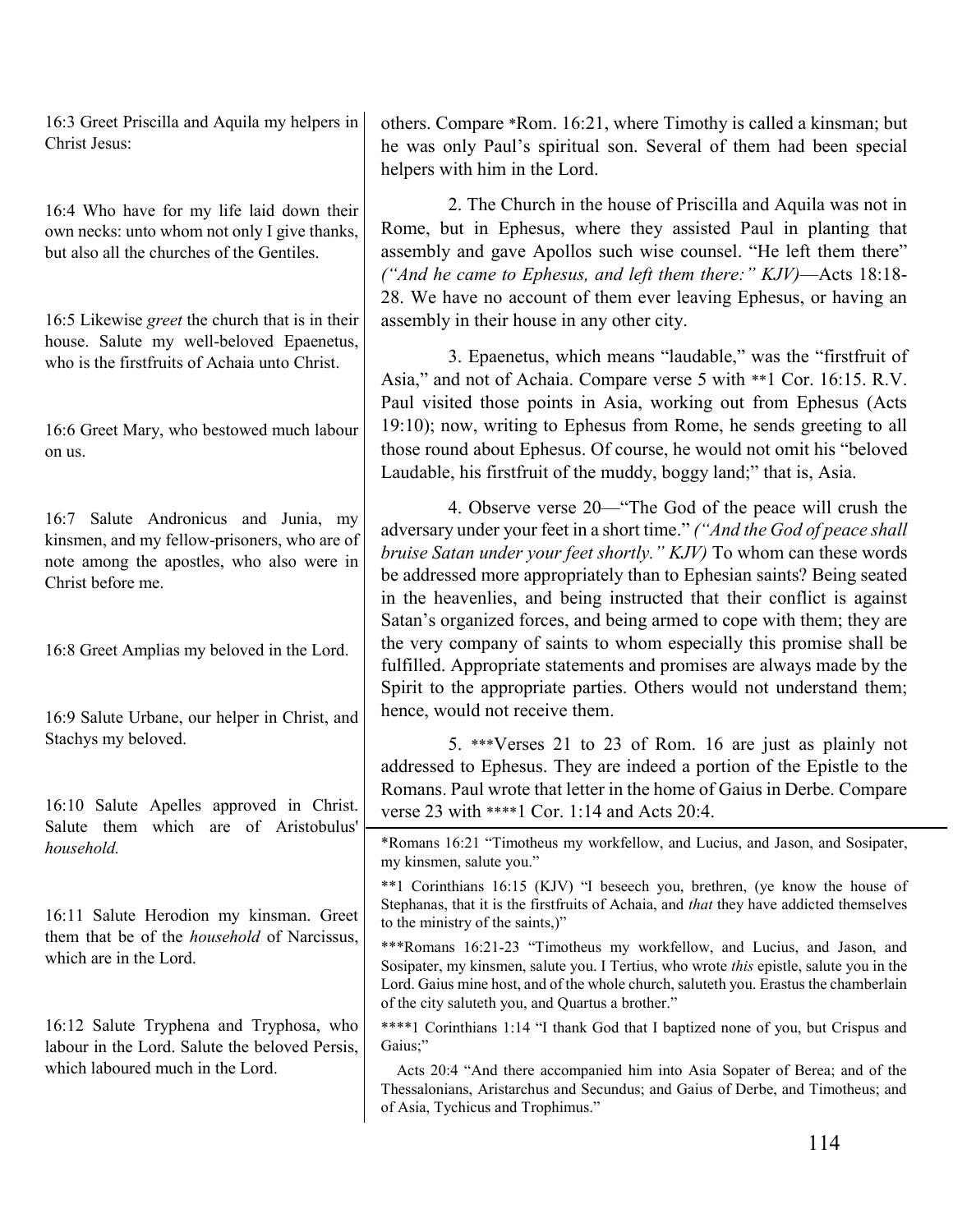16:13 Salute Rufus chosen in the Lord, and his mother and mine.

16:14 Salute Asyncritus, Phlegon, Hermas, Patrobas, Hermes, and the brethren which are with them.

16:15 Salute Philologus, and Julia, Nereus, and his sister, and Olympas, and all the saints which are with them.

16:16 Salute one another with an holy kiss. The churches of Christ salute you.

16:17 Now I beseech you, brethren, mark them which cause divisions and offences contrary to the doctrine which ye have learned; and avoid them.

16:18 For they that are such serve not our Lord Jesus Christ, but their own belly; and by good words and fair speeches deceive the hearts of the simple.

16:19 For your obedience is come abroad unto all *men*. I am glad therefore on your behalf: but yet I would have you wise unto that which is good, and simple concerning evil.

16:20 And the God of peace shall bruise Satan under your feet shortly. The grace of our Lord Jesus Christ *be* with you. Amen."

## The Value Of The Chapter

This record of names is of no little importance. It is a very fitting finale to the Ephesian Epistle. Consider the following reflections.

1. All these parties, to whom the Apostle sends greeting, were held in highest esteem by him, not in the natural, but in the spiritual. They were choice saints. True to his teaching, he knew no man after the flesh; but he loved them dearly in Christ. Four times we have the phrase, "in Christ;" six times, "in the Lord," and once, "unto Christ." He speaks of three of them, not simply as helpers, but as "co-workers with him" *("workers together with him"—2 Cor. 6:1 KJV)*—Vs. 3, 9. He calls four of them, "My beloved." The word "greet, or salute," means to welcome warmly by embracing gladly. Paul requested the Ephesian Assembly to extend the fervent love of his heart to all these representative Ephesian believers.

2. Note the significant number 27 in all— $3x3x3$ , divinity thribbled. The indispensable and invisible number 3 expresses the number of the Godhead all thru the Scripture, and is especially made plain in the New Testament, as being the Father, the Son and the Holy Spirit. Salvation is altogether of grace; the members of the body of Christ are the result of God's call of sovereign grace. The Church of Christ, "the Mystery of God," is altogether divine. Hence, this thribbled number of Deity is profoundly illustrative of "the man full-grown, into the measure of the stature of the fulness of the Anointed One" *("unto a perfect man, unto the measure of the stature of the fulness of Christ:")*—Eph. 4:13. This number 27 can be divided by no other number than 3, the number of Deity, or its multiple 9. God set the members in the body as it pleased Him; He holds them together; and He only has the right, or power to make separations. "My sheep hear my voice, and I know them, and they follow me; and I give unto them eternal life; and they shall never perish; neither shall any pluck them out of my hand" *("My sheep hear my voice, and I know them, and they follow me: And I give unto them eternal life; and they shall never perish, neither shall any man pluck them out of my hand." KJV)*—John 10:27, 28.

## Eighteen Typical Men.

The first man is Aquila, "eagle," or the ascending one, who, with his wife, Priscilla, "the ancient one," "laid down their necks" *("laid down their own necks:"—Rom. 16:4 KJV)* for Paul's life. Of course, Christ is the Ancient, and the Ascending One; but full-fledged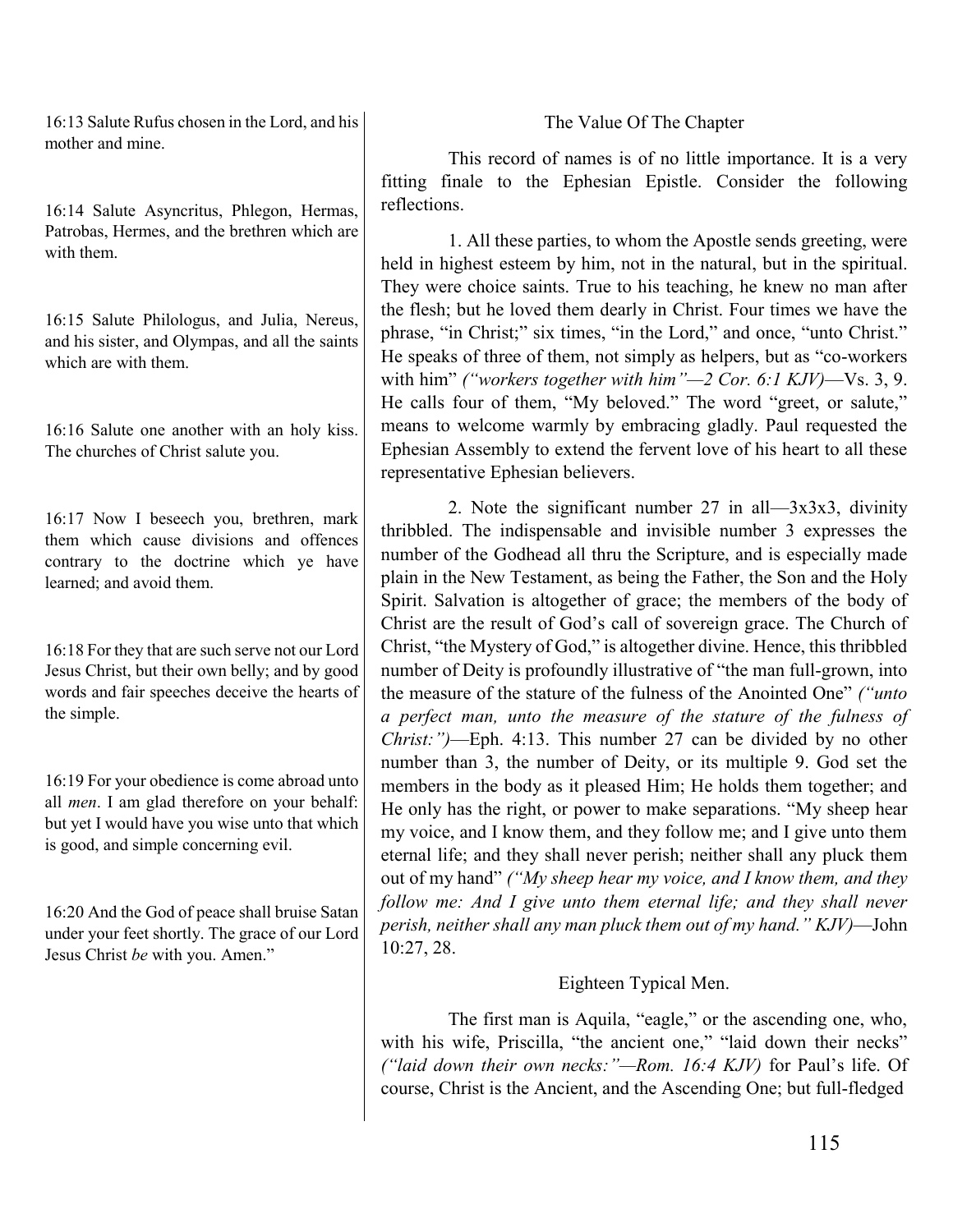saints partake of these elements in being "partakers of Christ." Study the biography of this devoted couple. Then note the last of the 27 names—Olympas, "heavenly," and marvel at them, at their meanings and order. Jesus came from heaven; and went back to heaven. We are born from above; and we shall ascend whence we came. Observe closely the meaning of each of these names, bearing in mind that all these characteristics were necessarily true of Christ, the Head of His Body, the Church; and they must also be true of the Body as well. Doubtless, each one of those who constitute the Bride of Christ have all of these qualities; because they share jointly with the Head in all things. Following is each name and its meaning, with a fitting comment.

Aquila,—"an eagle," the ascending man, referring primarily to Christ, then to all His people. "Looking unto Jesus," they become:

Epaenetus—"laudable," the praise-worthy man.

Adronicus—"a man excellent," suitable for the throne. It appears to be derived from "aner," man, and "nicao," to rule; hence, excelling in reigning qualities.

Amplias—"large," the full-grown man, expressive of the "perfect, or full-grown man" *("unto a perfect man," KJV)* in Eph. 4:13.

Urbane—"pleasant," the agreeable man—\*James 3:17.

Stachys—"an ear of corn," *("ears of corn" KJV)* the fruitsupplying man.

Apelles—"without a receptacle." There was no room in his heart for the world; hence, he was "approved in Christ."—V. 10.

Aristobulus—"best counsellor," the very necessary man. Comp. \*\*Isa. 9:6.

Herodion—"valiant," the most highly-praised man. \*\*\*Comp. Matt. 17:5 with 2 Cor. 4:5.

\*James 3:17 "But the wisdom that is from above is first pure, then peaceable, gentle, *and* easy to be intreated, full of mercy and good fruits, without partiality, and without hypocrisy."

\*\*Isaiah 9:6 "For unto us a child is born, unto us a son is given: and the government shall be upon his shoulder: and his name shall be called Wonderful, Counsellor, The mighty God, The everlasting Father, The Prince of Peace."

\*\*\*Matthew 17:5 "While he yet spake, behold, a bright cloud overshadowed them: and behold a voice out of the cloud, which said, This is my beloved Son, in whom I am well pleased; hear ye him."

 2 Corinthians 4:5 "For we preach not ourselves, but Christ Jesus the Lord; and ourselves your servants for Jesus' sake."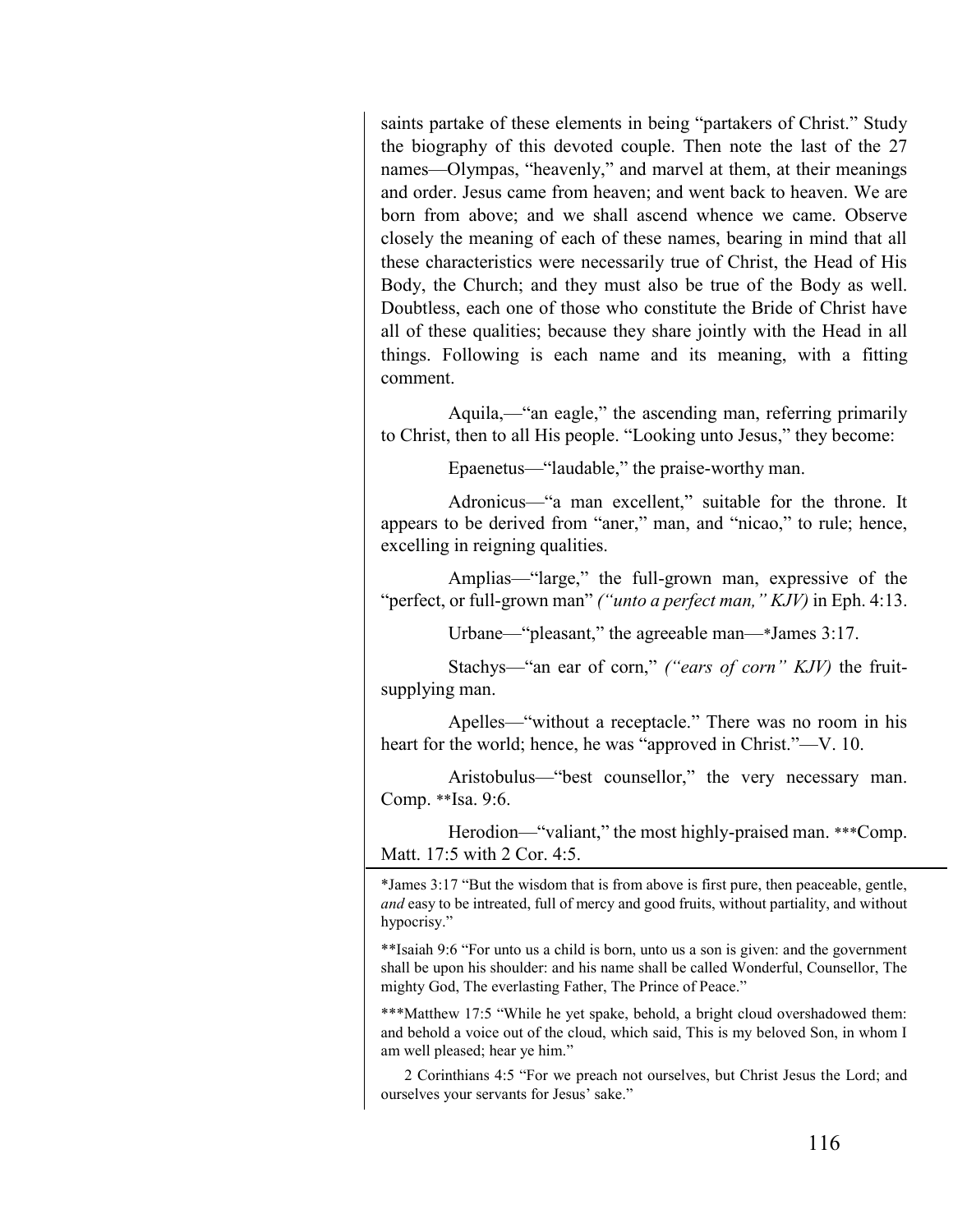Narcissus—"astonishment," the wonderful man. Comp. Psa. 71:7—"I am as a wonder unto many."

Rufus—"red," the blood-sprinkled man. How marvelous! Calvary is not overlooked in this beautiful array.

Asyncrites—"not to be mixed, incomparable," the fully separated man.

Phlegon—"burning, glowing, ambitious," the very zealous man. Comp. Psa. 69:9 and John 2:17—"The zeal of thine house hath eaten me up."

Hermas—"gain," the prize-winning man. Comp. \*Heb. 12:2 with Philip. 3:8, 14. Hermes in this same verse has the same meaning. It may be the female of Hermas.

Patrobas—"paternal," the fatherly man. In the body of Christ, Paul especially holds this place—\*\*1 Cor. 4:14.

Philologos—"a lover of the word," the scripturally-taught man.

Nereus—"son of the sea," the resurrected man. The new creation is not only the result of Calvary, but also life out of death. And hence, finally:

Olympas—"heavenly," the supernatural man. Note here that there is a remarkable gradation in the first eight names. Ascending, or looking up, is laudable, and increases to excellence, and finally into full-growth. Of course, a full-grown man is agreeable and is sure to be fruitful. Of course, such a man has no capacity for carnal things; hence, he "is approved in Christ." And having come up thru these different degrees, how fitting for him to be the "best counsellor," the necessary man. Finally, this man becomes Herodion, "The valiant," or the one whom the whole Church lauds, that is, Christ.

Further amazement meets us in the fact that Narcissus,

\*Hebrews 12:2 "Looking unto Jesus the author and finisher of *our* faith; who for the joy that was set before him endured the cross, despising the shame, and is set down at the right hand of the throne of God."

Philippians 3:8, 14 "Yea doubtless, and I count all things *but* loss for the excellency of the knowledge of Christ Jesus my Lord: for whom I have suffered the loss of all things, and do count them *but* dung, that I may win Christ…I press toward the mark for the prize of the high calling of God in Christ Jesus."

\*\*1 Corinthians 4:14 "I write not these things to shame you, but as my beloved sons I warn *you*."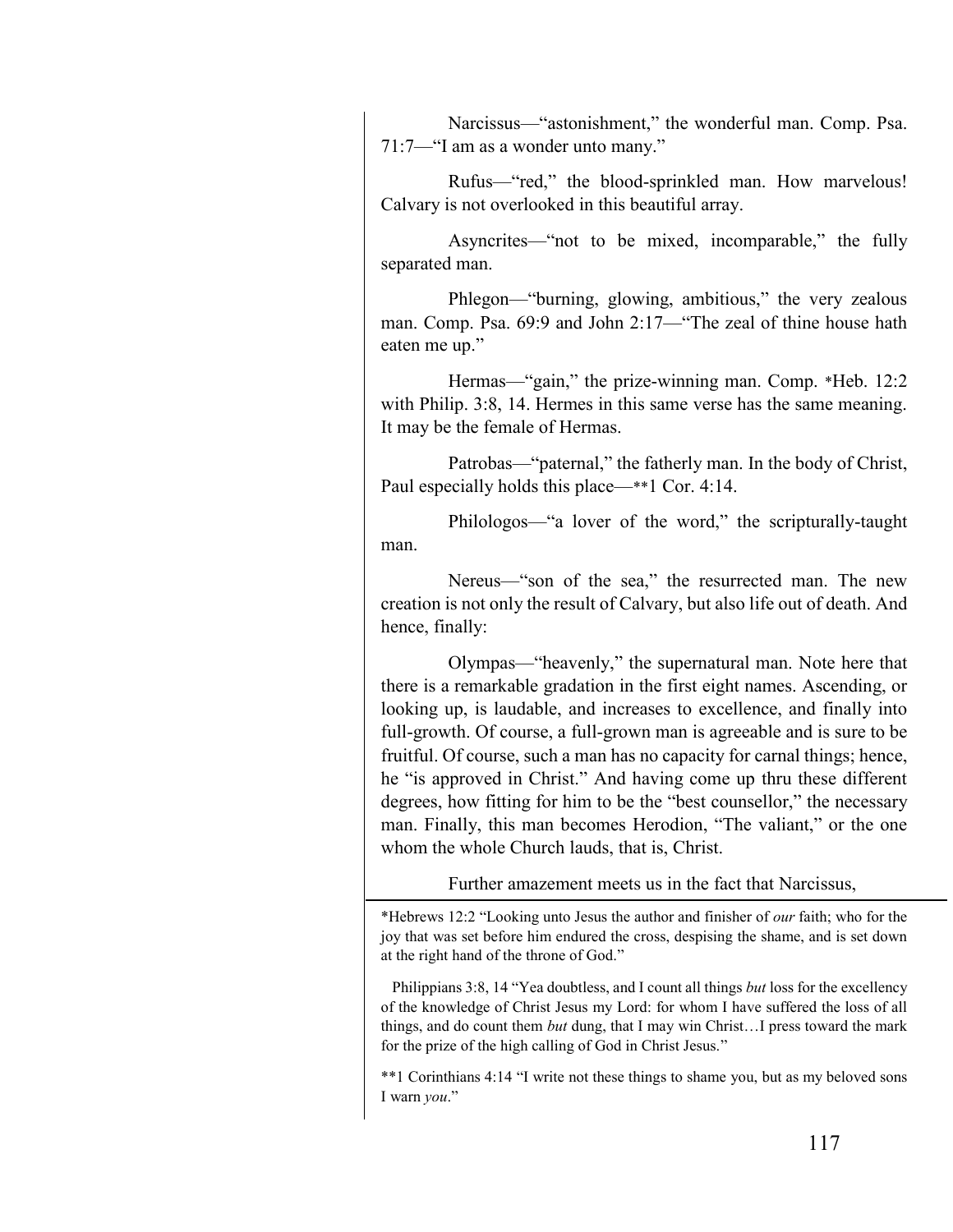"astonishment," should next appear on the stage. And what is this, but 2 Thess. 1:10—"When He shall come to be glorified in His holy ones, and to be wondered at in all them that believed."*("When he shall come to be glorified in his saints, and to be admired in all them that believe (because our testimony among you was believed) in that day." KJV)* Angels in heaven and men on earth will be overwhelmed at the transcendent glory that will envelope the saints in that day. What a climax reached by these ten names!

But the "blood of the Lamb" was necessary to produce such a wonder; hence, Rufus, "red," or the sprinkling of the blood, comes next from behind the screen. He is called, "The elect in the Lord." Thank God for Calvary, where our sins were put away forever, where the world was crucified unto us, and we unto the world. Viewed numerically, we stand aghast. Rufus is the eleventh character here. Eleven is the fourth number that cannot be divided. Christ died once for all men; all men died once in Christ. That which cannot be divided stands as an eternal divider between the world and believers. Therefore, the "incomparable" Asyncrites comes forth, forever separated unto God. Of course, he becomes Phlegon, "burning with zeal" for the truth (John 2:17), which makes him the "paternal," or fatherly Patrobas. Do you marvel that this man developes into Hermas, who is destined to "gain" the prize? Certainly, the following trinity of qualities are absolutely necessary to gain it. Philologus, the "lover of the Word," the resurrected Nereus, "offspring of the deep," and the "heavenly" Olympas.

Thus Calvary, represented by eleven, seizes the ten preceding, ten being the number of ability and responsibility, and develops them into the concluding seven, which begins with the separated man and ends with the heavenly, or supernatural man.

## Eight Typical Women

There are eight women in this wonderful company of twentyseven. Eight is the new creation number. Their character and conduct, together with the meanings of their names, make them fittingly to indicate the Bride of Christ, builded out of the Body of Christ, typified by the whole of the 27 names of this chapter.

In the meanings of the names, lie the climaxing marvel of the chapter. The first woman and the first man, as well as each of the others, have each the proper place.

Phoebe, "the radiant one," whom Paul calls "our sister," was a servant, or deaconess of the Assembly in Cenchrea, which means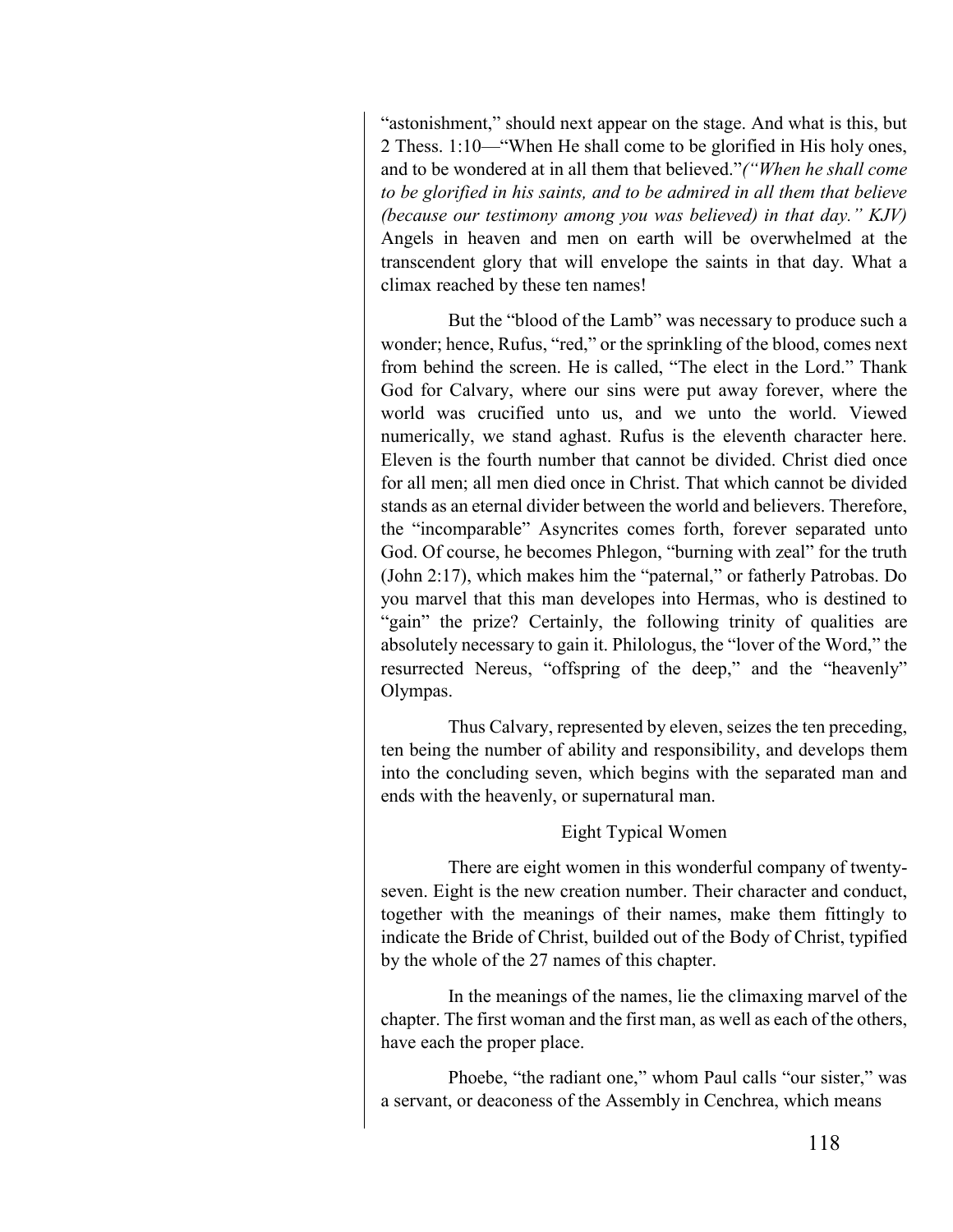"small, like a millet seed." She was not ashamed to minister to a little flock. She was also "a succoror of many and of myself," says the Apostle. That word succoror means "a first rank protectress." How expressive of the teaching of ranks, and that those in the first rank are indeed "radiant," because of an inward glory. Phoebe went before many, served many, even protecting the Apostle in her service of love. She possessed the Spirit of Christ. See \*Heb. 2:18. Phoebe always shares with Christ in His service and suffering here, and will share with Him in His radiant glory hereafter.

Priscilla, "the ancient," received her life and call from "the Ancient of days," and was in the first rank laborers with brother Paul. By running with him, she was qualifying to "gain Christ." With her husband, she laid down her neck for Him, in doing so for the Apostle. And the Priscilla folk are doing the same today.

Mary, "the exalted," is the first rank benefactress of God's servant. "She bestowed great labour upon us," *("Greet Mary, who bestowed much labour on us."—Rom. 16:6 KJV)* exclaimed Paul. How she reminds us of Mary, who was first at the tomb, seeking to minister to her Lord. "He that is servant is greatest of all;" *(" But he that is greatest among you shall be your servant."—Matt. 23:11 KJV)* and "she hath done what she could."

Junia, "the youthful," is the first rank sufferer, having been "a fellow prisoner with" *("Junia, my kinsmen, and my fellowprisoners,"—Rom. 16:7 KJV)* Paul, no doubt in Caesarea. See \*\*Acts 24:27. Our encouragement—"If we suffer with Him; we shall also reign with Him." *("If we suffer, we shall also reign with him:"—2 Tim. 2:12 KJV)* "Thy youth is renewed like the eagles."

Tryphena, "the luxurious liver," learned to feed on Christ and grow fat and flourishing. She is the first rank "partaker of Christ." "He that eateth me, shall live by me," *("so he that eateth me, even he shall live by me."—John 6:57 KJV)* said Jesus. The Triphenas are a small company. Few saints feed on God's Word.

Tryphosa, "the thrice shining one," expresses the culmination of the inward glory, which makes us "luminaries in the Lord" *("For ye were sometimes darkness, but now are ye light in the Lord: walk as children of light:" KJV)*—Eph. 5:8. The radiant Phoebe develops into

<sup>\*</sup>Hebrews 2:18 "For in that he himself hath suffered being tempted, he is able to succour them that are tempted."

<sup>\*\*</sup> Acts 24:27 "But after two years Porcius Festus came into Felix' room: and Felix, willing to shew the Jews a pleasure, left Paul bound."